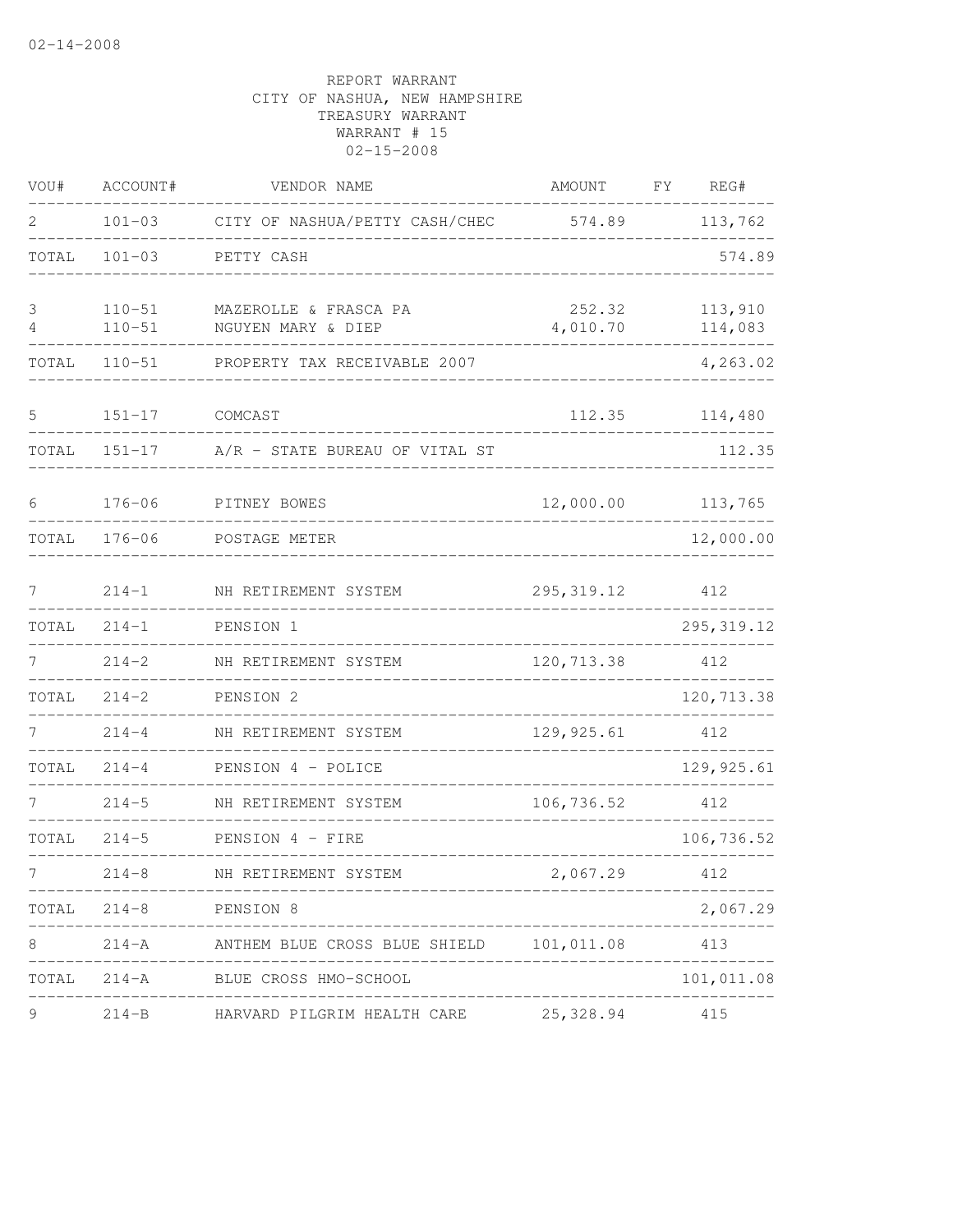| VOU#                       | ACCOUNT#                                                           | VENDOR NAME                                                                                                                 | AMOUNT                                                 | FΥ | REG#                                        |
|----------------------------|--------------------------------------------------------------------|-----------------------------------------------------------------------------------------------------------------------------|--------------------------------------------------------|----|---------------------------------------------|
| TOTAL                      | $214 - B$                                                          | HARVARD COM HP-SCHOOL                                                                                                       |                                                        |    | 25, 328.94                                  |
| 10<br>11                   | $214 - BD$<br>$214 - BD$                                           | FEDERAL RESERVE BANK OF CLEVEL<br>FEDERAL RESERVE BANK OF CLEVEL                                                            | 900.00<br>350.00                                       |    | 113,761<br>113,764                          |
| TOTAL                      | $214 - BD$                                                         | BONDS DEDUCTION                                                                                                             |                                                        |    | 1,250.00                                    |
| 12<br>13<br>14<br>15<br>16 | $214 - BH$<br>$214 - BH$<br>$214 - BH$<br>$214 - BH$<br>$214 - BH$ | ANTHEM BLUE CROSS BLUE SHIELD<br>ANTHEM BLUE CROSS BLUE SHIELD<br>GRAY, PETER F<br>HOVIS KRISTEN<br>LAVOIE LOUISE           | 5, 117.43<br>77,001.47<br>772.09<br>1,084.43<br>375.56 |    | 403<br>413<br>114,397<br>114,065<br>114,254 |
| TOTAL                      | $214 - BH$                                                         | BLUE/CROSS HMO- CITY                                                                                                        |                                                        |    | 84,350.98                                   |
| 17<br>18                   | $214 - C$<br>$214 - C$                                             | ANTHEM BLUE CROSS BLUE SHIELD<br>ANTHEM BLUE CROSS BLUE SHIELD                                                              | 1,028.46<br>2,080.19                                   |    | 403<br>413                                  |
| TOTAL                      | $214 - C$                                                          | B/C B/S J PLAN-DED SCHOOL                                                                                                   |                                                        |    | 3,108.65                                    |
| 19<br>20                   | $214-DC$<br>$214-DC$                                               | DAVIS KRISTEN<br>MANSFIELD WILLIAM R                                                                                        | 260.00<br>192.00                                       |    | 113,927<br>113,780                          |
| TOTAL                      | $214-DC$                                                           | DEPENDENT CARE DEDUCTION                                                                                                    |                                                        |    | 452.00                                      |
| 21                         | $214-FR$                                                           | HARVARD PILGRIM/FIRST SENIORIT                                                                                              | 18,870.00                                              |    | 398                                         |
| TOTAL                      | $214-FR$                                                           | HARVARD FREEDOM                                                                                                             |                                                        |    | 18,870.00                                   |
| 22                         | $214-FS$                                                           | BENEFIT STRATEGIES INC                                                                                                      | 39, 921.79                                             |    | 416                                         |
| TOTAL                      | $214-FS$                                                           | FLEXIBLE SPENDING ACCOUNT -                                                                                                 |                                                        |    | 39,921.79                                   |
| 23                         | $214 - H$                                                          | NORTHEAST DELTA                                                                                                             | 1,666.10                                               |    | 414                                         |
| TOTAL                      | $214 - H$                                                          | N.E.DELTA-SCHOOL                                                                                                            |                                                        |    | 1,666.10                                    |
| 24                         | $214-HC$                                                           | HARVARD PILGRIM HEALTH CARE                                                                                                 | 54,622.71                                              |    | 415                                         |
| TOTAL                      | $214 - HC$                                                         | HARVARD COM HP                                                                                                              |                                                        |    | 54,622.71                                   |
| 25<br>26<br>27<br>28<br>29 | 214-HJ<br>$214 - HJ$<br>$214-HJ$<br>$214-HJ$<br>$214 - HJ$         | ANTHEM BLUE CROSS BLUE SHIELD<br>ANTHEM BLUE CROSS BLUE SHIELD<br>DUNBURY, KATHERINE<br>J<br>LONG PAULINE<br>LYNCH, WILLIAM | 11,670.80<br>30,761.23<br>467.93<br>467.93<br>375.56   |    | 403<br>413<br>114,398<br>114,139<br>114,396 |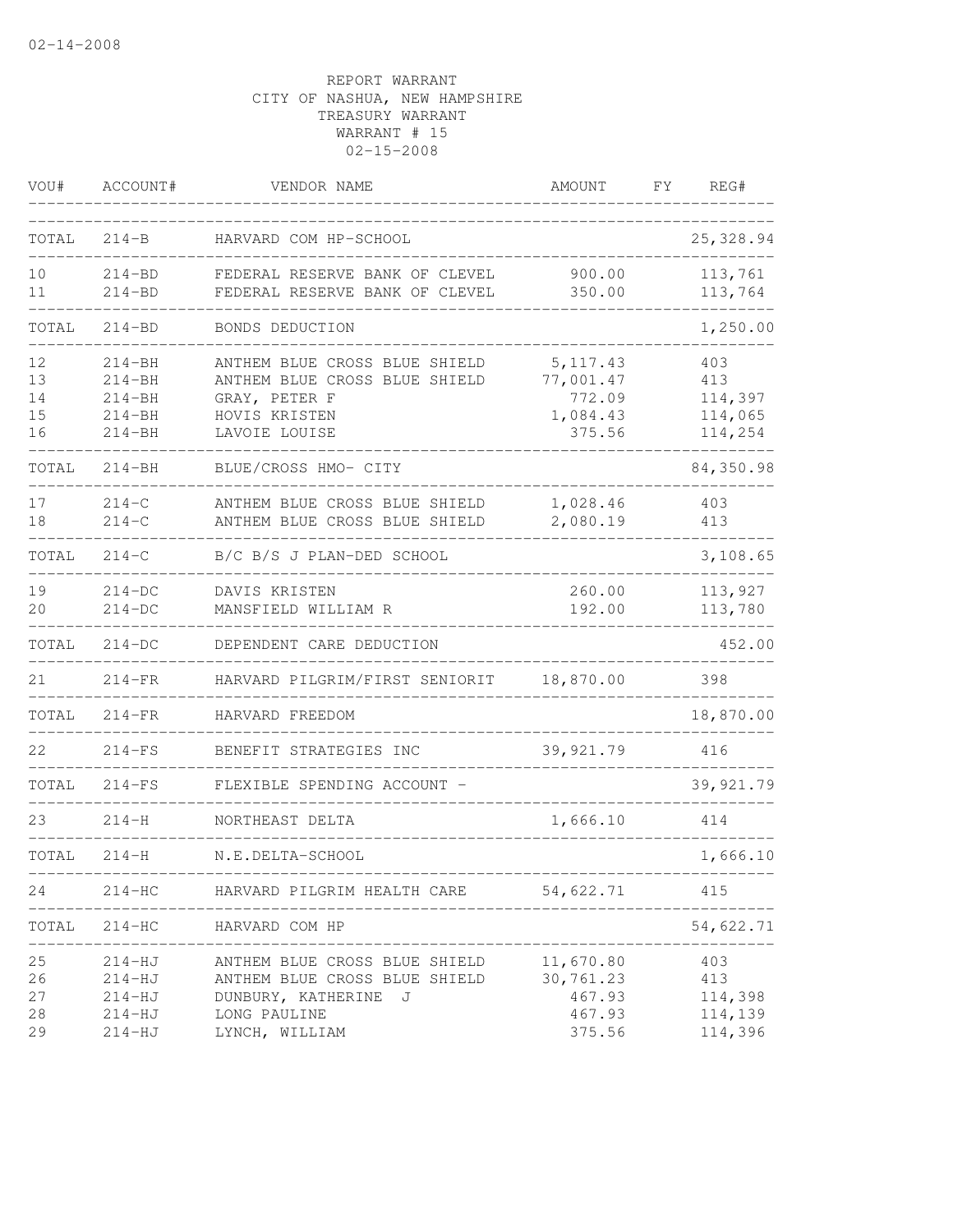| VOU#                                   | ACCOUNT#                                                                                       | VENDOR NAME                                                                                                                | AMOUNT                                                                                      | FΥ | REG#                                          |
|----------------------------------------|------------------------------------------------------------------------------------------------|----------------------------------------------------------------------------------------------------------------------------|---------------------------------------------------------------------------------------------|----|-----------------------------------------------|
| TOTAL                                  | $214 - HJ$                                                                                     | BC/BS J PLAN DED-CITY                                                                                                      |                                                                                             |    | 43,743.45                                     |
| 30                                     | $214 - I$                                                                                      | ANTHEM BLUE CROSS BLUE SHIELD                                                                                              | 25,962.80                                                                                   |    | 413                                           |
| TOTAL                                  | $214-I$                                                                                        | B/C P.O.S-SCHOOL                                                                                                           |                                                                                             |    | 25,962.80                                     |
| 31                                     | $214 - K$                                                                                      | PROTECTIVE LIFE INSURANCE COMP                                                                                             | 126.29                                                                                      |    | 421                                           |
| TOTAL                                  | $214 - K$                                                                                      | KEMPER TERM LIFE INSURANCE                                                                                                 |                                                                                             |    | 126.29                                        |
| 32                                     | $214 - P$                                                                                      | NORTHEAST DELTA                                                                                                            | 8,585.26                                                                                    |    | 414                                           |
| TOTAL                                  | $214-P$                                                                                        | NORTHEAST DELTA DEDUCTION                                                                                                  |                                                                                             |    | 8,585.26                                      |
| 33<br>34                               | $214 - PO$<br>$214 - PQ$                                                                       | ANTHEM BLUE CROSS BLUE SHIELD<br>CARON PAULINE                                                                             | 49,929.87<br>890.14                                                                         |    | 413<br>114,079                                |
| TOTAL                                  | $214 - PQ$                                                                                     | BC/BS POINT OF SERV- CITY                                                                                                  |                                                                                             |    | 50,820.01                                     |
| 35                                     | $214-SL$                                                                                       | SUN LIFE ASSURANCE COMPANY OF                                                                                              | 3,549.18                                                                                    |    | 393                                           |
| TOTAL                                  | $214 - SL$                                                                                     | BPW GROUP INS-SUN LIFE                                                                                                     |                                                                                             |    | 3,549.18                                      |
| 36<br>37                               | $214 - TD$<br>$214 - TD$                                                                       | JOHNSON RUTH<br>NORTHEAST DELTA                                                                                            | 331.08<br>19,603.48                                                                         |    | 114,078<br>414                                |
| TOTAL                                  | $214 - TD$                                                                                     | TEACHER DENTAL                                                                                                             |                                                                                             |    | 19,934.56                                     |
| 38                                     | $214-TK$                                                                                       | ITT HARTFORD                                                                                                               | 3,634.91                                                                                    |    | 417                                           |
| TOTAL                                  | $214-TK$                                                                                       | OPTIONAL LIFE DEDUCTION                                                                                                    |                                                                                             |    | 3,634.91                                      |
| 39                                     | $214 - W$                                                                                      | BOSTON MUTUAL LIFE INSURANCE                                                                                               | 20,983.97                                                                                   |    | 418                                           |
| TOTAL                                  | $214 - W$                                                                                      | WHOLE LIFE DEDUCTION                                                                                                       |                                                                                             |    | 20,983.97                                     |
| 40<br>41<br>42<br>43<br>44<br>45<br>46 | $255 - 00$<br>$255 - 00$<br>$255 - 00$<br>$255 - 00$<br>$255 - 00$<br>$255 - 00$<br>$255 - 00$ | STATE OF NH-MV<br>STATE OF NH-MV<br>STATE OF NH-MV<br>STATE OF NH-MV<br>STATE OF NH-MV<br>STATE OF NH-MV<br>STATE OF NH-MV | 21,829.70<br>50,538.25<br>23, 146. 15<br>13,486.70<br>6, 575.40<br>17, 471.90<br>12, 213.30 |    | 394<br>405<br>406<br>408<br>410<br>411<br>419 |
| TOTAL                                  | $255 - 00$                                                                                     | STATE MVR                                                                                                                  |                                                                                             |    | 145, 261.40                                   |
|                                        |                                                                                                |                                                                                                                            |                                                                                             |    |                                               |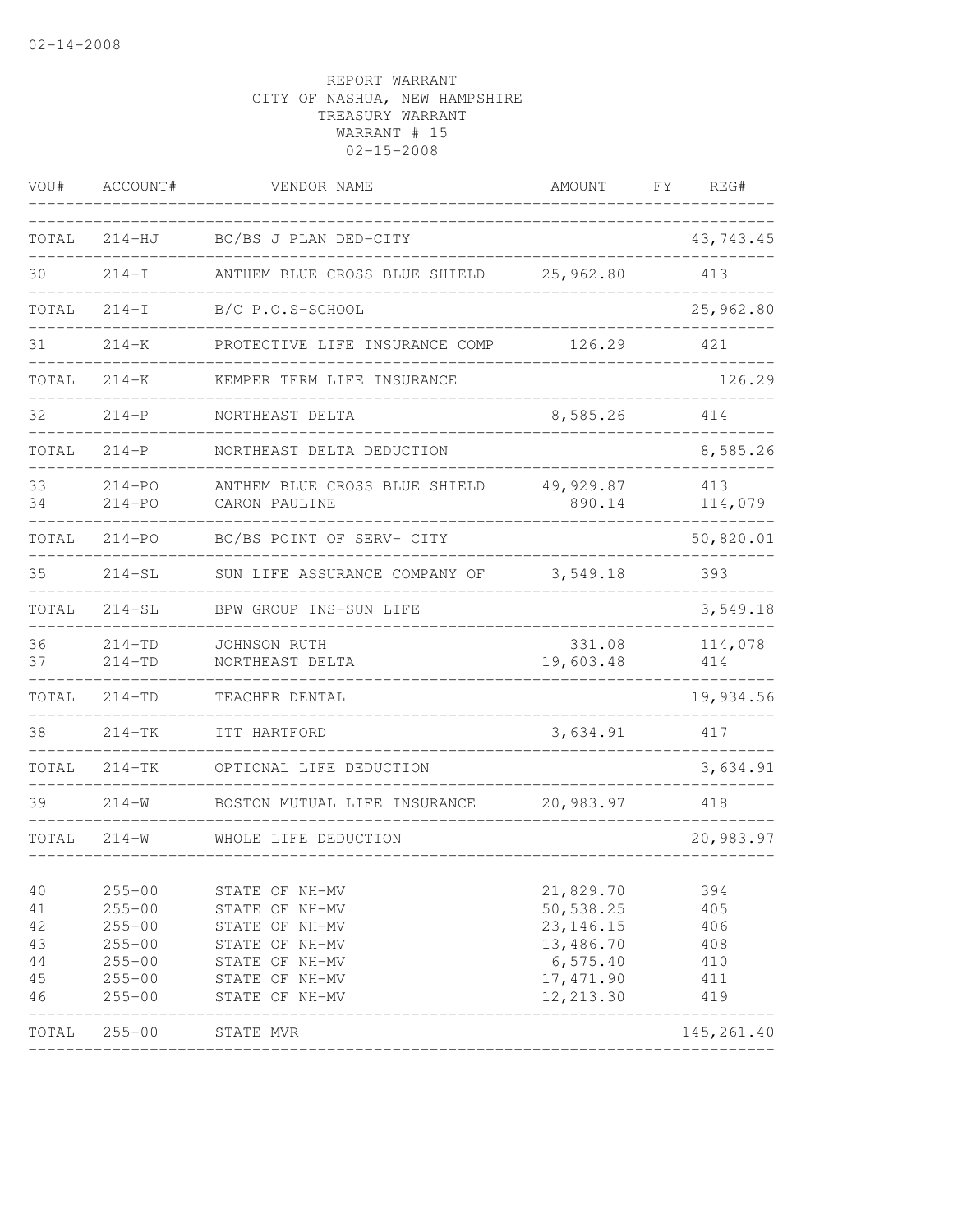|    | VOU# ACCOUNT# | VENDOR NAME                                                 | AMOUNT FY REG# |          |
|----|---------------|-------------------------------------------------------------|----------------|----------|
|    |               |                                                             |                |          |
| 47 | $257 - 00$    | CONTINO KELLY L                                             | 80.70          | 114,070  |
| 48 | $257 - 00$    | CONWAY OFFICE PRODUCTS                                      | 40.00          | 114,073  |
| 49 | $257 - 00$    | DURGIN CAROLYN                                              | 14.50          | 114,071  |
| 50 | $257 - 00$    | MARAROS THERESA                                             | 89.70          | 114,069  |
|    |               | TOTAL 257-00 MV REFUND PENDING                              |                | 224.90   |
| 51 |               | 258-00 LARKIN JOAN                                          | 10.00          | 114,074  |
|    |               | 52 258-00 WALSH LYELLE ANN                                  | 35.00          | 114,072  |
|    |               | TOTAL 258-00 TVB REFUND PENDING                             |                | 45.00    |
|    |               | 53 292-13 BROX INDUSTRIES INC                               | 8,378.24 402   |          |
|    |               | TOTAL 292-13 RETAINAGE PAYABLE-BROX INDUS.                  |                | 8,378.24 |
|    |               | 53 292-14 BROX INDUSTRIES INC                               | 362.82 402     |          |
|    | TOTAL 292-14  | INTEREST RETAINAGE-BROX INDUS.                              |                | 362.82   |
|    |               | 54 292-25 HUDSON PAVING & EXCAVATION INC 6,000.00           |                | 401      |
|    |               | TOTAL 292-25 RETAINAGE PAYABLE- HUDSON PAV                  |                | 6,000.00 |
|    |               | 54   292-26   HUDSON PAVING & EXCAVATION INC   239.12   401 |                |          |
|    |               | TOTAL 292-26 RETAINAGE INTEREST-HUDSON PAV                  |                | 239.12   |
|    |               |                                                             |                |          |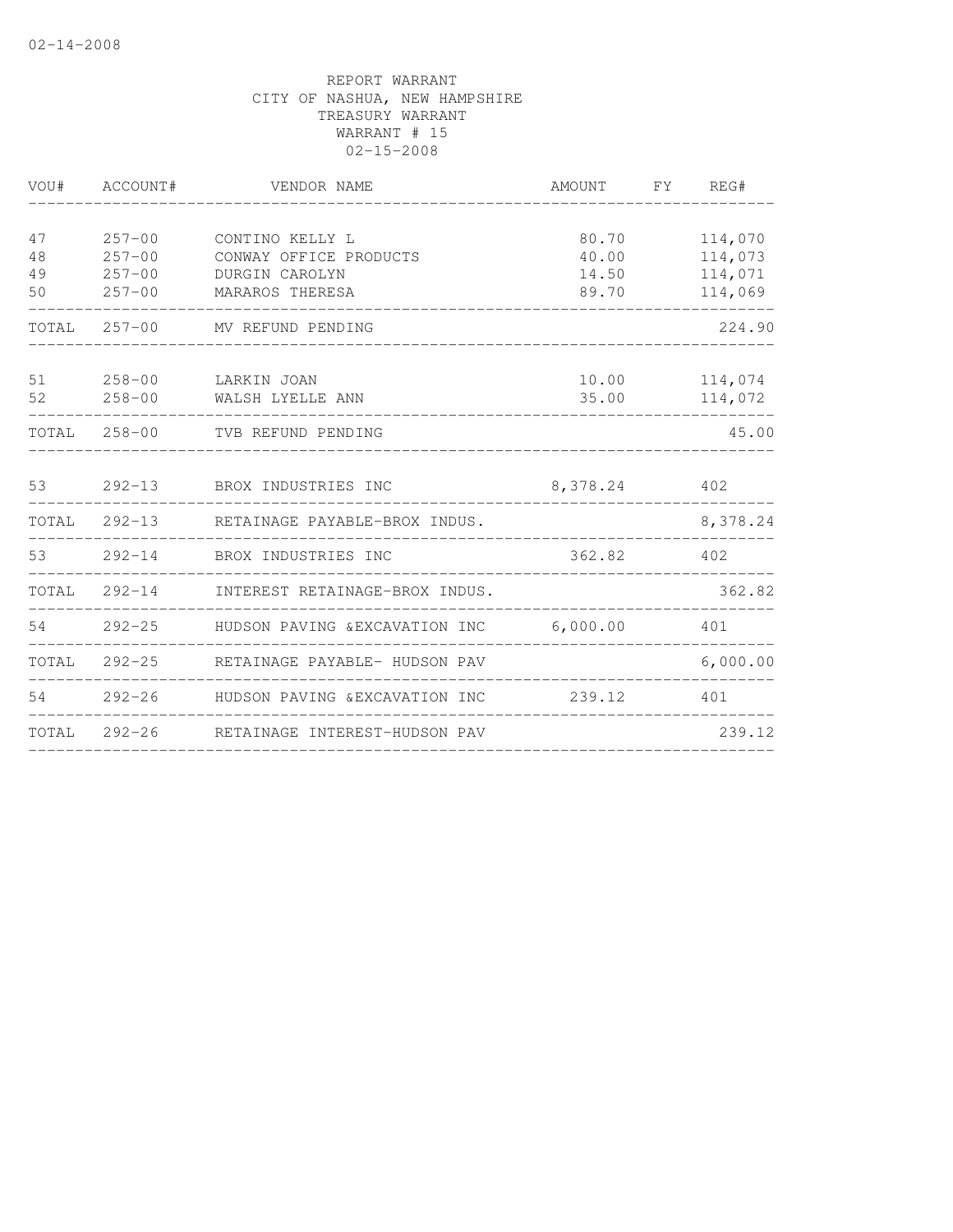|           | VOU# ACCOUNT#          | VENDOR NAME                                                     | AMOUNT                 | FY<br>REG# |
|-----------|------------------------|-----------------------------------------------------------------|------------------------|------------|
|           |                        | 3037-83009 NORTHEAST DELTA<br>_________________________________ | 79.99                  | 414        |
| TOTAL     | 303                    | ALT - INCENTIVE FUND PROGRAM                                    |                        | 79.99      |
| 56        | 305-53096              | COMMUNICATIONS DESIGN ASSOCIAT 8,000.00                         |                        | 114,036    |
| 57        | 305-59100              | ANDERSON CECIL                                                  | 62.50                  | 114,039    |
| 58        | 305-59100              | JEYNES COMPANY/MIKE JEYNES                                      | 300.00                 | 113,892    |
| 59        | 305-59100              | O'NEIL TIM                                                      | 200.00                 | 114,009    |
| 60        | 305-59100              | SANCHEZ ANTONIO                                                 | 100.00                 | 114,037    |
| 61        | 305-59100              | WALLENT FRANK J                                                 | 50.00                  | 113,857    |
| 62        |                        | 305-64030 DELL MARKETING LP                                     | 2,000.00               | 113,880    |
| TOTAL 305 |                        | SRF - CIVIC & COMM ACTIVITIES                                   |                        | 10,712.50  |
|           |                        |                                                                 |                        |            |
| 63        | $308 - 76$             | 308-76 HOLDEN CHRISTINE                                         | 1,254.77               | 114,256    |
| 64        | 308-83012              | NASHUA AIRPORT AUTHORITY<br>ANTHEM BLUE CROSS BLUE SHIELD       | 5,378.04<br>175,160.70 | 114,399    |
| 65<br>65  | 308-83013              | ANTHEM BLUE CROSS BLUE SHIELD                                   | 117,935.29             | 403        |
| 66        |                        | RESOURCE MANAGEMENT CONSULTANT 5,810.40                         |                        | 403        |
| 66        | 308-83014              |                                                                 |                        | 114,034    |
|           | 308-83015              | RESOURCE MANAGEMENT CONSULTANT                                  | 14,378.40              | 114,034    |
| 67<br>68  | 308-83016<br>308-83016 | HARVARD PILGRIM HEALTH CARE<br>HARVARD PILGRIM HEALTH CARE      | 36,901.73<br>15.67     | 397<br>415 |
| 69        | 308-83017              | HARVARD PILGRIM HEALTH CARE                                     | 88,644.18              | 397        |
| 70        | 308-83017              | HARVARD PILGRIM HEALTH CARE                                     | 18,853.37              | 415        |
| 71        | 308-83018              | ANTHEM BLUE CROSS BLUE SHIELD                                   | 25, 219.44             | 403        |
| 71        | 308-83019              | ANTHEM BLUE CROSS BLUE SHIELD                                   | 32,513.60              | 403        |
| 72        | 308-83020              | NORTHEAST DELTA                                                 | 11,164.59              | 400        |
| 73        | 308-83020              | NORTHEAST DELTA                                                 | 6,554.06               | 414        |
| 74        | 308-83021              | NORTHEAST DELTA                                                 | 3,055.90               | 400        |
| 75        | 308-83021              | NORTHEAST DELTA                                                 | 2,985.67               | 414        |
| 75        | 308-83022              | NORTHEAST DELTA                                                 | 100,260.52             | 414        |
| 76        | 308-83025              | FRED C CHURCH INC                                               | 13,750.00              | 404        |
| 77        | 308-83025              | JOHN R SHARRY INC                                               | 4,961.25               | 113,967    |
| 78        | 308-83028              | BENEFIT STRATEGIES INC                                          | 3,204.00               | 399        |
| 79        | 308-83030              | ITT HARTFORD                                                    | 12,395.05              | 417        |
| 79        | 308-83031              | ITT HARTFORD                                                    | 19,784.01              | 417        |
| 80        | 308-83040              | CONNECTICUT UNDERWRITERS INC                                    | 5.00                   | 114,488    |
| 81        | 308-83050              | FRED C CHURCH INC                                               | 6,187.00               | 404        |
| 82        | 308-83053              | ANESTHESIA CARE GROUP PC<br>W/                                  | 636.97                 | 113,782    |
| 83        | 308-83053              | APPLE SERVICES NASHUA                                           | 14,817.00              | 113,836    |
| 84        | 308-83053              | ASSOCIATED RADIOLOGISTS PA<br>W/                                | 88.00                  | 114,084    |
| 85        | 308-83053              | BEDFORD AMBULATORY SURG CTR                                     | 4,907.00               | 114,091    |
| 86        | 308-83053              | DARTMOUTH-HITCHCOCK BEDFORD                                     | 2,957.00               | 114,010    |
| 87        | 308-83053              | DYNASPLINT SYSTEMS INC                                          | 790.00                 | 114,052    |
| 88        | 308-83053              | FOUNDATION MEDICAL PARTNERS                                     | 285.00                 | 114,107    |
| 89        | 308-83053              | FOUR SEASONS ORTHOPAEDIC CTR                                    | 3,819.00               | 114,114    |
|           |                        |                                                                 |                        |            |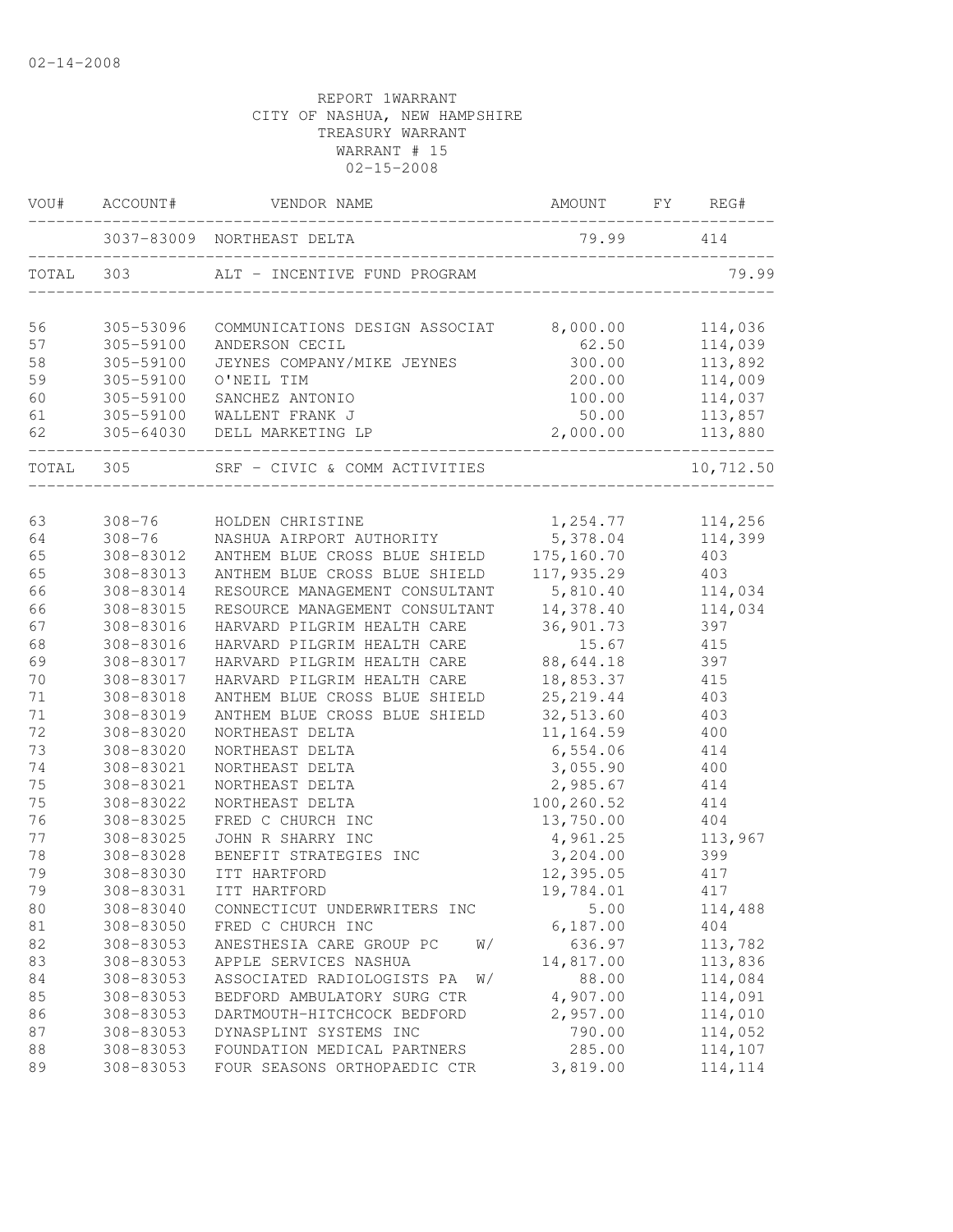| VOU#  | ACCOUNT#            | VENDOR NAME                                      | AMOUNT   | FΥ | REG#       |
|-------|---------------------|--------------------------------------------------|----------|----|------------|
| 90    | 308-83053           | GREATER NASHUA EMERGENCY PHYS                    | 344.00   |    | 114,097    |
| 91    | 308-83053           | MORIARTY KEVIN S DC<br>W/C                       | 458.00   |    | 114,095    |
| 92    | 308-83053           | NASHUA ANESTHESIA PARTNERS<br>W                  | 810.00   |    | 114,116    |
| 93    | 308-83053           | NASHUA EYE ASSOCIATES PA W/C                     | 720.00   |    | 114,092    |
| 94    | 308-83053           | OCCUPATIONAL HEALTH CTRS SOUTH                   | 3,366.86 |    | 113,932    |
| 95    | 308-83053           | PARZYCH JOSEPH                                   | 75.89    |    | 114,048    |
| 96    | 308-83053           | PHARMACY MANAGEMENT SERVICES I                   | 609.86   |    | 113,898    |
| 97    | 308-83053           | RAUTENBERG KEVIN                                 | 884.02   |    | 114,049    |
| 98    | 308-83053           | RENEW MEDICAL SERVS DBA/CHARRO                   | 97.00    |    | 114,021    |
| 99    | 308-83053           | SJ PHYSICIAN SERVICES<br>W/C                     | 270.00   |    | 113,776    |
| 100   | 308-83053           | SO NH REGIONAL MEDICAL CENTER                    | 9,980.93 |    | 114,085    |
| 101   | 308-83053           | ST JOSEPH'S HOSPITAL W/C                         | 2,935.75 |    | 113,832    |
| 102   | 308-83053           | SURGI-CARE INC                                   | 94.50    |    | 113,929    |
| 103   | 308-83053           | THIRD PARTY SOLUTIONS<br>W/C                     | 30.09    |    | 114,101    |
| 104   | 308-83054           | APPLE SERVICES NASHUA                            | 555.00   |    | 113,836    |
| 105   | 308-83054           | APPLE THERAPY SERVICES BEDFORD                   | 700.00   |    | 113,774    |
| 106   | 308-83054           | OCCUPATIONAL HEALTH CTRS SOUTH                   | 485.87   |    | 113,932    |
| 107   | 308-83054           | TORTORELLO NARISA                                | 134.83   |    | 114,050    |
| 108   | 308-83056           | OCCUPATIONAL DRUG TESTING LLC                    | 339.00   |    | 114,053    |
| 109   | 308-83063           | ASAP FIRE & SAFETY CORPORATION                   | 831.50   |    | 113,899    |
| 110   | 308-83064           | GEICO GENERAL INSURANCE COMPAN                   | 1,455.71 |    | 114,002    |
| 111   | 308-83064           | RICK LABRIE APPRAISALS                           | 40.00    |    | 113,905    |
| 112   | 308-83070           | TREASURER STATE OF NH<br>W/C                     | 350.00   |    | 114,509    |
| 113   | 308-83075           | DEVINE MILLIMET & BRANCH PA<br>W                 | 2,582.33 |    | 114,087    |
| 114   | 308-83075           | MAW BARBARA                                      | 5.00     |    | 114,032    |
| 115   | 308-83199           | STANLEY ELEVATOR CO INC                          | 3,355.68 |    | 114,006    |
| TOTAL | 308                 | SRF - INSURANCE                                  |          |    | 766,184.43 |
|       | 200, 228 3086-43005 | BLAUVELT DARCY                                   | 26.41    |    | 114,295    |
|       | 200, 229 3086-44005 | STAPLES BUSINESS ADVANTAGE                       | 165.00   |    | 114,099    |
|       | 200,230 3086-49050  | MIND GARDEN                                      | 300.00   |    | 114,314    |
|       | 200, 231 3086-49075 | COTE RICHARD                                     | 112.95   |    | 114,172    |
|       | 200, 232 3086-49075 | STAPLES BUSINESS ADVANTAGE                       | 122.11   |    | 114,099    |
|       | 200, 233 3086-53100 | BRIGHTON CATHERINE                               | 2,500.00 |    | 114,344    |
|       | 200, 234 3086-53100 | MOON TONYA R                                     | 2,500.00 |    | 114,296    |
|       | 3086-82025          | NH RETIREMENT SYSTEM                             | 498.58   |    | 412        |
|       | 3086-83006          |                                                  | 1,459.34 |    |            |
|       | 3086-83009          | ANTHEM BLUE CROSS BLUE SHIELD<br>NORTHEAST DELTA | 134.65   |    | 413<br>414 |
|       | 3086-83031          | ITT HARTFORD                                     |          |    | 417        |
|       |                     |                                                  | 20.16    |    | 114,344    |
|       |                     | 200, 235 3086-91040 BRIGHTON CATHERINE           | 6.83     |    |            |
|       |                     | 200,236 3086-91040 COTE RICHARD                  | 71.58    |    | 114,172    |
|       |                     | 200,237 3086-91040 MOON TONYA R<br>_____________ | 2,392.55 |    | 114,296    |
| TOTAL | 308                 | JAVITS GRANT PROGRAM                             |          |    | 10,310.16  |
|       |                     |                                                  |          |    |            |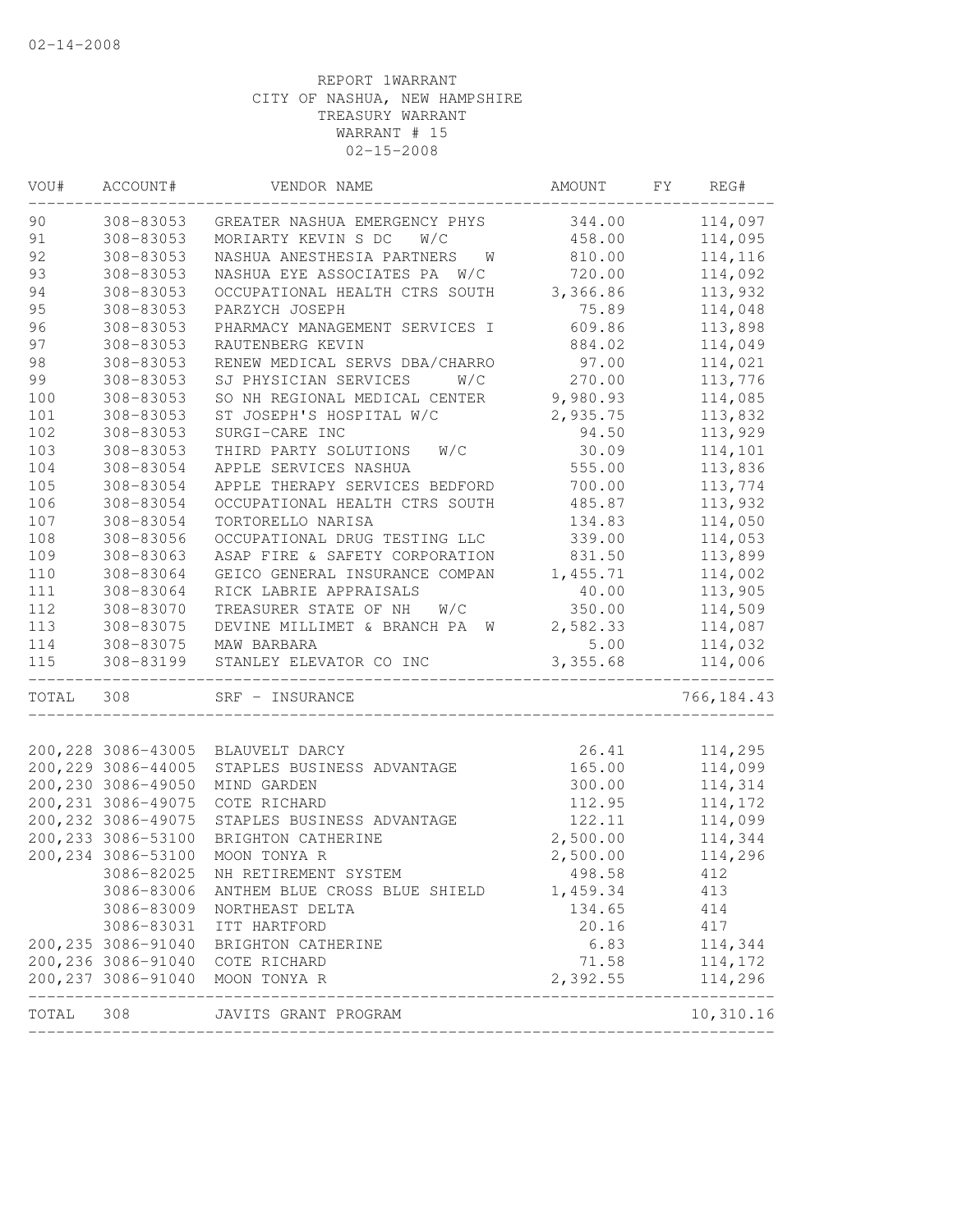| VOU#  | ACCOUNT#                                  | VENDOR NAME                    | AMOUNT          | FΥ | REG#               |
|-------|-------------------------------------------|--------------------------------|-----------------|----|--------------------|
|       | 200, 238 3097-41015                       | <b>GUSTIN KAREN</b>            | 19.87           |    | 114,227            |
|       | 200, 239 3097-41015                       | STAPLES BUSINESS ADVANTAGE     | 95.07           |    | 114,099            |
|       | 200, 240 3097-41015                       | ULTIMATE OFFICE                | 250.70          |    | 114,212            |
|       | 200, 241 3097-49075                       | CENTRAL PAPER PRODUCTS CO      | 6,445.93        |    | 114,378            |
|       | 200, 242 3097-49075                       | CLEAN SOURCE                   | 454.65          |    | 114,323            |
|       | 200, 243 3097-49085                       | ALL RIGHT PROVISIONS, INC.     | 250.68          |    | 114,315            |
|       | 200, 244 3097-49085                       | CARGILL KITCHEN SOLUTIONS      | 1,080.95        |    | 114,348            |
|       | 200, 245 3097-49085                       | COCA COLA                      | 4,000.50        |    | 114,193            |
|       | 200, 246 3097-49085                       | COSTA FRUIT & PRODUCE CO INC   | 20,986.16       |    | 114,393            |
|       | 200, 246 3097-49085                       | COSTA FRUIT & PRODUCE CO INC   | 319.77          |    | 114,394            |
|       | 200, 246 3097-49085                       | COSTA FRUIT & PRODUCE CO INC   | 24,367.31       |    | 114,395            |
|       | 200, 247 3097-49085                       | FANTINI BAKING CO., INC.       | 3,515.81        |    | 114,260            |
|       | 200, 248 3097-49085                       | GARELICK FARMS-LYNN            | 10,034.49       |    | 114,046            |
|       | 200, 249 3097-49085                       | GILL'S PIZZA CO.               | 20,382.75       |    | 114,246            |
|       | 200, 250 3097-49085                       | M SAUNDERS INC                 | 6,392.48        |    | 114,236            |
|       | 200, 250 3097-49085                       | M SAUNDERS INC                 | 94.83           |    | 114,237            |
|       | 200, 251 3097-49085                       | MCKEE FOODS CORP               | 335.12          |    | 113,938            |
|       | 200, 252 3097-49085                       | NEW ENGLAND ICE CREAM          | 2,051.89        |    | 114,253            |
|       | 200, 253 3097-49085                       | SUNOPTA FOOD GROUP             | 181.20          |    | 114,303            |
|       | 200, 254 3097-49085                       | SURPLUS DISTRIBUTION SECTION   | 1,960.75        |    | 114,014            |
|       | 200, 255 3097-64045                       | COMPUTER HUT OF N E INC        | 399.00          |    | 114,382            |
|       | 200, 256 3097-64045                       | PCS REVENUE CONTROL SYSTEMS IN | 126.90          |    | 113,912            |
|       | 200, 257 3097-64335                       | NORTHEAST FOOD SVC EQUIPMENT & | 725.48          |    | 113,822            |
|       | 200, 258 3097-74092                       | AFFILIATED HVAC SERVICES LLC   | 518.44          |    | 114,216            |
|       | 200, 259 3097-74092                       | HOBART SERVICE                 | 341.80          |    | 113,814            |
|       | 3097-82025                                | NH RETIREMENT SYSTEM           | 6,603.29        |    | 412                |
|       | 3097-83006                                | ANTHEM BLUE CROSS BLUE SHIELD  | 21,080.14       |    | 413                |
|       | 3097-83006                                | HARVARD PILGRIM HEALTH CARE    | 8,739.83        |    | 415                |
|       | 3097-83009                                | NORTHEAST DELTA                | 1,603.09        |    | 414                |
|       | 3097-83031                                | ITT HARTFORD                   | 117.60          |    | 417                |
|       | 200,260 3097-91005                        | BURGESS DOREEN                 | 11.49           |    | 114,234            |
|       | 200, 261 3097-91005                       | <b>GUSTIN KAREN</b>            | 19.37           |    | 114,227            |
|       | 200, 262 3097-91005                       | KIMBELL JEANETTE               | 59.84           |    | 114,198            |
|       | 200, 263 3097-91005                       | RALPH PAULE                    | 33.58           |    | 114,170            |
|       | 200, 264 3097-91005                       | SLOSEK ODETTE                  | 57.57           |    | 114,183            |
| TOTAL | 309                                       | SRF - FOOD SERVICES            |                 |    | 143,658.33         |
|       |                                           |                                |                 |    |                    |
|       | 200, 265 3117-66005<br>200,266 3117-78007 | LVR INC<br>DFA INC             | 98.60<br>532.76 |    | 114,191<br>114,188 |
|       |                                           |                                |                 |    |                    |
| TOTAL | 311                                       | DRIVER'S EDUCATION             |                 |    | 631.36             |
| 126   | 312-43005                                 | PRINTGRAPHICS OF MAINE         | 796.00          |    | 420                |
| 125   | 312-43005                                 | PRINTGRAPHICS OF MAINE         | 131.85          |    | 113,865            |
| 127   | $312 - 705$                               | CORA NELSON                    | 200.00          |    | 114,064            |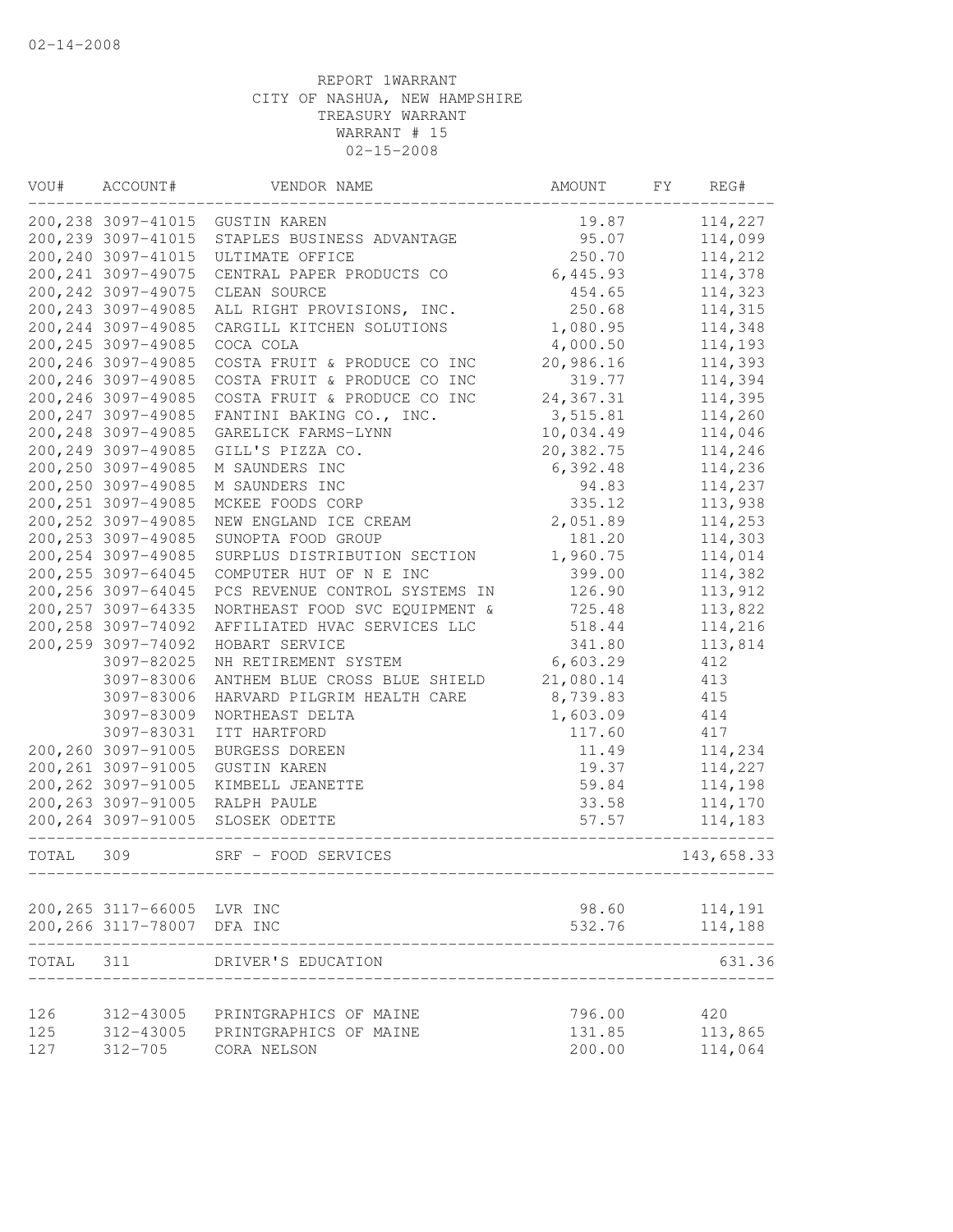| VOU#                     | ACCOUNT#                                         | VENDOR NAME                                                                                            | AMOUNT FY REG#                       |                                          |
|--------------------------|--------------------------------------------------|--------------------------------------------------------------------------------------------------------|--------------------------------------|------------------------------------------|
| 128                      |                                                  | 312-705 QUICK RESPONSE TOWING LLC 2,325.00 114,110                                                     |                                      |                                          |
| TOTAL                    | 312                                              | SRF - FINANCIAL SERVICES                                                                               |                                      | 3,452.85                                 |
|                          | 200,267 3122-54009 THE HIPPO                     |                                                                                                        | 800.00                               | 113,919                                  |
| TOTAL                    | 312                                              | ADULT ED/CONTINUING ED                                                                                 |                                      | 800.00                                   |
|                          |                                                  | 129 313-59100 NORTHEAST DOCUMENT CONSERVATIO 8,155.00                                                  |                                      | 113,835                                  |
| TOTAL                    | 313                                              | SRF - CITY CLERK'S OFFICE                                                                              |                                      | 8,155.00                                 |
|                          | 3245-82025                                       | NH RETIREMENT SYSTEM<br>3245-83006 ANTHEM BLUE CROSS BLUE SHIELD                                       | 341.20<br>536.05                     | 412<br>413                               |
| TOTAL                    |                                                  | 324 YOUTH SAFE HAVEN-PAL                                                                               |                                      | 877.25                                   |
|                          |                                                  | 200,268 3247-49075 MURPHY BILL<br>200,269 3247-64192 PURE HOCKEY                                       | 15.00<br>131.93                      | 114,310<br>114,204                       |
| TOTAL 324                |                                                  | ATHLETICS-ENTERPRISE FUND                                                                              |                                      | 146.93                                   |
|                          |                                                  | 200, 270 3248-49050 WEEKLY READER CORP<br>200, 271 3248-64192 INSIGHT PUBLIC SECTOR                    | 98.89<br>1,042.80                    | 114,200<br>113,837                       |
| TOTAL 324                |                                                  | REDUCING THE RISK                                                                                      |                                      | 1,141.69                                 |
|                          |                                                  | 200, 272 3249-49050 WEEKLY READER CORP                                                                 |                                      | 98.89 114,200                            |
| TOTAL 324                |                                                  | LAEP - WAIT TRAINING                                                                                   |                                      | 98.89                                    |
|                          |                                                  | 200, 273 3259-49075 BARNES & NOBLE INC<br>200, 274 3259-49075 CURTIN BRENDA                            | 390.00<br>23.97                      | 113,770<br>114,241                       |
| TOTAL                    | 325                                              | WALKER FUND NH CHARITABLE EMS                                                                          |                                      | 413.97                                   |
| 132<br>133<br>134<br>135 | 331-01500<br>331-01500<br>331-31050<br>331-62022 | LAW REALTY CO INC<br>RAPID REAL ESTATE LLC<br>USA MOBILITY WIRELESS INC<br>PORTER OFFICE MACHINES CORP | 408.33<br>1,500.00<br>28.32<br>96.69 | 114,504<br>114,469<br>114,499<br>113,787 |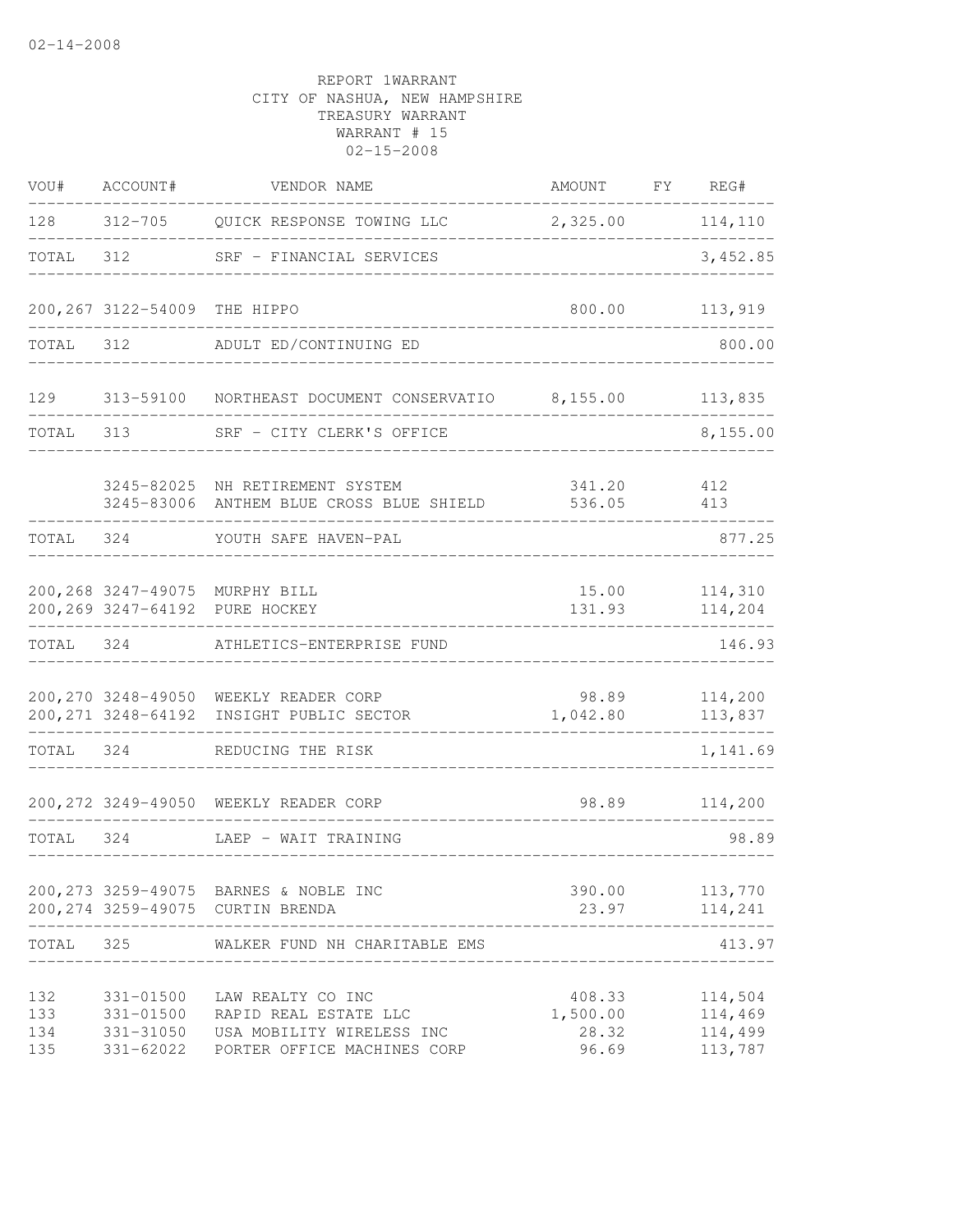| VOU#              | ACCOUNT#                                                     | VENDOR NAME                                                                               | AMOUNT                            | FY | REG#                          |
|-------------------|--------------------------------------------------------------|-------------------------------------------------------------------------------------------|-----------------------------------|----|-------------------------------|
| 136<br>137<br>138 | $331 - 64030$<br>$331 - 64030$<br>$331 - 64040$              | CITY OF MANCHESTER-POLICE DEPT<br>STAPLES BUSINESS ADVANTAGE<br>HTH ENGINEERING INC       | 8,000.00<br>493.86<br>199.00      |    | 114,475<br>114,158<br>114,080 |
| 139<br>140        | 331-82030<br>331-94005                                       | NH RETIREMENT SYSTEM<br>CITIZENS BANK                                                     | 4,052.23<br>902.20                |    | 412<br>395                    |
| 141               | 331-94005                                                    | CITY OF MANCHESTER-POLICE DEPT                                                            | 9,081.48                          |    | 114,475                       |
| TOTAL             | 331                                                          | SRF - POLICE DEPARTMENT                                                                   |                                   |    | 24,762.11                     |
|                   |                                                              | 200, 275 3318-49035 HARCOURT ACHIEVE<br>200,276 3318-49075 RUSSELL GAIL                   | 2,990.24<br>126.87                |    | 114,248<br>114,321            |
| TOTAL             | 331                                                          | TITLE I SCHL IMPR-FES                                                                     |                                   |    | 3, 117. 11                    |
| 142               |                                                              | 332-94005 MAINE CHAPTER IAAI                                                              | 40.00                             |    | 114,497                       |
| TOTAL             | 332                                                          | SRF - FIRE DEPARTMENT                                                                     |                                   |    | 40.00                         |
|                   |                                                              | 200, 277 3338-49075 BOZEK NANCY                                                           | 213.85                            |    | 114,197                       |
| TOTAL             | 333                                                          | TITLE I SCHL IMPRV MT PLEASANT                                                            |                                   |    | 213.85                        |
|                   |                                                              | 200, 278 3348-49075 JEANNOTTE'S MARKET<br>200,279 3348-49075 PETTY CASH                   | 56.97<br>28.48                    |    | 113,879<br>114,400            |
| TOTAL             | 334                                                          | TITLE I SCHL IMPRV AMHERST ST                                                             |                                   |    | 85.45                         |
|                   | 200,280 3358-49050<br>3358-83006<br>3358-83009<br>3358-83031 | MCGRAW HILL COMPANIES<br>ANTHEM BLUE CROSS BLUE SHIELD<br>NORTHEAST DELTA<br>ITT HARTFORD | 88.39<br>536.05<br>42.67<br>42.84 |    | 113,924<br>413<br>414<br>417  |
| TOTAL             | 335                                                          | TITLE IB READ 1ST MT PLEASANT                                                             |                                   |    | 709.95                        |
|                   |                                                              | 200, 281 3388-53103 YOUTH COUNCIL (THE)                                                   | 6,959.90                          |    | 114,224                       |
| TOTAL 338         |                                                              | TITLE IV SDF YOUTH COUNCIL                                                                | _____________________________     |    | 6,959.90                      |
| 146<br>147<br>148 | 341-01943<br>341-01954                                       | MULCAHY SANDY<br>341-01954 FORTIN GAGE LTD<br>JACK'S PIZZA                                | 29.13<br>45.95<br>39.00           |    | 114,156<br>114,005<br>114,133 |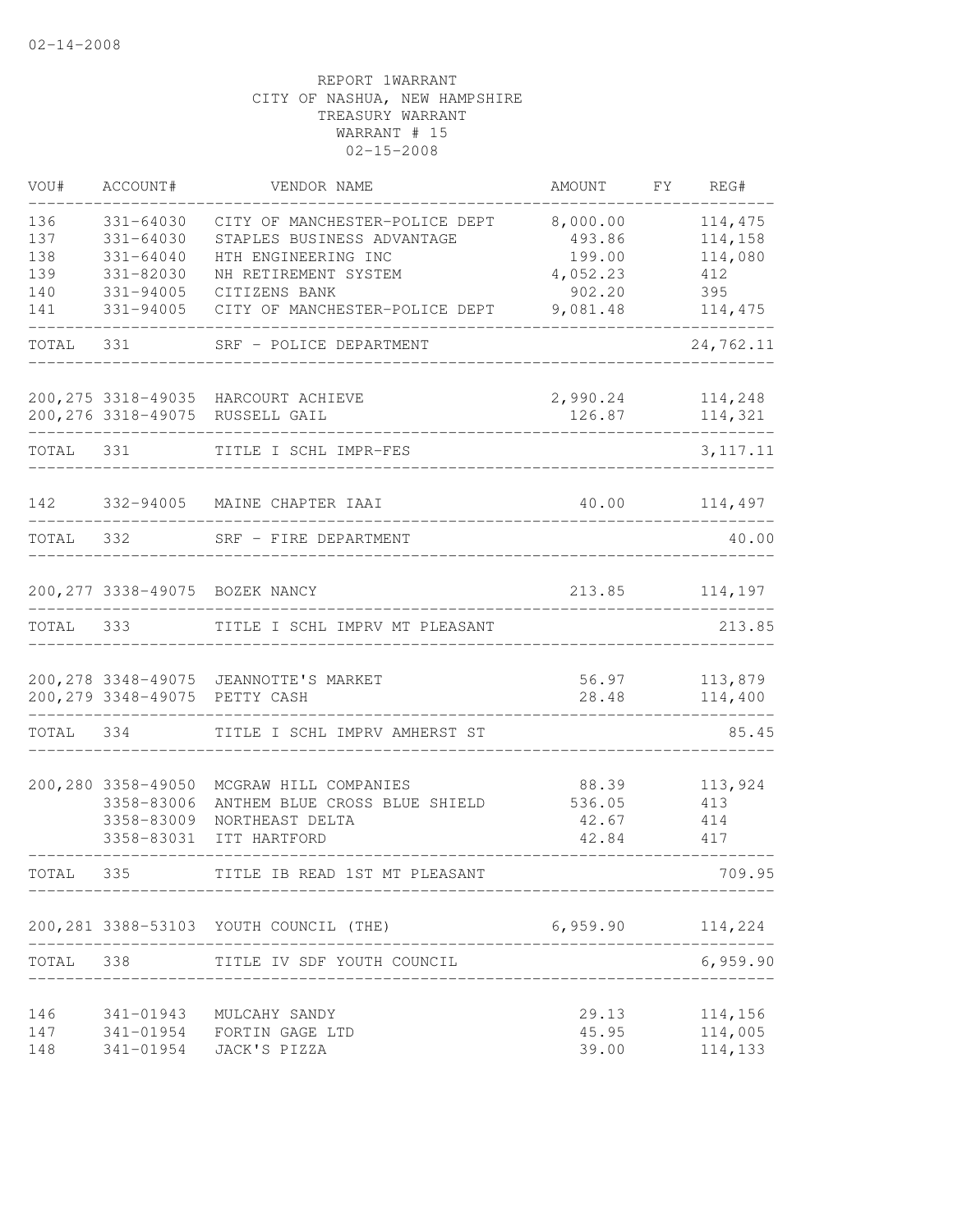| VOU#      | ACCOUNT#               | VENDOR NAME                                      | AMOUNT   | FY. | REG#     |
|-----------|------------------------|--------------------------------------------------|----------|-----|----------|
| 149       | 341-01954              | MULCAHY SANDY                                    | 34.47    |     | 114,156  |
| 150       | $341 - 47010$          | NH MEDICAL/DENTAL SUPPLY LLC/D                   | 2,171.00 |     | 113,951  |
| 151       | 341-53018              | GRANOK ALEXANDER MD FACP                         | 600.00   |     | 113,856  |
| 152       | 341-54035              | EHS PUBLISHING LLC                               | 963.70   |     | 114,518  |
| 153       | $341 - 64045$          | CDW GOVERNMENT INC                               | 1,520.54 |     | 114,184  |
| 154       | 341-91025              | MACK ROBERT                                      | 81.62    |     | 113,866  |
| 155       | 341-91025              | MULCAHY SANDY                                    | 94.86    |     | 114,156  |
| 156       | 341-94014              | CITIZENS BANK                                    | 166.20   |     | 395      |
| TOTAL     | 341                    | SRF - COMMUNITY SERVICES                         |          |     | 5,746.47 |
| 157       |                        | SHAW'S                                           |          |     |          |
| 158       | 342-01940<br>342-49070 |                                                  | 800.00   |     | 114,401  |
|           |                        | FISHER SCIENTIFIC                                | 111.78   |     | 114,148  |
| 159       | 342-91025              | ARNESON HAGBARD LARS                             | 231.40   |     | 114,150  |
| 160       | 342-91025              | CARON CHRISTINE                                  | 79.21    |     | 113,926  |
| 161       | 342-91025              | WENDT BETTY                                      | 83.73    |     | 114,144  |
| 161       | 342-94025              | WENDT BETTY                                      | 7.76     |     | 114,144  |
| TOTAL     | 342                    | SRF - COMMUNITY HEALTH                           |          |     | 1,313.88 |
|           |                        |                                                  |          |     |          |
|           | 200,282 3440-49075     | AC MOORE INC                                     | 137.89   |     | 114,222  |
|           | 200, 283 3440-49075    | CHUNKY'S CINEMA & PUB                            | 1,099.00 |     | 114,402  |
|           | 200, 284 3440-49075    | GARELICK FARMS-LYNN                              | 237.49   |     | 114,046  |
|           | 200, 285 3440-49075    | JACK'S PIZZA                                     | 50.00    |     | 114,133  |
|           | 200, 286 3440-49075    | MARKET BASKET                                    | 131.21   |     | 113,968  |
|           | 200, 287 3440-49075    | N E AQUARIUM                                     | 650.00   |     | 114,404  |
|           | 200,288 3440-49075     | ROLLER KINGDOM                                   | 600.00   |     | 114,403  |
|           | 200, 289 3440-49075    | SCHEPISI CHRISTINE                               | 2.50     |     | 114,326  |
|           | 200, 290 3440-49075    | STAPLES BUSINESS ADVANTAGE                       | $-10.80$ |     | 114,099  |
| TOTAL     | 344                    | AFTER SCHOOL PROGRAM                             |          |     | 2,897.29 |
|           |                        |                                                  |          |     |          |
|           |                        | 200, 291 3448-53111 NASHUA ADULT LEARNING CENTER | 6,910.50 |     | 113,779  |
|           | 3448-82025             | NH RETIREMENT SYSTEM                             | 1,448.62 |     | 412      |
|           | 3448-83006             | ANTHEM BLUE CROSS BLUE SHIELD                    | 1,447.05 |     | 413      |
|           |                        | 3448-83009 NORTHEAST DELTA                       | 42.67    |     | 414      |
|           |                        | 3448-83031 ITT HARTFORD                          | 2.80     |     | 417      |
| TOTAL 344 |                        | TITLE IV SDF 21ST CENTURY                        |          |     | 9,851.64 |
|           |                        |                                                  |          |     |          |
|           |                        | 200,292 3507-91040 MCFADDEN GLENDA               | 300.00   |     | 114,299  |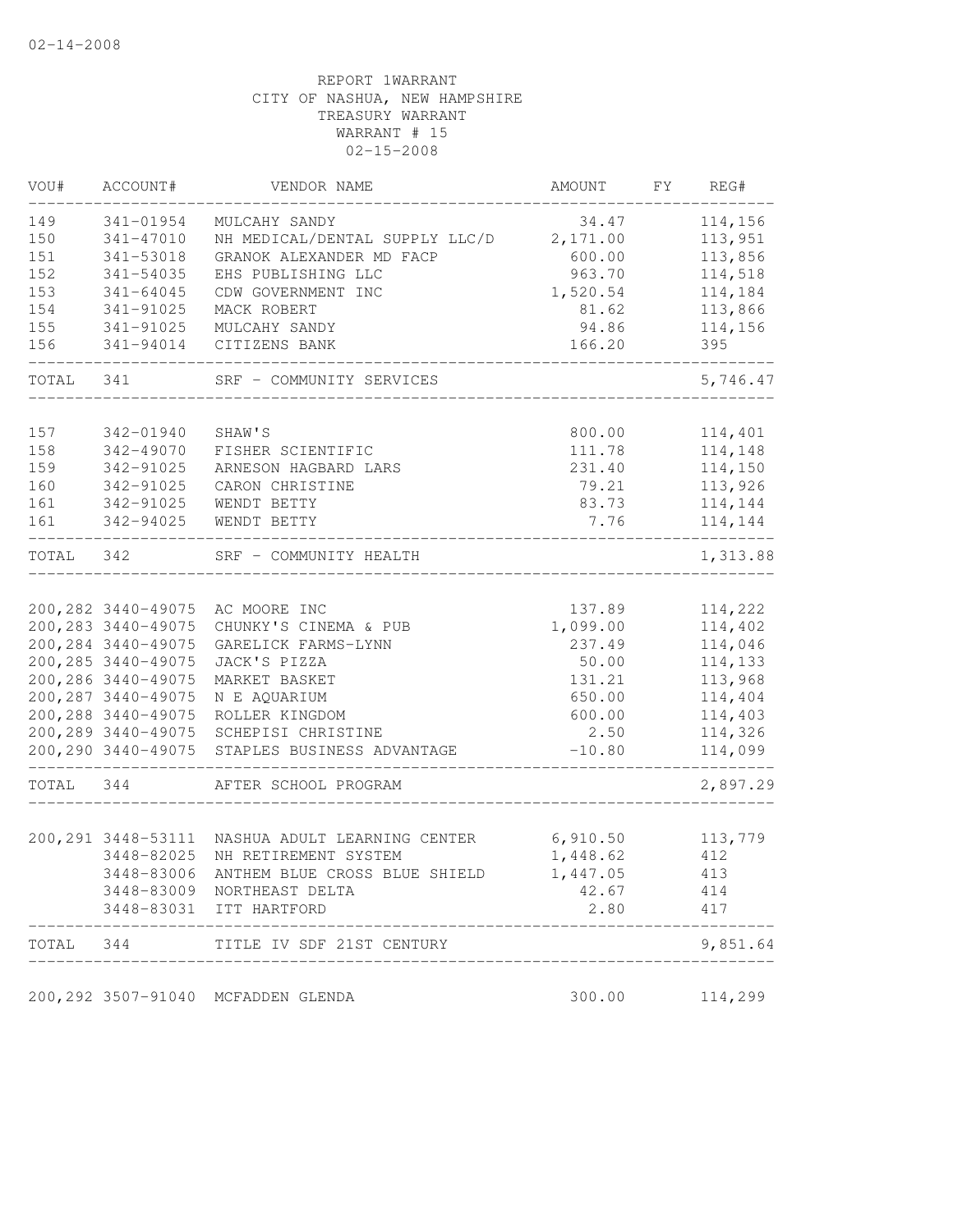| VOU#       | ACCOUNT#               | VENDOR NAME                                                       |                                      | AMOUNT FY REG#     |
|------------|------------------------|-------------------------------------------------------------------|--------------------------------------|--------------------|
| TOTAL      |                        | TITLE 11A TEACHER QUALITY                                         | ____________________________         | 300.00             |
|            | 3508-82025             | NH RETIREMENT SYSTEM                                              | 3,959.84                             | 412                |
|            | 3508-83006             | ANTHEM BLUE CROSS BLUE SHIELD                                     | 5,905.30                             | 413                |
|            | 3508-83006             | HARVARD PILGRIM HEALTH CARE                                       | 1,438.88                             | 415                |
|            | 3508-83009             | NORTHEAST DELTA                                                   | 1,135.89                             | 414                |
|            | 3508-83031             | ITT HARTFORD                                                      | 155.12                               | 417                |
| TOTAL 350  |                        | TITLE 11A TEACHER QUALITY                                         |                                      | 12,595.03          |
|            |                        | 171 352-01310 E D SWETT INC                                       |                                      | 113,675.00 114,026 |
| TOTAL 352  |                        | SRF - PARKS AND RECREATION                                        |                                      | 113,675.00         |
|            |                        |                                                                   |                                      |                    |
|            |                        | 3558-83009 NORTHEAST DELTA                                        |                                      | 122.90 414         |
|            |                        | 3558-83031 ITT HARTFORD                                           | 17.64<br>--------------------------- | 417                |
| TOTAL 355  |                        | TITLE IB READING 1ST FES                                          |                                      | 140.54             |
|            |                        | 200, 293 3597-49075 RIVIER COLLEGE                                |                                      | 47.50 113,966      |
| TOTAL 359  |                        | MATH/SCIENCE INITIATIVE GRANT                                     |                                      | 47.50              |
| 174<br>175 | 371-53025<br>371-53025 | GRABER MARKETING/CHRISTINE GRA 3,000.00<br>TRC ENVIRONMENTAL CORP | 9,003.72                             | 114,035<br>113,992 |
| TOTAL      | 371                    | SRF - COMMUNITY DEVELOPMENT                                       |                                      | 12,003.72          |
|            |                        |                                                                   |                                      |                    |
| 176        | 373-53025              | LOAN PACKAGING LLC                                                | 560.00                               | 114,022            |
| 177        | 373-53075              | HERSH KATHERINE                                                   | 82.06                                | 113,813            |
| 178        | 373-53075              | NASHUA REGIONAL PLANNING COMMI                                    | 3,667.50                             | 114,386            |
| 179        | 373-53075              | TRC ENVIRONMENTAL CORP                                            | 2,315.66<br>_____________            | 113,992            |
| TOTAL      | 373                    | SRF - ECONOMIC DEVELOPMENT                                        |                                      | 6,625.22           |
| 180        | 374-01924              | M E O'BRIEN & SONS INC                                            | 1,590.00                             | 113,917            |
| 181        | 374-07090              | NASHUA SOUP KITCHEN & SHELTER                                     | 4,590.00                             | 113,772            |
| 182        | 374-07120              | NASHUA AREA HEALTH CENTER                                         | 3,454.55                             | 114,143            |
| 183        | 374-07145              | NEIGHBORHOOD HOUSING SERVICES                                     | 4,545.45                             | 113,987            |
| 183        | 374-07188              | NEIGHBORHOOD HOUSING SERVICES                                     | 2,352.82                             | 113,987            |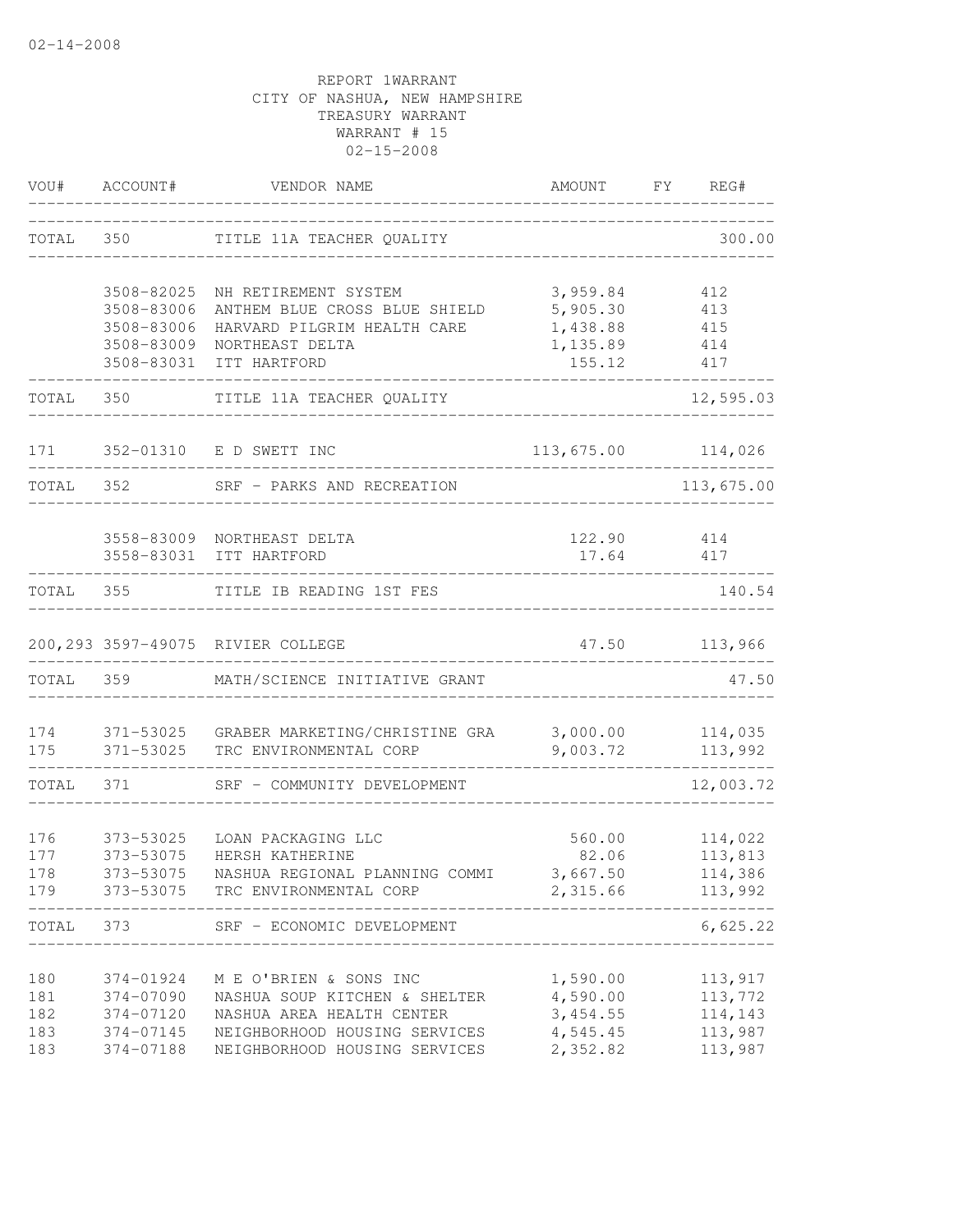| VOU#  | ACCOUNT#            | VENDOR NAME                                       | AMOUNT     | FY | REG#       |
|-------|---------------------|---------------------------------------------------|------------|----|------------|
| 184   | 374-07262           | NEW HAMPSHIRE COMMUNITY LOAN F                    | 3,409.08   |    | 114,454    |
| 185   | 374-07340           | HILLSBOROUGH COUNTY TREASURER                     | 94.81      |    | 114,374    |
| 186   | 374-07340           | TELEGRAPH PUBLISHING COMPANY                      | 238.55     |    | 114,376    |
| 187   | 374-08211           | TRANSIT MANAGEMENT OF NASHUA                      | 537.87     |    | 392        |
| 188   | 374-08211           | TRANSIT MANAGEMENT OF NASHUA                      | 537.27     |    | 407        |
| 189   | 374-09031           | LOOMIS FARGO & CO                                 | 138.24     |    | 113,908    |
| 190   | 374-09031           | TRANSIT MANAGEMENT OF NASHUA                      | 172.56     |    | 392        |
| 191   | 374-09031           | TRANSIT MANAGEMENT OF NASHUA                      | 165.83     |    | 407        |
| 192   | 374-09054           | LISAY STEVEN E                                    | 65.00      |    | 113,943    |
| 193   | 374-09061           | ARAMARK UNIFORM SERVICES                          | 82.45      |    | 113,893    |
| 194   | 374-09061           | AUTO ELECTRIC WAREHOUSE INC                       | 275.00     |    | 113,769    |
| 195   | 374-09061           | KINNEY TOWING & TRANSPORTATION                    | 550.00     |    | 113,972    |
| 196   | 374-09071           | SHATTUCK MALONE OIL CO                            | 52,844.47  |    | 114,433    |
| 197   | 374-09091           | AUTOFAIR FORD INC                                 | 419.92     |    | 114,320    |
| 198   | 374-09091           | CUMMINS NORTHEAST INC                             | 1,723.45   |    | 114,136    |
| 199   | 374-09091           | GILLIG CORP                                       | 584.51     |    | 114,090    |
| 199   | 374-09091           | GILLIG CORP                                       | 222.23     | 3  | 114,090    |
| 200   | 374-09091           | HOME DEPOT CREDIT SERVICES                        | 248.42     |    | 114,446    |
| 201   | 374-09091           | LARCHMONT IRRIGATION                              | 875.97     |    | 113,922    |
| 202   | 374-09091           | STAPLES BUSINESS ADVANTAGE                        | 631.20     |    | 114,158    |
| 203   | 374-09091           | SUBURBAN AUTO & TRUCK PARTS IN                    | 3,837.45   |    | 114,372    |
| 204   | 374-09102           | PUBLIC SERVICE OF NH                              | 841.52     |    | 114,505    |
| 204   | 374-09103           | PUBLIC SERVICE OF NH                              | 970.88     |    | 114,505    |
| 205   | 374-09112           | KEYSPAN ENERGY DELIVERY                           | 2,736.90   |    | 114,449    |
| 205   | 374-09114           | KEYSPAN ENERGY DELIVERY                           | 335.70     |    | 114,449    |
| 206   | 374-09120           | PENNICHUCK WATER                                  | 141.73     |    | 114,451    |
| 207   | 374-09133           | IDEARC MEDIA CORP                                 | 74.35      |    | 114,516    |
| 208   | 374-09201           | TRANSIT MANAGEMENT OF NASHUA                      | 19, 417.82 |    | 392        |
| 209   | 374-09201           | TRANSIT MANAGEMENT OF NASHUA                      | 17,677.68  |    | 407        |
| 210   | 374-09261           | ARAMARK UNIFORM SERVICES                          | 159.01     |    | 113,893    |
| 211   | 374-09261           | PURE WATERS OF NEW ENGLAND LLC                    | 31.50      |    | 114,040    |
| 212   | 374-09261           | RED BRICK CLOTHING CO                             | 88.90      |    | 114,008    |
| 213   | 374-09261           | USIS COMMERCIAL SERVICES INC                      | 474.40     |    | 114,063    |
| 214   | 374-45230           | STAPLES BUSINESS ADVANTAGE                        | 522.26     |    | 114,158    |
| TOTAL | 374                 | SRF - URBAN PROGRAMS                              |            |    | 127,659.75 |
|       |                     |                                                   |            |    |            |
| 215   | 375-45050           | CDW GOVERNMENT INC                                | 80.00      |    | 114,184    |
| 216   | 375-45050           | UNIQUE MANAGEMENT SERVICES INC                    | 465.40     |    | 113,890    |
| TOTAL | 375                 | SRF - PUBLIC LIBRARIES                            |            |    | 545.40     |
|       |                     |                                                   |            |    |            |
|       | 200, 294 3768-42010 | PETTY CASH                                        | 23.84      |    | 114,405    |
|       | 200, 294 3768-43005 | PETTY CASH                                        | 2.28       |    | 114,405    |
|       | 200, 295 3768-49035 | BARNES & NOBLE.COM<br>INTERNATIONAL READING ASSOC | 575.07     |    | 114,252    |
|       | 200,296 3768-49035  |                                                   | 432.32     |    | 114,162    |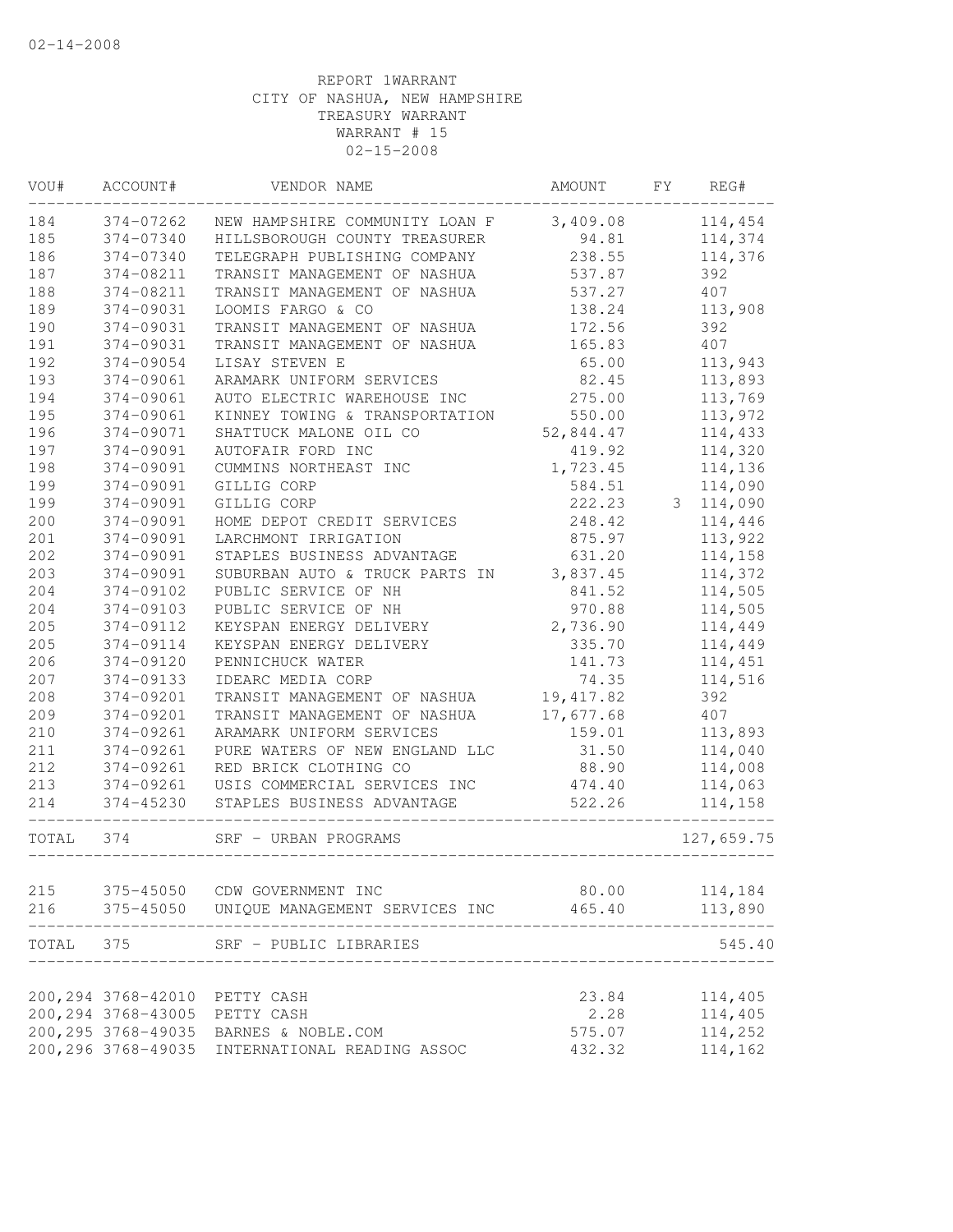| VOU#      | ACCOUNT#            | VENDOR NAME                              | AMOUNT           | FY | REG#               |
|-----------|---------------------|------------------------------------------|------------------|----|--------------------|
|           |                     | 200, 297 3768-49035 PEARSON EDUCATION    | 326.46           |    | 114,244            |
|           | 200, 298 3768-49035 | SCHOLASTIC INCORPORATED                  | 119.03           |    | 114,381            |
|           | 200, 299 3768-49050 | MICHAUD CYNTHIA                          | 132.64           |    | 114,175            |
|           | 200,300 3768-49050  | PETTY CASH                               | 80.34            |    | 114,405            |
|           | 200,301 3768-49050  | SCHOOL SPECIALTY                         | 269.87           |    | 114,192            |
|           | 200,302 3768-53101  | CROWDER LUCIE L                          | 208.28           |    | 114,165            |
|           | 200,303 3768-53101  | DAILEY EDUCATIONAL CONSULTANTS           | 725.00           |    | 114,342            |
|           | 200,304 3768-53101  | DALTON SHARON                            | 525.00           |    | 114,318            |
|           | 200,305 3768-53101  | EDWARDS EDUCATIONAL SERVICES,            | 3,053.14         |    | 114,331            |
|           | 200,306 3768-53101  | RUSSELL GAIL M                           | 750.00           |    | 114,319            |
|           | 200,307 3768-53101  | SHEA DENISE C                            | 525.00           |    | 114,302            |
|           | 200,308 3768-53101  | SILVA ARLENE E                           | 262.50           |    | 114,328            |
|           | 3768-82025          | NH RETIREMENT SYSTEM                     | 2,827.55         |    | 412                |
|           | 3768-83006          | ANTHEM BLUE CROSS BLUE SHIELD            | 7,301.51         |    | 413                |
|           | 3768-83009          | NORTHEAST DELTA                          | 3,192.54         |    | 414                |
|           | 3768-83031          | ITT HARTFORD                             | 118.49           |    | 417                |
| TOTAL     | 376                 | TITLE I ESEA                             |                  |    | 21,450.86          |
|           |                     |                                          |                  |    |                    |
|           |                     | 200,309 3778-55020 FIRST STUDENT INC     | 350.00           |    | 114,211            |
| TOTAL 377 |                     | TITLE III ENHANCE ENG LANGUAGE           |                  |    | 350.00             |
|           |                     |                                          |                  |    |                    |
|           | 200, 311 3908-53102 | 200,310 3908-49050 BARNES & NOBLE INC    | 199.90           |    | 113,770<br>114,343 |
|           | 200, 312 3908-53102 | AISTON TRICIA<br>MANHEIM ZIMMERMAN AMY B | 312.50<br>250.00 |    | 114,313            |
|           | 200, 313 3908-53102 | WILLIAMS VERONICA                        | 375.00           |    | 114,255            |
|           | 200,314 3908-64192  | GOVCONNECTION INC                        | 1,265.74         |    | 113,786            |
|           | 3908-82025          | NH RETIREMENT SYSTEM                     | 270.33           |    | 412                |
|           | 3908-83006          | ANTHEM BLUE CROSS BLUE SHIELD            | 1,071.92         |    | 413                |
|           | 3908-83009          | NORTHEAST DELTA                          | 224.61           |    | 414                |
|           | 3908-83031          | ITT HARTFORD                             | 10.36            |    | 417                |
| TOTAL     | 390                 | VOC ED SECONDARY PERKINS                 |                  |    | 3,980.36           |
|           |                     |                                          |                  |    |                    |
|           |                     | 200,315 3927-49050 AC MOORE INC          | 18.78            |    | 113,895            |
| TOTAL     | 392                 | CULINARY ARTS                            |                  |    | 18.78              |
|           |                     |                                          |                  |    |                    |
|           | 3937-82025          | NH RETIREMENT SYSTEM                     | 198.60           |    | 412                |
|           | 3937-83006          | ANTHEM BLUE CROSS BLUE SHIELD            | 1,447.05         |    | 413                |
|           |                     | 3937-83009 NORTHEAST DELTA               | 134.65           |    | 414                |
|           | 3937-83031          | ITT HARTFORD                             | 8.40             |    | 417                |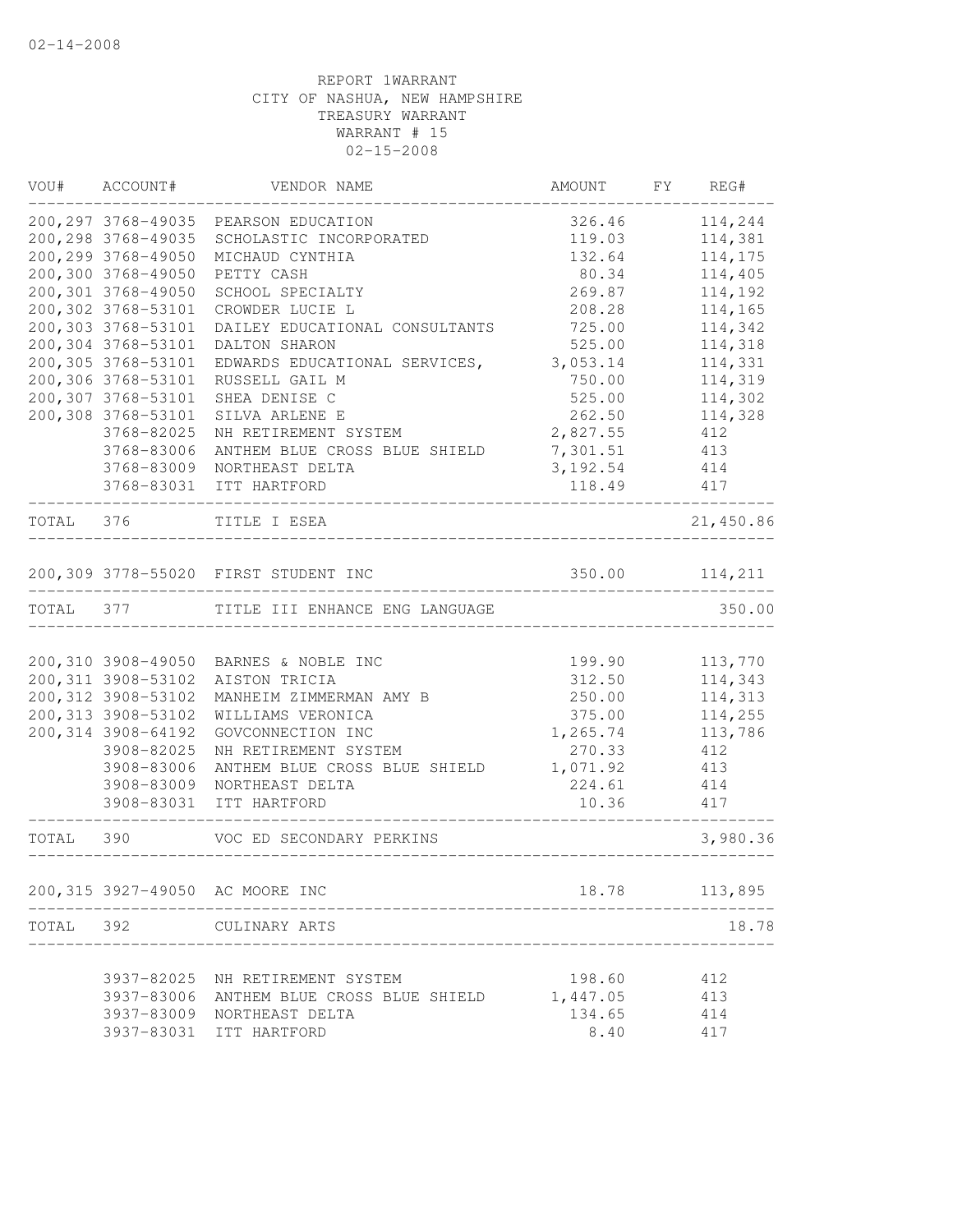| VOU# ACCOUNT#                          | VENDOR NAME                                                                                                                                                                                       | AMOUNT FY REG#                                                |                                  |
|----------------------------------------|---------------------------------------------------------------------------------------------------------------------------------------------------------------------------------------------------|---------------------------------------------------------------|----------------------------------|
| TOTAL 393 DAY CARE                     |                                                                                                                                                                                                   |                                                               | 1,788.70                         |
| 3958-82025<br>3958-83006<br>3958-83006 | 200,316 3958-53109 SILVA ARLENE E<br>NH RETIREMENT SYSTEM<br>ANTHEM BLUE CROSS BLUE SHIELD 27, 272.78 413<br>HARVARD PILGRIM HEALTH CARE<br>3958-83009 NORTHEAST DELTA<br>3958-83031 ITT HARTFORD | 1,837.50<br>11,001.39<br>5, 915.39<br>3, 143.09 414<br>455.28 | 114,328<br>412<br>415<br>417     |
|                                        | TOTAL 395 IDEA BASIC SPEC ED                                                                                                                                                                      | ______________________________________                        | 49,625.43                        |
|                                        | 3968-82025 NH RETIREMENT SYSTEM<br>3968-83006 ANTHEM BLUE CROSS BLUE SHIELD 1,071.92 413<br>3968-83009 NORTHEAST DELTA<br>3968-83031 ITT HARTFORD                                                 | 341.90 412<br>144.62 414<br>17.08 417                         |                                  |
|                                        | TOTAL 396 IDEA PRESCHOOL SPEC ED                                                                                                                                                                  |                                                               | 1,575.52                         |
|                                        | 200,317 3977-53100 OFFICETEAM<br>200,318 3977-53101 SUNBERG ROBERT<br>3977-83006 ANTHEM BLUE CROSS BLUE SHIELD                                                                                    | 1,808.09<br>1,200.26                                          | 404.94 114,324<br>114,235<br>413 |
|                                        | TOTAL 397 SPECIAL ED LOCAL                                                                                                                                                                        |                                                               | 3,413.29                         |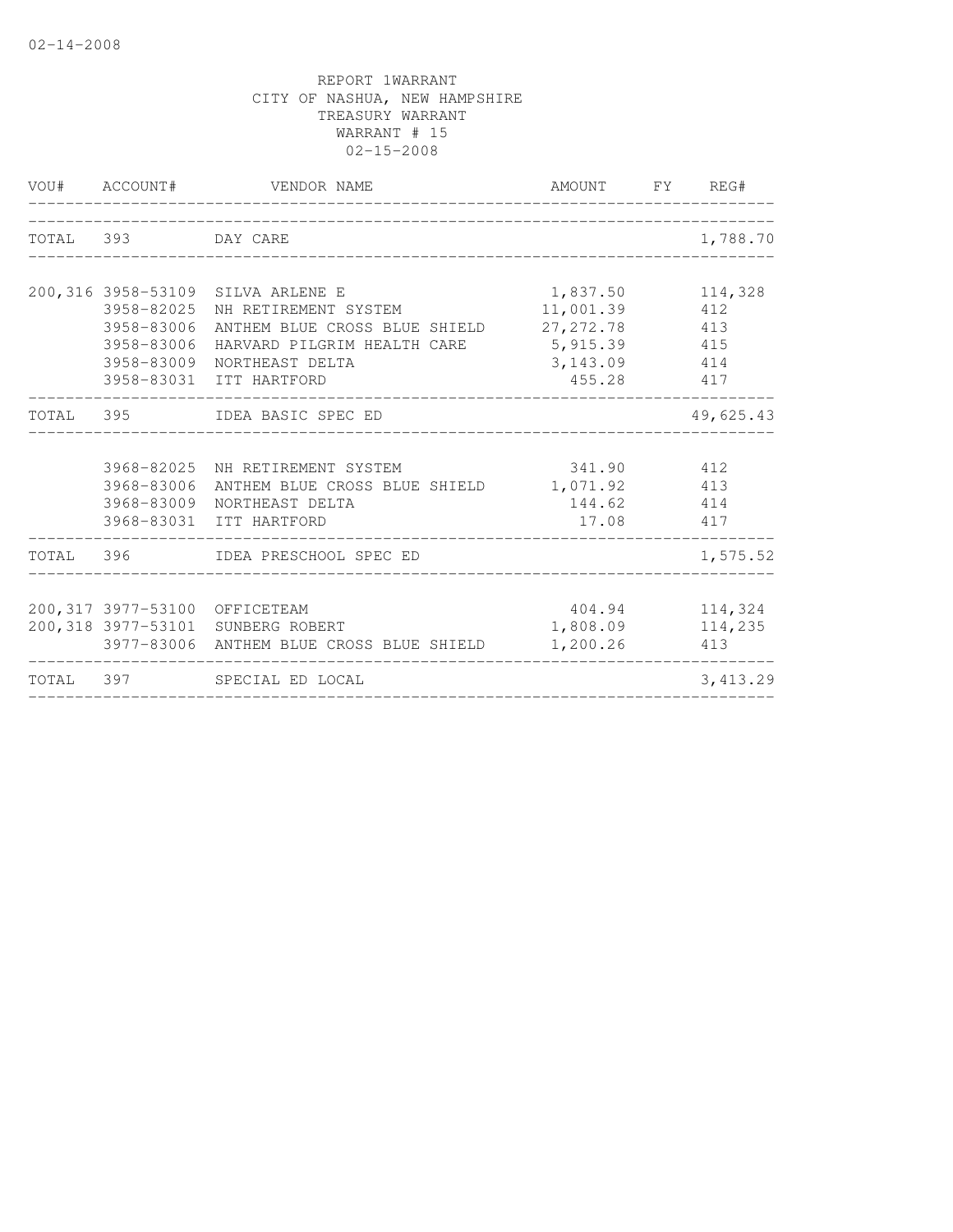|                   | VOU# ACCOUNT#                         | VENDOR NAME                                                          | AMOUNT FY REG#          |                               |
|-------------------|---------------------------------------|----------------------------------------------------------------------|-------------------------|-------------------------------|
|                   |                                       |                                                                      |                         |                               |
|                   | TOTAL 412-16                          | FINANCIAL SERVICES<br>INT & COST ON REDEMPTION                       |                         | 246.92                        |
| 240<br>241<br>242 | 412-180<br>$412 - 180$<br>$412 - 180$ | GRONBERG STEPHEN E<br>ODONNELL LINE CONSTRUCTION<br>SWEETSER BERNARD | 29.00<br>134.00<br>7.00 | 114,075<br>114,076<br>114,077 |
|                   |                                       | TOTAL 412-18 FINANCIAL SERVICES<br>AUTO PERMITS                      |                         | 170.00                        |
| 243               | 413-203                               | TREASURER STATE OF NH                                                | 1,558.00 114,471        |                               |
|                   | TOTAL 413-20                          | CITY CLERK'S OFFICE<br>MARRIAGE LICENSES                             |                         | 1,558.00                      |
|                   | 243 413-303                           | TREASURER STATE OF NH                                                | 10,777.00 114,471       |                               |
|                   | TOTAL 413-30                          | CITY CLERK'S OFFICE<br>CERTIFIED COPIES                              |                         | 10,777.00                     |
|                   |                                       | 244 431-314 CITY OF NASHUA                                           |                         | 4.86 114,406                  |
|                   |                                       | TOTAL 431-31 POLICE DEPARTMENT<br>SALE OF PHOTOCOPIES                |                         | 4.86                          |
| 245               | $452 - 329$                           | SANSONE BARBARA                                                      |                         | 40.00 114,067                 |
|                   |                                       | TOTAL 452-32 PARKS AND RECREATION<br>BASKETBALL                      |                         | 40.00                         |
|                   |                                       |                                                                      |                         |                               |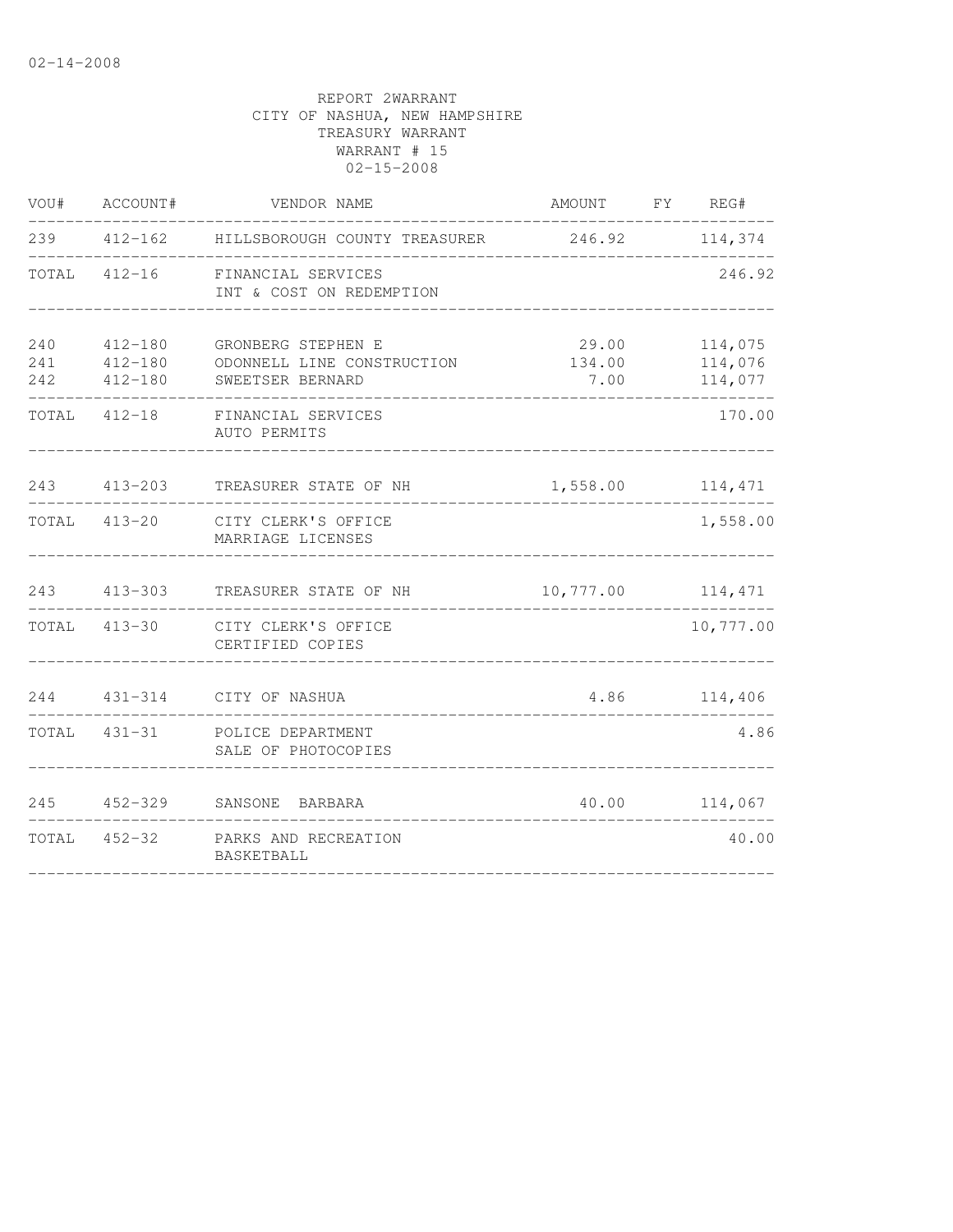| VOU#                     | ACCOUNT#                                         | VENDOR NAME                                                                                                              | AMOUNT                                                 | FY | REG#                                     |
|--------------------------|--------------------------------------------------|--------------------------------------------------------------------------------------------------------------------------|--------------------------------------------------------|----|------------------------------------------|
| 246                      |                                                  | 501-41015 STAPLES BUSINESS ADVANTAGE                                                                                     | 51.50                                                  |    | 114,158                                  |
| TOTAL                    | 501                                              | MAYOR'S OFFICE                                                                                                           |                                                        |    | 51.50                                    |
| 246                      | 502-41015                                        | STAPLES BUSINESS ADVANTAGE                                                                                               | 35.42                                                  |    | 114,158                                  |
| TOTAL                    | 502                                              | LEGAL DEPARTMENT                                                                                                         |                                                        |    | 35.42                                    |
| 247<br>248<br>249<br>250 | 505-81054<br>505-81024<br>505-81039<br>505-81078 | GREAT AMERICAN DOWNTOWN<br>HOME HEALTH & HOSPICE CARE<br>HUMANE SOCIETY OF NEW ENGLAND<br>ST JOSEPH COMMUNITY SERVICES I | 7,500.00<br>9,500.00<br>7,756.75<br>2,048.55           |    | 113,763<br>113,901<br>113,911<br>114,373 |
| TOTAL                    | 505                                              | CIVIC & COMM. ACTIVITIES                                                                                                 |                                                        |    | 26,805.30                                |
| 251<br>252<br>253        | 506-31005<br>506-31005<br>506-31005              | COMCAST<br>LOVERING SUE<br>PAETEC COMMUNICATIONS INC                                                                     | 78.32<br>33.83<br>600.00                               |    | 114,494<br>114,407<br>114,435            |
| TOTAL                    | 506                                              | TELECOMMUNICATIONS                                                                                                       |                                                        |    | 712.15                                   |
| 254<br>254<br>254<br>254 | 507-82020<br>507-82025<br>507-82030<br>507-82035 | NH RETIREMENT SYSTEM<br>NH RETIREMENT SYSTEM<br>NH RETIREMENT SYSTEM<br>NH RETIREMENT SYSTEM                             | 182,714.43<br>208, 479.98<br>161, 358.38<br>318,690.81 |    | 412<br>412<br>412<br>412                 |
| TOTAL                    | 507                                              | PENSIONS                                                                                                                 |                                                        |    | 871, 243.60                              |
| 255<br>255               | 508-83100<br>508-83101                           | STATE OF NH - UC<br>W/C<br>STATE OF NH - UC<br>W/C                                                                       | 1,701.72<br>1,778.79                                   |    | 114,086<br>114,086                       |
| TOTAL                    | 508                                              | INSURANCE - POLICY COSTS                                                                                                 |                                                        |    | 3,480.51                                 |
| 256<br>257<br>258<br>259 | 512-59095<br>512-41010<br>512-94005<br>512-95005 | ANACOMP INC<br>CDW GOVERNMENT INC<br>CITIZENS BANK<br>GOVERNMENT FINANCE OFFICERS AS                                     | 330.10<br>830.00<br>30.00<br>145.00                    |    | 113,827<br>114,184<br>395<br>114,470     |
| 260<br>261<br>262<br>263 | 512-43005<br>512-59182<br>512-41010<br>512-41015 | PRINTGRAPHICS OF MAINE<br>PRINTGRAPHICS OF MAINE<br>STANDARD REGISTER COMPANY<br>STAPLES BUSINESS ADVANTAGE              | 796.00<br>747.17<br>775.00<br>500.83                   |    | 420<br>113,865<br>113,828<br>114,158     |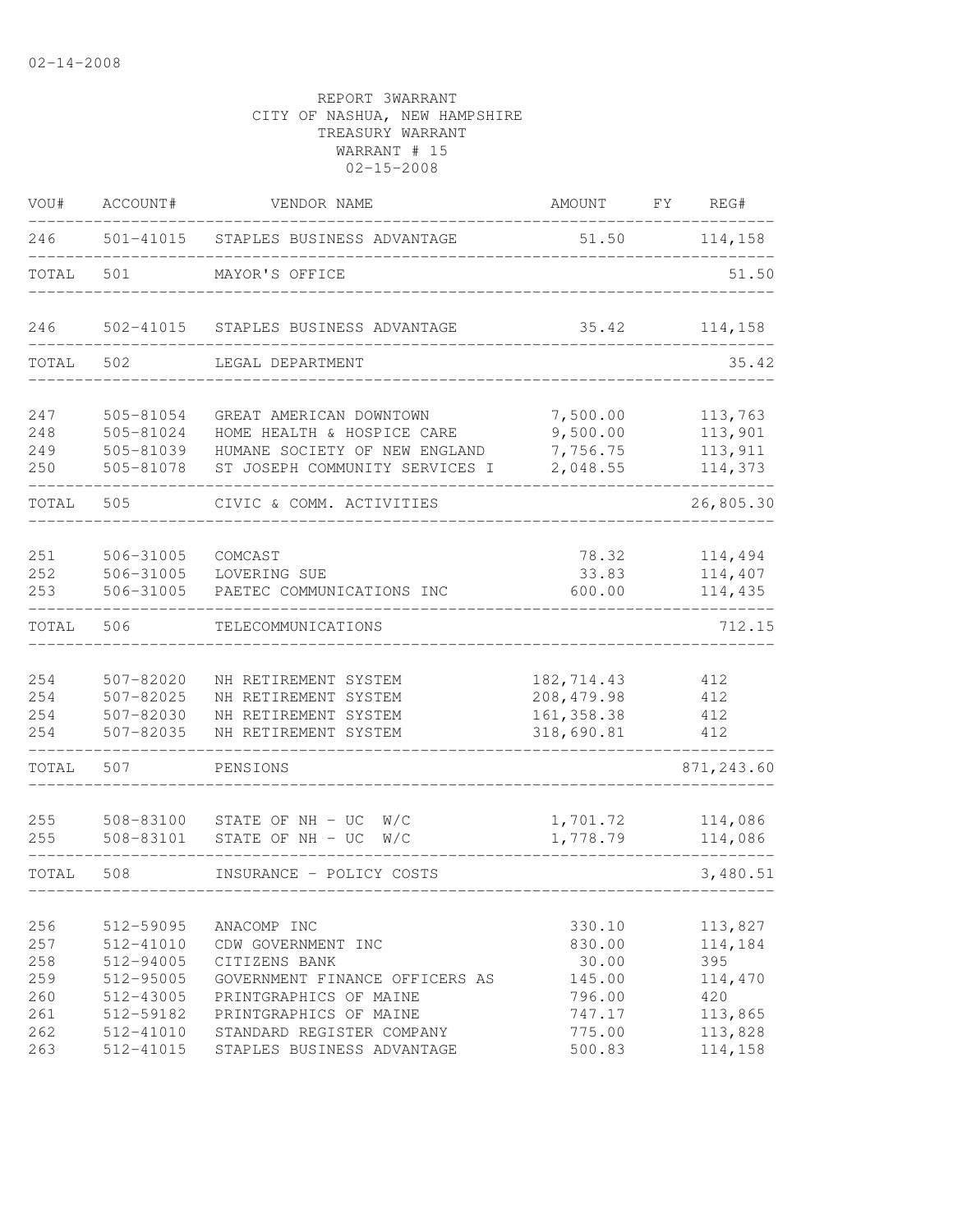| VOU#       | ACCOUNT#               | VENDOR NAME                                              | AMOUNT          | FY | REG#               |
|------------|------------------------|----------------------------------------------------------|-----------------|----|--------------------|
| TOTAL 512  |                        | FINANCIAL SERVICES                                       |                 |    | 4,154.10           |
| 263<br>263 | 513-41005<br>513-41015 | STAPLES BUSINESS ADVANTAGE<br>STAPLES BUSINESS ADVANTAGE | 202.68<br>75.03 |    | 114,158<br>114,158 |
| TOTAL      | 513                    | CITY CLERK'S OFFICE                                      |                 |    | 277.71             |
| 264        | 516-45240              | MCINTIRE BUSINESS PRODUCTS INC                           | 419.21          |    | 114,391            |
| 265        | 516-41015              | STAPLES BUSINESS ADVANTAGE                               | 73.87           |    | 114,158            |
| 266        | 516-54016              | SUCCESS ADVERTISING INC                                  | 425.00          |    | 113,896            |
| 267        | 516-54011              | TELEGRAPH PUBLISHING COMPANY                             | 844.10          |    | 114,376            |
| 267        | 516-54016              | TELEGRAPH PUBLISHING COMPANY                             | 1,404.96        |    | 114,376            |
| 268        | 516-54016              | THE LOWELL PUBLISHING CO                                 | 1,532.90        |    | 114,445            |
| 269        | 516-54016              | UNION LEADER CORPORATION                                 | 778.46          |    | 114,439            |
| TOTAL      | 516                    | PURCHASING DEPARTMENT                                    |                 |    | 5,478.50           |
| 270        | 517-75023              | B & S LOCKSMITH INC                                      | 145.10          |    | 114,015            |
| 271        | 517-59135              | BAIN PEST CONTROL SERVICE INC                            | 80.00           |    | 114,441            |
| 272        | 517-59135              | BAIN PEST CONTROL SERVICE INC                            | 72.00           |    | 114,380            |
| 273        | 517-75023              | BATTERIES PLUS 400                                       | 69.99           |    | 114,147            |
| 274        | 517-34015              | KEYSPAN ENERGY DELIVERY                                  | 10,761.12       |    | 114,449            |
| 275        | 517-75903              | NASHUA WALLPAPER & PAINT CO                              | 115.96          |    | 113,965            |
| 276        | 517-32005              | PUBLIC SERVICE OF NH                                     | 1,946.97        |    | 114,505            |
| 277        | 517-75015              | THE METRO GROUP INC                                      | 85.00           |    | 114,024            |
| 277        | 517-75130              | THE METRO GROUP INC                                      | 99.00           |    | 114,024            |
| TOTAL      | 517                    | BUILDING MAINT - CITY ADMIN                              |                 |    | 13, 375.14         |
| 278        | 518-41015              | STAPLES BUSINESS ADVANTAGE                               | 79.46           |    | 114,158            |
| TOTAL      | 518                    | INSURANCE - ADMINISTRATION                               |                 |    | 79.46              |
| 279        | 519-91005              | DAME DOUGLAS                                             | 91.18           |    | 113,838            |
| 280        | 519-91005              | TURGISS GARY                                             | 184.83          |    | 113,887            |
| 281        | 519-91005              | TURGISS GREG                                             | 552.06          |    | 113,791            |
| TOTAL      | 519                    | ASSESSORS                                                |                 |    | 828.07             |
| 282        | 520-53100              | BOOTH HILARY                                             | 480.00          |    | 114,115            |
| 283        | 520-53100              | MORTELLARO CAROLYN                                       | 580.00          |    | 114,054            |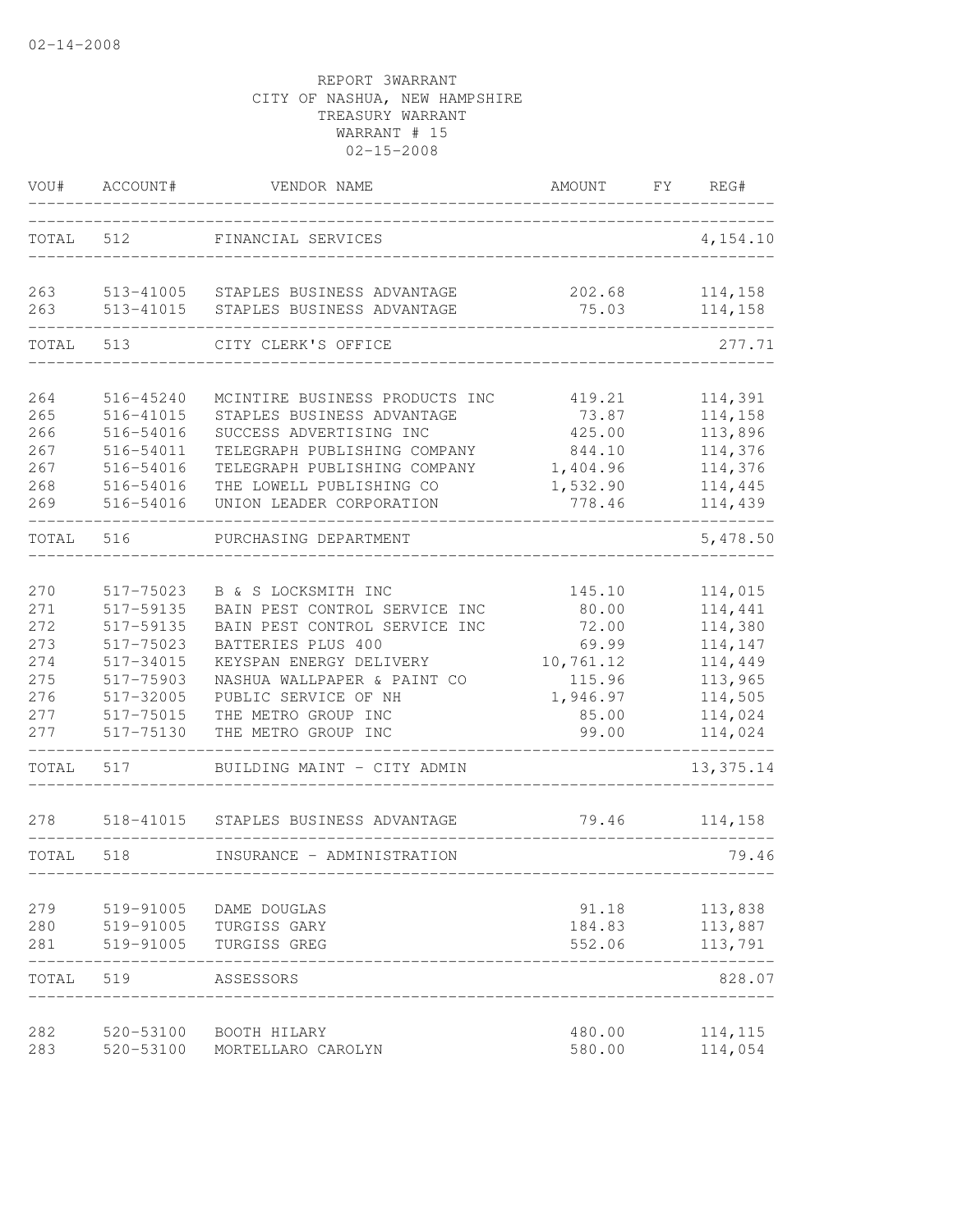| VOU#      | ACCOUNT#                   | VENDOR NAME                     | AMOUNT          | FY | REG#               |
|-----------|----------------------------|---------------------------------|-----------------|----|--------------------|
| TOTAL     | 520                        | HUNT BUILDING                   |                 |    | 1,060.00           |
| 284       | 522-64045                  | CDW GOVERNMENT INC              | 452.65          |    | 114,184            |
| 285       | 522-74030                  | COCCI COMPUTER SERVICES INC     | 180.00          |    | 113,954            |
| 286       | 522-74030                  | GOVCONNECTION INC               | 574.63          |    | 113,786            |
| 287       | 522-74035                  | MICROSOFT TECHNET               | 449.00          |    | 114,482            |
| 288       | 522-57005                  | OFFICETEAM                      | 1,119.72        |    | 114,324            |
| 289       | 522-41015                  | STAPLES BUSINESS ADVANTAGE      | 53.04           |    | 114,158            |
| 290       | 522-31040                  | TYRRELL KEN                     | 46.33           |    | 114,109            |
| TOTAL 522 |                            | INFORMATION TECHNOLOGY          |                 |    | 2,875.37           |
| 291       | 524-64045                  | CDW GOVERNMENT INC              | 445.00          |    | 114,184            |
| 292       | 524-64057                  | GOVCONNECTION INC               | 223.07          |    | 113,786            |
| 293       | $524 - 64045$              | UNICOM                          | 458.00          |    | 114,230            |
| TOTAL     | 524                        | COMPUTERS - CITYWIDE            |                 |    | 1,126.07           |
|           |                            |                                 |                 |    |                    |
| 294       | 531-45005                  | AAA POLICE SUPPLY               | 239.25          |    | 114,105            |
| 295       | 531-78007                  | ADAMSON INDUSTRIES CORP         | 169.90          |    | 113,995            |
| 296       | 531-45920                  | ADVANTAGE BUNDLING SP LLC       | 187.20          |    | 114,001            |
| 297       | $531 - 46040$              | ALEC'S SHOE STORE INC           | 1,492.80        |    | 113,933            |
| 297       | $531 - 46045$              | ALEC'S SHOE STORE INC           | 351.80          |    | 113,933            |
| 298       | 531-94005                  | ALLARD CRAIG                    | 202.00          |    | 114,412            |
| 299       | 531-53075                  | AMERICAN ARBITRATION ASSOC      | 200.00          |    | 114,501            |
| 300       | 531-74092                  | AMERICAN TANK MANAGEMENT INC    | 300.00          |    | 113,953            |
| 301       | $531 - 46040$              | ANDERSON ADAM                   | 229.96          |    | 114,415            |
| 302       | 531-53070                  | ANIMAL HOSPITAL OF NASHUA INC   | 2,269.42        |    | 114,132            |
| 303       | 531-45220                  | APOTHECARY PRODUCTS INC         | 83.17           |    | 113,796            |
| 304       | 531-59100                  | BAER ALEXANDRA                  | 110.00          |    | 113,974            |
| 305       | $531 - 46040$              | BEN'S UNIFORMS                  | 702.95          |    | 114,384            |
| 306       | 531-78007                  | BEST FORD/BEST CYCLE            | 29.21           |    | 113,802            |
| 306       | 531-78075                  | BEST FORD/BEST CYCLE            | 5,093.68        |    | 113,802            |
| 307       | $531 - 46040$              | BOULAY MICHAEL                  | 238.15          |    | 114,410            |
| 308       | 531-42000                  | CENTRAL PAPER PRODUCTS CO       | 1,025.72        |    | 114,378            |
| 309       | 531-31025                  | CINFO PETER                     | 45.96           |    | 114,416            |
| 310       | 531-91025                  | CITY OF NASHUA                  | 5.00            |    | 114,413            |
| 311       | 531-59100                  | D & R TOWING INC                | 362.50          |    | 114,360            |
| 312       | 531-94005                  | DICKERSON RONALD                | 486.45          |    | 114,420            |
| 313       | 531-62022                  | DICTRONICS INC                  | 76.96           |    | 113,777            |
| 314       | 531-53125                  | DORE MICHAEL                    | 200.00          |    | 114,408            |
| 315       | 531-49025                  | DRIVERS LICENSE GUIDE CO        | 28.95           |    | 114,513            |
| 316       | 531-94005<br>$531 - 46040$ | DUNN ROBERT<br>GEORGE'S APPAREL | 62.62<br>120.00 |    | 114,409<br>113,853 |
| 317       |                            |                                 |                 |    |                    |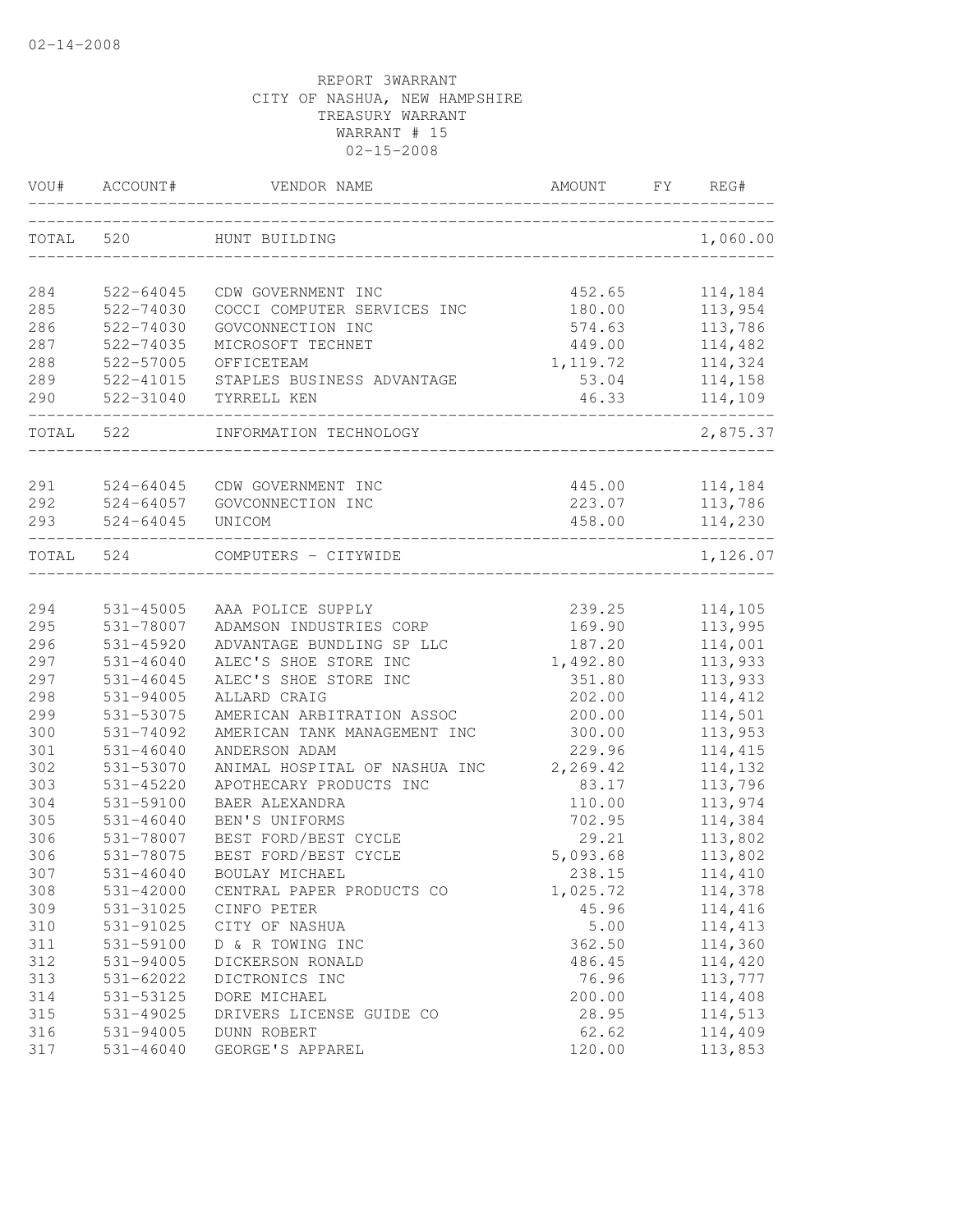| VOU# | ACCOUNT#      | VENDOR NAME                    | AMOUNT     | FY | REG#    |
|------|---------------|--------------------------------|------------|----|---------|
| 318  | 531-98035     | GOOD MORNING SALES INC         | 103.00     |    | 114,389 |
| 319  | 531-41015     | GRANITE STATE STAMPS INC       | 9.73       |    | 114,356 |
| 320  | 531-94005     | HAMMOND SCOTT                  | 245.00     |    | 114,419 |
| 321  | 531-91025     | HANNON PATRICK                 | 40.40      |    | 114,414 |
| 322  | 531-53125     | HARGREAVES JAMES               | 209.70     |    | 114,422 |
| 323  | 531-95000     | HILLSBOROUGH COUNTY CHIEF'S AS | 25.00      |    | 114,498 |
| 324  | 531-42000     | HOME DEPOT CREDIT SERVICES     | 130.10     |    | 114,485 |
| 325  | 531-45005     | INTERSTATE ARMS CORP           | 295.00     |    | 113,831 |
| 326  | 531-98025     | JACK'S PIZZA                   | 22.00      |    | 114,133 |
| 327  | 531-34015     | KEYSPAN ENERGY DELIVERY        | 152.02     |    | 114,449 |
| 328  | 531-94005     | KISH PAUL ERWIN                | 1,700.00   |    | 114,474 |
| 329  | 531-53125     | LAVOIE ANDREW                  | 229.00     |    | 114,423 |
| 330  | 531-42000     | LOWE'S                         | 18.93      |    | 114,486 |
| 330  | 531-69025     | LOWE'S                         | 19.92      |    | 114,486 |
| 331  | 531-94005     | MABRY SEAN                     | 121.20     |    | 114,417 |
| 332  | 531-78007     | MAC MULKIN CHEVROLET INC       | 442.72     |    | 114,362 |
| 333  | $531 - 46040$ | MARSHALL BRYAN                 | 14.99      |    | 114,424 |
| 334  | 531-53125     | MORIARTY TODD                  | 200.00     |    | 114,411 |
| 335  | 531-64192     | NASHUA OUTDOOR POWER EQUIP     | 19.27      |    | 113,961 |
| 336  | 531-75023     | NASHUA WALLPAPER & PAINT CO    | 360.31     |    | 113,965 |
| 337  | 531-95000     | NHCOPSA                        | 25.00      |    | 114,483 |
| 338  | 531-94005     | NICHOLS FRED                   | 245.00     |    | 114,421 |
| 339  | 531-75023     | NORMAN E DAY INC               | 870.00     |    | 113,773 |
| 340  | 531-53050     | OCCUPATIONAL DRUG TESTING LLC  | 180.00     |    | 114,053 |
| 341  | 531-78007     | ORION SAFETY PRODUCTS          | 2,396.40   |    | 114,126 |
| 342  | 531-33005     | PENNICHUCK WATER               | 395.54     |    | 114,451 |
| 343  | 531-32005     | PUBLIC SERVICE OF NH           | 13, 412.18 |    | 114,505 |
| 343  | 531-32035     | PUBLIC SERVICE OF NH           | 219.85     |    | 114,505 |
| 344  | $531 - 95000$ | REGION 9, US POLICE CANINE ASS | 160.00     |    | 114,500 |
| 345  | 531-42000     | REXEL CLS                      | 10.38      |    | 114,297 |
| 346  | 531-41015     | RIS PAPER COMPANY INC          | 155.88     |    | 113,883 |
| 347  | 531-78007     | ROBBINS AUTO PARTS INC         | 247.28     |    | 113,986 |
| 348  | $531 - 44005$ | SOURCE 4 INC                   | 210.38     |    | 113,900 |
| 349  | 531-53045     | ST JOSEPH BUSINESS & HEALTH    | 543.00     |    | 113,923 |
| 350  | 531-41005     | STAPLES BUSINESS ADVANTAGE     | 232.46     |    | 114,158 |
| 351  | 531-46030     | STATION HOUSE SUPPLY/DBA THE F | 198.25     |    | 114,038 |
| 352  | $531 - 42000$ | THE DURKIN CO INC              | 258.69     |    | 113,989 |
| 353  | $531 - 46040$ | THERIAULT PETER J              | 235.97     |    | 114,418 |
| 354  | 531-59100     | TILDEN AUTOMOTIVE & TRUCK CTRS | 282.50     |    | 114,023 |
| 355  | 531-45005     | TRIPLE NICKEL TACTICAL SUPPLY  | 1,008.45   |    | 113,997 |
| 356  | 531-43005     | UNITED PARCEL SERVICE          | 44.93      |    | 114,520 |
| 357  | 531-78007     | USP OF NEW ENGLAND             | 271.80     |    | 114,111 |
| 358  | 531-31025     | VERIZON                        | 489.24     |    | 114,466 |
| 359  | 531-74035     | WEST PAYMENT CENTER            | 131.15     |    | 113,875 |
| 360  | 531-95000     | WORKING DOG FOUNDATION         | 250.00     |    | 114,448 |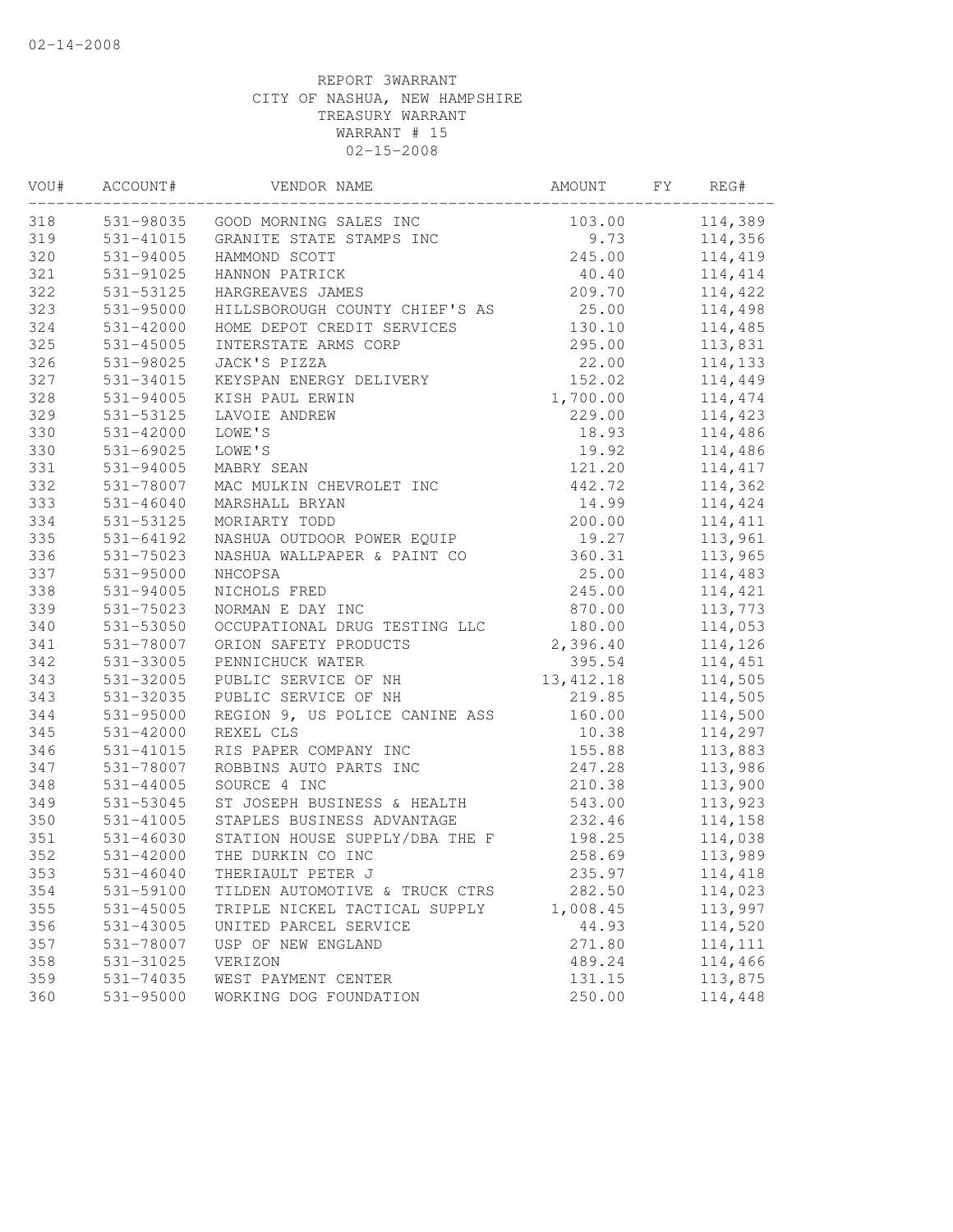| VOU#      | ACCOUNT#  | VENDOR NAME                    | AMOUNT   | FY | REG#       |
|-----------|-----------|--------------------------------|----------|----|------------|
| TOTAL 531 |           | POLICE DEPARTMENT              |          |    | 41, 146.27 |
|           |           |                                |          |    |            |
| 361       | 532-78075 | A SIGN OF THINGS TO COME       | 325.00   |    | 113,858    |
| 362       | 532-46015 | AGAN WAYNE                     | 40.00    |    | 113,939    |
| 363       | 532-46045 | ALLISON JEFFREY                | 275.05   |    | 113,781    |
| 364       | 532-75023 | ARROW PAPER CORP               | 271.15   |    | 113,918    |
| 365       | 532-94010 | ATWATER ROBERT                 | 75.00    |    | 114,045    |
| 366       | 532-75023 | BELLETETES INC                 | 430.31   |    | 113,948    |
| 366       | 532-75901 | BELLETETES INC                 | 79.15    |    | 113,948    |
| 366       | 532-78100 | BELLETETES INC                 | 35.78    |    | 113,948    |
| 367       | 532-78100 | C & M DISTRIBUTING CO          | 86.00    |    | 114,220    |
| 368       | 532-62025 | CONWAY OFFICE PRODUCTS LLC     | 3,398.26 |    | 113,916    |
| 368       | 532-72010 | CONWAY OFFICE PRODUCTS LLC     | 122.64   |    | 113,916    |
| 369       | 532-46045 | CRONIN DANIEL                  | 280.00   |    | 114,108    |
| 370       | 532-78020 | D & R TOWING INC               | 395.00   |    | 114,360    |
| 371       | 532-78095 | F W WEBB COMPANY               | 6.20     |    | 113,869    |
| 372       | 532-64094 | FIRE TECH & SAFETY OF NEW ENGL | 1,495.00 |    | 114,130    |
| 373       | 532-75160 | FLYNN PLUMBING & HEATING LLC   | 575.00   |    | 113,842    |
| 374       | 532-94010 | GAUDIO TOM                     | 75.00    |    | 114,044    |
| 375       | 532-94010 | HALPIN MIKE                    | 150.00   |    | 114,043    |
| 376       | 532-46045 | HENRY STEVEN                   | 224.00   |    | 114,081    |
| 377       | 532-75023 | HOME DEPOT CREDIT SERVICES     | 101.69   |    | 114,446    |
| 378       | 532-46030 | INDUSTRIAL PROTECTION SERVICES | 4,491.00 |    | 113,839    |
| 379       | 532-75160 | J LAWRENCE HALL INC            | 5,952.00 |    | 114,390    |
| 380       | 532-34015 | KEYSPAN ENERGY DELIVERY        | 6,526.87 |    | 114,449    |
| 381       | 532-94010 | LEWIS NICK                     | 150.00   |    | 114,031    |
| 382       | 532-78020 | LIBERTY INTN'L TRUCKS OF NH LL | 71.33    |    | 114,365    |
| 383       | 532-75105 | M & M ELECTRICAL SUPPLY CO INC | 21.81    |    | 114,357    |
| 384       | 532-78075 | MIKE'S CUSTOM KANVAS/MICHAEL A | 100.00   |    | 113,805    |
| 385       | 532-94010 | MINER ALAN                     | 75.00    |    | 114,029    |
| 386       | 532-95005 | NAF I                          | 55.00    |    | 114,442    |
| 387       | 532-42005 | NEW ENGLAND PAPER & SUPPLY     | 762.65   |    | 113,979    |
| 387       | 532-42010 | NEW ENGLAND PAPER & SUPPLY     | 241.78   |    | 113,979    |
| 387       | 532-42020 | NEW ENGLAND PAPER & SUPPLY     | 434.08   |    | 113,979    |
| 388       | 532-94005 | NFPA                           | 690.00   |    | 114,511    |
| 389       | 532-95005 | NH FIRE PREVENTION SOCIETY/IAA | 36.00    |    | 114,440    |
| 390       | 532-95005 | NSEFO MEMBERSHIP               | 50.00    |    | 114,477    |
| 391       | 532-33005 | PENNICHUCK WATER               | 199.22   |    | 114,451    |
| 392       | 532-75023 | PRO FENCE CO INC               | 950.00   |    | 114,041    |
| 393       | 532-32005 | PUBLIC SERVICE OF NH           | 2,172.64 |    | 114,505    |
| 394       | 532-74038 | R WHITE EQUIPMENT CENTER INC   | 334.50   |    | 114,370    |
| 395       | 532-79045 | RADIO SHACK                    | 32.97    |    | 114,436    |
| 396       | 532-79045 | REXEL CLS                      | .88      |    | 114,297    |
| 397       | 532-78007 | SANEL AUTO PARTS CO            | 304.53   |    | 113,956    |
| 398       | 532-94010 | ST JOSEPH HOSPITAL             | 2,925.00 |    | 114,496    |
| 399       | 532-41005 | STAPLES BUSINESS ADVANTAGE     | 691.98   |    | 114,158    |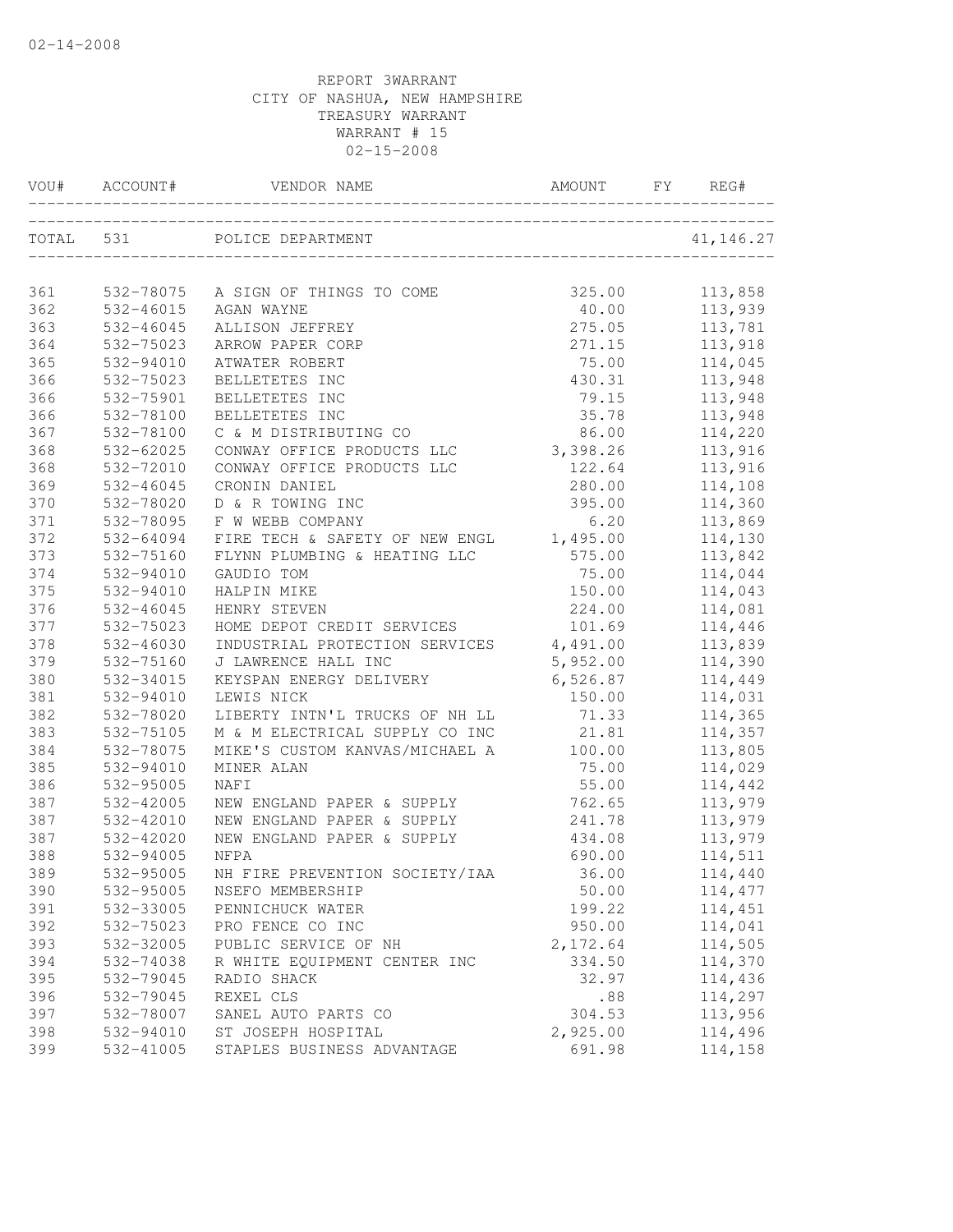| VOU#  | ACCOUNT#  | VENDOR NAME                             | AMOUNT            | FY. | REG#       |
|-------|-----------|-----------------------------------------|-------------------|-----|------------|
| 399   | 532-41015 | STAPLES BUSINESS ADVANTAGE              | 196.93            |     | 114,158    |
| 400   | 532-64080 | STATION HOUSE SUPPLY/DBA THE F          | 595.18            |     | 113,955    |
| 401   | 532-59100 | TRUE BLUE CLEANERS                      | 189.65            |     | 113,998    |
| 402   | 532-94010 | TUFTS BEVERLY                           | 150.00            |     | 114,028    |
| 403   | 532-31050 | USA MOBILITY WIRELESS INC               | 171.91            |     | 114,499    |
| 404   | 532-94010 | VITTS ERIC                              | 150.00            |     | 114,042    |
| 405   | 532-63005 | YANKEE EQUIPMENT SYSTEMS INC            | 299.50            |     | 113,815    |
| 406   | 532-98030 | ZAX SIGNAGE                             | 520.02            |     | 114,013    |
| TOTAL | 532       | FIRE DEPARTMENT                         |                   |     | 37,982.66  |
| 407   | 533-33010 | PENNICHUCK WATER                        | 191,626.26        |     | 114,451    |
| TOTAL | 533       | WATER SUPPLY (PUBLIC HYDRANTS)          |                   |     | 191,626.26 |
| 408   |           | 534-32020 PUBLIC SERVICE OF NH          | 58,788.45         |     | 114,505    |
| TOTAL | 534       | STREET LIGHTING                         |                   |     | 58,788.45  |
|       |           |                                         |                   |     |            |
| 409   | 535-64030 | DIVER'S DEN DIVE SHOP INC               | 65.00             |     | 114,007    |
| 410   | 535-81023 | USA MOBILITY WIRELESS INC               | 35.08             |     | 114,499    |
| TOTAL | 535       | EMERGENCY MANAGEMENT                    |                   |     | 100.08     |
| 411   | 536-94005 | CITIZENS BANK                           | 935.00            |     | 395        |
| 412   | 536-49075 | DELL MARKETING LP                       | 2,879.92          |     | 113,880    |
| 413   | 536-64255 | MOTOROLA                                | 47.74             |     | 113,881    |
| 413   | 536-74150 | MOTOROLA                                | 9,000.00          |     | 113,881    |
| 414   | 536-32035 | PUBLIC SERVICE OF NH                    | 560.47            |     | 114,505    |
| 415   | 536-74015 | RADIO IP                                | 6, 173.75         |     | 114,473    |
| 416   | 536-41015 | STAPLES BUSINESS ADVANTAGE              | 134.61            |     | 114,158    |
| 417   | 536-43005 | UNITED PARCEL SERVICE                   | 21.23             |     | 114,520    |
| TOTAL | 536       | CITYWIDE COMMUNICATIONS                 |                   |     | 19,752.72  |
| 418   |           | 541-34005 SHATTUCK MALONE OIL CO        | 1,912.34          |     | 114,433    |
| TOTAL |           | 541 COMMUNITY SERVICES DIVISION         |                   |     | 1,912.34   |
| 419   |           | 542-41015 COMMUNITY SERVICES PETTY CASH | $16.11$ $114,425$ |     |            |
|       |           |                                         |                   |     |            |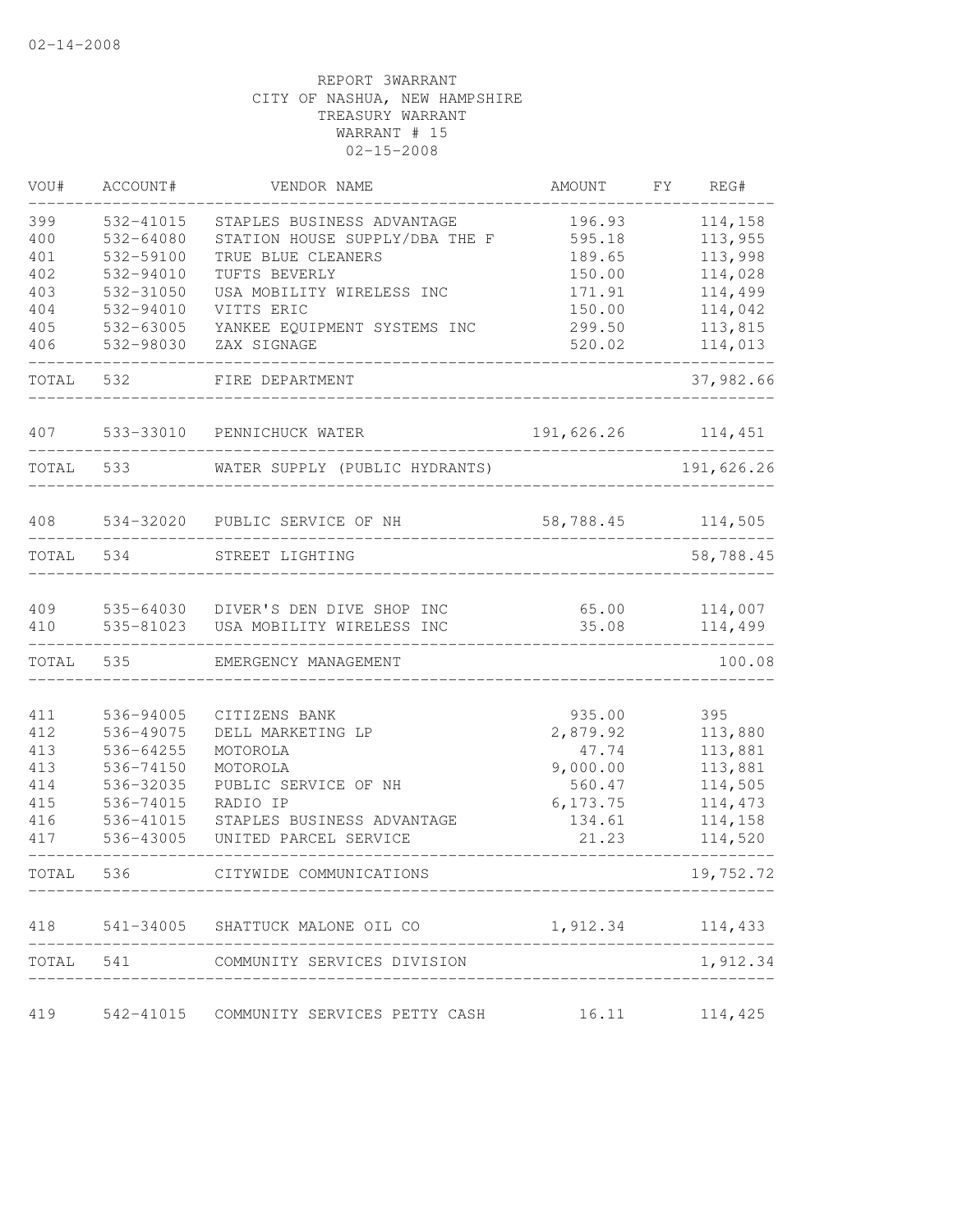| VOU#       | ACCOUNT#               | VENDOR NAME                                                     | AMOUNT           | FY | REG#               |
|------------|------------------------|-----------------------------------------------------------------|------------------|----|--------------------|
| TOTAL      | 542                    | COMMUNITY HEALTH                                                |                  |    | 16.11              |
| 420        |                        | 543-91005 PRICE HOWARD                                          | 60.46            |    | 113,976            |
| 421        |                        | 543-94005 RICHARDS BOB                                          | 518.00           |    | 114,460            |
|            | TOTAL 543              | ENVIRONMENTAL HEALTH DEPT.                                      |                  |    | 578.46             |
| 422        |                        | 544-94005 COMMUNITY SERVICES PETTY CASH                         | 12.00            |    | 114,425            |
|            |                        | 423 544-91005 MACK ROBERT                                       | 83.29            |    | 113,866            |
| TOTAL 544  |                        | WELFARE ADMINISTRATION                                          |                  |    | 95.29              |
| 424        | 545-97020              | 188 CONCORD ST LLC DBA LILLIAN                                  | 1,047.00         |    | 114,058            |
| 425        | 545-97020              | 23-25 TEMPLE ST REALTY LLC                                      | 973.32           |    | 114,089            |
| 426        | 545-97020              | 28-34 RR SQUARE LLC                                             | 1,100.00         |    | 113,817            |
| 427        | 545-97020              | 82 WEST HOLLIS ST LLC                                           | 1,058.88         |    | 114,104            |
| 428<br>429 | 545-97020<br>545-97020 | 88 3/4 PALM ST LLC HARVARD MNG<br>A N E PROPERTIES/THEO KEHAIAS | 750.00<br>482.42 |    | 113,931            |
| 430        | 545-97020              | ALCERRO ILVIA                                                   | 624.63           |    | 113,868<br>114,061 |
| 431        | 545-97020              | ALLISAN REALTY CORP                                             | 732.60           |    | 114,151            |
| 432        | 545-97020              | AMHERST PARK APARTMENTS LLC                                     | 317.00           |    | 113,942            |
| 433        | 545-97020              | AMHERST ST ASSOCIATES                                           | 510.00           |    | 113,925            |
| 434        | 545-97020              | B & B ASSOCIATES/BILL BLANCHAR                                  | 600.00           |    | 113,767            |
| 435        | 545-97020              | B36 REAL ESTATE LLC                                             | 840.00           |    | 113,849            |
| 436        | 545-97020              | BAYRIDGE AT NASHUA                                              | 797.06           |    | 113,798            |
| 437        | 545-97020              | BERNARD GINO                                                    | 650.00           |    | 114,018            |
| 438        | 545-97020              | BISHOP REAL ESTATE MGMT INC                                     | 614.00           |    | 113,935            |
| 439        | 545-97020              | BONNETTE PETER                                                  | 738.90           |    | 113,807            |
| 440        | 545-97020              | BONNETTE STEPHEN                                                | 656.80           |    | 113,886            |
| 441        | 545-97020              | BOYER IVON                                                      | 510.00           |    | 113,888            |
| 442        | 545-97020              | CANTERBURY APARTMENTS                                           | 930.19           |    | 113,799            |
| 443        | 545-97020              | CENTRAL REALTY                                                  | 914.96           |    | 113,975            |
| 444        | 545-97020              | CHANDLER COURT LLC                                              | 875.00           |    | 114,103            |
| 445        | 545-97020              | CLARK E G                                                       | 1,441.00         |    | 113,909            |
| 446        | 545-97020              | COFFEY ALBERT                                                   | 400.00           |    | 114,059            |
| 447        | 545-97020              | CONSTANT NORMAND                                                | 738.90           |    | 113,775            |
| 448        | 545-97020              | COUNTRY BARN MOTEL                                              | 252.00           |    | 113,949            |
| 449        | 545-97020              | CURRY WILLIAM                                                   | 1,000.00         |    | 114,020            |
| 450        | 545-97020              | DEMINICO ROBERT                                                 | 436.76           |    | 113,829            |
| 451        | 545-97020              | DOBENS SUSAN                                                    | 566.25           |    | 113,871            |
| 452        | 545-97020              | DOWNTOWNER NELSON/DAVID A GREG                                  | 850.00           |    | 113,812            |
| 453        | 545-97020              | DURRETT HOLLI                                                   | 675.15           |    | 113,872            |
| 454        | 545-97020              | EDWARDS JOHN                                                    | 400.00           |    | 114,152            |
| 455        | 545-97015              | FRED FULLER OIL CO                                              | 959.38           |    | 114,457            |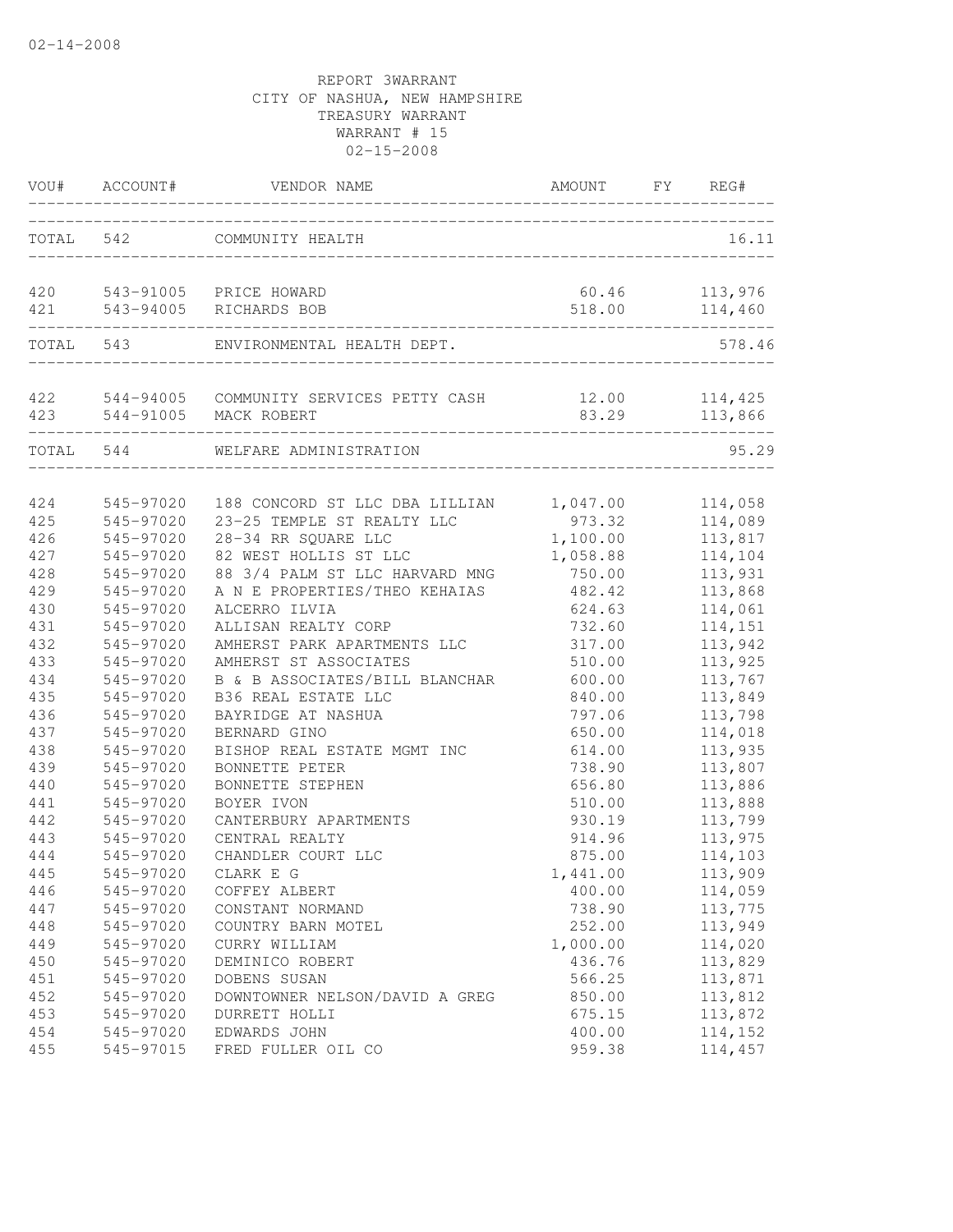| VOU#       | ACCOUNT#               | VENDOR NAME                                       | AMOUNT           | FY | REG#               |
|------------|------------------------|---------------------------------------------------|------------------|----|--------------------|
| 456        | 545-97020              | GAUTHIER REALTY/CONNIE GAUTHIE                    | 2,059.65         |    | 114,155            |
| 457        | 545-97020              | JENSENS'S INC                                     | 374.00           |    | 113,928            |
| 458        | 545-97020              | LAMERAND ENTERPRISES/KYLE LAME                    | 464.06           |    | 114,118            |
| 459        | 545-97020              | LAVOIE HERVE E                                    | 525.00           |    | 114,096            |
| 460        | 545-97020              | LEITH ROBERT W                                    | 656.80           |    | 114,102            |
| 461        | 545-97020              | LIAKAKOS FOTIOS                                   | 757.84           |    | 113,785            |
| 462        | 545-97020              | LIGHT PARTNERS                                    | 656.80           |    | 114,057            |
| 463        | 545-97020              | LORDEN RAYMOND E SR                               | 595.30           |    | 113,867            |
| 464        | 545-97020              | LTA INVESTMENTS LLC                               | 500.00           |    | 114,019            |
| 465        | 545-97020              | MARANDOS CROTEAU                                  | 1,648.60         |    | 114,113            |
| 466        | 545-97020              | MCCHANDLER LLC                                    | 435.00           |    | 113,947            |
| 467        | 545-97020              | MICHAUD CARL                                      | 750.00           |    | 113,891            |
| 468        | 545-97020              | NASHUA HOUSING AUTHORITY                          | 638.50           |    | 114,128            |
| 469        | 545-97020              | NEWMAN PATRICIA                                   | 340.00           |    | 114,060            |
| 470        | 545-97020              | PAQUIN EDWARD                                     | 656.22           |    | 113,800            |
| 471        | 545-97020              | PARENT FRANCOIS                                   | 284.92           |    | 114,062            |
| 472        | 545-97020              | PREVETT CHRISTOPHER                               | 464.66           |    | 113,876            |
| 473        | 545-97020              | QUIRION GILLES                                    | 437.50           |    | 113,983            |
| 474        | 545-97020              | RHODES DAVID                                      | 775.00           |    | 113,820            |
| 475        | 545-97015              | RICE'S PHARMACY INC                               | 392.60           |    | 114,522            |
| 476        | 545-97020              | ROYAL CREST ESTATES                               | 797.06           |    | 113,864            |
| 477        | 545-97020              | SMITH DONALD                                      | 220.52           |    | 113,980            |
| 478        | 545-97015              | ST JOSEPH PHARMACY                                | 305.65           |    | 113,818            |
| 479        | 545-97020              | THOMPSON JOHN                                     | 279.88           |    | 113,914            |
| 480        | 545-97020              | TREITEL ROBERT                                    | 300.00           |    | 113,941            |
| 481        | 545-97020              | TREMBLAY JEANNINE                                 | 738.90           |    | 113,766            |
| 482        | 545-97020              | URQUHART DIANE                                    | 625.00           |    | 113,846            |
| 483        | 545-97020              | VACHON LINDA                                      | 797.06           |    | 114,100            |
| 484        | 545-97020              | ZHAO CHANG                                        | 550.00           |    | 113,844            |
| TOTAL      | 545                    | WELFARE COSTS                                     |                  |    | 41,468.72          |
|            |                        |                                                   |                  |    | 113,969            |
| 485        | 551-59100              | CORBETT CLEANING CO/STEPHEN CO<br>DOOKRAN STEPHEN | 400.00<br>126.60 |    | 114,120            |
| 486<br>487 | 551-91005<br>551-59100 | J P PEST SERVICES                                 | 115.41           |    | 114,004            |
| 488        | 551-34015              | KEYSPAN ENERGY DELIVERY                           | 481.38           |    | 114,449            |
| 489        | 551-33005              | PENNICHUCK WATER                                  | 39.25            |    | 114,451            |
|            |                        | 551-32005 PUBLIC SERVICE OF NH                    |                  |    |                    |
| 490<br>491 |                        | 551-41015 STAPLES BUSINESS ADVANTAGE              | 639.56<br>251.33 |    | 114,505<br>114,158 |
| TOTAL      | 551                    | PUBLIC WORKS DIV & ENGINEERING                    |                  |    | 2,053.53           |
|            |                        |                                                   |                  |    |                    |
| 492        | 552-75135              | AFFILIATED HVAC SERVICES LLC                      | 200.00           |    | 114,216            |
| 493        | 552-78007              | ALLEN MELLO DODGE INC                             | 28.20            |    | 114,363            |
| 494        | 552-94005              | BIELAWSKI SUSAN                                   | 26.75            |    | 114,106            |
| 495        | 552-59050              | BONFANTI DEBORAH                                  | 180.00           |    | 114,047            |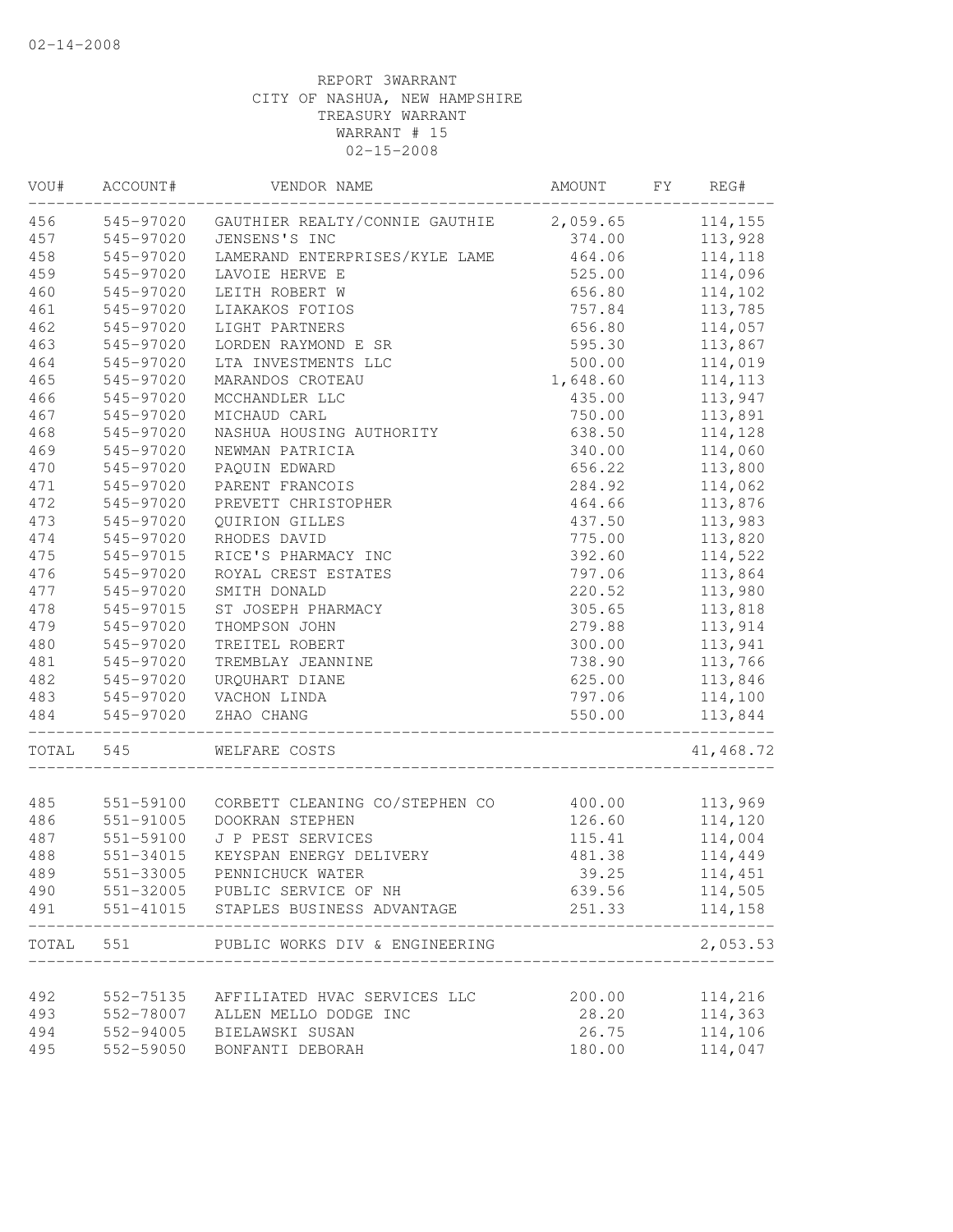| VOU# | ACCOUNT#      | VENDOR NAME                    | AMOUNT   | FY | REG#    |  |
|------|---------------|--------------------------------|----------|----|---------|--|
| 496  | 552-59050     | BONFANTI SARAH                 | 90.00    |    | 114,056 |  |
| 497  | 552-59050     | BROWN ALEXANDER                | 120.00   |    | 114,142 |  |
| 498  | 552-59050     | CARON MEGAN                    | 40.00    |    | 114,051 |  |
| 499  | 552-78007     | CARPARTS OF NASHUA             | 189.21   |    | 113,801 |  |
| 500  | 552-78100     | CASEY EQUIPMENT & RENTAL CORP  | 1,709.10 |    | 114,129 |  |
| 501  | 552-78007     | CHAPPELL TRACTOR SALES INC     | 125.23   |    | 113,826 |  |
| 502  | 552-75022     | CORBETT CLEANING CO/STEPHEN CO | 375.00   |    | 113,969 |  |
| 503  | 552-48015     | DENNIS K BURKE INC             | 1,755.43 |    | 114,521 |  |
| 504  | 552-78100     | DURABILD TRANSMISSIONS OF NASH | 75.00    |    | 113,768 |  |
| 505  | $552 - 46045$ | FAULKNER ERICK                 | 82.00    |    | 113,920 |  |
| 506  | 552-45250     | HOME DEPOT CREDIT SERVICES     | 139.64   |    | 114,446 |  |
| 506  | 552-75022     | HOME DEPOT CREDIT SERVICES     | 1,072.71 |    | 114,446 |  |
| 506  | 552-75040     | HOME DEPOT CREDIT SERVICES     | 56.83    |    | 114,446 |  |
| 506  | 552-75135     | HOME DEPOT CREDIT SERVICES     | 26.94    |    | 114,446 |  |
| 506  | 552-75175     | HOME DEPOT CREDIT SERVICES     | 11.41    |    | 114,446 |  |
| 507  | 552-74085     | HUDSON SMALL ENGINE            | 326.50   |    | 113,936 |  |
| 508  | 552-59050     | KENNERSON BILL                 | 935.00   |    | 113,834 |  |
| 509  | 552-59050     | LEBLANC DAVID                  | 484.00   |    | 113,878 |  |
| 510  | 552-78100     | LIBERTY INTN'L TRUCKS OF NH LL | 28.60    |    | 114,365 |  |
| 511  | 552-69035     | LOWE'S                         | 80.76    |    | 114,486 |  |
| 512  | 552-59050     | MANSOR DAVE                    | 1,140.00 |    | 114,221 |  |
| 513  | 552-95005     | MASS TREE WARDENS & FORESTERS  | 50.00    |    | 114,476 |  |
| 514  | 552-78065     | MAYNARD & LESIEUR INCORPORATED | 875.05   |    | 114,368 |  |
| 515  | 552-94005     | MELLIN NANCY                   | 26.75    |    | 114,135 |  |
| 516  | 552-78007     | NAPA AUTO PARTS                | 410.16   |    | 114,117 |  |
| 517  | 552-75135     | NASHUA WALLPAPER & PAINT CO    | 284.72   |    | 113,965 |  |
| 518  | 552-94005     | NE REGIONAL TURFGRASS FOUNDATI | 405.00   |    | 114,510 |  |
| 519  | 552-95005     | NH SOUTHERN LEAGUE BASESBALL   | 339.00   |    | 114,458 |  |
| 520  | 552-74092     | <b>NORTRAX</b>                 | 56.75    |    | 114,055 |  |
| 521  | 552-59050     | OKONAK JOSEPH                  | 40.00    |    | 114,066 |  |
| 522  | 552-33005     | PENNICHUCK WATER               | 137.38   |    | 114,451 |  |
| 522  | 552-33040     | PENNICHUCK WATER               | 113.41   |    | 114,451 |  |
| 523  | 552-59180     | PIONEER TREE SERVICE           | 800.00   |    | 114,385 |  |
| 524  | 552-32005     | PUBLIC SERVICE OF NH           | 1,439.93 |    | 114,505 |  |
| 524  | 552-32005     | PUBLIC SERVICE OF NH           | 20.16    |    | 114,506 |  |
| 524  | 552-32030     | PUBLIC SERVICE OF NH           | 877.52   |    | 114,505 |  |
| 524  | 552-32030     | PUBLIC SERVICE OF NH           | 1,418.41 |    | 114,506 |  |
| 525  | 552-46030     | R WHITE EQUIPMENT CENTER INC   | 90.00    |    | 114,370 |  |
| 525  | 552-74085     | R WHITE EQUIPMENT CENTER INC   | 117.50   |    | 114,370 |  |
| 526  | 552-78100     | S V MOFFETT CO<br>INC          | 3,406.45 |    | 113,970 |  |
| 527  | 552-78007     | SANEL AUTO PARTS CO            | 68.07    |    | 113,956 |  |
| 528  | 552-59050     | SOUBOSKY SARAH                 | 200.00   |    | 113,915 |  |
| 529  | 552-41015     | STAPLES BUSINESS ADVANTAGE     | 81.57    |    | 114,158 |  |
| 530  | 552-59050     | STUMPF THOMAS                  | 150.00   |    | 113,882 |  |
| 531  | 552-75135     | THE CARDINALS INC              | 1,399.55 |    | 114,119 |  |
| 532  | 552-59050     | TOROSIAN GEORGE                | 484.00   |    | 113,977 |  |
| 533  | 552-46045     | UNIFIRST CORPORATION           | 1,818.72 |    | 114,138 |  |
| 534  | 552-59050     | WELLIVER RON                   | 44.00    |    | 113,904 |  |
|      |               |                                |          |    |         |  |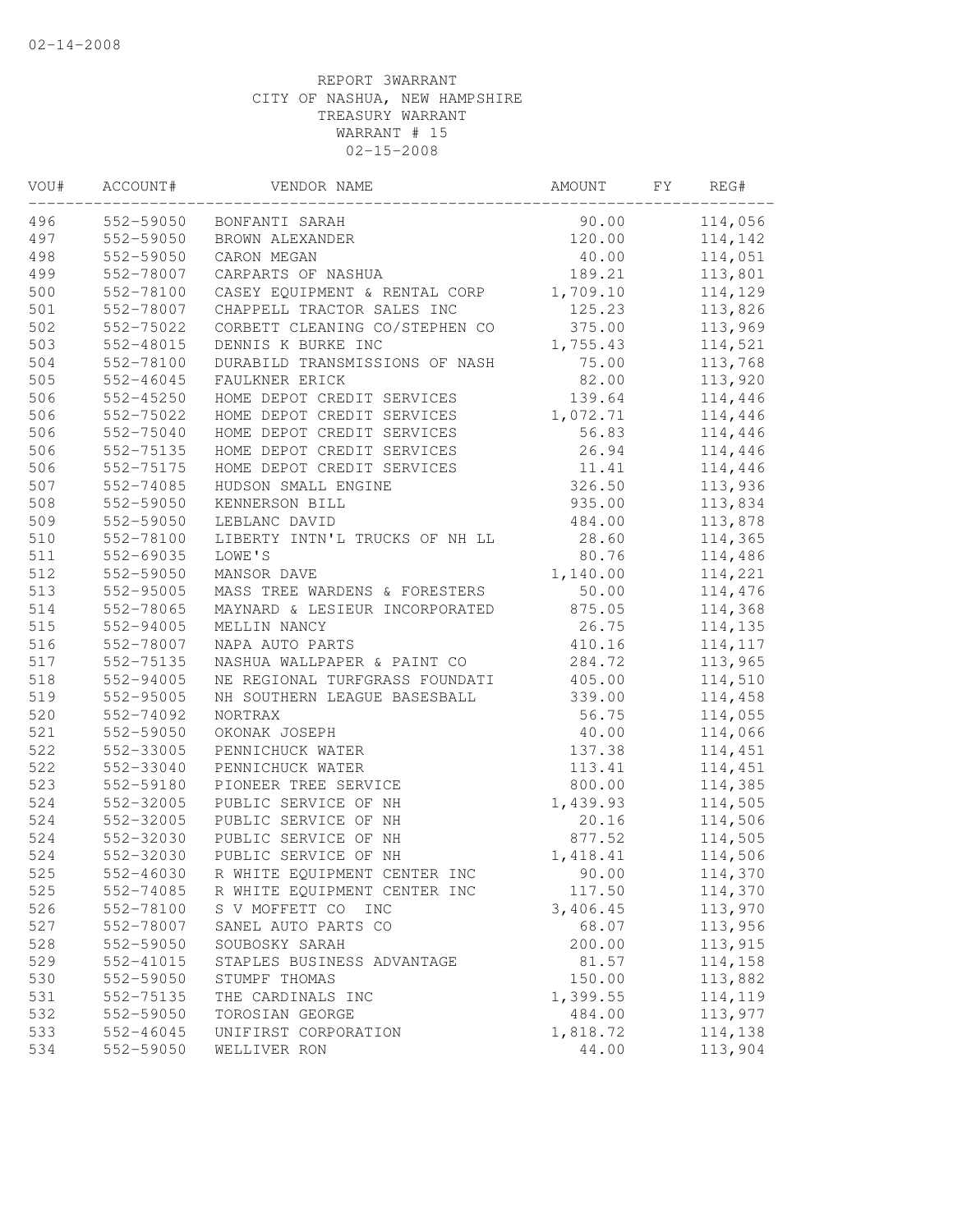|           | VOU# ACCOUNT# | VENDOR NAME                             | AMOUNT    | FY | REG#           |
|-----------|---------------|-----------------------------------------|-----------|----|----------------|
|           |               | 535 552-59050 ZAPENAS BRAD              |           |    | 440.00 113,996 |
| TOTAL 552 |               | PARKS AND RECREATION                    |           |    | 24,892.41      |
| 536       | 553-49075     | ARCSOURCE INC                           | 132.40    |    | 113,958        |
| 536       | 553-69025     | ARCSOURCE INC                           | 28.52     |    | 113,958        |
| 537       | 553-59150     | BCM CONTROLS CORPORATION                | 1,213.60  |    | 114,003        |
| 538       | 553-59160     | BENTLEY MANAGEMENT GROUP INC            | 111.00    |    | 114,490        |
| 539       | 553-59160     | BRIAND ROY E                            | 418.04    |    | 114,493        |
| 540       | 553-59160     | CADY PATRICK T                          | 477.00    |    | 114,487        |
| 541       | 553-78100     | CASEY EQUIPMENT & RENTAL CORP           | 154.13    |    | 114,129        |
| 542       | 553-49075     | CCP INDUSTRIES INC                      | 657.98    |    | 113,960        |
| 543       | 553-78100     | CHADWICK-BAROSS INC                     | 236.71    |    | 113,825        |
| 544       | 553-59105     | CORBETT CLEANING CO/STEPHEN CO          | 500.00    |    | 113,969        |
| 545       | 553-59160     | CORCORAN WILLIAM J                      | 287.50    |    | 114,465        |
| 546       | 553-45060     | CORRIVEAU ROUTHIER INC                  | 9.98      |    | 114,359        |
| 547       | 553-59100     | D & R TOWING INC                        | 70.00     |    | 114,360        |
| 548       | 553-59160     | DEAN THOMAS                             | 443.03    |    | 114,463        |
| 549       | 553-48015     | DENNIS K BURKE INC                      | 12,999.90 |    | 114,521        |
| 550       | 553-59160     | DUBOIS BEN                              | 65.22     |    | 114,484        |
| 551       | 553-78100     | DYAR SALES & MACHINERY COMPANY 4,633.04 |           |    | 114,364        |
| 552       | 553-45260     | EASTERN MINERALS INC                    | 36,964.10 |    | 114,141        |
| 553       | 553-78100     | F W WEBB COMPANY                        | 118.16    |    | 113,869        |
| 554       | 553-59100     | FELIX MARINO & COMPANY INC              | 85.00     |    | 114,124        |
| 554       | 553-78100     | FELIX MARINO & COMPANY INC              | 279.80    |    | 114,124        |
| 555       | 553-78100     | FREIGHTLINER OF NH INC                  | 147.66    |    | 114,137        |
| 556       | 553-59100     | GMS HYDRAULICS INC                      | 162.24    |    | 114,387        |
| 556       | 553-78100     | GMS HYDRAULICS INC                      | 229.55    |    | 114,387        |
| 557       | 553-59160     | HILLSBOROUGH PROPERTIES                 | 297.36    |    | 114,468        |
| 558       | 553-78100     | HOWARD P FAIRFIELD INC                  | 1,431.43  |    | 114,289        |
| 559       | 553-59160     | KD WELDING & FABRICATING/KENT           | 242.78    |    | 114,461        |
| 560       | 553-59160     | KERRY'S POOL & SPA                      | 268.16    |    | 114,462        |
| 561       | 553-59160     | LEVEILLE ROGER JR                       | 183.75    |    | 114,456        |
| 562       | 553-78100     | LIBERTY INTN'L TRUCKS OF NH LL          | 1,090.71  |    | 114,365        |
| 563       | 553-59160     | MARINO JOHN                             | 216.61    |    | 114,459        |
| 564       | 553-59160     | MARINO MICHAEL                          | 262.50    |    | 114,479        |
| 565       | 553-49075     | MAYNARD & LESIEUR INCORPORATED          | 75.80     |    | 114,368        |
| 565       | 553-78065     | MAYNARD & LESIEUR INCORPORATED          | 88.15     |    | 114,368        |
| 566       | 553-45260     | MORTON SALT                             | 51,802.67 |    | 113,950        |
| 567       | 553-49075     | NAPA AUTO PARTS                         | 9.58      |    | 114,117        |
| 567       | 553-78100     | NAPA AUTO PARTS                         | 168.31    |    | 114,117        |
| 568       | 553-75023     | NASHUA WALLPAPER & PAINT CO             | 87.96     |    | 113,965        |
| 569       | 553-59160     | NORTHERN LIGHTS LANDSCAPING CO          | 293.25    |    | 114,502        |
| 570       | 553-49075     | OMEGA INDUSTRIAL SUPPLY INC             | 162.80    |    | 114,033        |
| 571       | 553-33005     | PENNICHUCK WATER                        | 367.97    |    | 114,451        |
| 572       | 553-45260     | RWC LANDSCAPING & EXCVTN/ROB C          | 1,225.00  |    | 113,771        |
| 573       | 553-59160     | RWC/ ROBERT CHAMPAGNE                   | 352.75    |    | 114,455        |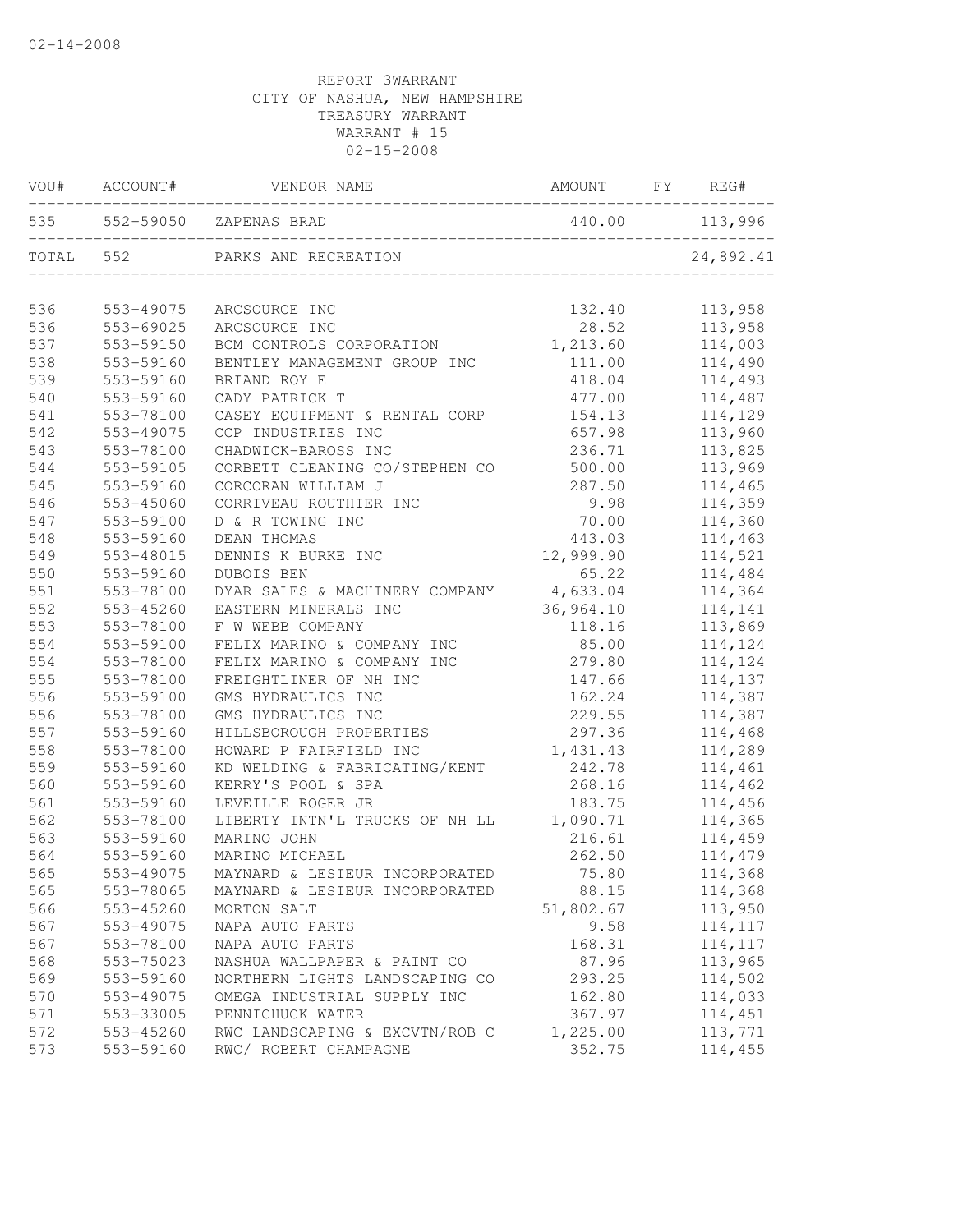| VOU#       | ACCOUNT#               | VENDOR NAME                                            | AMOUNT            | FY | REG#               |
|------------|------------------------|--------------------------------------------------------|-------------------|----|--------------------|
| 574        | 553-59100              | SAFETY-KLEEN SYSTEMS INC                               | 172.25            |    | 113,823            |
| 575        | 553-49075              | SANEL AUTO PARTS CO                                    | 44.74             |    | 113,956            |
| 575        | 553-78100              | SANEL AUTO PARTS CO                                    | 417.80            |    | 113,956            |
| 576        | 553-59160              | SAYCO TREE & LANDSCAPING INC                           | 300.00            |    | 114,464            |
| 577        | 553-48005              | SHATTUCK MALONE OIL CO                                 | 17,358.60         |    | 114,433            |
| 578        | 553-78100              | SOUTHWORTH-MILTON INC                                  | 243.80            |    | 113,804            |
| 579        | 553-41015              | STAPLES BUSINESS ADVANTAGE                             | 52.58             |    | 114,158            |
| 580        | 553-59160              | TAYLOR BRIAN                                           | 100.60            |    | 114,489            |
| 581        | 553-75130              | THE METRO GROUP INC                                    | 79.00             |    | 114,024            |
| 582        | 553-78100              | TST EQUIPMENT INC                                      | 184.26            |    | 113,921            |
| 583        | 553-46045              | UNIFIRST CORPORATION                                   | 165.32            |    | 114,138            |
| 584        | 553-31050              | USA MOBILITY WIRELESS INC                              | 365.00            |    | 114,499            |
| 585        | 553-49075              | USP OF NEW ENGLAND                                     | 302.25            |    | 114, 111           |
| 585        | 553-69025              | USP OF NEW ENGLAND                                     | 316.71            |    | 114, 111           |
| 585        | 553-78100              | USP OF NEW ENGLAND                                     | 245.35            |    | 114,111            |
| 586        | 553-45060              | W E AUBUCHON COMPANY INC                               | 280.56            |    | 113,809            |
| 587        | 553-59160              | WAYE JASON                                             | 302.96            |    | 114,481            |
| 588        | 553-49075              | WINDWARD PETROLEUM                                     | 932.70            |    | 113,855            |
| TOTAL      | 553                    | STREET DEPARTMENT                                      |                   |    | 140, 916.58        |
| 589        |                        | CORBETT CLEANING CO/STEPHEN CO                         | 400.00            |    |                    |
|            | 555-59105              |                                                        |                   |    | 113,969            |
| 590        | 555-34015              | ENERGYNORTH PROPANE                                    | 1,251.88          |    | 114,447            |
| 591<br>592 | 555-78140<br>555-46045 | MAYNARD & LESIEUR INCORPORATED<br>N H BRAGG & SONS INC | 44.85<br>93.34    |    | 114,368            |
| 593        | 555-32025              | PUBLIC SERVICE OF NH                                   |                   |    | 113,778            |
| 594        | 555-46045              | UNIFIRST CORPORATION                                   | 1,541.24<br>93.52 |    | 114,506<br>114,138 |
|            |                        |                                                        |                   |    |                    |
| TOTAL      | 555                    | TRAFFIC DEPARTMENT                                     |                   |    | 3, 424.83          |
| 595        | 557-59160              | TDD EARTH TECHNOLOGIES                                 | 1,418.50          |    | 114,491            |
| TOTAL      | 557                    | PARKING LOTS                                           |                   |    | 1,418.50           |
| 596        | 561-32005              | PUBLIC SERVICE OF NH                                   | 108.11            |    | 114,506            |
|            |                        |                                                        |                   |    | 108.11             |
|            |                        | TOTAL 561 EDGEWOOD CEMETERY                            |                   |    |                    |
|            |                        | 597 563-75023 HOME DEPOT CREDIT SERVICES 12.69 114,446 |                   |    |                    |
|            |                        | TOTAL 563 WOODLAWN CEMETERY                            |                   |    | 12.69              |
| 598        |                        | 571-41015 STAPLES BUSINESS ADVANTAGE 35.35 114,158     |                   |    |                    |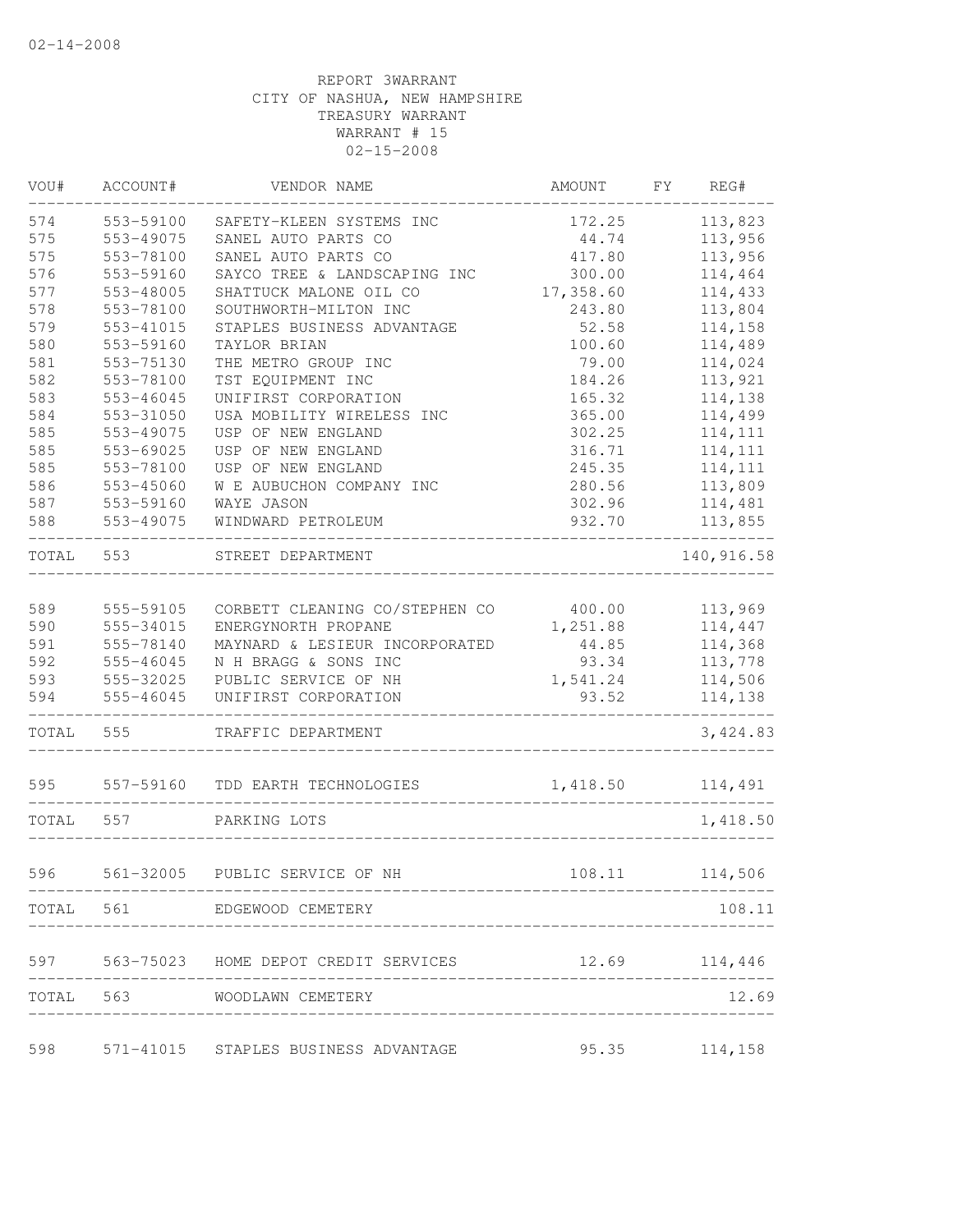|       | VOU# ACCOUNT# | VENDOR NAME                                                 | AMOUNT FY REG#     |                |
|-------|---------------|-------------------------------------------------------------|--------------------|----------------|
|       |               | TOTAL 571 COMMUNITY DEVELOPMENT                             |                    | 95.35          |
|       |               | 599 572-98045 NATIONAL TRUST FOR HISTORIC PR 127.00 114,514 |                    |                |
|       |               | TOTAL 572 PLANNING DEPARTMENT                               |                    | 127.00         |
|       |               |                                                             |                    |                |
| 600   | 575-45090     | AC MOORE INC                                                | 35.90              | 113,981        |
| 601   | 575-45050     | BAKER & TAYLOR                                              | 784.28             | 113,860        |
| 601   | 575-45050     | BAKER & TAYLOR                                              |                    | 113,861        |
| 601   | 575-45050     | BAKER & TAYLOR                                              | 2,755.05<br>432.13 | 113,862        |
| 602   | 575-45085     | BAKER & TAYLOR ENTERTAINMENT                                | 44.36              | 113,847        |
| 602   | 575-45315     | BAKER & TAYLOR ENTERTAINMENT 1,667.57                       |                    | 113,847        |
| 603   | 575-94005     | CHILIS                                                      | 135.00             | 114,519        |
| 604   | 575-45050     | CRABTREE PUBLISHING CO                                      | 1,083.28           | 113,840        |
| 604   | 575-45150     | CRABTREE PUBLISHING CO                                      | 101.70             | 113,840        |
| 605   | 575-45050     | <b>GALE</b>                                                 | 344.99             | 114,122        |
| 606   | 575-45050     | GARETH STEVENS PUBLISHING                                   | 853.90             | 114,149        |
| 607   | 575-34015     | KEYSPAN ENERGY DELIVERY                                     | 3,852.55<br>143.55 | 114,449        |
| 608   | 575-45050     | MARSHALL CAVENDISH CORP                                     |                    | 113,934        |
| 609   | 575-45050     | MASON CREST PUBLISHERS                                      | 39.02              | 114,249        |
| 610   | 575-45085     | MICROMARKETING LLC                                          | 48.45              | 113,945        |
| 611   | 575-57010     | MV COMMUNICATIONS INC                                       | 141.00             | 113,794        |
| 612   | 575-45090     | NASHUA PUBLIC LIBRARY                                       | 14.96              | 114,426        |
| 612   | 575-45150     | NASHUA PUBLIC LIBRARY                                       | 19.02              | 114,426        |
| 612   | 575-45220     | NASHUA PUBLIC LIBRARY                                       | 46.21              | 114,426        |
| 612   | 575-78100     | NASHUA PUBLIC LIBRARY                                       | 12.00              | 114,426        |
| 612   | 575-91005     | NASHUA PUBLIC LIBRARY                                       | 42.07              | 114,426        |
| 613   | 575-57010     | NH STATE LIBRARY                                            | 15.00              | 114,512        |
| 614   | 575-45150     | ORIENTAL TRADING CO INC                                     | 248.05             | 114,195        |
| 615   | 575-95005     | PEABODY ESSEX MUSEUM                                        | 200.00             | 114,453        |
| 616   | 575-45050     | PERMA-BOUND                                                 | 43.94              | 114,375        |
| 617   | 575-32005     | PUBLIC SERVICE OF NH                                        | 5,473.47           | 114,507        |
| 618   | 575-45085     | RANDOM HOUSE INC                                            |                    | 204.00 114,161 |
| 619   | 575-45085     | RECORDED BOOKS LLC                                          | 240.07             | 114,140        |
| 620   |               | 575-45050 RIA GROUP                                         | 73.00              | 114,508        |
| 621   | 575-94005     | ROTARY CLUB OF NASHUA WEST                                  | 400.00             | 114,450        |
| 622   | 575-45050     | SIMON & SCHUSTER                                            | 64.58              | 113,848        |
| 623   | 575-45220     | SLEEVE CITY                                                 | 321.30             | 113,937        |
| 624   |               | 575-41005 STAPLES BUSINESS ADVANTAGE                        | 495.52             | 114,158        |
| 624   |               | 575-41015 STAPLES BUSINESS ADVANTAGE                        | 75.94              | 114,158        |
| 625   | 575-59100     | THE CURRIER MUSEUM OF ART                                   | 35.00              | 114,443        |
| TOTAL | 575           | PUBLIC LIBRARIES                                            |                    | 20,486.86      |
|       |               |                                                             |                    |                |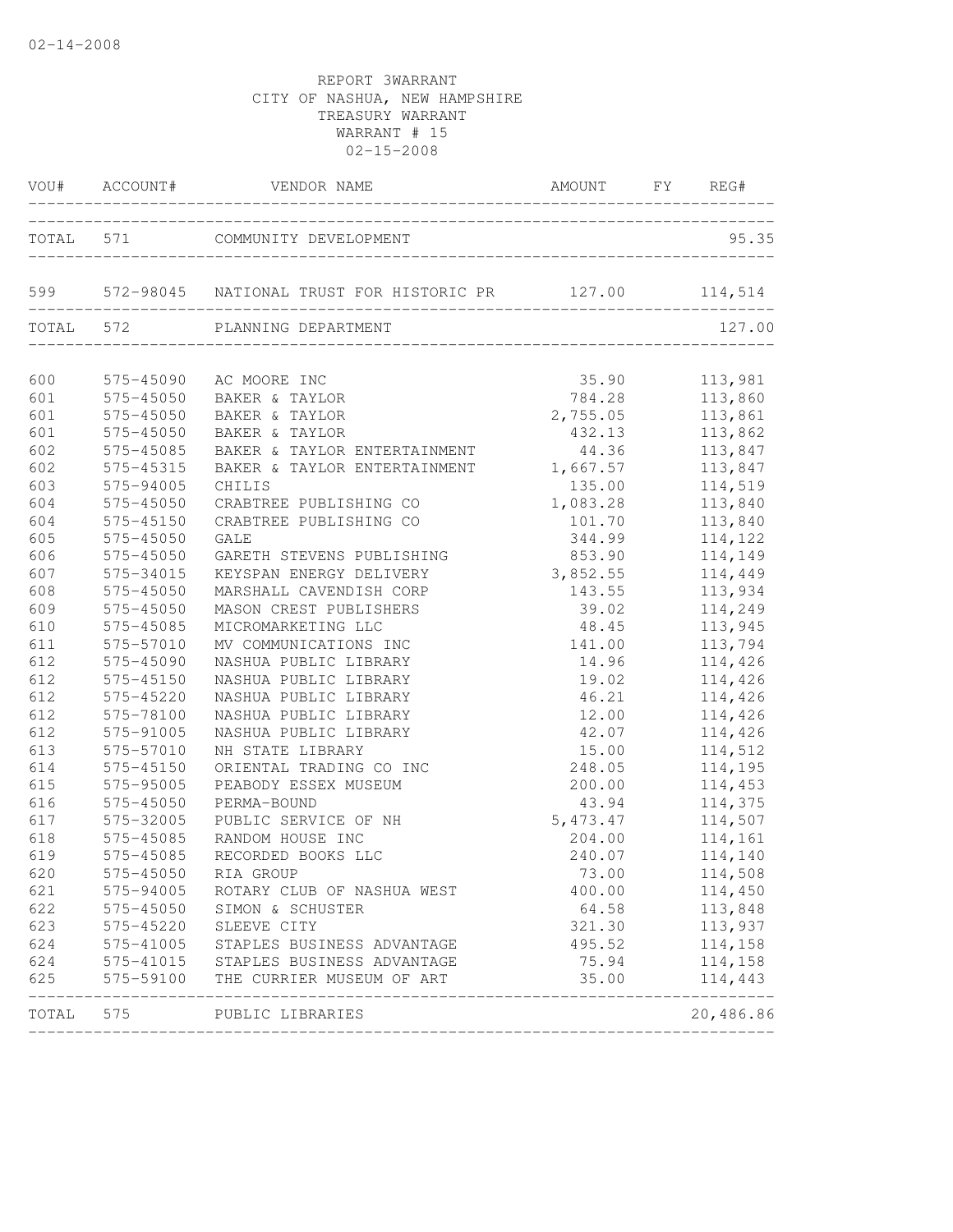| VOU#  | ACCOUNT#                               | VENDOR NAME                              | AMOUNT             | ${\rm F}\,{\rm Y}$ | REG#               |
|-------|----------------------------------------|------------------------------------------|--------------------|--------------------|--------------------|
| 626   | 576-94005                              | BUTTRICK BRUCE                           | 150.00             |                    | 114,088            |
| 627   | 576-95005                              | DUPONT TIMOTHY                           | 225.00             |                    | 113,877            |
| 628   | 576-95005                              | NH FIRE PREVENTION SOCIETY/IAA           | 12.00              |                    | 114,440            |
| TOTAL | 576                                    | BUILDING DEPARTMENT                      |                    |                    | 387.00             |
|       |                                        |                                          |                    |                    |                    |
|       | 200,319 581-74092<br>200,320 581-49050 | A L LARSEN CO INC<br>AB DICK PRODUCTS CO | 746.48<br>93.42    |                    | 114,231            |
|       | 200, 321 581-53103                     | ACUCARE NURSING PROFESSIONALS            |                    |                    | 114,145            |
|       | 200, 322 581-42130                     | AIRXCHANGE INC                           | 286.65<br>3,914.00 |                    | 114,178<br>114,317 |
|       | 200, 323 581-42110                     | ALARMAX DISTRIBUTORS INC                 | 290.00             |                    | 114,168            |
|       | 200, 324 581-91005                     | ALMEIDA SARAH                            | 59.31              |                    |                    |
|       | 200, 325 581-59130                     | ALTOBELLO MICHAEL                        | 168.00             |                    | 114,208            |
| 629   | 581-53100                              | ANACOMP INC                              | 61.35              |                    | 114,286<br>113,827 |
|       | 200, 326 581-41015                     | ANCO SIGNS & STAMPS INC                  | 6.00               |                    | 114,523            |
|       | 200, 327 581-41015                     | ANCO SIGNS & STAMPS INC                  | 9.50               |                    | 114,379            |
|       | 200, 328 581-42130                     | ARCSOURCE INC                            | 39.36              |                    | 113,958            |
|       | 200,329 581-64040                      | AVID TECHNOLOGY INC                      | 885.00             |                    | 114,355            |
|       | 200,330 581-49075                      | B & S LOCKSMITHS INC                     | 1,390.58           |                    | 114,127            |
|       | 200, 331 581-91005                     | BAGLEY MARCIA                            | 123.22             |                    | 114,322            |
|       | 200, 332 581-42110                     | BATTERY SPECIALISTS OF NH LLC            | 504.80             |                    | 114,337            |
|       | 200, 333 581-49050                     | BELLETETES INC                           | 155.18             |                    | 113,948            |
|       | 200, 333 581-49075                     | BELLETETES INC                           | 241.17             |                    | 113,948            |
|       | 200,334 581-53100                      | BENTHIEN ASSOCIATES INC                  | 2,086.40           |                    | 114,352            |
|       | 200,335 581-78007                      | BEST FORD/BEST CYCLE                     | 298.03             |                    | 113,802            |
|       | 200,336 581-49075                      | BOSTONBEAN COFFEE COMPANY                | 152.75             |                    | 114,226            |
|       | 200, 337 581-59130                     | BOWERS EDWARD                            | 56.00              |                    | 114,340            |
|       | 200,338 581-59130                      | BRETON NORBERT                           | 76.00              |                    | 114,349            |
|       | 200,339 581-49075                      | BRIGGS DEBORAH                           | 47.96              |                    | 114,351            |
|       | 200,340 581-49050                      | BRITENRIKER DEBORAH                      | 80.46              |                    | 114,272            |
|       | 200, 341 581-49050                     | CAMPION TODD                             | 58.44              |                    | 114,243            |
|       | 200, 342 581-55015                     | CANFIELD BRAD                            | 777.70             |                    | 114,229            |
|       | 200,343 581-42130                      | CAPP INC                                 | 651.00             |                    | 114,163            |
|       | 200,344 581-49075                      | CARLTON CECILE                           | 15.77              |                    | 114,176            |
|       | 200,345 581-49050                      | CARPARTS OF NASHUA                       | 98.10              |                    | 114,358            |
|       | 200, 345 581-78007                     | CARPARTS OF NASHUA                       | 439.90             |                    | 114,358            |
|       | 200,346 581-49050                      | CARTRIDGE WORLD                          | 1,072.95           |                    | 114,266            |
|       | 200,346 581-64192                      | CARTRIDGE WORLD                          | 116.50             |                    | 114,266            |
|       | 200, 347 581-42110                     | CED                                      | 280.72             |                    | 113,852            |
|       | 200,348 581-84030                      | CEDARCREST INC                           | 2,266.22           |                    | 113,792            |
|       | 200,349 581-42010                      | CENTRAL PAPER PRODUCTS CO                | 208.08             |                    | 114,378            |
|       | 200,349 581-42020                      | CENTRAL PAPER PRODUCTS CO                | 1,015.20           |                    | 114,378            |
|       | 200,350 581-49910                      | CHAPPELL TRACTOR SALES INC               | 39.99              |                    | 113,826            |
|       | 200,351 581-49050                      | CHESS STORE INC (THE)                    | 206.16             |                    | 114,347            |
|       | 200,352 581-47010                      | CHILD HEALTH ALERT                       | 29.00              |                    | 114,503            |
|       | 200, 353 581-59130                     | CHOATE STEVEN                            | 76.00              |                    | 114,307            |
|       | 200, 354 581-53103                     | CLARK ASSOCIATES/DEBBIE CLARK            | 22,076.50          |                    | 113,833            |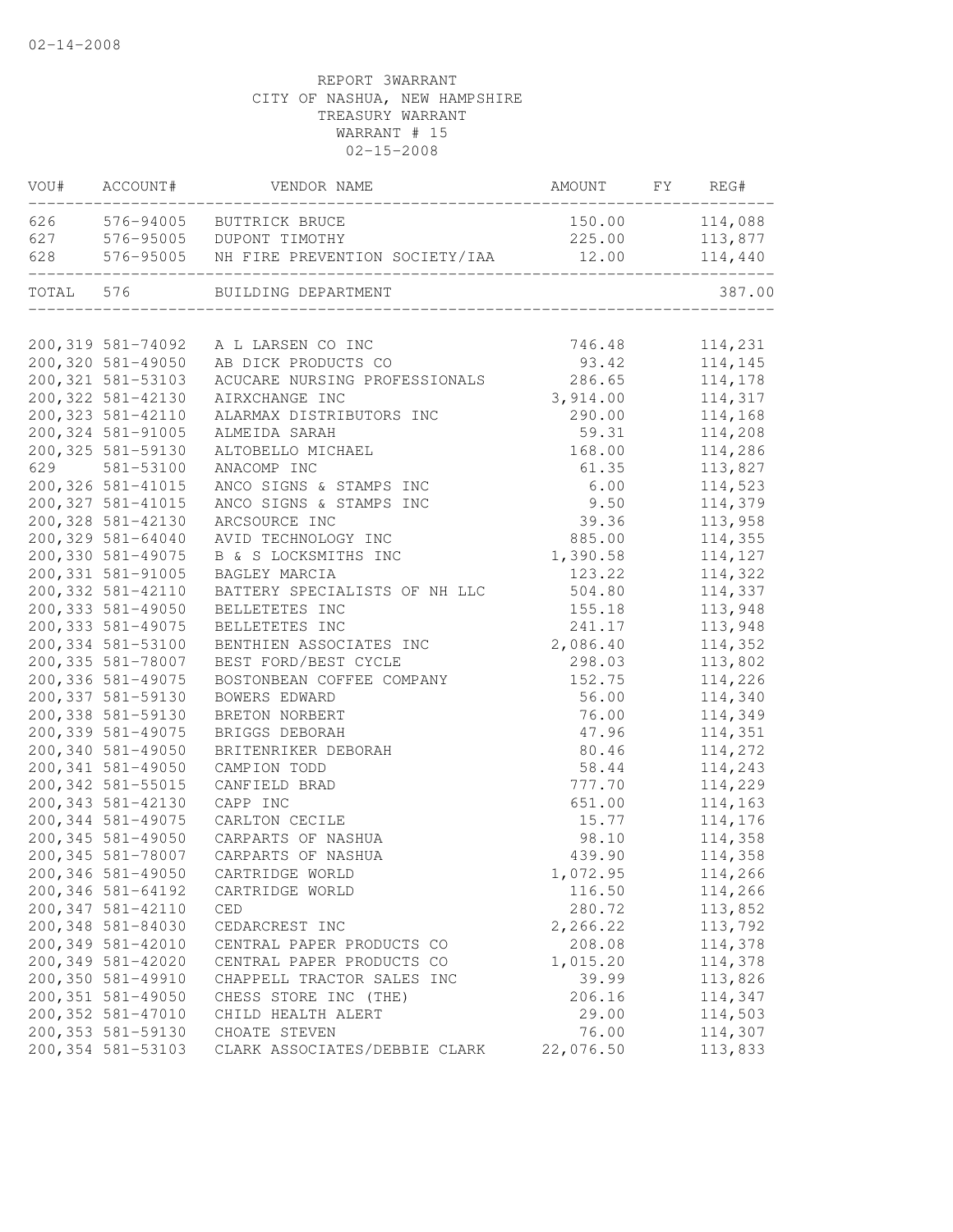| VOU# | ACCOUNT#           | VENDOR NAME                     | AMOUNT    | FΥ | REG#    |
|------|--------------------|---------------------------------|-----------|----|---------|
|      | 200, 355 581-43005 | CMRS-POC                        | 2,000.00  |    | 114,528 |
|      | 200,356 581-53103  | COMPASSIONATE STAFFING LLC      | 168.75    |    | 113,973 |
|      | 200,357 581-42130  | CONTROL TECHNOLOGIES INC        | 2,350.00  |    | 114,164 |
|      | 200, 357 581-75015 | CONTROL TECHNOLOGIES INC        | 1,497.16  |    | 114,164 |
|      | 200,358 581-41040  | CONWAY OFFICE PRODUCTS LLC      | 327.06    |    | 113,916 |
|      | 200,359 581-59130  | CORMIER MARK                    | 76.00     |    | 114,276 |
|      | 200,360 581-49910  | CORRIVEAU ROUTHIER INC          | 27.44     |    | 114,171 |
|      | 200,361 581-59130  | COUROUNIS JAMES                 | 76.00     |    | 114,287 |
|      | 200,362 581-74092  | CPACINC.COM                     | 228.13    |    | 114,336 |
|      | 200,363 581-49035  | CREATIVE TEACHING PRESS INC     | 23.49     |    | 114,199 |
|      | 200,363 581-49050  | CREATIVE TEACHING PRESS INC     | 48.27     |    | 114,199 |
|      | 200,364 581-59130  | CROSBY MICHAEL                  | 56.00     |    | 114,268 |
|      | 200,365 581-78007  | CUES INC                        | 125.62    |    | 114,112 |
|      | 200,366 581-53100  | D & M STRIPING                  | 680.00    |    | 113,803 |
|      | 200,367 581-78007  | D & R TOWING INC                | 150.00    |    | 114,360 |
|      | 200,368 581-49050  | DELTA SYSTEMS COMPANY INC       | 397.94    |    | 114,388 |
|      | 200,369 581-91005  | DERRY MARSHALL                  | 210.98    |    | 113,843 |
|      | 200,370 581-59130  | DICHARD RICHARD                 | 76.00     |    | 114,131 |
|      | 200,371 581-59130  | DOKMO LEW                       | 76.00     |    | 114,271 |
|      | 200,372 581-98030  | DONAHUE BRUCE                   | 21.99     |    | 114,334 |
|      | 200,373 581-59130  | DONOVAN JACK                    | 86.00     |    | 114,285 |
|      | 200,374 581-59130  | <b>DURRANCE STEVEN</b>          | 112.00    |    | 114,327 |
|      | 200,375 581-49050  | ENCHANTED LEARNING LLC          | 50.00     |    | 114,308 |
|      | 200,376 581-34015  | ENERGYNORTH PROPANE             | 1,167.19  |    | 114,371 |
|      | 200,377 581-75023  | EPG SERVICES LLC                | 212.50    |    | 114,333 |
|      | 200,378 581-42120  | F W WEBB COMPANY                | 349.18    |    | 113,869 |
|      | 200,379 581-49075  | FASTENAL CO                     | 277.00    |    | 113,816 |
|      | 200,380 581-59130  | FERNANDES DON                   | 56.00     |    | 114,339 |
|      | 200,381 581-49050  |                                 |           |    |         |
|      | 200,382 581-55005  | FIRMIN JIM<br>FIRST STUDENT INC | 71.06     |    | 114,293 |
|      |                    |                                 | 3, 161.76 |    | 114,218 |
|      | 200,383 581-59130  | FISCHER THOMAS                  | 112.00    |    | 114,263 |
|      | 200,384 581-49035  | FOLLETT EDUCATIONAL SERVICES    | 1,203.20  |    | 113,808 |
|      | 200,385 581-49030  | FOLLETT LIBRARY RESOURCES       | 8,856.04  |    | 113,811 |
|      | 200,385 581-49055  | FOLLETT LIBRARY RESOURCES       | 115.04    |    | 113,811 |
|      | 200,386 581-91005  | FORAN MARY C                    | 64.39     |    | 114,257 |
|      | 200,387 581-59130  | GALVIN KEITH                    | 56.00     |    | 114,269 |
|      | 200,388 581-49050  | GOLDSMITH DAVID                 | 99.75     |    | 114,232 |
|      | 200,389 581-91005  | GOODWIN JENNIFER                | 126.25    |    | 114,173 |
|      | 200,390 581-49050  | GOVCONNECTION INC               | 234.90    |    | 113,786 |
|      | 200,391 581-42130  | GRAINGER                        | 1,012.97  |    | 113,884 |
|      | 200,392 581-42130  | GRANITE GROUP (THE)             | 145.69    |    | 114,134 |
|      | 200,393 581-91005  | GREENBERG ELLEN                 | 327.03    |    | 114,305 |
|      | 200,394 581-75023  | GREENFIELD INDUSTRIES INC       | 95.00     |    | 113,830 |
|      | 200,395 581-59130  | HAMEL KENNETH                   | 56.00     |    | 114,274 |
|      | 200,396 581-59130  | HAMILTON MICHAEL                | 112.00    |    | 114,267 |
|      | 200,397 581-49035  | HARCOURT INC                    | 8,474.87  |    | 114,219 |
|      | 200,398 581-74092  | HARRIS EQUIPMENT REPAIR SERVIC  | 101.50    |    | 114,367 |
|      | 200,399 581-42130  | HEATING SPECIALTIES OF NH INC   | 225.28    |    | 114,361 |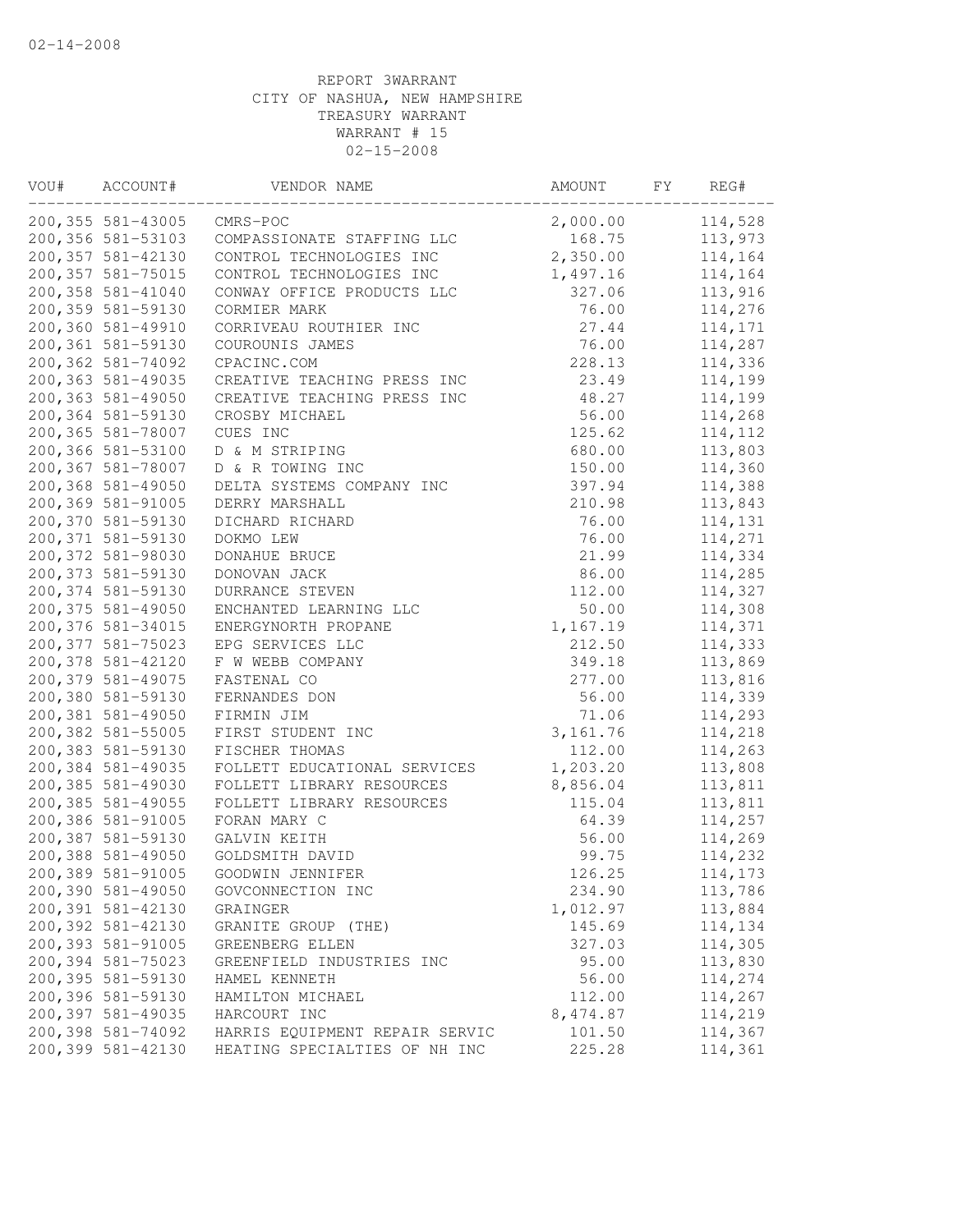| VOU# | ACCOUNT#           | VENDOR NAME                    | AMOUNT      | FY | REG#    |
|------|--------------------|--------------------------------|-------------|----|---------|
|      | 200,400 581-64045  | HEWLETT PACKARD COMPANY        | 735.30      |    | 113,885 |
|      | 200,401 581-53102  | HOLDER JASON                   | 650.00      |    | 114,430 |
|      | 200,402 581-59130  | HOLEWA ROBERT                  | 56.00       |    | 113,797 |
|      | 200,403 581-42130  | HOMANS ASSOCIATES LLC          | 87.45       |    | 114,290 |
|      | 200,404 581-49075  | HOME DEPOT CREDIT SERVICES     | 147.72      |    | 114,206 |
|      | 200,405 581-49050  | HOME DEPOT CREDIT SERVICES     | 755.86      |    | 114,223 |
|      | 200,406 581-42130  | HONEYWELL INTERNATIONAL INC    | 103.24      |    | 114,264 |
|      | 200,407 581-91005  | HORNE LORRAINE                 | 29.10       |    | 114,174 |
|      | 200,408 581-41015  | HOWARD KEITH                   | 123.45      |    | 114,345 |
|      | 200,409 581-78007  | HOWARD P FAIRFIELD INC         | 928.19      |    | 114,289 |
|      | 200,410 581-84030  | HUEBNER MELINDA                | 150.50      |    | 114,329 |
|      | 200, 411 581-59130 | INFANTINO SCOTT                | 56.00       |    | 114,341 |
|      | 200, 412 581-41040 | INTEGRATED OFFICE SOLUTIONS    | 1,520.00    |    | 114,325 |
|      | 200, 413 581-49050 | J W PEPPER & SON INC           | 136.89      |    | 113,889 |
|      | 200, 414 581-91005 | JANCO KATHRYN                  | 7.78        |    | 114,217 |
|      | 200, 415 581-59130 | JOHNSON EVAN                   | 112.00      |    | 114,284 |
|      | 200, 416 581-34015 | KEYSPAN ENERGY DELIVERY        | 4,428.58    |    | 114,214 |
|      | 200, 417 581-42110 | KEYSTONE BATTERY               | 918.70      |    | 114,205 |
|      | 200, 418 581-59130 | KOHM JASON                     | 112.00      |    | 114,270 |
|      | 200, 419 581-91005 | KOSOW CARMEN                   | 42.17       |    | 114,203 |
|      | 200,420 581-49050  | LAKES REGION LINEN INC         | 494.09      |    | 114,238 |
|      | 200, 421 581-49050 | LAKESHORE LEARNING MATERIALS   | 306.82      |    | 113,897 |
|      | 200, 422 581-59130 | LALLY JOSEPH                   | 56.00       |    | 113,850 |
|      | 200, 423 581-59130 | LATHAM FREDERICK               | 76.00       |    | 114,261 |
|      | 200,424 581-49050  | LEBLANC TERESA                 | 32.49       |    | 114,154 |
|      | 200, 425 581-78007 | LIBERTY INTN'L TRUCKS OF NH LL | 112.42      |    | 114,365 |
|      | 200,426 581-49050  | LIBRARY VIDEO COMPANY          | 110.03      |    | 114,169 |
|      | 200, 427 581-49075 | LINEN & SHADE BIN INC          | 193.00      |    | 114,166 |
|      | 200, 428 581-49095 | LINGUISYSTEMS INC              | 149.00      |    | 114,185 |
|      | 200, 429 581-91005 | LOFTUS JUDITH                  | 41.46       |    | 114,186 |
|      | 200,430 581-75023  | LOWE'S                         | 61.00       |    | 114,294 |
|      | 200, 431 581-91005 | LUCAS MARK                     | 44.97       |    | 114,354 |
|      | 200, 432 581-59130 | MARCOTTE DONALD                | 76.00       |    | 114,273 |
|      | 200, 433 581-75023 | MARJAM SUPPLY CO               | 1,703.21    |    | 114,187 |
|      | 200,434 581-49050  | MARKET BASKET                  | 209.85      |    | 113,968 |
|      | 200, 435 581-59130 | MARTINEAU PAUL                 | 56.00       |    | 114,153 |
|      | 200,436 581-75090  | MARVELL PLATE GLASS INC        | 227.00      |    | 113,806 |
|      | 200, 437 581-59130 | MAYNARD RAYMOND                | 152.00      |    | 114,282 |
|      | 200,438 581-59130  | MCCARTHY DENNIS                | 76.00       |    | 114,093 |
|      | 200,439 581-53103  | MCCARTNEY AMY                  | 4,625.00    |    | 114,311 |
|      | 200,440 581-49050  | MCINTOSH, WILLIAM              | 19.98       |    | 114,213 |
|      | 200,441 581-47010  | MEDCO SUPPLY INC               | 1,899.95    |    | 114,210 |
|      | 200,442 581-34015  | METROMEDIA ENERGY INC          | 158, 481.44 |    | 114,529 |
|      | 200,443 581-49050  | MIKE HOLT ENTERPRISES OF LEESB | 1,497.60    |    | 114,247 |
|      | 200,444 581-49050  | MODERN SCHOOL SUPPLIES INC     | 282.75      |    | 113,946 |
|      | 200, 445 581-91005 | MOGE KARYN                     | 32.01       |    | 114,182 |
|      | 200,446 581-59130  | MORIN ARTHUR                   | 168.00      |    | 114,094 |
|      | 200,447 581-49050  | MSC INDUSTRIAL SUPPLY CO INC   | 1,076.79    |    | 114,201 |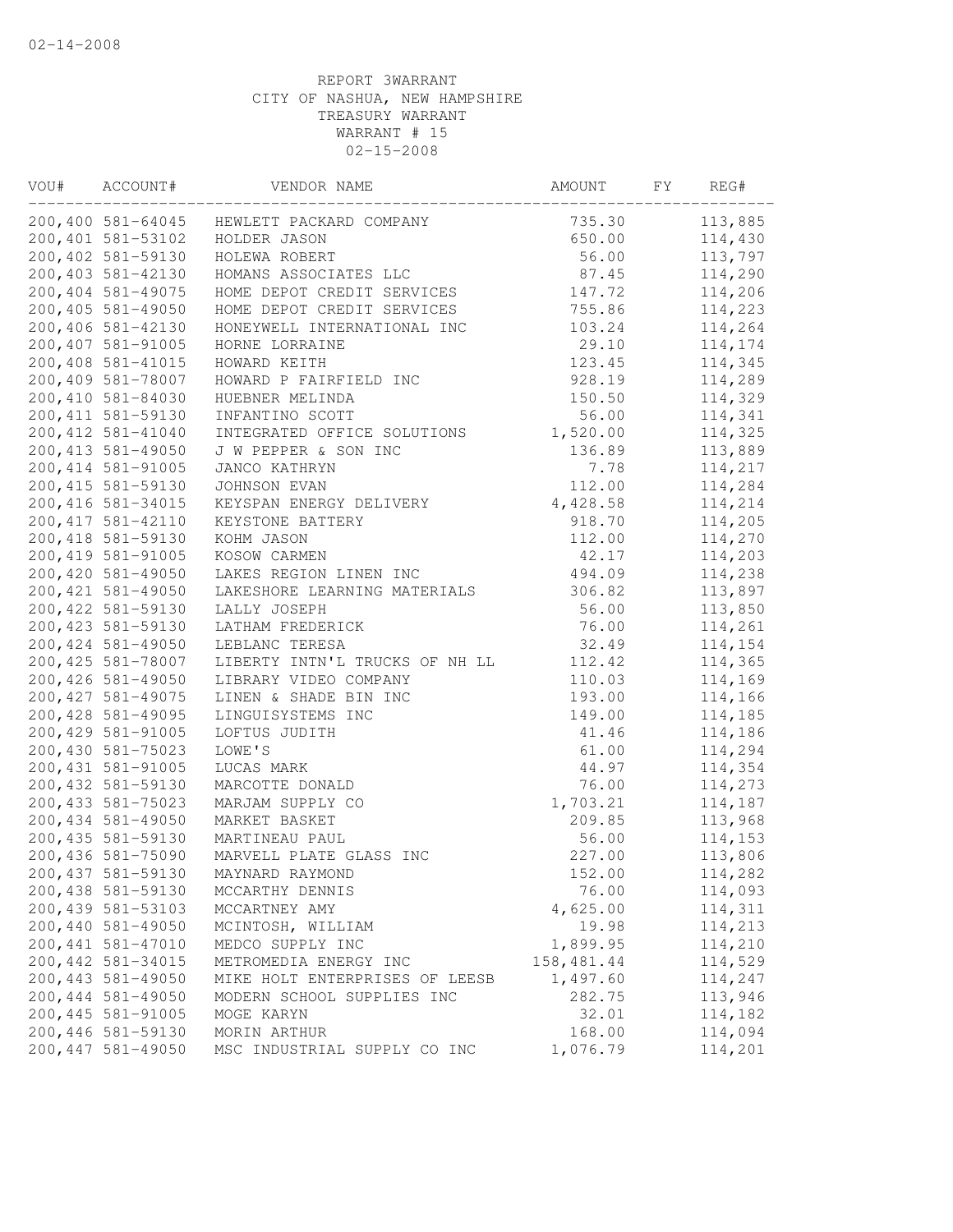| VOU# | ACCOUNT#           | VENDOR NAME                    | AMOUNT     | FΥ | REG#    |
|------|--------------------|--------------------------------|------------|----|---------|
|      | 200,448 581-49050  | MTI ENTERPRISES INC            | 80.50      |    | 114,353 |
|      | 200,449 581-53100  | MULTI-STATE BILLING SERVICES L | 1,965.75   |    | 114,316 |
|      | 200,450 581-45295  | MURPHY BILL                    | 30.00      |    | 114,310 |
|      | 200, 451 581-49050 | NASHUA OUTDOOR POWER EQUIP     | 169.75     |    | 113,961 |
|      | 200, 451 581-49910 | NASHUA OUTDOOR POWER EQUIP     | 126.46     |    | 113,961 |
| 630  | 581-45295          | NASHUA SCHOOL DISTRICT #42     | 1,815.00   |    | 409     |
|      | 200, 452 581-56030 | NASHUA SCHOOL OF GYMNASTICS    | 1,250.00   |    | 113,964 |
|      | 200, 453 581-53100 | NATIONAL ACADEMY FOUNDATION    | 2,000.00   |    | 114,526 |
|      | 200, 454 581-91040 | NATIONAL STAFF DEVELOPMENT COU | 1,490.00   |    | 114,524 |
|      | 200,455 581-98030  | NELSON BILL                    | 19.13      |    | 114,300 |
|      | 200,456 581-95010  | NEW ENGLAND MATHEMATICS LEAGUE | 60.00      |    | 113,971 |
|      | 200, 457 581-49035 | NEW FOUNDATION PRESS INC       | 411.25     |    | 114,392 |
|      | 200, 458 581-53101 | NEW HORIZONS COMPUTER LEARNING | 2,250.00   |    | 114,098 |
|      | 200,459 581-95005  | NHADA                          | 140.00     |    | 114,525 |
|      | 200,460 581-45410  | NIHOA-NH INC                   | 120.00     |    | 113,930 |
|      | 200,461 581-59130  | NOON JAMES                     | 56.00      |    | 114,277 |
|      | 200,462 581-59130  | OLSON PETER                    | 282.77     |    | 114,350 |
|      | 200, 463 581-49035 | PEARSON EDUCATION              | 4,193.03   |    | 114,242 |
|      | 200,464 581-49035  | PEARSON EDUCATION              | 4,761.10   |    | 114,244 |
|      | 200,465 581-33005  | PENNICHUCK WATER WORKS INC     | 1,354.58   |    | 114,438 |
|      | 200,466 581-53100  | PERFORMANCE REHAB INC.         | 4,866.75   |    | 114,240 |
|      | 200,467 581-59130  | PETERSON EDWARD                | 76.00      |    | 114,279 |
|      | 200,468 581-41015  | PETTY CASH                     | 17.97      |    | 114,427 |
|      | 200,468 581-49050  | PETTY CASH                     | 73.94      |    | 114,427 |
|      | 200,469 581-41015  | PETTY CASH                     | 10.54      |    | 114,428 |
|      | 200,469 581-49050  | PETTY CASH                     | 112.05     |    | 114,428 |
|      | 200,470 581-49050  | PETTY CASH                     | 81.52      |    | 114,429 |
|      | 200, 471 581-98030 | PETTY CASH                     | 102.00     |    | 114,431 |
|      | 200, 472 581-49050 | PHI DELTA KAPPA                | 65.00      |    | 113,978 |
|      | 200, 473 581-59130 | PINCENCE RON                   | 56.00      |    | 114,280 |
|      | 200, 474 581-84055 | PINKERTON ACADEMY              | 235.35     |    | 113,819 |
|      | 200, 475 581-98030 | PLACE PATRICIA                 | 25.00      |    | 114,179 |
|      | 200,476 581-49050  | PLANK ROAD PUBLISHING INC      | 49.40      |    | 113,821 |
|      | 200, 477 581-59130 | PLUMER SCOTT                   | 56.00      |    | 114,306 |
|      | 200,478 581-64040  | PROQUEST LLC                   | 3,245.00   |    | 113,789 |
|      | 200, 479 581-32005 | PUBLIC SERVICE OF NH           | 39, 127.46 |    | 114,507 |
|      | 200,480 581-49050  | PURCHASE ADVANTAGE CARD        | 31.03      |    | 114,292 |
|      | 200,481 581-53085  | QUIMBY EYE CARE INC            | 257.50     |    | 114,167 |
|      | 200,482 581-75023  | R C WELDING LLC                | 100.00     |    | 113,795 |
|      | 200,483 581-49910  | R WHITE EQUIPMENT CENTER INC   | 49.70      |    | 114,370 |
|      | 200,484 581-49910  | RAYMOND J LEVESQUE & SONS      | 144.00     |    | 114,180 |
|      | 200,485 581-59130  | REMILLARD RONALD               | 76.00      |    | 114,288 |
|      | 200,486 581-42110  | REXEL CLS                      | 1,199.67   |    | 114,297 |
|      | 200,487 581-49075  | <b>RFB&amp;D</b>               | 70.00      |    | 114,258 |
|      | 200,488 581-49075  | RICH ROBIN A                   | 27.00      |    | 114,189 |
|      | 200,489 581-91005  | RICHARD JOHN                   | 48.36      |    | 114,177 |
|      | 200,490 581-91005  | RIVARD ALBERT                  | 31.28      |    | 114,202 |
|      | 200,491 581-59130  | ROBICHAUD DARRELL              | 76.00      |    | 114,281 |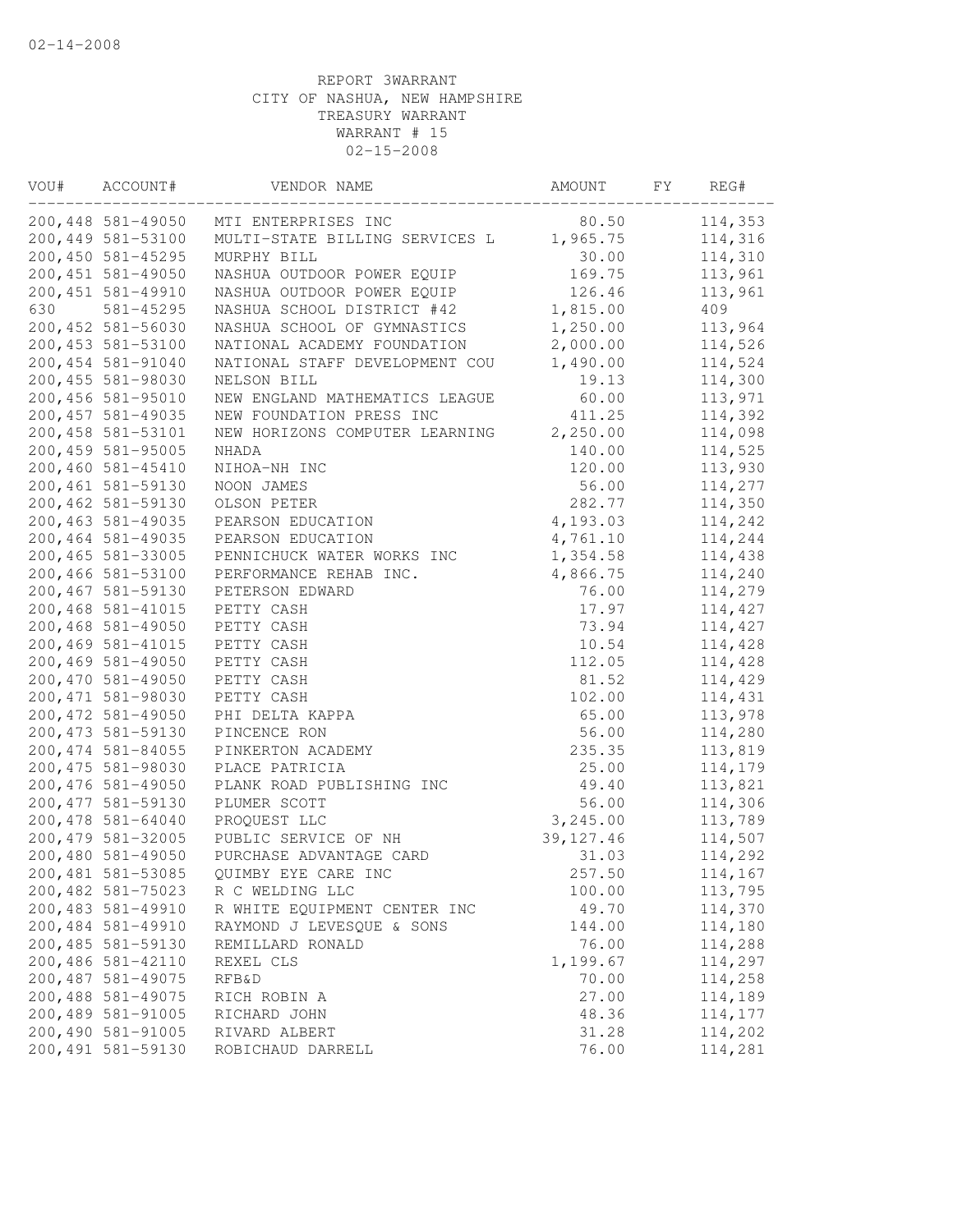| VOU# | ACCOUNT#           | VENDOR NAME                     | AMOUNT   | FΥ | REG#    |
|------|--------------------|---------------------------------|----------|----|---------|
|      | 200,492 581-59130  | ROBICHAUD ROGER                 | 56.00    |    | 114,123 |
|      | 200,493 581-84030  | ROBINSON CHARLES W              | 720.00   |    | 114,332 |
|      | 200,494 581-91005  | RONDEAU MARICIA B               | 4.37     |    | 114,291 |
|      | 200,495 581-59130  | ROY GEORGE                      | 76.00    |    | 114,301 |
|      | 200,496 581-91005  | RYAN DAVID                      | 251.98   |    | 114,298 |
|      | 200,497 581-49050  | SAFETY-KLEEN SYSTEMS INC        | 113.20   |    | 113,823 |
|      | 200,498 581-78007  | SANEL AUTO PARTS CO             | 512.81   |    | 113,956 |
|      | 200,499 581-49050  | SANFORD CAMERA & PROJECTOR REPA | 33.00    |    | 114,309 |
|      | 200,500 581-53100  | SARGENT JENNA                   | 39.00    |    | 114,346 |
|      | 200,501 581-49050  | SAX ARTS & CRAFTS               | 128.28   |    | 114,181 |
|      | 200,502 581-49035  | SCHOLASTIC INCORPORATED         | 398.24   |    | 114,381 |
|      | 200,502 581-49050  | SCHOLASTIC INCORPORATED         | 157.00   |    | 114,381 |
|      | 200,503 581-47010  | SCHOOL HEALTH CORP              | 388.39   |    | 113,810 |
|      | 200,504 581-41015  | SCHOOL SPECIALTY                | 22.58    |    | 114,192 |
|      | 200,504 581-49050  | SCHOOL SPECIALTY                | 2,082.49 |    | 114,192 |
|      | 200,505 581-59130  | SEDDON RAYMOND                  | 282.77   |    | 113,962 |
|      | 200,506 581-91040  | <b>SERESC</b>                   | 1,620.00 |    | 113,793 |
|      | 200,507 581-53100  | SHANAHAN SOUND AND ELECTRONICS  | 1,826.79 |    | 114,283 |
|      | 200,508 581-42130  | SIEMENS BUILDING TECHNOLOGIES   | 1,337.95 |    | 114,245 |
|      | 200,509 581-91005  | SMITH BETH                      | 14.14    |    | 114,335 |
|      | 200,510 581-59130  | SMITH JAMES                     | 224.00   |    | 114,262 |
|      | 200,511 581-53100  | SOUTHERN NH SPEECH-LANGUAGE     | 160.00   |    | 114,338 |
|      | 200,512 581-74092  | STANLEY ELEVATOR COMPANY INC    | 392.00   |    | 114,383 |
|      | 200,513 581-41015  | STAPLES BUSINESS ADVANTAGE      | 1,844.54 |    | 114,099 |
|      | 200, 513 581-41045 | STAPLES BUSINESS ADVANTAGE      | 8,638.71 |    | 114,099 |
|      | 200,513 581-49050  | STAPLES BUSINESS ADVANTAGE      | 2,461.53 |    | 114,099 |
|      | 200, 513 581-49075 | STAPLES BUSINESS ADVANTAGE      | 40.07    |    | 114,099 |
|      | 200,513 581-49110  | STAPLES BUSINESS ADVANTAGE      | 870.00   |    | 114,099 |
|      | 200,514 581-94030  | STERN CENTER FOR LANGUAGE AND   | 275.00   |    | 114,190 |
|      | 200,515 581-59130  | STUART ALISTAIR                 | 56.00    |    | 113,913 |
|      | 200,516 581-49050  | SWANN CHERRIE                   | 19.99    |    | 114,304 |
|      | 200,517 581-91005  | SWINDELL LORNE                  | 202.95   |    | 114,215 |
|      | 200,518 581-53100  | TERMINIX                        | 100.00   |    | 114,251 |
|      | 200,519 581-59130  | THONE JOEL                      | 282.77   |    | 114,278 |
|      | 200,520 581-49035  | TOADSTOOL BOOKSHOP              | 1,821.51 |    | 113,906 |
|      | 200,521 581-78007  | TOWERS MOTOR PARTS CORP         | 46.68    |    | 114,121 |
|      | 200,522 581-53100  | TWIN STATE//VOICE.DATA.VIDEO.I  | 457.50   |    | 114,225 |
|      | 200,523 581-42120  | UNITED SUPPLY COMPANY INC       | 657.47   |    | 114,377 |
|      | 200,524 581-31050  | USA MOBILITY WIRELESS INC       | 736.26   |    | 114,499 |
|      | 200,525 581-59130  | VAN ERON DENNIS                 | 56.00    |    | 114,265 |
|      | 200,526 581-31005  | VERIZON                         | 39.89    |    | 114,515 |
|      | 200,527 581-31005  | VERIZON                         | 117.78   |    | 114,527 |
|      | 200,528 581-75180  | VIKING ROOFING, INC.            | 3,888.00 |    | 114,250 |
|      | 200,529 581-49050  | WALMART COMMUNITY               | 256.69   |    | 114,160 |
|      | 200,530 581-84030  | WALSH SILVIA                    | 542.50   |    | 114,330 |
|      | 200,531 581-84030  | WARD HARRIET COREAN             | 1,285.00 |    | 114,259 |
|      | 200,532 581-59130  | WHALLEY DAVID                   | 56.00    |    | 114,312 |
|      | 200,533 581-59130  | WILHELMI FREDERICK              | 56.00    |    | 114,275 |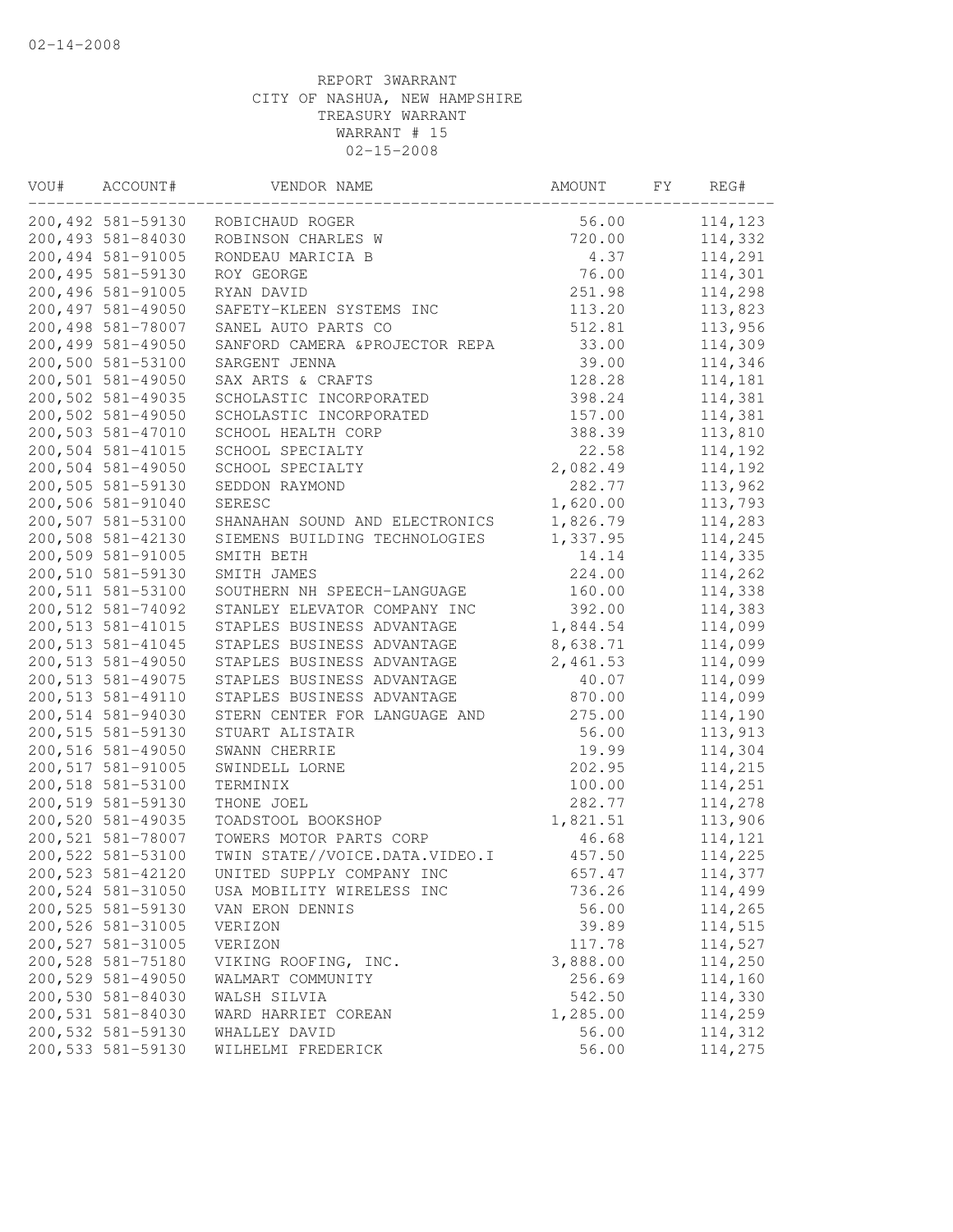| VOU#              | ACCOUNT#                                                    | VENDOR NAME                                                        | AMOUNT                         | <b>FY</b> | REG#                          |
|-------------------|-------------------------------------------------------------|--------------------------------------------------------------------|--------------------------------|-----------|-------------------------------|
|                   | 200,534 581-91005<br>200,535 581-53101<br>200,536 581-49050 | WOJTKUN CATHERINE<br>YOUTH COUNCIL (THE)<br>ZONES                  | 86.73<br>8,373.90<br>239.82    |           | 114,233<br>114,224<br>114,194 |
| TOTAL             | 581                                                         | SCHOOL DEPARTMENT                                                  |                                |           | 377, 375.19                   |
| 631<br>632<br>633 | $590 - 23531$<br>590-24576<br>590-24595                     | RILEY'S SPORT SHOP INC<br>SPRINT<br>PROPERTY VALUATION ADVS/STEPHE | 1,524.00<br>454.48<br>4,800.00 |           | 113,788<br>114,444<br>114,125 |
| TOTAL             | 590                                                         | P/Y OBLIGATIONS                                                    |                                |           | 6,778.48                      |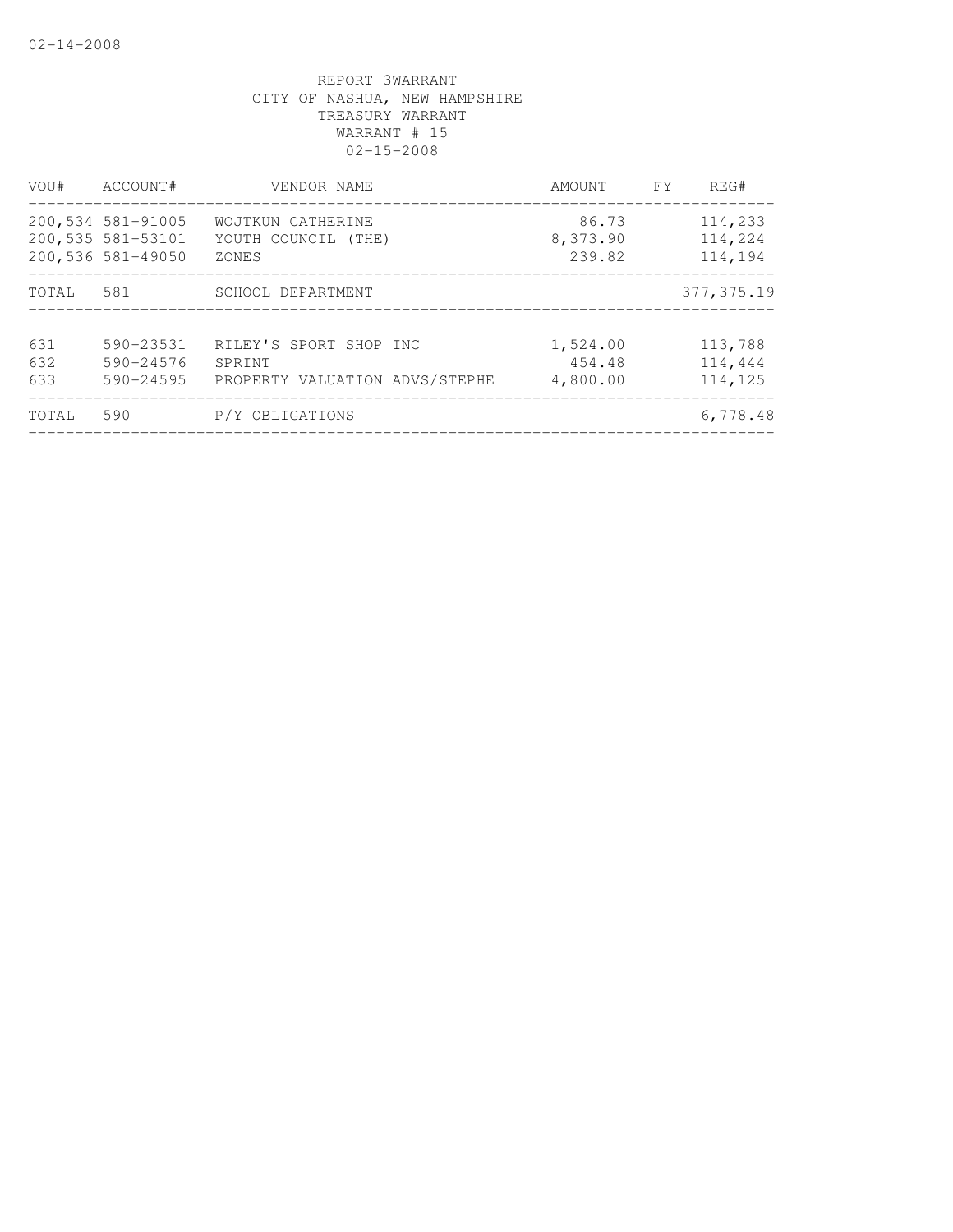| VOU#             | ACCOUNT#   | VENDOR NAME                                    | AMOUNT   | FY | REG#     |
|------------------|------------|------------------------------------------------|----------|----|----------|
| $200,537$ 681-11 |            | KEACH-NORDSTROM ASSOCS INC                     | 1,509.00 |    | 114,239  |
| TOTAL            | 681-11     | CAP IMP - SCHOOL<br>DEFERRED NAINTENANCE/MAJOR |          |    | 1,509.00 |
| $200,538$ 681-34 |            | SCHIAVI LEASING CORP                           | 900.00   |    | 114,207  |
| TOTAL            | $681 - 34$ | CAP IMP - SCHOOL<br>PORTABLE CLASSROOMS        |          |    | 900.00   |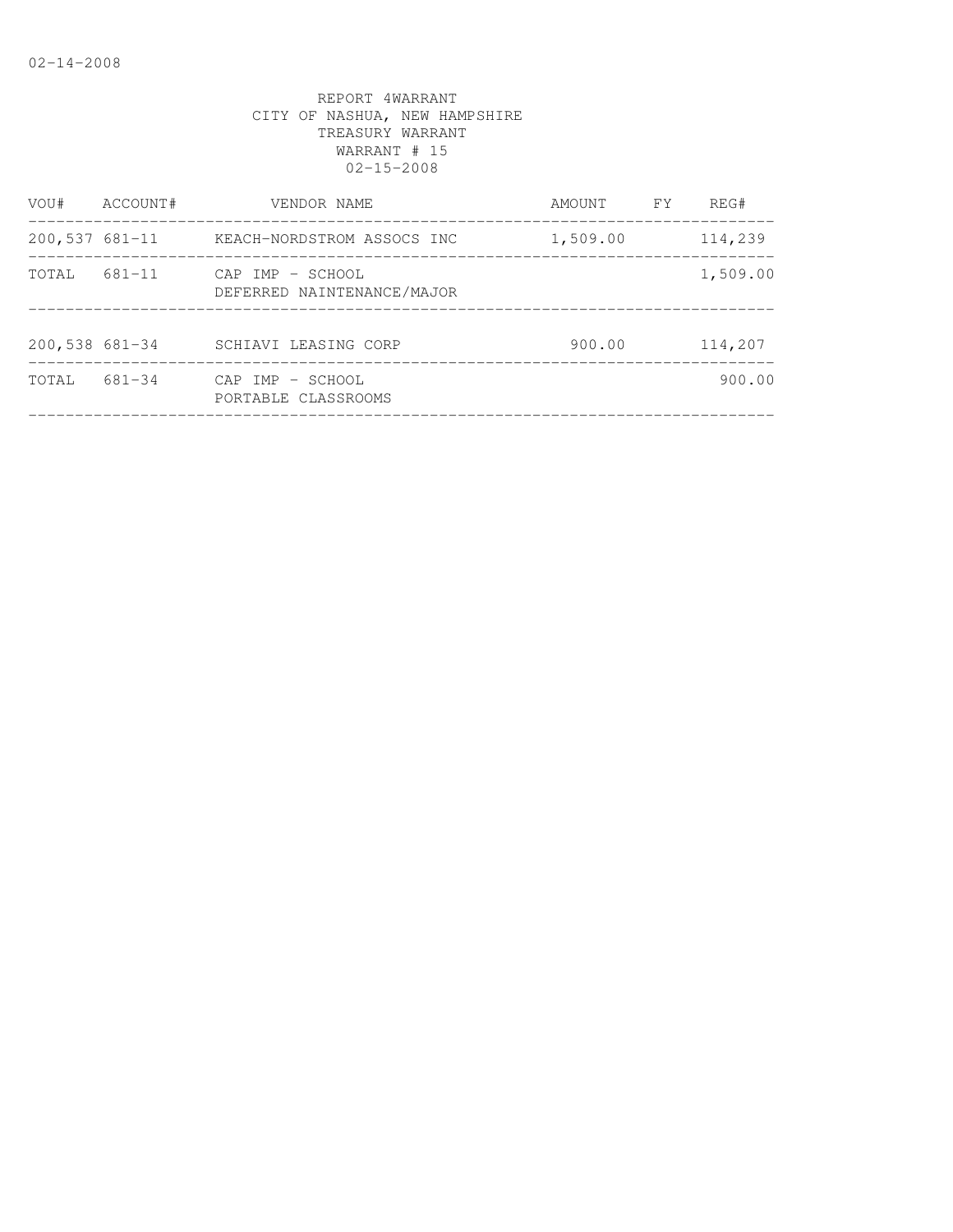| VOU#  | ACCOUNT# PROGRAM | VENDOR NAME                                      | AMOUNT FY REG#   |         |
|-------|------------------|--------------------------------------------------|------------------|---------|
| 634   | 752-01310        | 3709 T J B INC                                   | 3,028.85         | 114,082 |
| 634   |                  | 752-01310 3710 T J B INC                         | 16,785.19        | 114,082 |
| 635   |                  | 752-01310 3710 T J B INC /RETAINAGE              | 2,201.56         | 423     |
| TOTAL |                  |                                                  | 22,015.60        |         |
|       |                  |                                                  |                  |         |
| 636   |                  | 772-53025    3720 COMPREHENSIVE ENVIRONMENTAL IN | 3,019.10 114,492 |         |
| TOTAL |                  | 772 CPF-PLANNING DEPT                            | 3,019.10         |         |
|       |                  |                                                  |                  |         |
| 637   | 792-01310        | 3799 METHUEN CONSTRUCTION CORP INC 1,655,333.04  |                  | 113,959 |
| 638   | 792-01310        | 3799 METHUEN CONSTRUCTION CORP INC/ 4,266.96     |                  | 422     |
| 639   | 792-53182        | 3794 NASHUA REGIONAL PLANNING COMMI              | 2,292.00         | 114,386 |
| 640   | 792-54005        | 3797 TELEGRAPH PUBLISHING COMPANY                | 73.40            | 114,376 |
| 641   |                  | 792-54005 3797 UNION LEADER CORPORATION          | 193.32           | 114,439 |
| TOTAL |                  |                                                  | 1,662,158.72     |         |
|       |                  |                                                  |                  |         |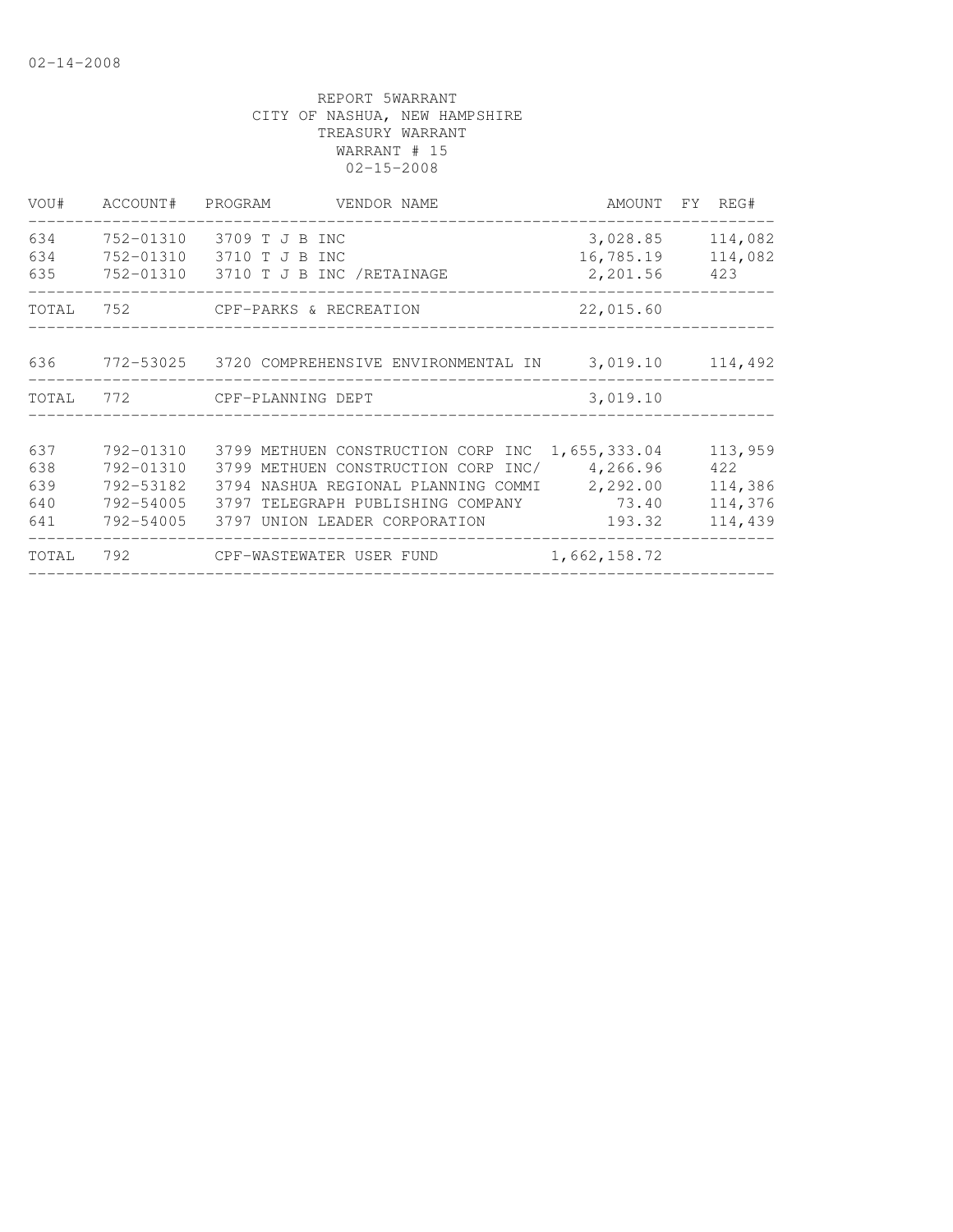| VOU# | ACCOUNT#  | VENDOR NAME                    | AMOUNT    | FY. | REG#    |
|------|-----------|--------------------------------|-----------|-----|---------|
| 642  | 801-33005 | PENNICHUCK WATER               | 147.91    |     | 114,451 |
| 643  | 801-41015 | STAPLES BUSINESS ADVANTAGE     | 788.97    |     | 114,158 |
| 644  | 801-43005 | FEDEX                          | 23.06     |     | 114,437 |
| 645  | 801-46030 | REFLECTIVE APPAREL FACTORY INC | 80.53     |     | 113,999 |
| 645  | 801-46030 | REFLECTIVE APPAREL FACTORY INC | 26.84     |     | 113,999 |
| 646  | 801-46045 | CABELA'S MKTG & BRAND MGT INC  | 125.25    |     | 113,990 |
| 647  | 801-49040 | BCM CONTROLS CORPORATION       | 2,370.00  |     | 114,003 |
| 648  | 801-49040 | LAB SAFETY SUPPLY INC          | 174.36    |     | 113,984 |
| 648  | 801-49040 | LAB SAFETY SUPPLY INC          | 174.36    |     | 113,984 |
| 648  | 801-49040 | LAB SAFETY SUPPLY INC          | 174.37    |     | 113,984 |
| 649  | 801-53088 | ENDYNE INC                     | 730.00    |     | 113,994 |
| 650  | 801-53130 | COLUMBIA ANALYTICAL SERVICES I | 1,033.50  |     | 113,991 |
| 651  | 801-59100 | AMHERST APPLIANCE REPAIR/STEVE | 294.00    |     | 113,993 |
| 652  | 801-59100 | RMG ENTERPRISE INC             | 1,500.00  |     | 114,228 |
| 653  | 801-59100 | SIMPLEXGRINNELL                | 174.23    |     | 113,790 |
| 654  | 801-59238 | ANACOMP INC                    | 18.31     |     | 113,827 |
| 655  | 801-59245 | D & R TOWING INC               | 450.00    |     | 114,360 |
| 656  | 801-59245 | DJ SALYER INC                  | 726.00    |     | 113,902 |
| 657  | 801-64045 | COMCAST                        | 68.48     |     | 114,478 |
| 658  | 801-75023 | A-1 STEAM CLEANING INC         | 250.00    |     | 113,907 |
| 659  | 801-75023 | BELLETETES INC                 | 62.21     |     | 113,948 |
| 660  | 801-75023 | LISAY STEVEN E                 | 720.00    |     | 113,943 |
| 661  | 801-75023 | NEW ENGLAND PAPER & SUPPLY     | 50.71     |     | 113,979 |
| 662  | 801-77020 | CN WOOD CO INC                 | 2,319.38  |     | 114,146 |
| 663  | 801-77020 | SOUTHWORTH-MILTON INC          | 862.38    |     | 113,804 |
| 664  | 801-77020 | TAYLOR & LLOYD INC             | 205.80    |     | 114,016 |
| 665  | 801-78100 | AUTO ELECTRIC WAREHOUSE INC    | 375.00    |     | 113,769 |
| 666  | 801-78100 | CN WOOD CO INC                 | 440.94    |     | 114,146 |
| 667  | 801-78100 | LIBERTY INTN'L TRUCKS OF NH LL | 149.52    |     | 114,365 |
| 668  | 801-78100 | MINUTEMAN TRUCKS INC           | 189.47    |     | 114,000 |
| 669  | 801-78100 | SANEL AUTO PARTS CO            | 22.97     |     | 113,956 |
| 670  | 801-78100 | SOUTHWORTH-MILTON INC          | 69.15     |     | 113,804 |
| 671  | 801-82025 | NH RETIREMENT SYSTEM           | 881.13    |     | 412     |
| 672  | 801-83106 | ANTHEM BLUE CROSS BLUE SHIELD  | 8,081.76  |     | 413     |
| 673  | 801-83106 | HARVARD PILGRIM HEALTH CARE    | 204.47    |     | 415     |
| 674  | 801-83106 | NORTHEAST DELTA                | 502.43    |     | 414     |
| 675  | 801-83130 | ITT HARTFORD                   | 86.80     |     | 417     |
| 676  | 801-83206 | ANTHEM BLUE CROSS BLUE SHIELD  | 17,074.41 |     | 413     |
| 677  | 801-83206 | NORTHEAST DELTA                | 1,003.98  |     | 414     |
| 678  | 801-83230 | ITT HARTFORD                   | 94.50     |     | 417     |
| 679  | 801-83306 | ANTHEM BLUE CROSS BLUE SHIELD  | 3, 341.32 |     | 413     |
| 680  | 801-83306 | HARVARD PILGRIM HEALTH CARE    | 100.97    |     | 415     |
| 681  | 801-83306 | NORTHEAST DELTA                | 245.94    |     | 414     |
| 682  | 801-83330 | ITT HARTFORD                   | 92.04     |     | 417     |
| 683  | 801-83406 | ANTHEM BLUE CROSS BLUE SHIELD  | 4,992.57  |     | 413     |
| 684  | 801-83406 | HARVARD PILGRIM HEALTH CARE    | 1,065.83  |     | 415     |
| 685  | 801-83406 | NORTHEAST DELTA                | 334.72    |     | 414     |
| 686  | 801-83430 | ITT HARTFORD                   | 42.56     |     | 417     |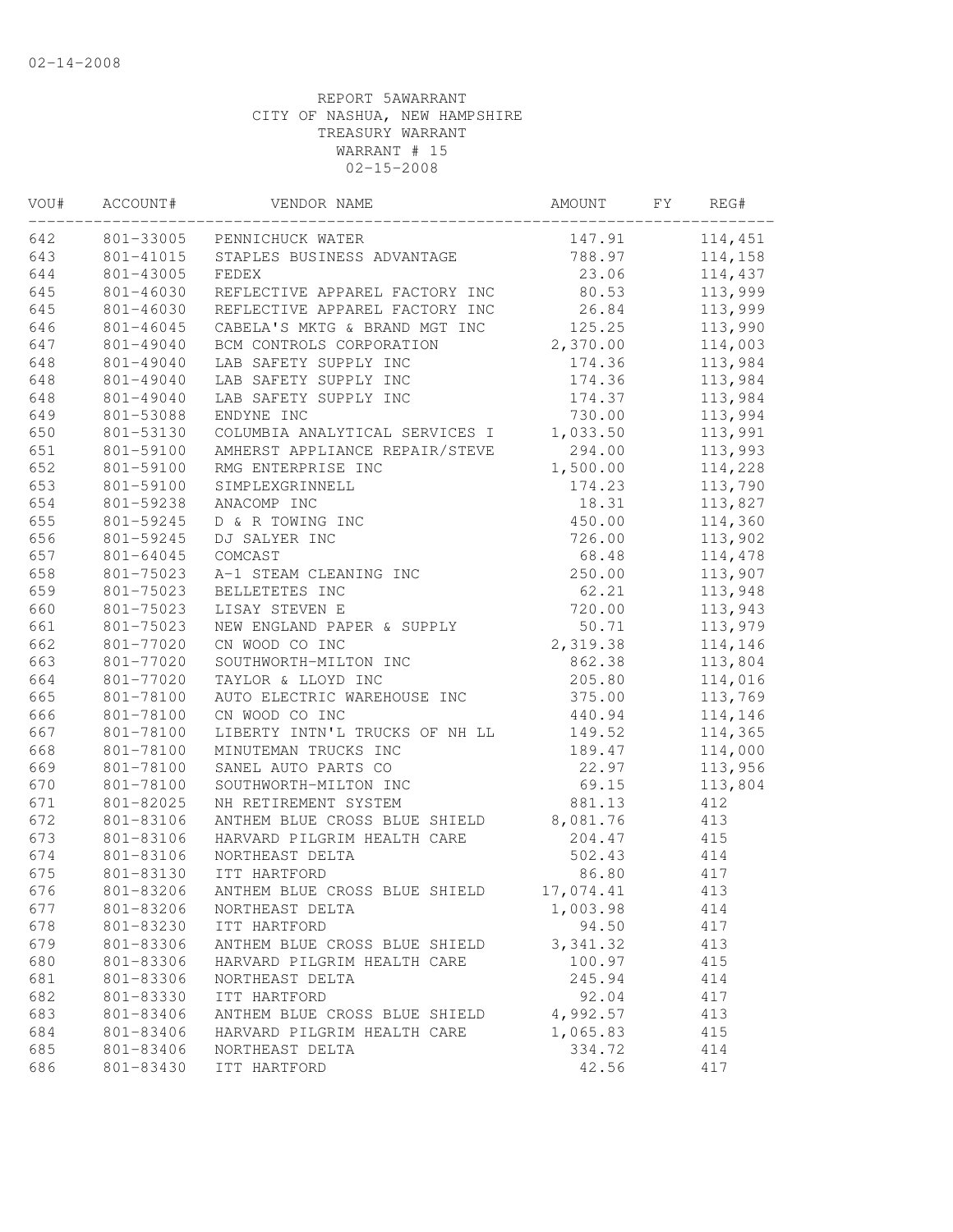| WOU#  | ACCOUNT#    | VENDOR NAME                    | AMOUNT     | FY | REG#       |
|-------|-------------|--------------------------------|------------|----|------------|
| 687   | 801-85060   | TREASURER STATE OF NH          | 183,798.10 |    | 396        |
| 687   | 801-85065   | TREASURER STATE OF NH          | 65,020.41  |    | 396        |
| 687   | 801-85070   | TREASURER STATE OF NH          | 20, 217.79 |    | 396        |
| 688   | 801-91005   | LAFLEUR JEFF                   | 47.97      |    | 113,903    |
| 689   | 801-94005   | NARO KEVIN J                   | 46.46      |    | 113,894    |
| 690   | 801-94005   | SWANA NORTHERN NE CHAPTER      | 40.00      |    | 114,467    |
| 691   | 801-96125   | GZA GEOENVIRONMENTAL INC       | 1,428.15   |    | 114,209    |
| TOTAL | 801         | SOLID WASTE DISPOSAL           |            |    | 323,542.01 |
|       |             |                                |            |    |            |
| 692   | 802-31005   | USA MOBILITY WIRELESS INC      | 29.08      |    | 114,499    |
| 693   | 802-31005   | VERIZON                        | 15.76      |    | 114,466    |
| 694   | 802-32005   | PUBLIC SERVICE OF NH           | 166.83     |    | 114,507    |
| 695   | 802-33005   | PENNICHUCK WATER               | 32.56      |    | 114,451    |
| 696   | 802-41015   | STAPLES BUSINESS ADVANTAGE     | 481.28     |    | 114,158    |
| 697   | 802-42010   | CENTRAL PAPER PRODUCTS CO      | 393.80     |    | 114,378    |
| 698   | 802-45101   | CIBA CORPORATION               | 4,200.00   |    | 113,854    |
| 699   | 802-45103   | JCI JONES CHEMICALS INC        | 2,247.85   |    | 113,985    |
| 700   | 802-45106   | KEMIRA WATER SOLUTIONS INC     | 1,591.04   |    | 113,988    |
| $701$ | 802-46045   | UNIFIRST CORPORATION           | 123.90     |    | 114,138    |
| $701$ | 802-46045   | UNIFIRST CORPORATION           | 768.75     |    | 114,138    |
| 702   | $802 - 467$ | HILLSBOROUGH COUNTY TREASURER  | 120.10     |    | 114,374    |
| 703   | 802-48015   | DENNIS K BURKE INC             | 551.20     |    | 114,521    |
| 703   | 802-48015   | DENNIS K BURKE INC             | 551.19     |    | 114,521    |
| 704   | 802-49070   | NORTH CENTRAL LABORATORIES     | 127.68     |    | 113,851    |
| 705   | 802-49070   | VWR INTERNATIONAL INC          | 19.22      |    | 114,159    |
| 706   | 802-49075   | HOME DEPOT CREDIT SERVICES     | 95.78      |    | 114,446    |
| 707   | 802-53030   | AQUATEC BIOLOGICAL SCIENCES IN | 1,302.35   |    | 114,068    |
| 708   | 802-53030   | EASTERN ANALYTICAL INC         | 65.00      |    | 113,952    |
| 709   | 802-53030   | Q C SERVICES INC               | 1,075.00   |    | 113,982    |
| 710   | 802-59100   | PIONEER TREE SERVICE           | 1,200.00   |    | 114,385    |
| 711   | 802-59105   | GREENLEAF WILLIAM              | 850.00     |    | 114,025    |
| 712   | 802-59220   | PRINTGRAPHICS OF MAINE         | 2,671.78   |    | 113,865    |
| 713   | 802-59225   | KENT CLEAN SEPTIC LLC          | 522.00     |    | 114,012    |
| 714   | 802-59230   | CORRIVEAU ROUTHIER INC         | 14.56      |    | 114,359    |
| 715   | 802-59230   | TDD EARTH TECHNOLOGIES INC     | 5,000.00   |    | 113,873    |
| 716   | 802-59238   | ANACOMP INC                    | 168.24     |    | 113,827    |
| 717   | 802-59275   | PENNICHUCK WATER               | 9,502.32   |    | 114,452    |
| 718   | 802-59320   | DONOVAN SPRING COMPANY INC     | 2,086.11   |    | 113,824    |
| 719   | 802-64192   | FASTENAL COMPANY               | 235.99     |    | 114,030    |
| 720   | 802-64192   | GRAINGER                       | 464.55     |    | 113,845    |
| 721   | 802-64192   | HOME DEPOT CREDIT SERVICES     | 434.63     |    | 114,446    |
| 722   | 802-64192   | RADIO SHACK                    | 5.49       |    | 114,436    |
| 723   | 802-77045   | MCMASTER-CARR SUPPLY CO        | 228.95     |    | 113,940    |
| 724   | 802-77050   | FASTENAL COMPANY               | 127.69     |    | 114,030    |
| 725   | 802-77050   | GRAINGER                       | 2,081.11   |    | 113,845    |
| 726   | 802-77050   | PINE MOTOR PARTS               | 264.53     |    | 114,369    |
|       |             |                                |            |    |            |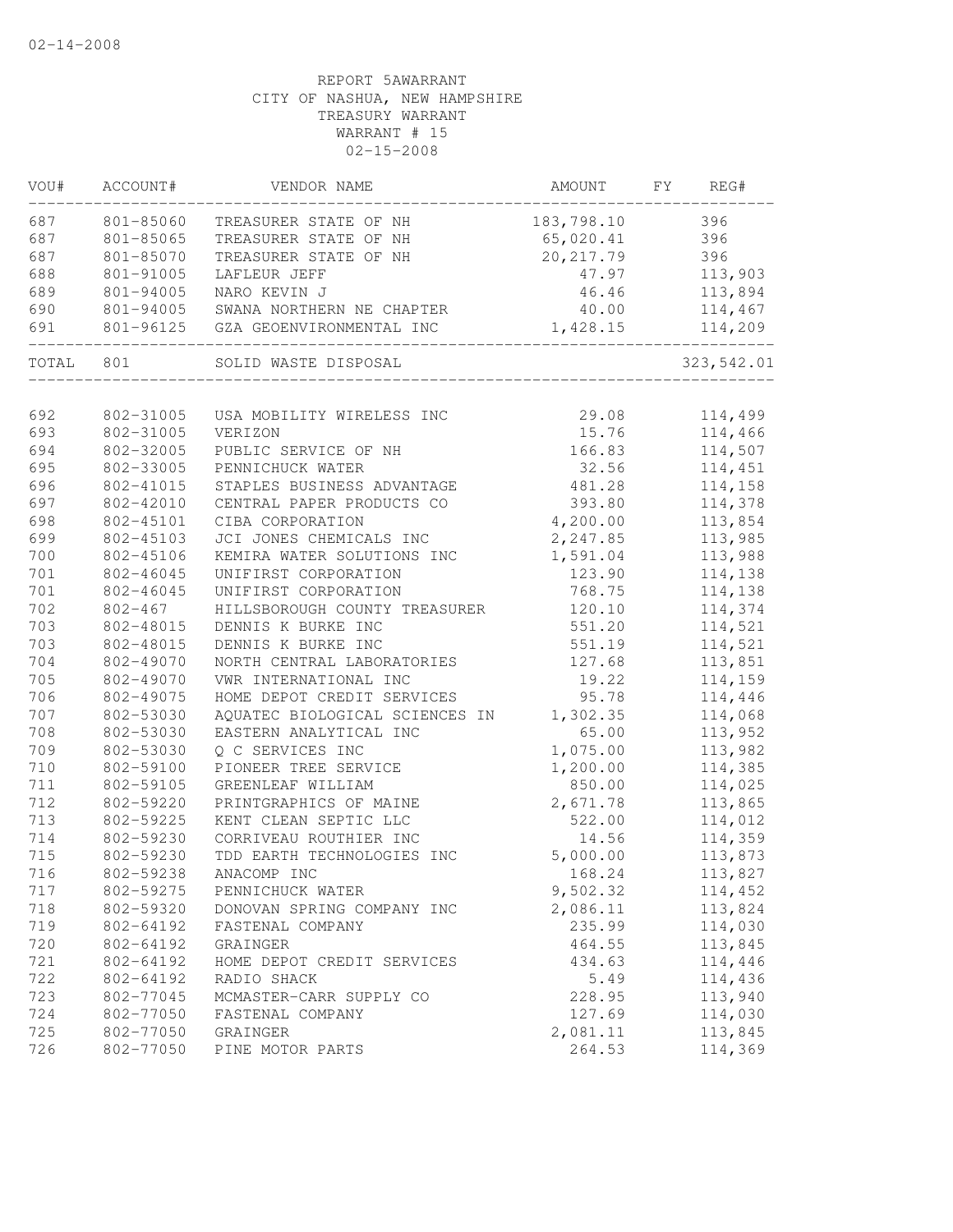| VOU#  | ACCOUNT#  | VENDOR NAME                             | AMOUNT    | FY | REG#       |
|-------|-----------|-----------------------------------------|-----------|----|------------|
| 727   | 802-77063 | GUSTAVO PRESTON CO INC                  | 7,485.21  |    | 113,859    |
| 728   | 802-77065 | APPLIED INDUSTRIAL TECHNOLOGIE 3,326.88 |           |    | 113,863    |
| 729   | 802-77067 | M & B MACHINING AND WELDING             | 575.00    |    | 114,366    |
| 730   | 802-77069 | HEATING SPECIALTIES OF NH INC           | 28.26     |    | 114,361    |
| 731   | 802-77069 | UNITED SUPPLY COMPANY INC               | 7.63      |    | 114,377    |
| 732   | 802-77070 | WINDWARD PETROLEUM                      | 1,467.12  |    | 113,855    |
| 733   | 802-77072 | KRAFT POWER CORP                        | 5,689.94  |    | 113,783    |
| 734   | 802-77072 | MCMASTER-CARR SUPPLY CO                 | 299.23    |    | 113,940    |
| 735   | 802-82025 | NH RETIREMENT SYSTEM                    | 1,644.05  |    | 412        |
| 736   | 802-83006 | ANTHEM BLUE CROSS BLUE SHIELD 27,676.27 |           |    | 413        |
| 737   | 802-83006 | HARVARD PILGRIM HEALTH CARE             | 14,225.82 |    | 415        |
| 738   | 802-83006 | NORTHEAST DELTA                         | 2,584.58  |    | 414        |
| 739   | 802-83030 | ITT HARTFORD                            | 425.68    |    | 417        |
| 740   | 802-91010 | DOOKRAN STEPHEN                         | 170.25    |    | 114,120    |
| 741   | 802-94005 | ADIE JOHN                               | 242.10    |    | 113,841    |
| 742   | 802-94005 | ESSENSA DAVID                           | 74.50     |    | 113,957    |
| 743   | 802-94005 | KEATING WILLIAM                         | 21.00     |    | 114,027    |
| 744   | 802-94005 | LESIEUR-MCAULEY NANCY                   | 187.79    |    | 114,157    |
| 745   | 802-94005 | OSBORNE NOELLE                          | 190.29    |    | 113,944    |
| 746   | 802-94005 | TREASURER STATE OF NH                   | 50.00     |    | 114,434    |
| 747   | 802-95075 | NH DES - DEPT OF ENV SVCS               | 1,002.03  |    | 114,495    |
| 748   | 802-95075 | TREASURER STATE OF NH                   | 500.00    |    | 114,472    |
| 749   | 802-96004 | AUTOMATECH INC                          | 1,681.60  |    | 114,017    |
| 750   | 802-96004 | HORIZON SOLUTIONS CORP                  | 6,005.29  |    | 113,784    |
| 751   | 802-96060 | E J PRESCOTT INC                        | 185.34    |    | 113,870    |
| 752   | 802-96060 | UNITED SUPPLY COMPANY INC               | 55.38     |    | 114,377    |
| 753   | 802-96062 | CORRIVEAU ROUTHIER INC                  | 71.82     |    | 114,359    |
| 754   | 802-96062 | F W WEBB COMPANY                        | 1,950.00  |    | 113,869    |
| 755   | 802-96062 | FASTENAL COMPANY                        | 81.95     |    | 114,030    |
| 756   | 802-96090 | MILLIPORE CORPORATION                   | 6,972.71  |    | 113,874    |
| TOTAL | 802       | SEWERAGE DISPOSAL SYSTEM                |           |    | 124,694.04 |
|       |           |                                         |           |    |            |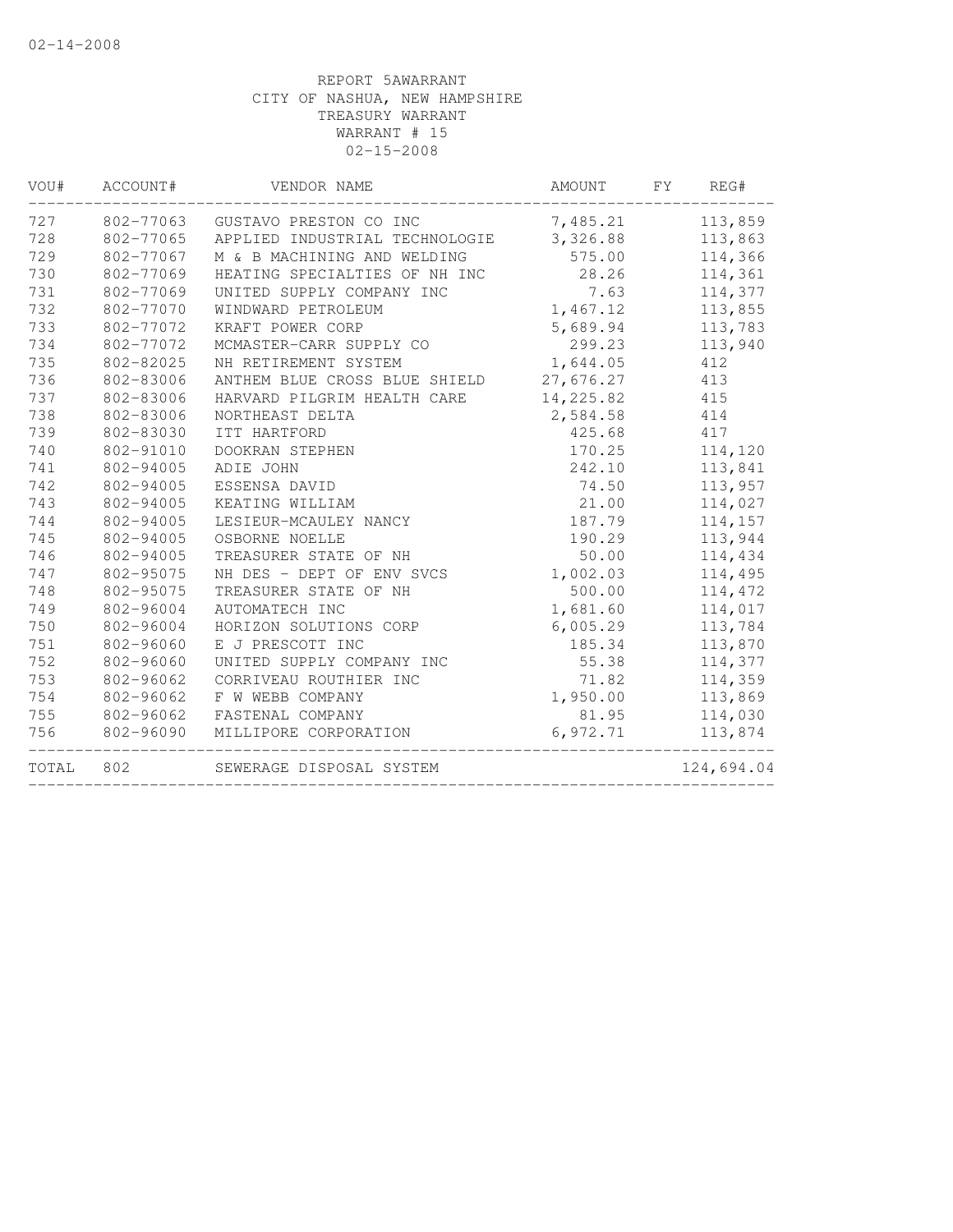|                           | VOU# ACCOUNT# VENDOR NAME                                          | AMOUNT FY REG#   |                |
|---------------------------|--------------------------------------------------------------------|------------------|----------------|
|                           | 757 941-98029 BOARD OF HEALTH/CHAIRMAN'S TRU 149.13 114,432        |                  |                |
|                           | TOTAL 941 HEALTH & COMM SVCS TRUST FUND                            |                  | 149.13         |
|                           | 758 961-45185 HARDY DORIC INC                                      |                  | 700.00 113,963 |
|                           | TOTAL 961 EDGEWOOD CEMETERY TRUST FUND                             |                  | 700.00         |
|                           | 759 963-45195 JP BARTLETT CO INC<br>760 963-45195 STOKES SEEDS INC | 1,895.11 114,517 | 174.77 114,011 |
|                           | TOTAL 963 WOODLAWN CEMETERY TRUST FUND                             |                  | 2,069.88       |
|                           | 761 974-20 NEIGHBORHOOD HOUSING SERVICES 16,666.00 113,987         |                  |                |
|                           | TOTAL 974 URBAN PROGRAM TRUST FUND                                 |                  | 16,666.00      |
| 200,53 981-49075 SPORTIME | ____________________________________                               |                  | 27.99 114,196  |
|                           | TOTAL 981 SCHOOL TRUST FUND                                        |                  | 27.99          |
|                           |                                                                    |                  |                |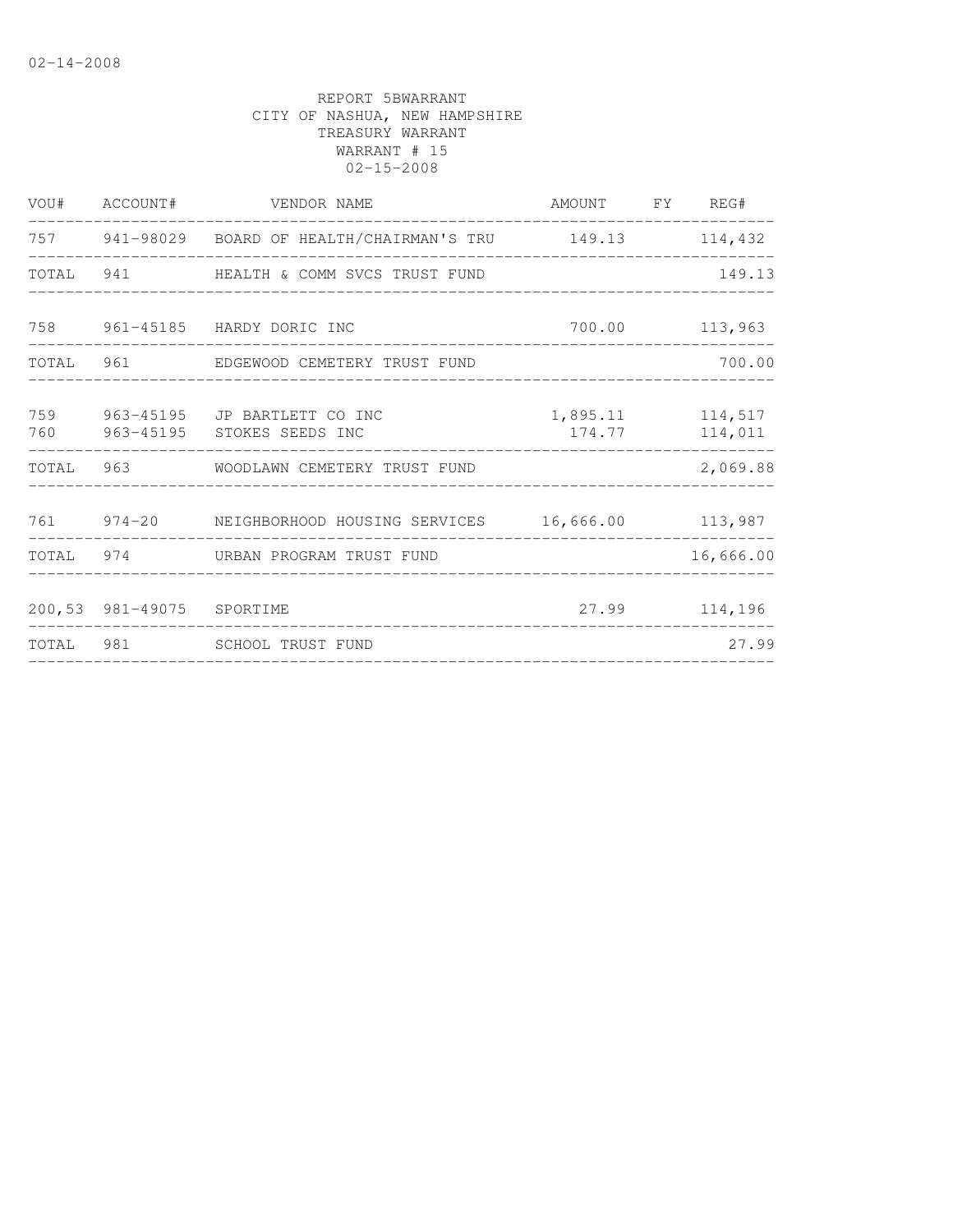|           | ACCOUNT# PAYROLL WEEK ENDING |  |  | AMOUNT |  |
|-----------|------------------------------|--|--|--------|--|
| TOTAL 951 |                              |  |  |        |  |
|           |                              |  |  |        |  |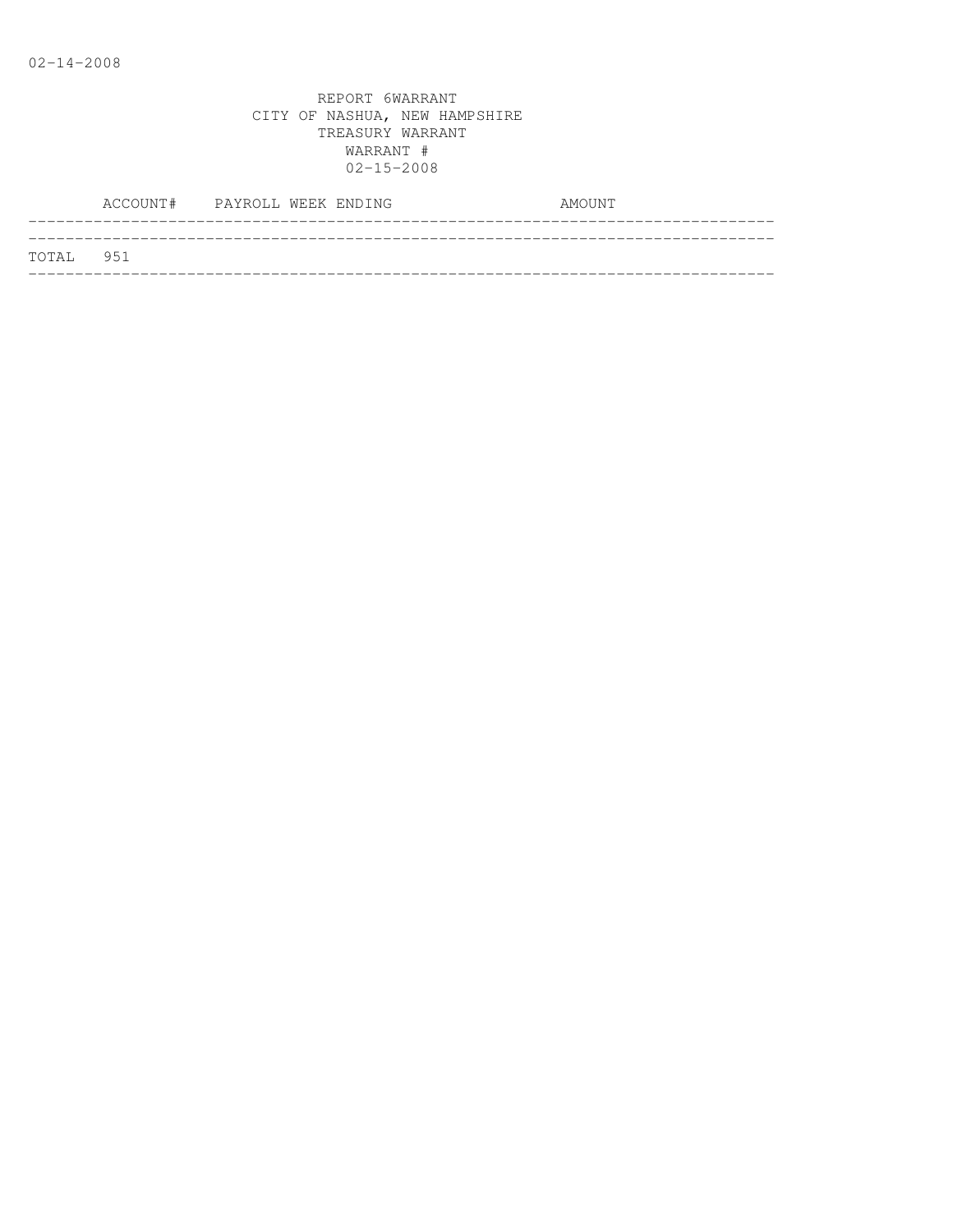|       |            | ACCOUNT# PAYROLL WEEK ENDING                     | AMOUNT             |           |
|-------|------------|--------------------------------------------------|--------------------|-----------|
|       |            | 3037-11515 09-FEB-2008                           | 1,143.19           |           |
|       | TOTAL 303  | ALT - INCENTIVE FUND PROGRAM                     |                    | 1,143.19  |
|       |            | 305-11239 02-FEB-2008                            | 1,862.41           |           |
|       |            | 305-11239 09-FEB-2008<br>305-59100 02-FEB-2008   | 1,862.41<br>183.75 |           |
| TOTAL | 305        | SRF - CIVIC & COMM ACTIVITIES                    |                    | 3,908.57  |
|       |            |                                                  |                    |           |
|       | 308-83051  | 02-FEB-2008                                      | 3,429.51           |           |
|       |            | 308-83051 09-FEB-2008                            | 1,770.25           |           |
|       |            | 308-83052 02-FEB-2008                            | 1,838.08           |           |
|       |            | 308-83052 09-FEB-2008                            | 1,580.64           |           |
|       |            | 308-83102 02-FEB-2008                            | 1,028.08           |           |
|       |            | 308-83102 09-FEB-2008                            | 1,028.08           |           |
|       | TOTAL 308  | SRF - INSURANCE<br>___________________           |                    | 10,674.64 |
|       |            |                                                  |                    |           |
|       |            | 3086-11870 09-FEB-2008                           | 2,497.20           |           |
|       |            | 3086-12006 09-FEB-2008                           | 1,901.54           |           |
|       |            | 3086-13032 02-FEB-2008<br>3086-13032 09-FEB-2008 | 248.55<br>248.55   |           |
| TOTAL | 308        | JAVITS GRANT PROGRAM                             |                    | 4,895.84  |
|       |            |                                                  |                    |           |
|       |            | 3097-11162 02-FEB-2008                           | 592.50             |           |
|       |            | 3097-11162 09-FEB-2008                           | 592.50             |           |
|       | 3097-11408 | $02 - FEB - 2008$                                | 721.60             |           |
|       | 3097-11408 | 09-FEB-2008                                      | 721.60             |           |
|       |            | 3097-12112 02-FEB-2008                           | 2,409.20           |           |
|       |            | 3097-12112 09-FEB-2008                           | 2,292.61           |           |
|       | 3097-12830 | $02 - FEB - 2008$                                | 115.74             |           |
|       |            | 3097-12830 09-FEB-2008                           | 154.28             |           |
|       | 3097-19138 | 09-FEB-2008                                      | 2,838.17           |           |
|       | 3097-19139 | 09-FEB-2008                                      | 8,673.77           |           |
|       | 3097-19140 | $02 - FEB - 2008$                                | 8,585.71           |           |
|       | 3097-19140 | 09-FEB-2008                                      | 8,694.00           |           |
|       | 3097-19540 | $02 - FEB - 2008$                                | 21,091.15          |           |
|       | 3097-19540 | 09-FEB-2008                                      | 21, 272.78         |           |
|       | 3097-19544 | $02 - FEB - 2008$                                | 726.59             |           |
|       | 3097-19544 | 09-FEB-2008                                      | 620.25             |           |
|       | 3097-19545 | $02 - FEB - 2008$                                | 1,445.44           |           |
|       | 3097-19545 | 09-FEB-2008                                      | 1,299.19           |           |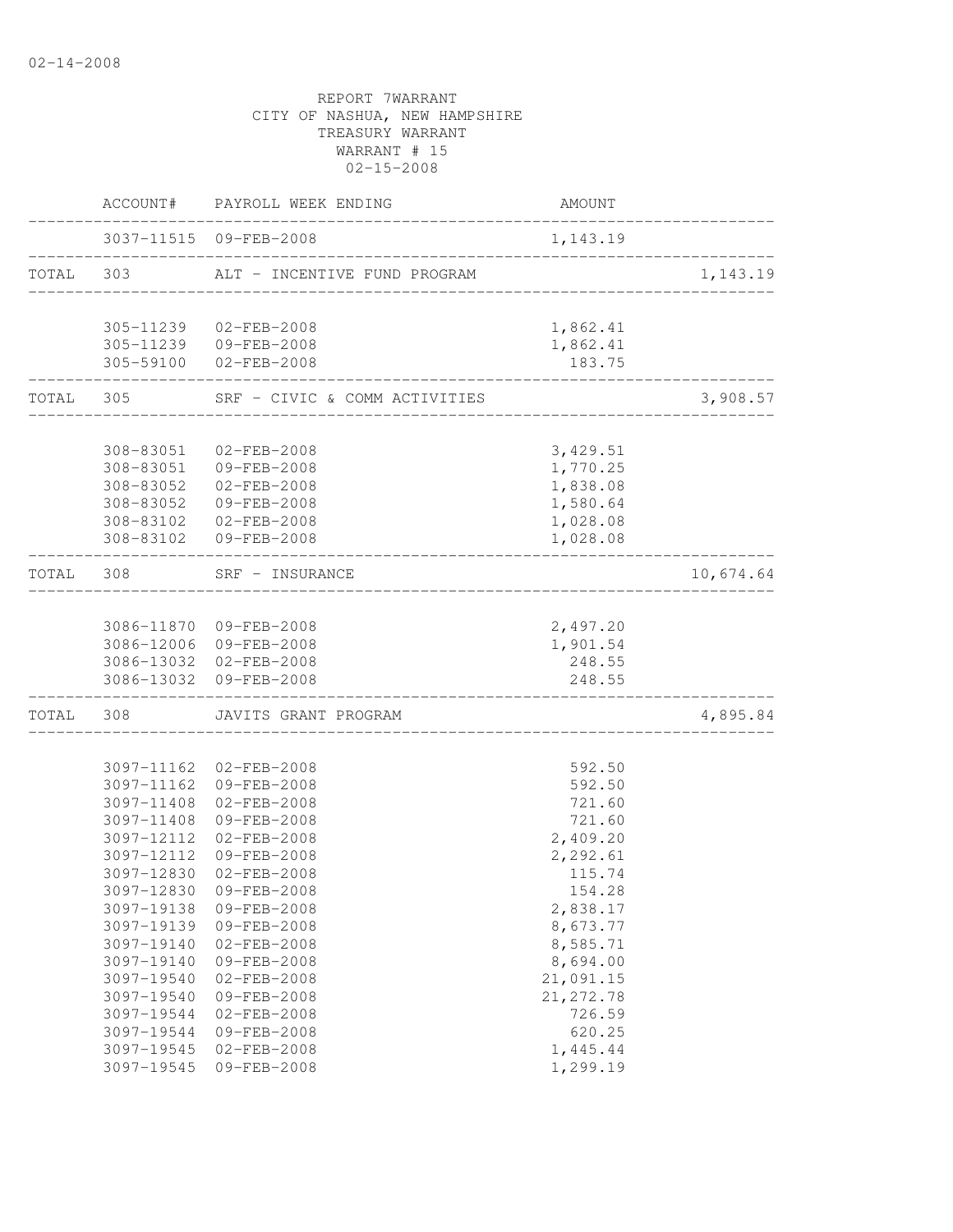| TOTAL 309<br>SRF - FOOD SERVICES<br>____________________<br>500.00<br>3117-12006 02-FEB-2008<br>3117-12006 09-FEB-2008<br>2,500.00<br>TOTAL 311<br>DRIVER'S EDUCATION                                                                                                                                                                                                                                                                                                                                 | 82,847.08 |
|-------------------------------------------------------------------------------------------------------------------------------------------------------------------------------------------------------------------------------------------------------------------------------------------------------------------------------------------------------------------------------------------------------------------------------------------------------------------------------------------------------|-----------|
|                                                                                                                                                                                                                                                                                                                                                                                                                                                                                                       |           |
|                                                                                                                                                                                                                                                                                                                                                                                                                                                                                                       |           |
|                                                                                                                                                                                                                                                                                                                                                                                                                                                                                                       | 3,000.00  |
| 312-11165 02-FEB-2008<br>1,015.46<br>312-11165 09-FEB-2008<br>1,015.46<br>312-11191  02-FEB-2008<br>761.94<br>312-11191 09-FEB-2008<br>761.94<br>312-11547 02-FEB-2008<br>2,049.10<br>09-FEB-2008<br>312-11547<br>2,045.59<br>312-12010<br>$02 - FEB - 2008$<br>93.07<br>09-FEB-2008<br>312-12010<br>93.07<br>02-FEB-2008<br>312-12116<br>579.58<br>312-12116<br>09-FEB-2008<br>579.58<br>312-13004<br>469.05<br>02-FEB-2008<br>312-13004<br>09-FEB-2008<br>877.04<br>312-17001 09-FEB-2008<br>100.00 |           |
| TOTAL 312<br>SRF - FINANCIAL SERVICES                                                                                                                                                                                                                                                                                                                                                                                                                                                                 | 10,440.88 |
| 3122-12006 02-FEB-2008<br>633.25<br>3122-12006 09-FEB-2008<br>2,125.00                                                                                                                                                                                                                                                                                                                                                                                                                                |           |
| TOTAL 312 ADULT ED/CONTINUING ED                                                                                                                                                                                                                                                                                                                                                                                                                                                                      | 2,758.25  |
| 300.00<br>3138-13133 09-FEB-2008                                                                                                                                                                                                                                                                                                                                                                                                                                                                      |           |
| TOTAL 313<br>FIFTH BLOCK INITIATIVE                                                                                                                                                                                                                                                                                                                                                                                                                                                                   | 300.00    |
| 200.00<br>3148-11870 09-FEB-2008                                                                                                                                                                                                                                                                                                                                                                                                                                                                      |           |
|                                                                                                                                                                                                                                                                                                                                                                                                                                                                                                       | 200.00    |
| 3238-12006 09-FEB-2008<br>1,520.33                                                                                                                                                                                                                                                                                                                                                                                                                                                                    |           |
| TOTAL 323 ADULT H.S.ALTERNATIVE ED                                                                                                                                                                                                                                                                                                                                                                                                                                                                    | 1,520.33  |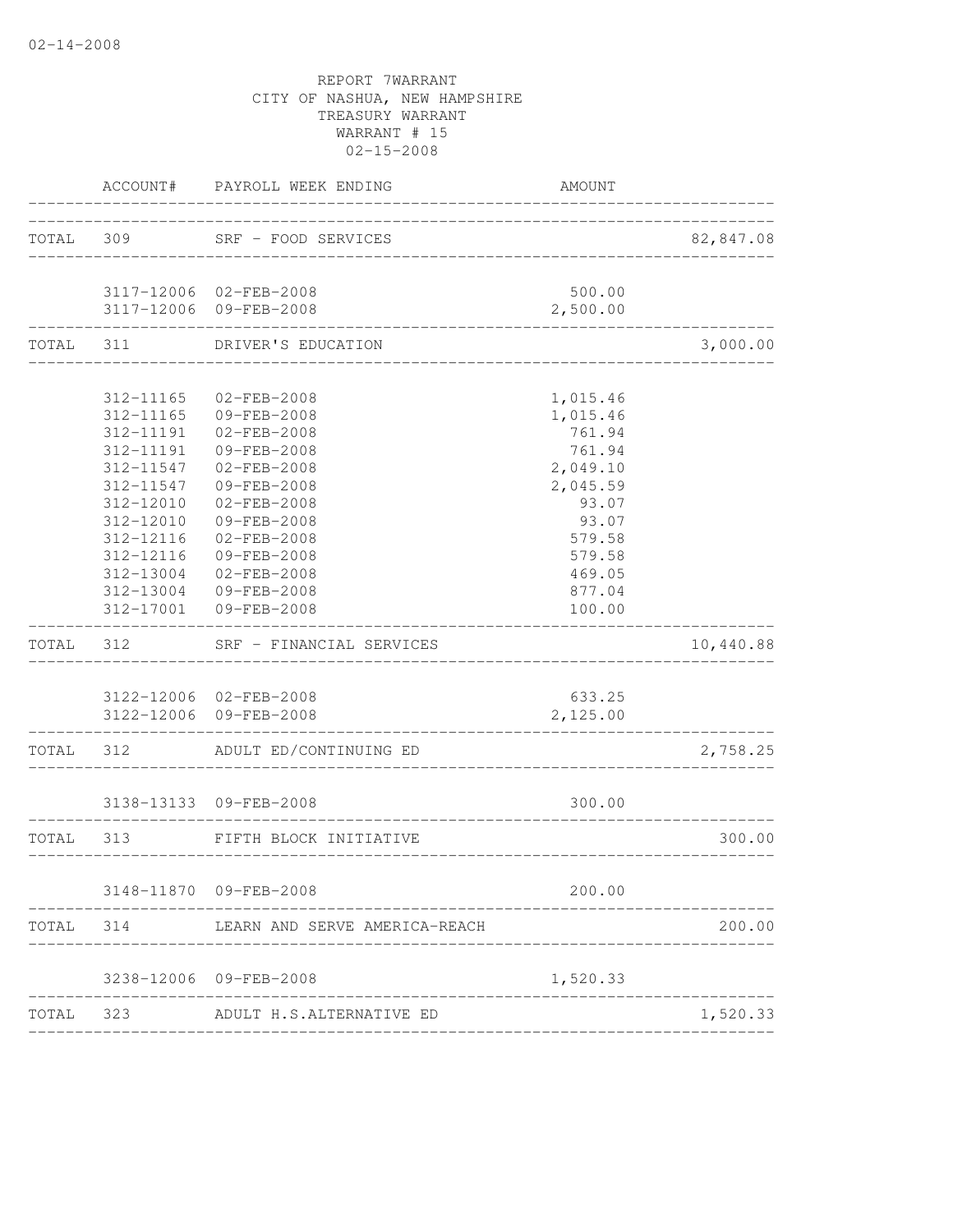|           |           | ACCOUNT# PAYROLL WEEK ENDING          | AMOUNT                           |                 |
|-----------|-----------|---------------------------------------|----------------------------------|-----------------|
|           |           | 3245-11860 09-FEB-2008                | 1,301.28                         | --------------- |
|           |           | TOTAL 324 YOUTH SAFE HAVEN-PAL        |                                  | 1,301.28        |
|           |           |                                       |                                  |                 |
|           |           | 331-11250 02-FEB-2008                 | 654.88                           |                 |
|           |           | 331-11250 09-FEB-2008                 | 654.88                           |                 |
|           |           | 331-11552 02-FEB-2008                 | 953.23                           |                 |
|           |           | 331-11552 09-FEB-2008                 | 952.92                           |                 |
|           | 331-11558 | $02 - FEB - 2008$                     | 1,053.24                         |                 |
|           |           | 331-11561 02-FEB-2008                 | 1,079.54                         |                 |
|           |           | 331-11561 09-FEB-2008                 | 1,079.54                         |                 |
|           | 331-11567 | 02-FEB-2008                           | 1,367.38                         |                 |
|           | 331-11567 | 09-FEB-2008                           | 1,366.91                         |                 |
|           | 331-12115 | 02-FEB-2008                           | 742.21                           |                 |
|           | 331-12115 | 09-FEB-2008                           | 527.23                           |                 |
|           | 331-13038 | 09-FEB-2008                           | 130.32                           |                 |
|           | 331-13044 | 02-FEB-2008                           | 2,242.26                         |                 |
|           | 331-13044 | 09-FEB-2008                           | 3,739.54                         |                 |
|           | 331-15002 | 02-FEB-2008                           | 210.65                           |                 |
|           |           | 331-15002 09-FEB-2008                 | $-227.83$                        |                 |
|           |           | 331-18036 02-FEB-2008                 | 4,414.80                         |                 |
|           |           | 331-18036 09-FEB-2008                 | 4,109.11                         |                 |
|           |           | TOTAL 331 SRF - POLICE DEPARTMENT     |                                  | 25,050.81       |
|           |           | 332-13004 09-FEB-2008                 | 94.42                            |                 |
|           |           | TOTAL 332 SRF - FIRE DEPARTMENT       |                                  | 94.42           |
|           |           | 3328-19230 09-FEB-2008                | 200.00                           |                 |
|           |           |                                       |                                  |                 |
|           |           | TOTAL 332 TITLE I SCHL IMPRV LEDGE ST | ________________________________ | 200.00          |
|           |           |                                       |                                  |                 |
|           |           | 3338-12201 09-FEB-2008                | 62.00                            |                 |
|           |           | 3338-19230 02-FEB-2008                | 56.25                            |                 |
|           |           | 3338-19230 09-FEB-2008                | 373.27                           |                 |
| TOTAL 333 |           | TITLE I SCHL IMPRV MT PLEASANT        |                                  | 491.52          |
|           |           |                                       |                                  |                 |
|           |           | 3348-12201 09-FEB-2008                | 62.00                            |                 |
|           |           | 3348-13133 02-FEB-2008                | 215.98                           |                 |
|           |           | 3348-13133 09-FEB-2008                | 215.98                           |                 |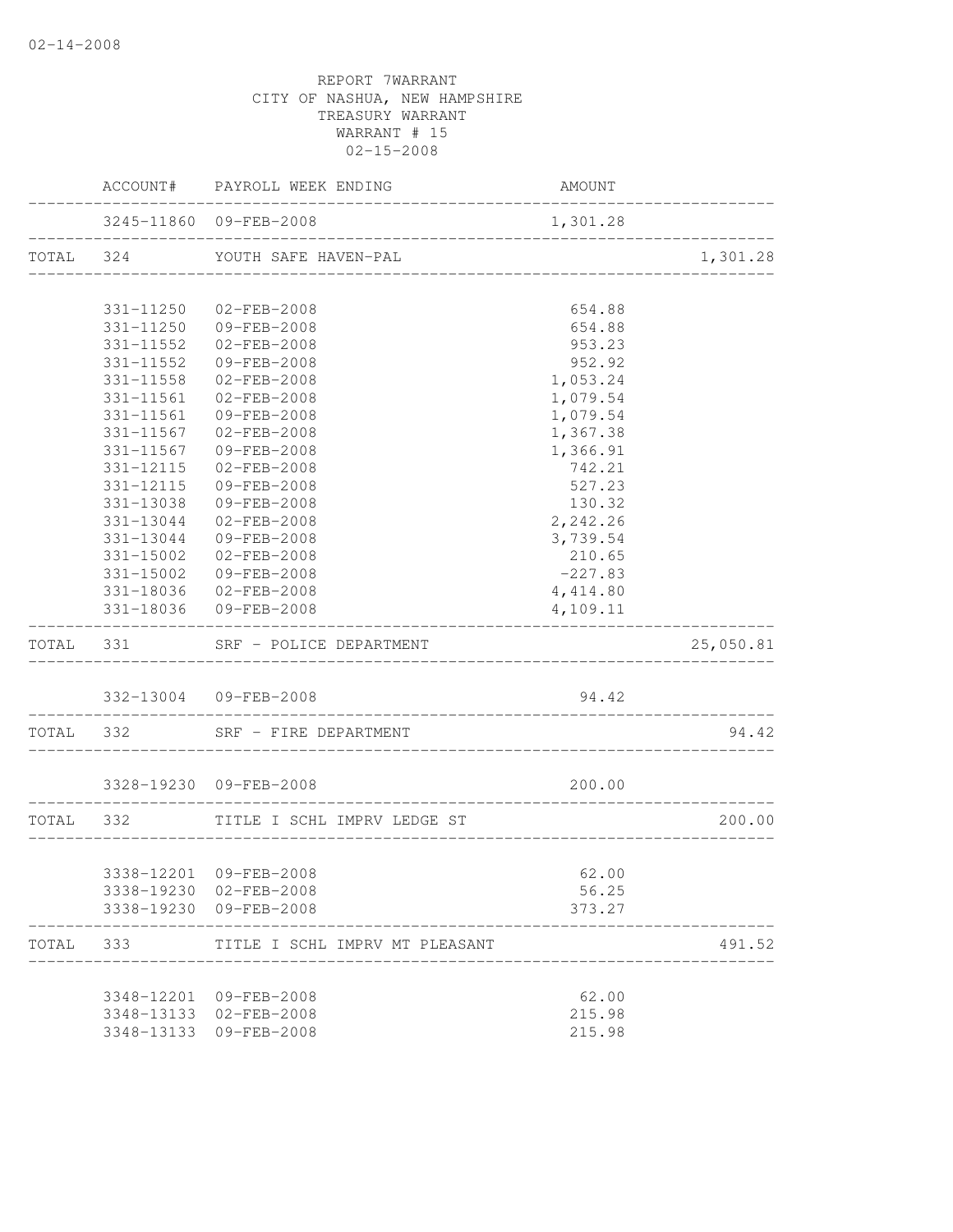|           |                        | ACCOUNT# PAYROLL WEEK ENDING                             | <b>AMOUNT</b>                      |          |
|-----------|------------------------|----------------------------------------------------------|------------------------------------|----------|
|           | TOTAL 334              | TITLE I SCHL IMPRV AMHERST ST                            |                                    | 493.96   |
|           |                        |                                                          |                                    |          |
|           |                        | 3358-11870 09-FEB-2008                                   | 1,351.97                           |          |
|           |                        | 3358-12006 09-FEB-2008                                   | 372.75                             |          |
|           |                        | 3358-12078 02-FEB-2008                                   | 2,056.25                           |          |
|           |                        | 3358-12078 09-FEB-2008<br>3358-19230 02-FEB-2008         | 1,912.50<br>25.00                  |          |
|           |                        | 3358-19230 09-FEB-2008                                   | 199.00                             |          |
| TOTAL 335 |                        | _______________________<br>TITLE IB READ 1ST MT PLEASANT |                                    | 5,917.47 |
|           |                        |                                                          |                                    |          |
|           |                        | 341-11107 02-FEB-2008                                    | 702.26<br>702.26                   |          |
|           | 341-11235              | 341-11107 09-FEB-2008<br>$02 - FEB - 2008$               | 1,941.86                           |          |
|           | 341-11235              | 09-FEB-2008                                              | 1,941.86                           |          |
|           |                        | 341-11346 02-FEB-2008                                    | 217.70                             |          |
|           |                        | 341-11346 09-FEB-2008                                    | 217.70                             |          |
|           |                        | 341-12037 02-FEB-2008                                    | 104.90                             |          |
|           |                        | 341-12037 09-FEB-2008                                    | 104.90                             |          |
|           |                        | 341-12101 02-FEB-2008                                    | 389.60                             |          |
|           |                        | 341-12101 09-FEB-2008                                    | 389.60                             |          |
|           | TOTAL 341              | SRF - COMMUNITY SERVICES                                 |                                    | 6,712.64 |
|           |                        |                                                          |                                    |          |
|           |                        | 342-11499 02-FEB-2008                                    | 711.03                             |          |
|           |                        | 342-11499 09-FEB-2008                                    | 1,436.28                           |          |
|           | 342-11584              | 02-FEB-2008                                              | 1,810.58                           |          |
|           | 342-11584              | 09-FEB-2008                                              | 1,810.58                           |          |
|           | 342-12000              | $02 - FEB - 2008$                                        | 569.16                             |          |
|           | 342-12000              | 09-FEB-2008                                              | 569.18                             |          |
|           | 342-12040              | $02 - FEB - 2008$                                        | 927.98                             |          |
|           | 342-12040              | 09-FEB-2008                                              | 927.98                             |          |
|           | 342-12081              | 02-FEB-2008                                              | 83.80                              |          |
|           | 342-12081              | 09-FEB-2008                                              | 94.76                              |          |
|           | 342-12113<br>342-12113 | 02-FEB-2008<br>09-FEB-2008                               | 194.67<br>194.67                   |          |
|           |                        | 342-12582 02-FEB-2008                                    | 123.51                             |          |
|           | 342-12582              | 09-FEB-2008                                              | 123.51                             |          |
| TOTAL 342 |                        | SRF - COMMUNITY HEALTH                                   | __________________________________ | 9,577.69 |
|           |                        | 3448-11162 02-FEB-2008                                   | 621.38                             |          |
|           |                        | 3448-11162 09-FEB-2008                                   | 621.38                             |          |
|           |                        |                                                          |                                    |          |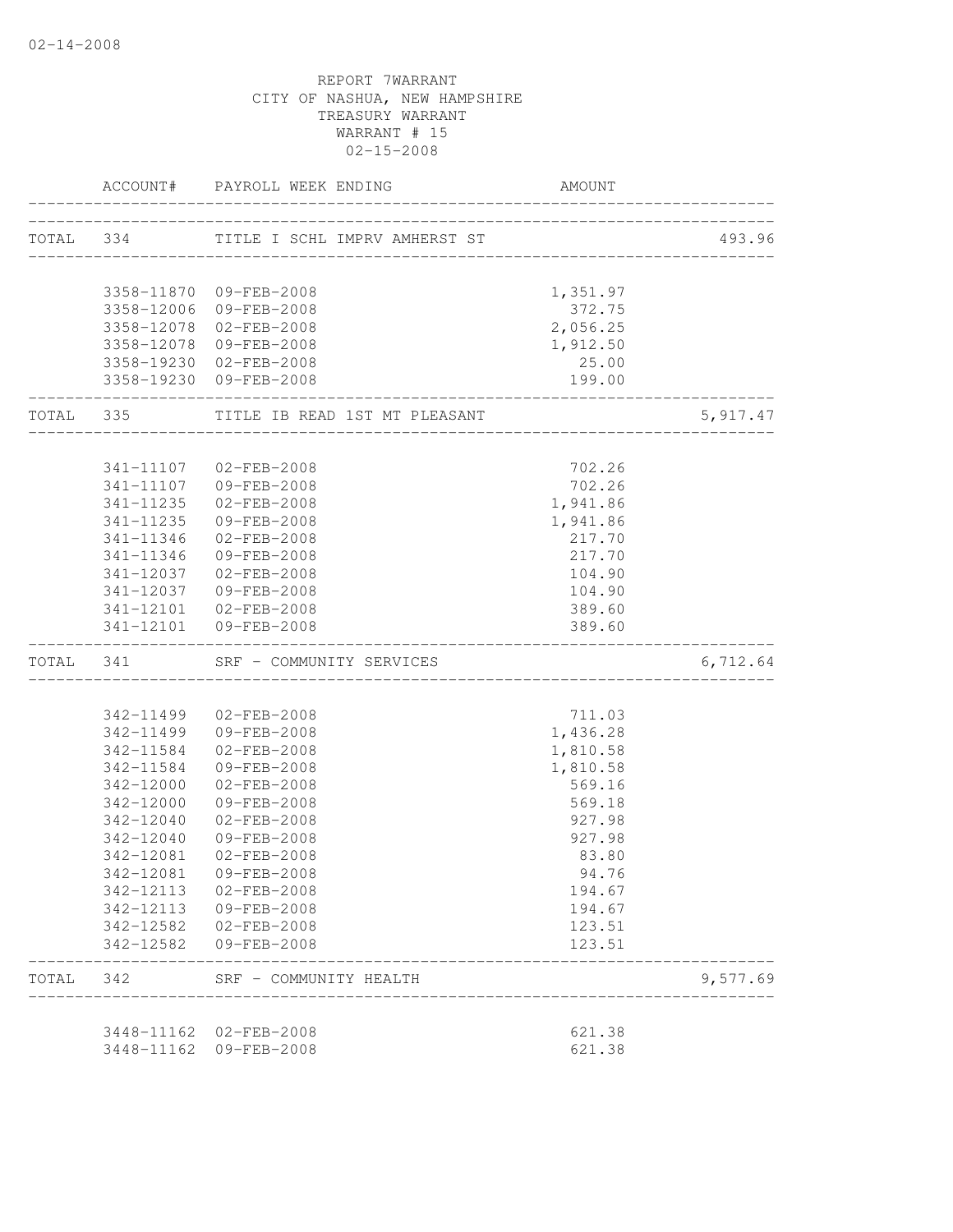|           |                        | ACCOUNT# PAYROLL WEEK ENDING                     | AMOUNT                                            |            |
|-----------|------------------------|--------------------------------------------------|---------------------------------------------------|------------|
|           |                        | 3448-11860 09-FEB-2008<br>3448-12006 02-FEB-2008 | 5,740.30<br>1,252.50                              |            |
|           |                        | 3448-12006 09-FEB-2008                           | 7,344.94                                          |            |
|           |                        | 3448-12201 09-FEB-2008                           | $-62.00$                                          |            |
|           |                        | TOTAL 344 TITLE IV SDF 21ST CENTURY              | __________________________________                | 15,518.50  |
|           |                        | 3507-13133 09-FEB-2008<br>____________           | 1,500.00                                          |            |
|           |                        | TOTAL 350 TITLE 11A TEACHER QUALITY              |                                                   | 1,500.00   |
|           |                        | 3508-11726 09-FEB-2008                           | 21,576.68                                         |            |
|           |                        | 3508-12201 02-FEB-2008                           | 124.00                                            |            |
|           |                        | 3508-12201 09-FEB-2008                           | 217.00                                            |            |
|           |                        | 3508-13133 09-FEB-2008                           | 14,000.00                                         |            |
|           |                        | TOTAL 350 TITLE 11A TEACHER QUALITY              |                                                   | 35, 917.68 |
|           |                        | 3517-19230 09-FEB-2008                           | 1,000.00                                          |            |
| TOTAL 351 |                        | TITLE IID ENHANCE ED THRU TECH                   |                                                   | 1,000.00   |
|           |                        | 352-59055 02-FEB-2008                            | 386.16                                            |            |
|           |                        | 352-59055 09-FEB-2008                            | 386.16                                            |            |
|           |                        | TOTAL 352 SRF - PARKS AND RECREATION             |                                                   | 772.32     |
|           |                        | 3558-11870 09-FEB-2008                           | 2,671.70                                          |            |
|           |                        | 3558-12006 02-FEB-2008                           | 646.16                                            |            |
|           |                        | 3558-12006 09-FEB-2008                           | 1,938.24                                          |            |
|           | 3558-12078             | 02-FEB-2008                                      | 800.00                                            |            |
|           | 3558-12078             | 09-FEB-2008<br>3558-19230 09-FEB-2008            | 950.00<br>212.54                                  |            |
|           |                        | TOTAL 355 TITLE IB READING 1ST FES               | ____________________________<br>_________________ | 7,218.64   |
|           |                        |                                                  |                                                   |            |
|           | 374-01127              | 02-FEB-2008                                      | 193.01                                            |            |
|           | 374-01127<br>374-01210 | 09-FEB-2008<br>$02 - FEB - 2008$                 | 193.01<br>1,726.11                                |            |
|           | 374-01210              | 09-FEB-2008                                      | 1,726.11                                          |            |
|           | 374-0703P              | 02-FEB-2008                                      | 309.92                                            |            |
|           | 374-0703P              | 09-FEB-2008                                      | 387.40                                            |            |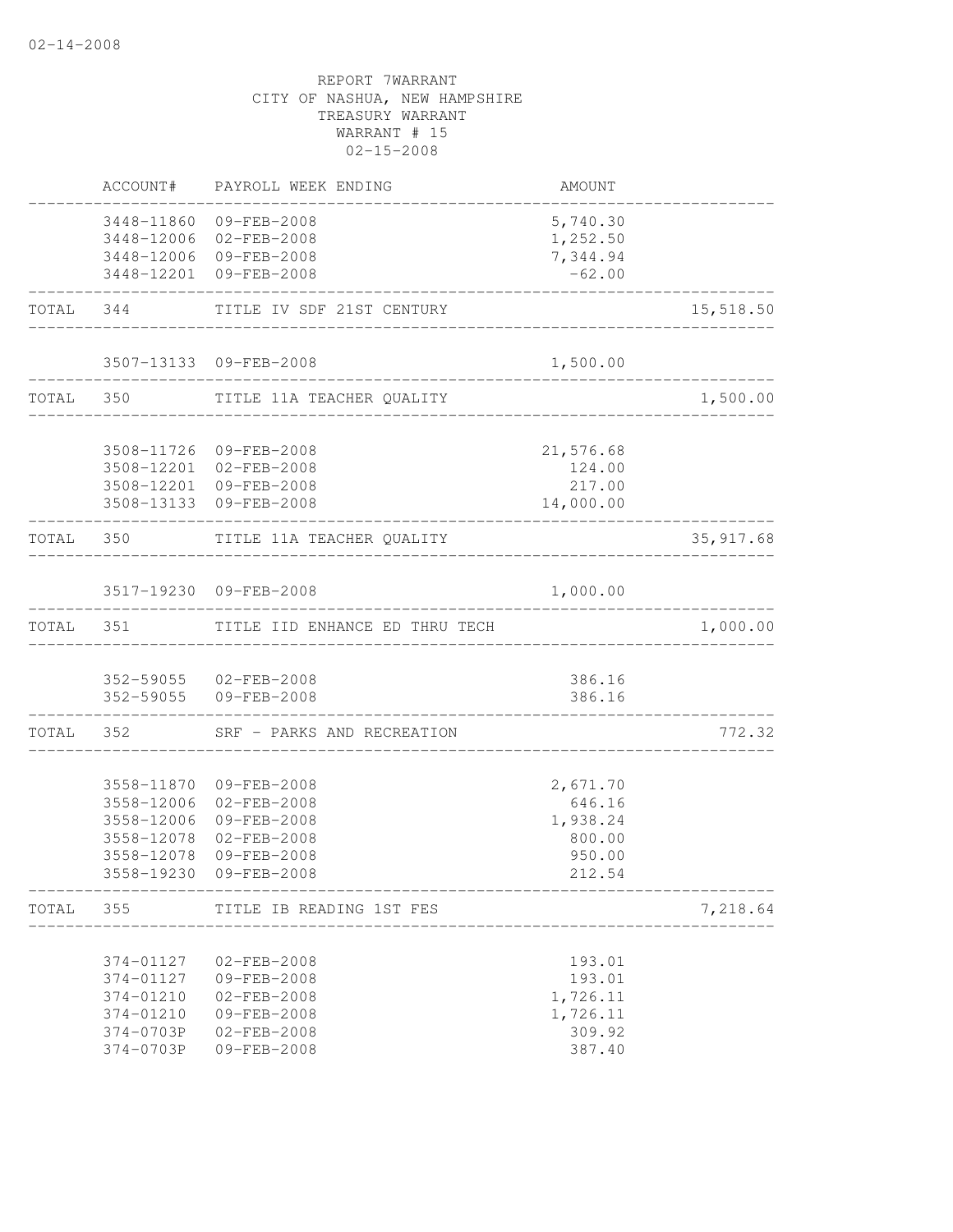|           | <b>AMOUNT</b>        | PAYROLL WEEK ENDING        | ACCOUNT#                 |       |
|-----------|----------------------|----------------------------|--------------------------|-------|
|           | 417.35               | $02 - FEB - 2008$          | 374-0704P                |       |
|           | 455.83               | 09-FEB-2008                | 374-0704P                |       |
|           | 962.11               | $02 - FEB - 2008$          | 374-0705P                |       |
|           | 780.11               | 09-FEB-2008                | 374-0705P                |       |
|           | 612.01               | 02-FEB-2008                | 374-07235                |       |
|           | 652.76               | 09-FEB-2008                | 374-07235                |       |
|           | 2, 111.17            | $02 - FEB - 2008$          | 374-0734P                |       |
|           | 2,136.48             | 09-FEB-2008                | 374-0734P                |       |
|           | 506.41               | 02-FEB-2008                | 374-09003                |       |
|           | 506.41               | 09-FEB-2008                | $374 - 09003$            |       |
|           | 1,219.71             | $02 - FEB - 2008$          | 374-11131                |       |
|           | 1,219.71             | 09-FEB-2008                | 374-11131                |       |
|           | 914.90               | 09-FEB-2008                | 374-11168                |       |
|           | 5,498.42             | 09-FEB-2008                | 374-11653                |       |
|           | 453.43               | 02-FEB-2008                | 374-12075                |       |
|           | $-5,044.99$          | 09-FEB-2008                | 374-12075                |       |
| 17,937.38 |                      |                            | 374                      | TOTAL |
|           | 12.50                | 3767-13133 09-FEB-2008     |                          |       |
|           |                      |                            |                          |       |
| 12.50     |                      | TITLE I ESEA               | 376                      | TOTAL |
|           |                      |                            |                          |       |
|           | 7,285.80             | 3768-11726 09-FEB-2008     |                          |       |
|           | 1,886.64             | 09-FEB-2008                | 3768-11802               |       |
|           | 3,183.64             | 09-FEB-2008                | 3768-11870               |       |
|           | 3,745.41             | $02 - FEB - 2008$          | 3768-12111               |       |
|           | 4,560.17             | 09-FEB-2008                | 3768-12111               |       |
|           | 522.00               | 02-FEB-2008                | 3768-12126               |       |
|           | 522.00               | 09-FEB-2008                | 3768-12126               |       |
|           | 37.12                | 09-FEB-2008                | 3768-12135               |       |
|           | 38,607.27            | 09-FEB-2008                | 3768-12198               |       |
|           | 62.00                | $02 - FEB - 2008$          | 3768-12201               |       |
|           | 620.00               | 09-FEB-2008                | 3768-12201               |       |
|           | 646.15               | $02 - FEB - 2008$          | 3768-13133               |       |
|           | 862.50               | $09 - FEB - 2008$          | 3768-13133               |       |
|           | 33.03                | 02-FEB-2008                | 3768-13137               |       |
|           | 38.75                | 09-FEB-2008                | 3768-13137               |       |
|           |                      | 09-FEB-2008                | 3768-17004               |       |
|           | 1,637.12<br>4,058.73 | 02-FEB-2008<br>09-FEB-2008 | 3768-19000<br>3768-19000 |       |
|           |                      |                            |                          |       |

3778-13133 02-FEB-2008 583.75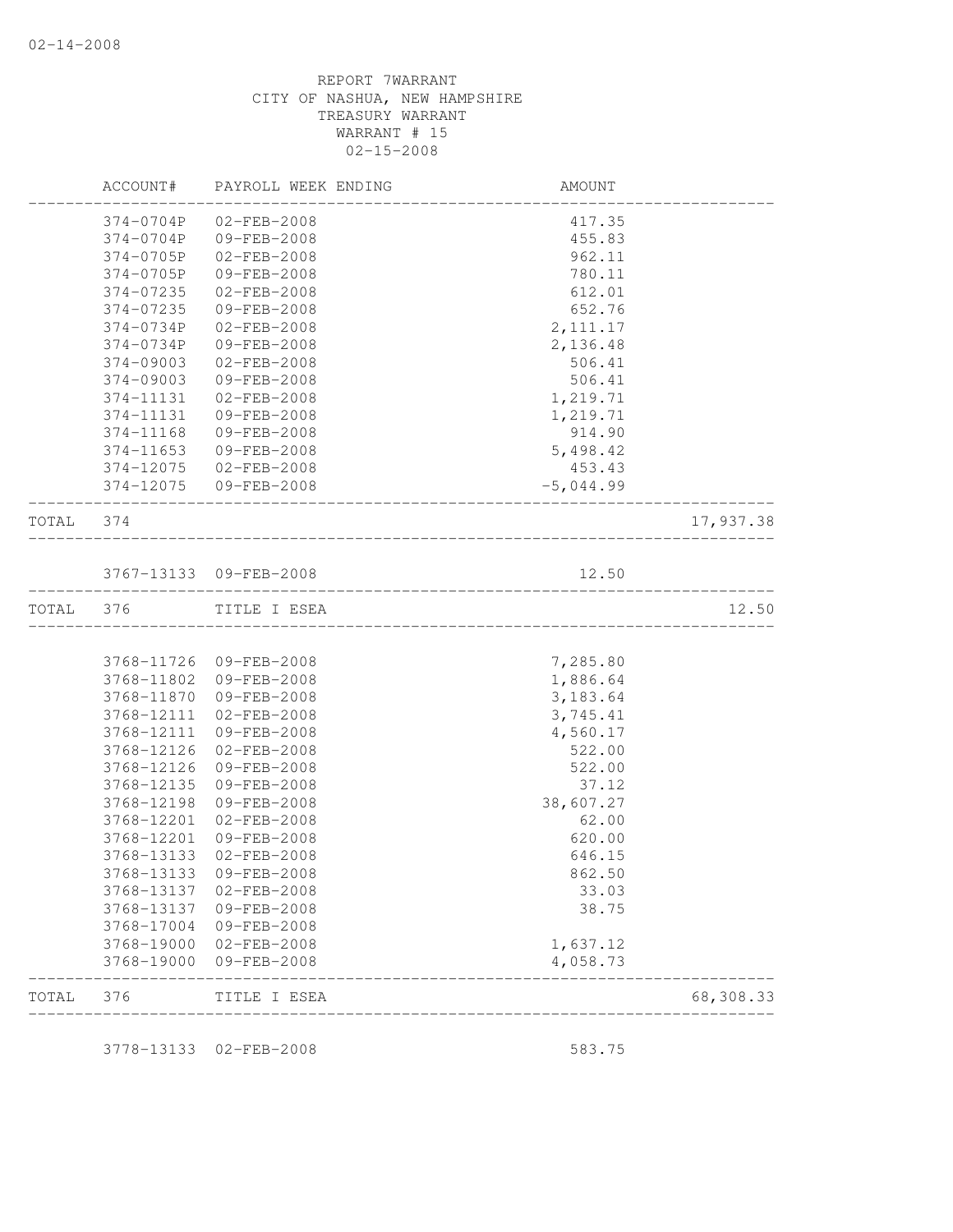|       | ACCOUNT#                                             | PAYROLL WEEK ENDING                                                                                          | <b>AMOUNT</b>                            |           |
|-------|------------------------------------------------------|--------------------------------------------------------------------------------------------------------------|------------------------------------------|-----------|
|       | 3778-13133                                           | 09-FEB-2008                                                                                                  | 3,938.75                                 |           |
| TOTAL | 377                                                  | TITLE III ENHANCE ENG LANGUAGE                                                                               |                                          | 4,522.50  |
|       | 3888-12126                                           | 3888-12126 02-FEB-2008<br>09-FEB-2008                                                                        | 225.45<br>225.45                         |           |
| TOTAL | 388                                                  | TITLE V INNOVATIVE PROGRAMS                                                                                  |                                          | 450.90    |
|       | 3908-12198                                           | 3908-11726 09-FEB-2008<br>09-FEB-2008                                                                        | 1,428.77<br>637.01                       |           |
| TOTAL | 390                                                  | VOC ED SECONDARY PERKINS                                                                                     |                                          | 2,065.78  |
|       |                                                      | 3937-19000 09-FEB-2008                                                                                       | 757.45                                   |           |
| TOTAL | 393                                                  | DAY CARE                                                                                                     |                                          | 757.45    |
|       | 3958-11726<br>3958-11860<br>3958-17004<br>3958-17008 | 09-FEB-2008<br>09-FEB-2008<br>3958-12201 02-FEB-2008<br>3958-12201 09-FEB-2008<br>09-FEB-2008<br>09-FEB-2008 | 60,705.00<br>1,782.69<br>62.00<br>155.00 |           |
| TOTAL | 395                                                  | IDEA BASIC SPEC ED                                                                                           |                                          | 62,704.69 |
|       | 3968-12201                                           | 3968-11726 09-FEB-2008<br>09-FEB-2008                                                                        | 2,372.42<br>62.00                        |           |
| TOTAL | 396                                                  | IDEA PRESCHOOL SPEC ED                                                                                       |                                          | 2,434.42  |
|       |                                                      | 3977-12111 02-FEB-2008<br>3977-12111 09-FEB-2008<br>3977-13137 09-FEB-2008                                   | 9,895.95<br>9,181.23<br>233.00           |           |
| TOTAL | 397                                                  | SPECIAL ED LOCAL                                                                                             |                                          | 19,310.18 |
|       |                                                      |                                                                                                              |                                          |           |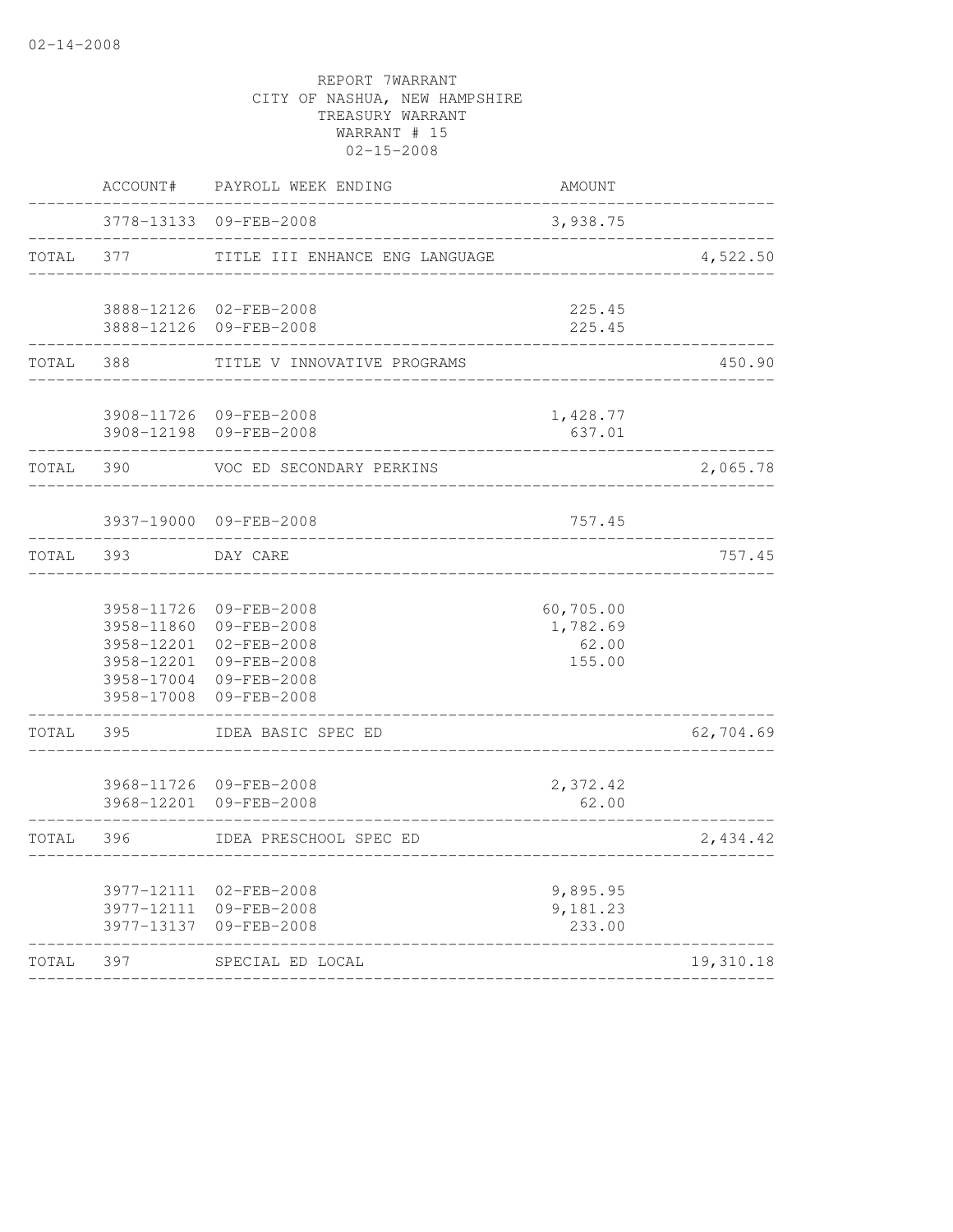|       | ACCOUNT#      | PAYROLL WEEK ENDING     | AMOUNT        |           |
|-------|---------------|-------------------------|---------------|-----------|
|       | 501-11033     | $02 - FEB - 2008$       | 769.94        |           |
|       | 501-11033     | 09-FEB-2008             | 769.94        |           |
|       | 501-11470     | $02 - FEB - 2008$       | 798.30        |           |
|       | $501 - 11470$ | 09-FEB-2008             | 159.66        |           |
|       | 501-11471     | $02 - FEB - 2008$       | 1,864.88      |           |
|       | 501-11471     | 09-FEB-2008             | 1,864.88      |           |
|       | 501-11472     | $02 - FEB - 2008$       | 357.46        |           |
|       | 501-11611     | $02 - FEB - 2008$       | 456.51        |           |
|       | 501-11611     | 09-FEB-2008             | 493.53        |           |
| TOTAL | 501           | MAYOR'S OFFICE          |               | 7,535.10  |
|       |               |                         |               |           |
|       | 502-11113     | 02-FEB-2008             | 1,471.31      |           |
|       | 502-11113     | 09-FEB-2008             | 1, 471.31     |           |
|       | $502 - 11195$ | $02 - FEB - 2008$       | 1,941.86      |           |
|       | $502 - 11195$ | 09-FEB-2008             | 1,941.86      |           |
|       | 502-11219     | $02 - FEB - 2008$       | 1,715.72      |           |
|       | 502-11219     | 09-FEB-2008             | 1,715.72      |           |
|       | 502-11518     | $02 - FEB - 2008$       | 1,569.35      |           |
|       | 502-11518     | 09-FEB-2008             | 1,569.35      |           |
| TOTAL | 502           | LEGAL DEPARTMENT        |               | 13,396.48 |
|       |               |                         |               |           |
|       | 503-11071     | $02 - FEB - 2008$       | 1,153.52      |           |
|       | 503-11071     | 09-FEB-2008             | 1,153.52      |           |
|       |               | 503-12092 02-FEB-2008   | 476.66        |           |
|       | 503-12092     | 09-FEB-2008             | 476.65        |           |
| TOTAL | 503           | BOARD OF ALDERMEN       |               | 3,260.35  |
|       |               |                         |               |           |
|       | 511-11103     | 02-FEB-2008             | 685.81        |           |
|       | 511-11103     | 09-FEB-2008             | 685.82        |           |
| TOTAL | 511           | ADMINISTRATIVE SERVICES | _____________ | 1,371.63  |
|       | 512-11005     | $02 - FEB - 2008$       | 843.19        |           |
|       | 512-11005     | 09-FEB-2008             | 843.19        |           |
|       | 512-11050     | $02 - FEB - 2008$       | 690.29        |           |
|       | 512-11050     | $09 - FEB - 2008$       | 1,380.58      |           |
|       | $512 - 11064$ | $02 - FEB - 2008$       | 927.41        |           |
|       | 512-11064     | 09-FEB-2008             | 927.41        |           |
|       | $512 - 11073$ | $02 - FEB - 2008$       | 2,196.70      |           |
|       | 512-11073     | 09-FEB-2008             | 2,196.71      |           |
|       | 512-11165     | $02 - FEB - 2008$       | 1,855.59      |           |
|       |               |                         |               |           |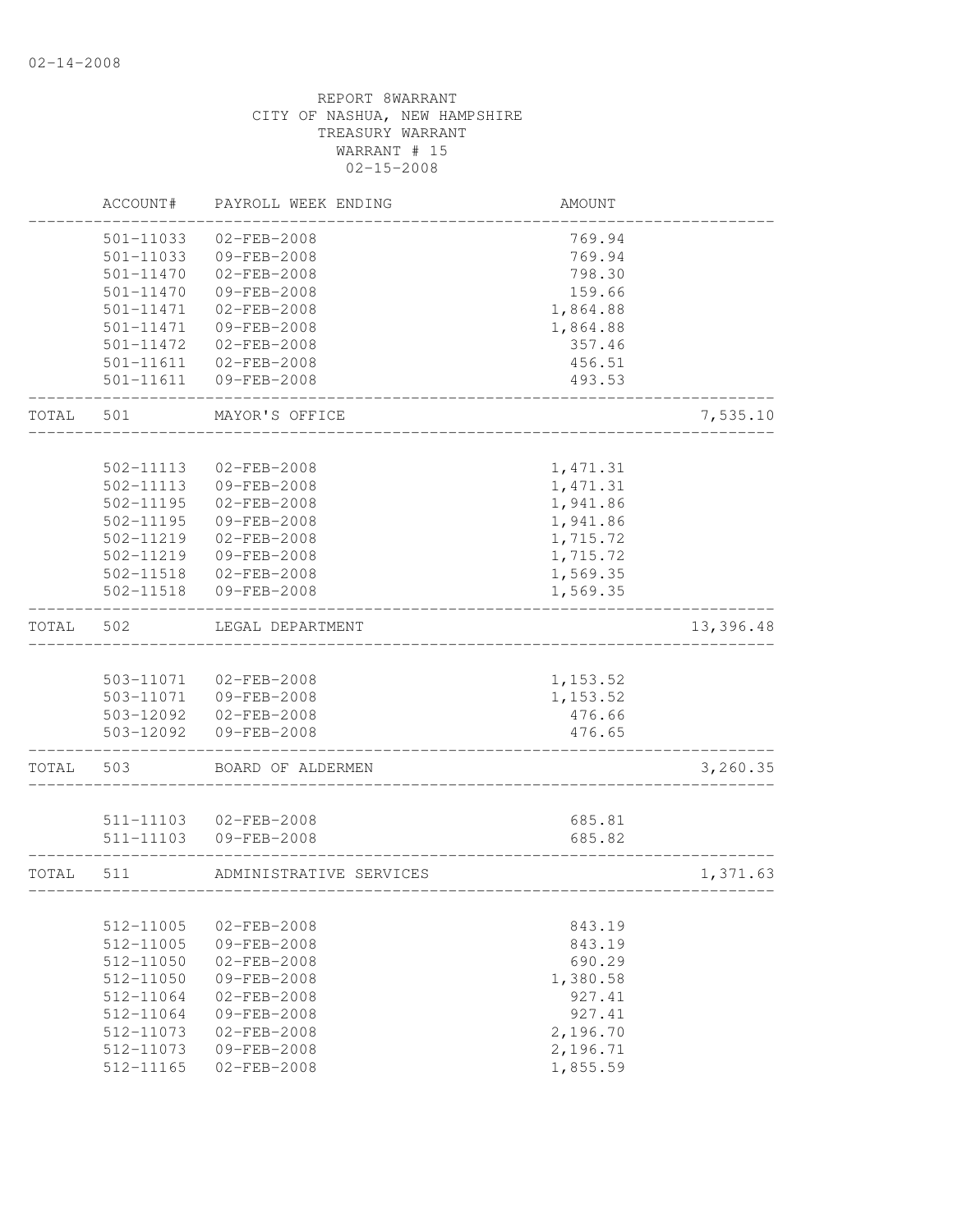|       | ACCOUNT#               | PAYROLL WEEK ENDING | AMOUNT           |           |
|-------|------------------------|---------------------|------------------|-----------|
|       | 512-11165              | 09-FEB-2008         | 2,101.48         |           |
|       | 512-11173              | $02 - FEB - 2008$   | 1,324.88         |           |
|       | 512-11173              | 09-FEB-2008         | 1,324.89         |           |
|       | 512-11177              | $02 - FEB - 2008$   | 1,885.72         |           |
|       | 512-11177              | 09-FEB-2008         | 1,885.72         |           |
|       | 512-11222              | $02 - FEB - 2008$   | 929.72           |           |
|       | 512-11222              | 09-FEB-2008         | 929.72           |           |
|       | 512-11224              | $02 - FEB - 2008$   | 924.98           |           |
|       | 512-11224              | 09-FEB-2008         | 924.97           |           |
|       | 512-11232              | $02 - FEB - 2008$   | 975.38           |           |
|       | 512-11232              | 09-FEB-2008         | 975.38           |           |
|       | 512-11265              | $02 - FEB - 2008$   | 809.99           |           |
|       | 512-11265              | 09-FEB-2008         | 809.99           |           |
|       | 512-11531              | $02 - FEB - 2008$   | 1,546.58         |           |
|       | 512-11531              | 09-FEB-2008         | 1,546.58         |           |
|       | 512-11581              | $02 - FEB - 2008$   |                  |           |
|       | 512-11581              | 09-FEB-2008         |                  |           |
|       | 512-11714              | $02 - FEB - 2008$   | 877.27           |           |
|       | $512 - 11714$          | 09-FEB-2008         | 877.27           |           |
|       | 512-11740              | $02 - FEB - 2008$   | 1,529.82         |           |
|       | 512-11740              | 09-FEB-2008         | 1,529.82         |           |
|       | 512-12010              | $02 - FEB - 2008$   | 279.22           |           |
|       | 512-12010              | 09-FEB-2008         | 279.21           |           |
|       | 512-12019              | $02 - FEB - 2008$   | 961.38           |           |
|       |                        | 09-FEB-2008         |                  |           |
|       | 512-12019<br>512-12033 | $02 - FEB - 2008$   | 961.38<br>654.79 |           |
|       |                        | 09-FEB-2008         |                  |           |
|       | 512-12033<br>512-12052 | $02 - FEB - 2008$   | 564.47<br>496.89 |           |
|       |                        |                     |                  |           |
|       | 512-12052              | 09-FEB-2008         | 503.16           |           |
|       | 512-12056              | $02 - FEB - 2008$   | 384.04           |           |
|       | 512-12056              | 09-FEB-2008         | 659.54           |           |
|       | 512-12749              | $02 - FEB - 2008$   | 571.82           |           |
|       | 512-12749              | 09-FEB-2008         | 480.32           |           |
|       | 512-13004              | 02-FEB-2008         | 30.10            |           |
| TOTAL | 512                    | FINANCIAL SERVICES  |                  | 42,397.55 |
|       |                        |                     |                  |           |
|       | 513-11117              | $02 - FEB - 2008$   | 1,489.36         |           |
|       | 513-11117              | 09-FEB-2008         | 1,489.36         |           |
|       | 513-11171              | 02-FEB-2008         | 2,022.40         |           |
|       | 513-11171              | 09-FEB-2008         | 1,826.59         |           |
|       | 513-11213              | 02-FEB-2008         | 31,868.36        |           |
|       | 513-11223              | $02 - FEB - 2008$   | 14,628.50        |           |
|       | 513-11223              | 09-FEB-2008         | 722.31           |           |
|       | 513-12085              | 02-FEB-2008         | 475.88           |           |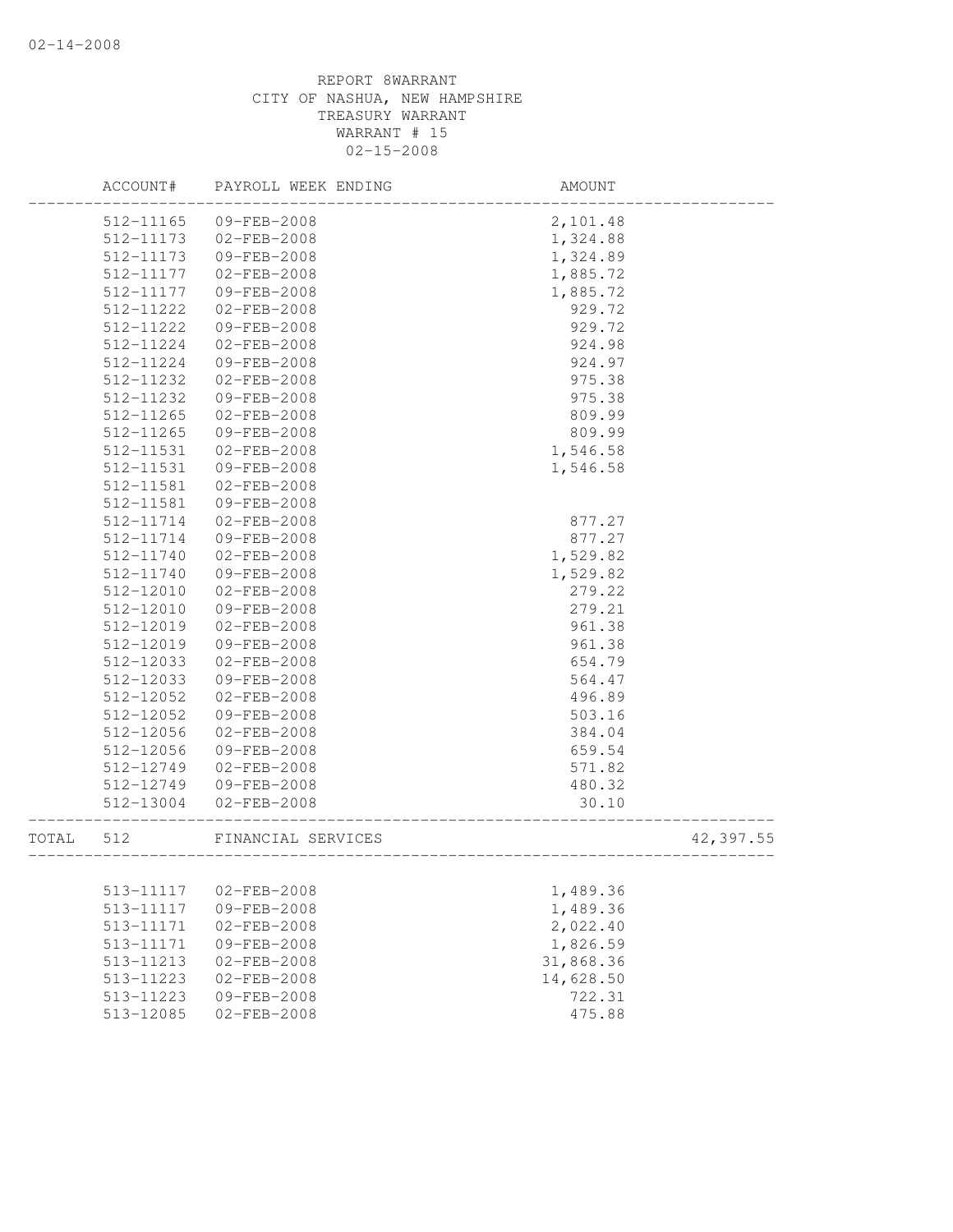|           | ACCOUNT#  | PAYROLL WEEK ENDING                            | AMOUNT                            |            |
|-----------|-----------|------------------------------------------------|-----------------------------------|------------|
| TOTAL 513 |           | CITY CLERK'S OFFICE                            |                                   | 54, 522.76 |
|           |           |                                                | _________________________________ |            |
|           | 515-11031 | 02-FEB-2008                                    | 1,014.26                          |            |
|           | 515-11031 | 09-FEB-2008                                    | 1,014.26                          |            |
|           | 515-11350 | 02-FEB-2008                                    | 877.27                            |            |
|           |           | 515-11350 09-FEB-2008                          | 877.27                            |            |
|           |           | 515-11447 02-FEB-2008                          | 1,575.29                          |            |
|           |           | 515-11447 09-FEB-2008                          | 1,575.29                          |            |
|           |           | 515-12001 02-FEB-2008                          | 646.03                            |            |
|           |           | 515-12001 09-FEB-2008                          | 646.03                            |            |
| TOTAL 515 |           | HUMAN RESOURCES<br>__________________          |                                   | 8,225.70   |
|           |           |                                                |                                   |            |
|           |           | 516-11147 02-FEB-2008                          | 667.54                            |            |
|           | 516-11147 | 09-FEB-2008                                    | 667.54                            |            |
|           | 516-11148 | $02 - FEB - 2008$                              | 872.06                            |            |
|           |           | 516-11148 09-FEB-2008                          | 872.06                            |            |
|           |           | 516-11459 02-FEB-2008                          | 1,489.36                          |            |
|           |           | 516-11459 09-FEB-2008                          | 1,489.36                          |            |
|           |           | 516-11573 02-FEB-2008<br>516-11573 09-FEB-2008 | 864.92<br>864.92                  |            |
| TOTAL     | 516       | PURCHASING DEPARTMENT                          |                                   | 7,787.76   |
|           |           |                                                |                                   |            |
|           | 517-11198 | $02 - FEB - 2008$                              | 601.38                            |            |
|           | 517-11198 | 09-FEB-2008                                    | 601.38                            |            |
|           | 517-11201 | $02 - FEB - 2008$                              | 615.29                            |            |
|           | 517-11201 | 09-FEB-2008                                    | 615.29                            |            |
|           | 517-11203 | $02 - FEB - 2008$                              | 557.34                            |            |
|           | 517-11203 | 09-FEB-2008                                    | 515.55                            |            |
|           | 517-11420 | $02 - FEB - 2008$                              | 811.82                            |            |
|           | 517-11420 | 09-FEB-2008                                    | 811.82                            |            |
|           | 517-12063 | $02 - FEB - 2008$                              | 275.10                            |            |
|           | 517-12063 | 09-FEB-2008                                    | 275.10                            |            |
|           | 517-13020 | 02-FEB-2008                                    | 31.35                             |            |
|           | 517-13020 | 09-FEB-2008                                    | 157.86                            |            |
| TOTAL     | 517       | BUILDING MAINT - CITY ADMIN                    |                                   | 5,869.28   |
|           | 518-11130 | $02 - FEB - 2008$                              | 786.82                            |            |
|           | 518-11130 | 09-FEB-2008                                    | 786.82                            |            |
|           | 518-11441 | $02 - FEB - 2008$                              | 1,324.89                          |            |
|           | 518-11441 | 09-FEB-2008                                    | 1,324.88                          |            |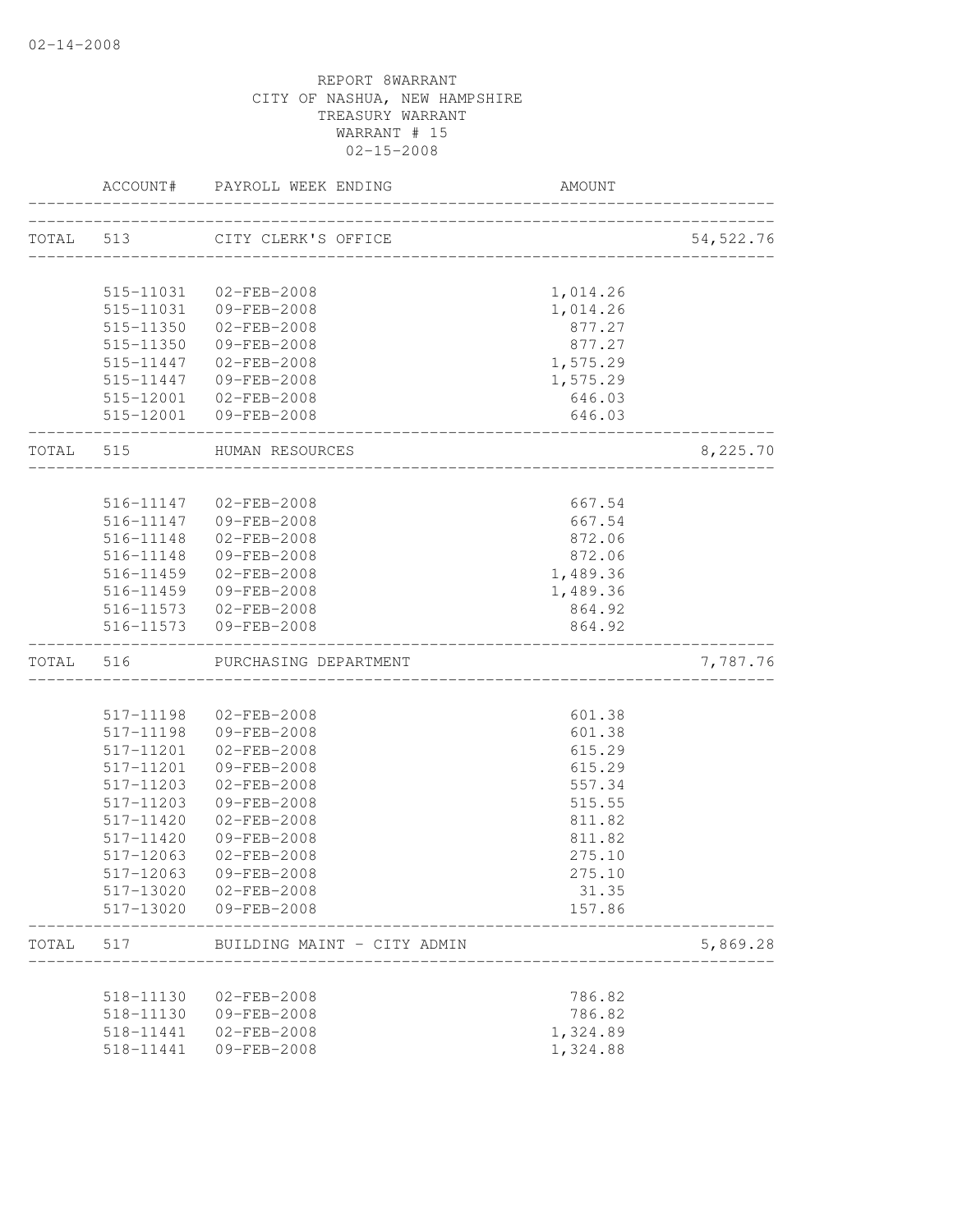|       |                        | ACCOUNT# PAYROLL WEEK ENDING     | AMOUNT               |            |
|-------|------------------------|----------------------------------|----------------------|------------|
|       |                        | 518-11540 02-FEB-2008            | 988.21               |            |
|       |                        | 518-11540 09-FEB-2008            | 988.21               |            |
|       |                        | 518-11578 02-FEB-2008            | 909.84               |            |
|       | 518-11578              | 09-FEB-2008                      | 909.84               |            |
|       |                        | 518-11589 02-FEB-2008            | 985.13               |            |
|       |                        | 518-11589 09-FEB-2008            | 985.14               |            |
|       | TOTAL 518              | INSURANCE - ADMINISTRATION       |                      | 9,989.78   |
|       |                        |                                  |                      |            |
|       | 519-11014              | $02 - FEB - 2008$                | 1,033.06             |            |
|       |                        | 519-11014 09-FEB-2008            | 1,033.06             |            |
|       | 519-11016              | 02-FEB-2008                      | 906.86               |            |
|       | 519-11016              | 09-FEB-2008                      | 906.86               |            |
|       | 519-11017              | 02-FEB-2008                      | 756.67               |            |
|       | 519-11017              | 09-FEB-2008                      | 756.67               |            |
|       | 519-11115              | $02 - FEB - 2008$                | 1,819.33             |            |
|       | 519-11115              | 09-FEB-2008                      | 1,819.33             |            |
|       | 519-11146              | $02 - FEB - 2008$                | 788.29               |            |
|       | 519-11146<br>519-11153 | 09-FEB-2008                      | 788.29<br>568.62     |            |
|       |                        | $02 - FEB - 2008$                |                      |            |
|       | 519-11153<br>519-11154 | 09-FEB-2008<br>02-FEB-2008       | 568.61<br>594.65     |            |
|       |                        | 09-FEB-2008                      |                      |            |
|       | 519-11154<br>519-11205 | $02 - FEB - 2008$                | 594.65<br>743.45     |            |
|       |                        | 519-11205 09-FEB-2008            | 743.44               |            |
|       |                        | 519-11241 02-FEB-2008            | 515.96               |            |
|       |                        | 519-11241 09-FEB-2008            | 1,486.62             |            |
| TOTAL | 519                    | ASSESSORS                        |                      | 16, 424.42 |
|       |                        |                                  |                      |            |
|       | 522-11142              | $02 - FEB - 2008$                | 1,196.92             |            |
|       | 522-11142              | 09-FEB-2008                      | 1,196.92             |            |
|       | 522-11429              | $02 - FEB - 2008$                | 1,715.72             |            |
|       | 522-11429<br>522-11488 | 09-FEB-2008<br>$02 - FEB - 2008$ | 1,715.72             |            |
|       |                        |                                  | 1,557.27<br>1,557.27 |            |
|       | 522-11488              | 09-FEB-2008                      |                      |            |
|       | 522-11641              | $02 - FEB - 2008$                | 1,295.88             |            |
|       | 522-11641<br>522-11652 | $09 - FEB - 2008$                | 1,295.88             |            |
|       | 522-11652              | $02 - FEB - 2008$<br>09-FEB-2008 | 1,364.20<br>1,364.20 |            |
|       | 522-11721              | $02 - FEB - 2008$                | 1,431.78             |            |
|       | 522-11721              | 09-FEB-2008                      | 1,431.78             |            |
|       | 522-11724              | $02 - FEB - 2008$                | 1,255.87             |            |
|       | 522-11724              | 09-FEB-2008                      | 1,255.87             |            |
|       | 522-11725              | 02-FEB-2008                      | 919.27               |            |
|       | 522-11725              | 09-FEB-2008                      | 919.27               |            |
|       |                        |                                  |                      |            |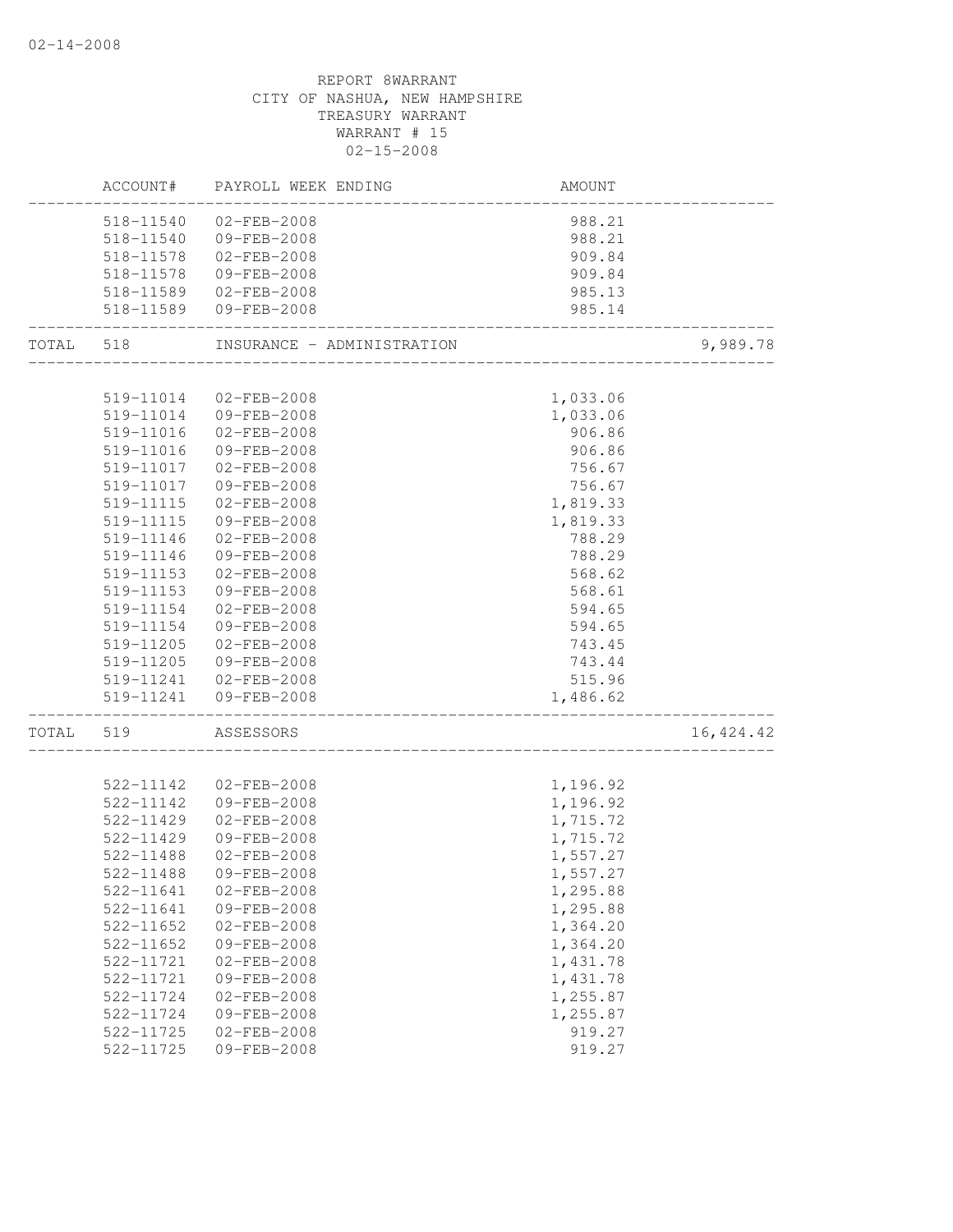|                        | ACCOUNT# PAYROLL WEEK ENDING                                | AMOUNT               |           |
|------------------------|-------------------------------------------------------------|----------------------|-----------|
|                        | 522-11729 02-FEB-2008                                       | 3,074.75             |           |
|                        | 522-11729 09-FEB-2008                                       | 3,074.75             |           |
|                        | 522-13004 02-FEB-2008                                       | 36.10                |           |
|                        | TOTAL 522 INFORMATION TECHNOLOGY                            |                      | 27,659.42 |
|                        |                                                             |                      |           |
|                        | 523-11332 02-FEB-2008                                       | 924.10               |           |
|                        | 523-11332 09-FEB-2008<br>---------------------------------- | 924.10               |           |
| TOTAL 523 GIS          |                                                             |                      | 1,848.20  |
|                        |                                                             |                      |           |
|                        | 531-11065 02-FEB-2008                                       | 1,047.51             |           |
| 531-11065              | 09-FEB-2008                                                 | 1,047.51             |           |
| 531-11085              | $02 - FEB - 2008$                                           | 847.79               |           |
| 531-11085              | 09-FEB-2008                                                 | 847.79               |           |
|                        | 531-11114 02-FEB-2008                                       | 2, 145. 15           |           |
|                        | 531-11114 09-FEB-2008                                       | 2,145.15             |           |
| 531-11129              | $02 - FEB - 2008$                                           | 2,429.97             |           |
| 531-11129              | 09-FEB-2008                                                 | 1,835.71             |           |
| 531-11164              | $02 - FEB - 2008$                                           | 1,293.88             |           |
| 531-11164              | 09-FEB-2008                                                 | 1,083.77             |           |
| 531-11166              | 02-FEB-2008                                                 | 1,632.88             |           |
| 531-11166              | 09-FEB-2008                                                 | 1,276.12             |           |
| 531-11170              | $02 - FEB - 2008$                                           | 1,874.29             |           |
| 531-11170              | 09-FEB-2008                                                 | 1,363.20             |           |
| 531-11201              | $02 - FEB - 2008$                                           | 1,775.25             |           |
| 531-11201              | 09-FEB-2008                                                 | 1,237.90             |           |
| 531-11203              | $02 - FEB - 2008$<br>09-FEB-2008                            | 789.07               |           |
| 531-11203<br>531-11226 |                                                             | 554.46               |           |
| 531-11226              | $02 - FEB - 2008$<br>09-FEB-2008                            | 1,106.05<br>744.21   |           |
| 531-11398              | 02-FEB-2008                                                 | 791.08               |           |
|                        |                                                             |                      |           |
| 531-11398              | 09-FEB-2008<br>531-11477  02-FEB-2008                       | 577.30               |           |
| 531-11477              | 09-FEB-2008                                                 | 1,758.49<br>1,236.80 |           |
|                        |                                                             |                      |           |
| 531-11489<br>531-11489 | 02-FEB-2008<br>09-FEB-2008                                  | 1,138.55             |           |
| 531-11498              | $02 - FEB - 2008$                                           | 1,138.55<br>807.60   |           |
| 531-11498              | 09-FEB-2008                                                 | 807.60               |           |
| 531-11516              | $02 - FEB - 2008$                                           | 1,348.34             |           |
| 531-11516              | 09-FEB-2008                                                 | 790.18               |           |
| 531-11535              | $02 - FEB - 2008$                                           | 12,187.78            |           |
| 531-11535              | 09-FEB-2008                                                 | 12, 187. 13          |           |
| 531-11537              | 02-FEB-2008                                                 | 13,329.67            |           |
| 531-11537              | 09-FEB-2008                                                 | 13,320.96            |           |
| 531-11538              | 02-FEB-2008                                                 | 942.00               |           |
|                        |                                                             |                      |           |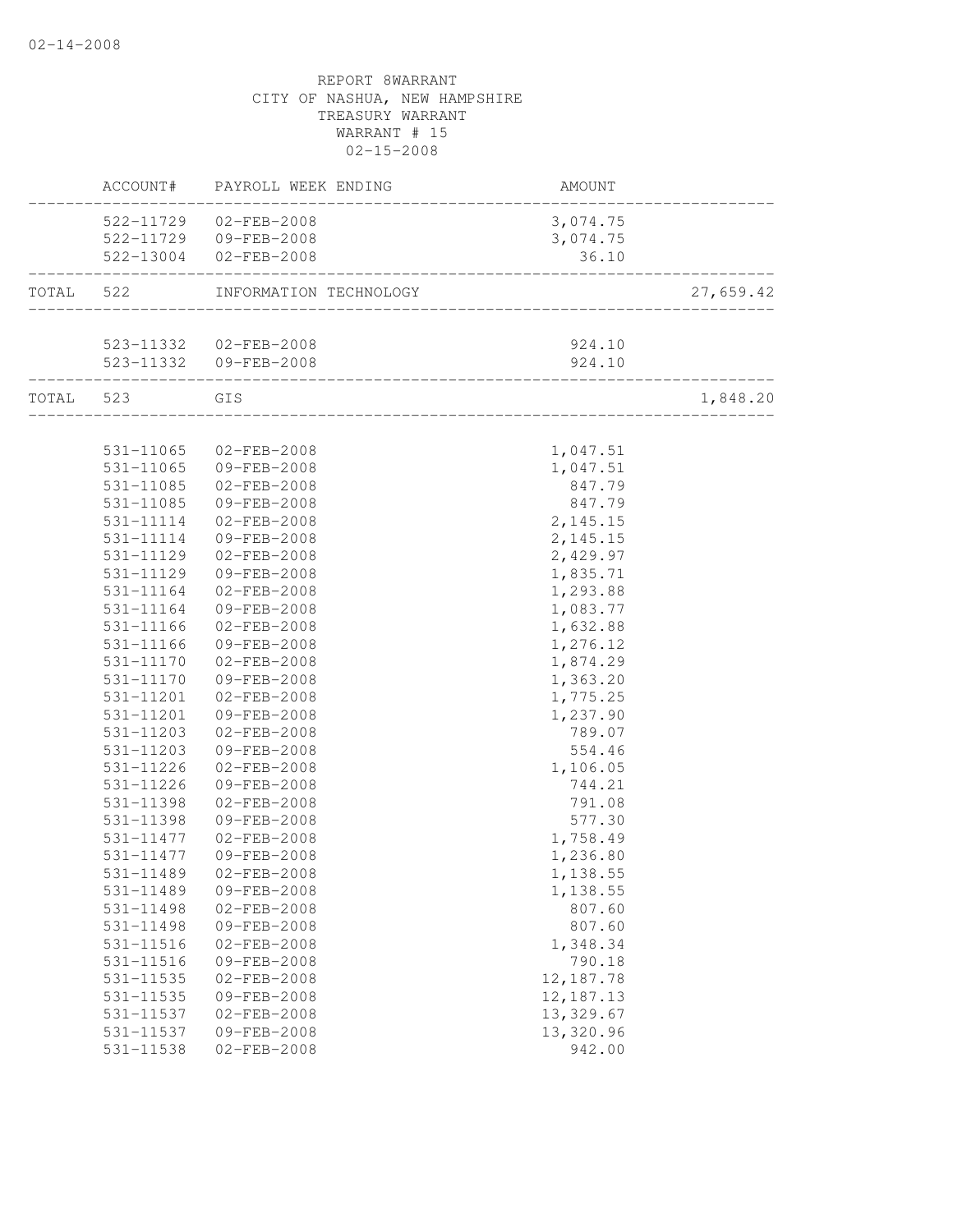| ACCOUNT#<br>PAYROLL WEEK ENDING | AMOUNT    |  |
|---------------------------------|-----------|--|
| 531-11538<br>$09 - FEB - 2008$  | 847.79    |  |
| 531-11539<br>$02 - FEB - 2008$  | 1,446.40  |  |
| 531-11539<br>09-FEB-2008        | 1,446.40  |  |
| 531-11544<br>02-FEB-2008        | 3,887.74  |  |
| 531-11544<br>09-FEB-2008        | 3,887.73  |  |
| 531-11549<br>$02 - FEB - 2008$  | 5, 122.95 |  |
| 531-11549<br>09-FEB-2008        | 5,122.95  |  |
| 02-FEB-2008<br>531-11550        | 807.85    |  |
| 531-11550<br>09-FEB-2008        | 807.85    |  |
| 531-11552<br>$02 - FEB - 2008$  | 7,668.05  |  |
| 531-11552<br>09-FEB-2008        | 7,623.20  |  |
| 531-11555<br>$02 - FEB - 2008$  | 25,091.53 |  |
| 531-11555<br>09-FEB-2008        | 25,067.19 |  |
| 531-11558<br>02-FEB-2008        | 80,900.87 |  |
| 531-11558<br>09-FEB-2008        | 60,923.77 |  |
| 531-11561<br>$02 - FEB - 2008$  | 20,704.03 |  |
| 09-FEB-2008<br>531-11561        | 20,603.71 |  |
| 531-11567<br>$02 - FEB - 2008$  | 30,130.87 |  |
| 531-11567<br>09-FEB-2008        | 30,071.86 |  |
| 531-11569<br>$02 - FEB - 2008$  | 1,116.29  |  |
| 531-11569<br>09-FEB-2008        | 1,116.29  |  |
| $531 - 11618$<br>02-FEB-2008    | 3,335.86  |  |
| $531 - 11618$<br>09-FEB-2008    | 2,683.95  |  |
| 531-11622<br>$02 - FEB - 2008$  | 4,073.46  |  |
| 531-11622<br>09-FEB-2008        | 2,752.39  |  |
| $02 - FEB - 2008$<br>531-11632  | 610.55    |  |
| 531-11632<br>09-FEB-2008        | 610.55    |  |
| $02 - FEB - 2008$<br>531-11633  | 1,363.50  |  |
| 531-11633<br>09-FEB-2008        | 1,363.50  |  |
| 531-11634<br>$02 - FEB - 2008$  | 546.35    |  |
| 531-11635<br>02-FEB-2008        | 803.90    |  |
| 531-11635<br>09-FEB-2008        | 803.90    |  |
| 531-11636<br>02-FEB-2008        | 844.70    |  |
| 531-11636<br>09-FEB-2008        | 844.70    |  |
| $02 - FEB - 2008$<br>531-11664  | 1,076.89  |  |
| 531-11664<br>$09 - FEB - 2008$  | 1,076.89  |  |
| 531-11665<br>$02 - FEB - 2008$  | 1,060.85  |  |
| 09-FEB-2008<br>531-11665        | 723.05    |  |
| 531-11719<br>02-FEB-2008        | 866.50    |  |
| 531-11719<br>$09 - FEB - 2008$  | 866.50    |  |
| 531-11722<br>$02 - FEB - 2008$  | 1,639.05  |  |
| 531-11722<br>$09 - FEB - 2008$  | 2,185.40  |  |
| $02 - FEB - 2008$<br>531-11732  | 973.94    |  |
| 09-FEB-2008<br>531-11732        | 1,016.83  |  |
| $02 - FEB - 2008$<br>531-11733  | 2,088.55  |  |
| 531-11733<br>09-FEB-2008        | 2,088.55  |  |
| 531-12020<br>$02 - FEB - 2008$  | 1,238.65  |  |
| 09-FEB-2008<br>531-12020        | 879.88    |  |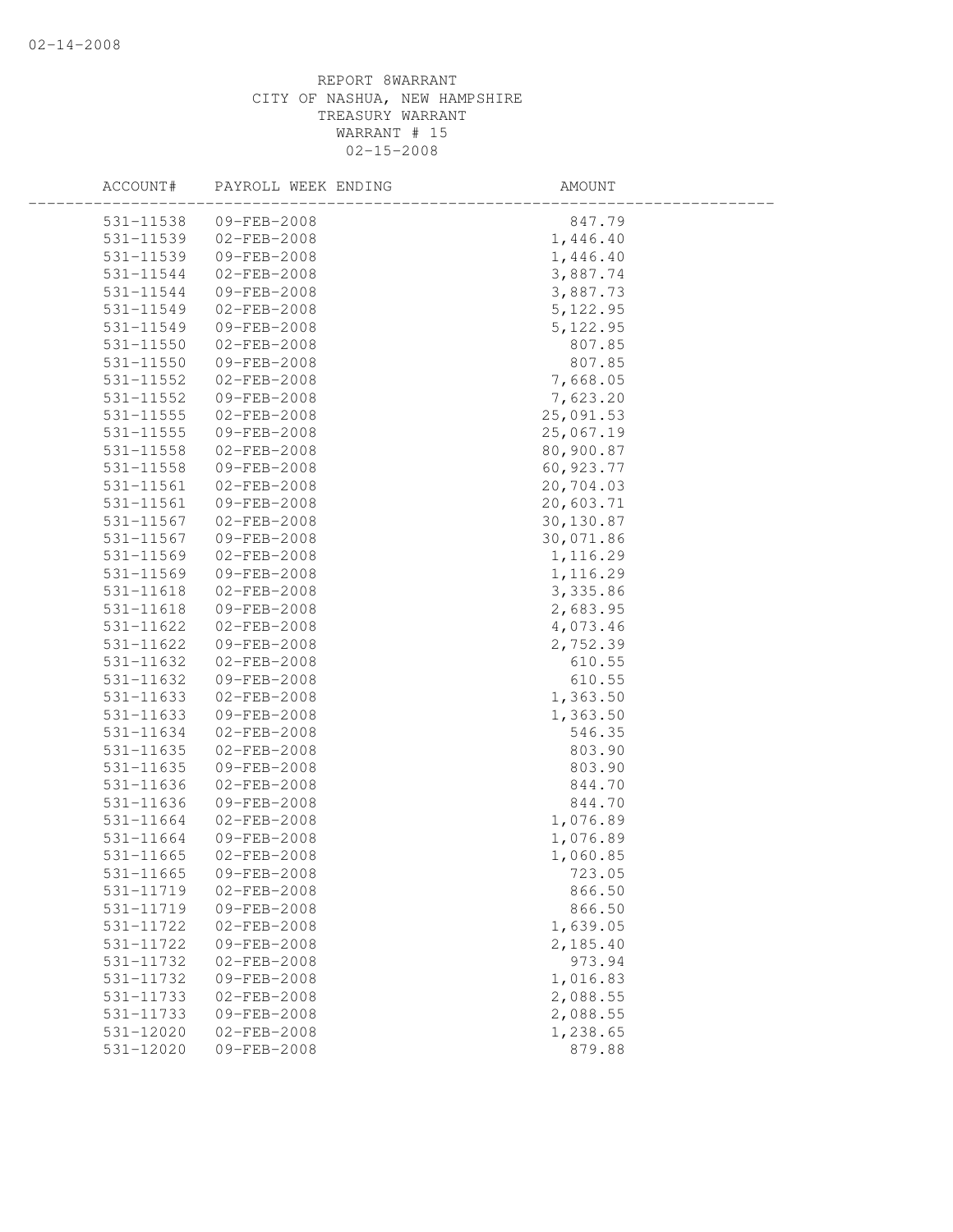|       | ACCOUNT#  | PAYROLL WEEK ENDING | AMOUNT     |             |
|-------|-----------|---------------------|------------|-------------|
|       | 531-12042 | $02 - FEB - 2008$   | 1,889.15   |             |
|       | 531-12042 | 09-FEB-2008         | 2,530.72   |             |
|       | 531-12066 | $02 - FEB - 2008$   | 898.00     |             |
|       | 531-12066 | 09-FEB-2008         | 632.50     |             |
|       | 531-12068 | 02-FEB-2008         | 1,418.78   |             |
|       | 531-12068 | 09-FEB-2008         | 1,418.78   |             |
|       | 531-12071 | $02 - FEB - 2008$   | 243.90     |             |
|       | 531-12071 | $09 - FEB - 2008$   | 243.91     |             |
|       | 531-12119 | $02 - FEB - 2008$   | 1,065.26   |             |
|       | 531-12119 | 09-FEB-2008         | 1,065.25   |             |
|       | 531-13004 | $02 - FEB - 2008$   | 2,638.17   |             |
|       | 531-13004 | 09-FEB-2008         | 3,731.25   |             |
|       | 531-13038 | $02-FEB-2008$       | 2,936.53   |             |
|       | 531-13038 | 09-FEB-2008         | 1,635.75   |             |
|       | 531-13040 | $02 - FEB - 2008$   | 1,482.88   |             |
|       | 531-13040 | 09-FEB-2008         | 4,747.67   |             |
|       | 531-13044 | $02 - FEB - 2008$   | 4,733.42   |             |
|       | 531-13044 | 09-FEB-2008         | 3,921.40   |             |
|       | 531-13047 | $02 - FEB - 2008$   | 27, 223.33 |             |
|       | 531-13047 | 09-FEB-2008         | 27, 251.38 |             |
|       | 531-13048 | $02 - FEB - 2008$   | 5, 153.56  |             |
|       | 531-13048 | 09-FEB-2008         | 6,238.98   |             |
|       | 531-15002 | 02-FEB-2008         | $-210.65$  |             |
|       | 531-15002 | 09-FEB-2008         | 227.83     |             |
|       | 531-17002 | $02 - FEB - 2008$   | 200.00     |             |
| TOTAL | 531       | POLICE DEPARTMENT   |            | 565, 571.60 |
|       |           |                     |            |             |
|       | 532-11024 | $02 - FEB - 2008$   | 2,096.38   |             |
|       | 532-11024 | 09-FEB-2008         | 2,096.38   |             |
|       | 532-11036 | 02-FEB-2008         | 1,766.76   |             |
|       | 532-11036 | 09-FEB-2008         | 1,766.76   |             |
|       | 532-11063 | $02 - FEB - 2008$   | 1,242.12   |             |
|       | 532-11063 | 09-FEB-2008         | 1,242.12   |             |
|       | 532-11066 | 02-FEB-2008         | 1,205.58   |             |
|       | 532-11066 | 09-FEB-2008         | 1,205.58   |             |
|       | 532-11069 | $02 - FEB - 2008$   | 2,435.39   |             |
|       | 532-11069 | 09-FEB-2008         | 2,435.39   |             |
|       | 532-11111 | 02-FEB-2008         | 2,059.24   |             |
|       | 532-11111 | 09-FEB-2008         | 2,059.24   |             |
|       | 532-11207 | $02 - FEB - 2008$   | 6,271.16   |             |
|       | 532-11207 | 09-FEB-2008         | 5,906.01   |             |
|       | 532-11281 | $02 - FEB - 2008$   | 925.44     |             |
|       | 532-11281 | 09-FEB-2008         | 925.45     |             |
|       | 532-11285 | $02 - FEB - 2008$   | 7,391.30   |             |
|       | 532-11285 | 09-FEB-2008         | 7,391.29   |             |
|       | 532-11291 | 02-FEB-2008         | 6,063.22   |             |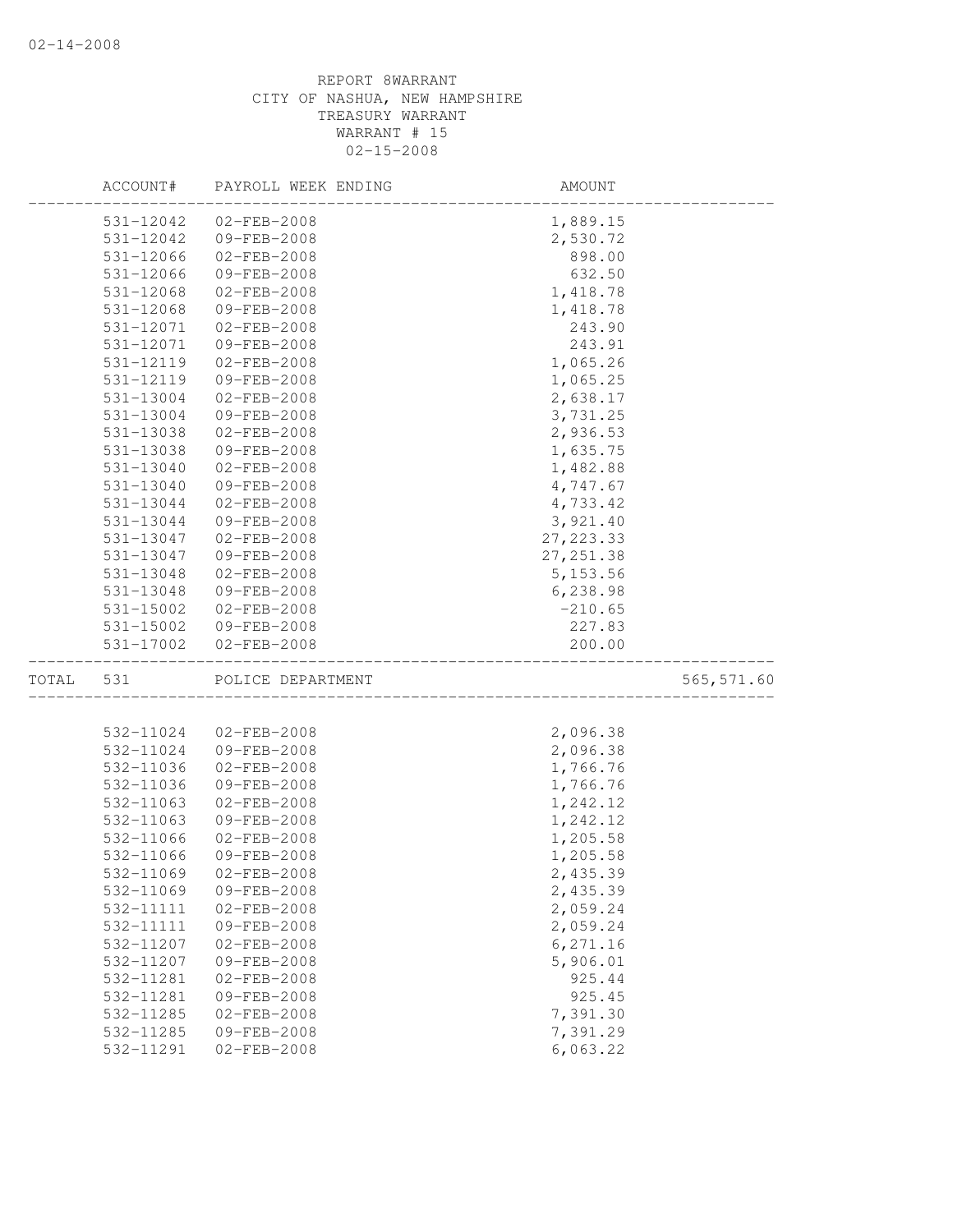|       | ACCOUNT#  | PAYROLL WEEK ENDING | AMOUNT     |            |
|-------|-----------|---------------------|------------|------------|
|       | 532-11291 | $09 - FEB - 2008$   | 6,094.01   |            |
|       | 532-11298 | $02 - FEB - 2008$   | 1,246.12   |            |
|       | 532-11298 | 09-FEB-2008         | 1,246.12   |            |
|       | 532-11300 | $02 - FEB - 2008$   | 32,190.84  |            |
|       | 532-11300 | 09-FEB-2008         | 32, 422.24 |            |
|       | 532-11303 | $02 - FEB - 2008$   | 1,090.36   |            |
|       | 532-11303 | 09-FEB-2008         | 1,090.35   |            |
|       | 532-11305 | $02 - FEB - 2008$   | 4,361.49   |            |
|       | 532-11305 | 09-FEB-2008         | 4,543.21   |            |
|       | 532-11309 | $02 - FEB - 2008$   | 93, 321.68 |            |
|       | 532-11309 | 09-FEB-2008         | 92,908.17  |            |
|       | 532-11660 | $02 - FEB - 2008$   | 1,385.40   |            |
|       | 532-11660 | 09-FEB-2008         | 1,385.40   |            |
|       | 532-11663 | 02-FEB-2008         | 1,344.64   |            |
|       | 532-11663 | 09-FEB-2008         | 1,344.65   |            |
|       | 532-11666 | $02 - FEB - 2008$   | 1,344.65   |            |
|       | 532-11666 | 09-FEB-2008         | 1,344.65   |            |
|       | 532-11669 | $02 - FEB - 2008$   | 1,358.10   |            |
|       | 532-11669 | 09-FEB-2008         | 1,358.10   |            |
|       | 532-12070 | $02 - FEB - 2008$   | 19,211.08  |            |
|       | 532-12070 | 09-FEB-2008         | 22,054.65  |            |
|       | 532-13003 | $02 - FEB - 2008$   | 141.63     |            |
|       | 532-13003 | 09-FEB-2008         | 365.15     |            |
|       | 532-13004 | $02 - FEB - 2008$   | 483.55     |            |
|       | 532-13004 | 09-FEB-2008         | 722.87     |            |
|       | 532-13018 | 02-FEB-2008         | 902.87     |            |
|       | 532-13018 | 09-FEB-2008         | 2,836.87   |            |
|       | 532-13024 | 02-FEB-2008         | 98.18      |            |
|       | 532-13050 | $02 - FEB - 2008$   | 8,804.05   |            |
|       | 532-13050 | 09-FEB-2008         | 7,798.16   |            |
|       | 532-19231 | $02 - FEB - 2008$   | 1,035.96   |            |
|       | 532-19231 | 09-FEB-2008         | 1,035.96   |            |
|       | 532-19232 | 02-FEB-2008         | 1,480.23   |            |
|       | 532-19232 | 09-FEB-2008         | 1,480.23   |            |
|       | 532-19233 | $02 - FEB - 2008$   | 2,459.91   |            |
|       | 532-19233 | 09-FEB-2008         | 2,459.91   |            |
|       | 532-19234 | $02 - FEB - 2008$   | 1,594.33   |            |
|       | 532-19234 | $09 - FEB - 2008$   | 1,594.33   |            |
|       | 532-94010 | 09-FEB-2008         | 150.00     |            |
| TOTAL | 532       | FIRE DEPARTMENT     |            | 414,574.91 |
|       | 535-81023 | $02 - FEB - 2008$   | 192.30     |            |
|       | 535-81023 | 09-FEB-2008         | 192.30     |            |
|       |           |                     |            |            |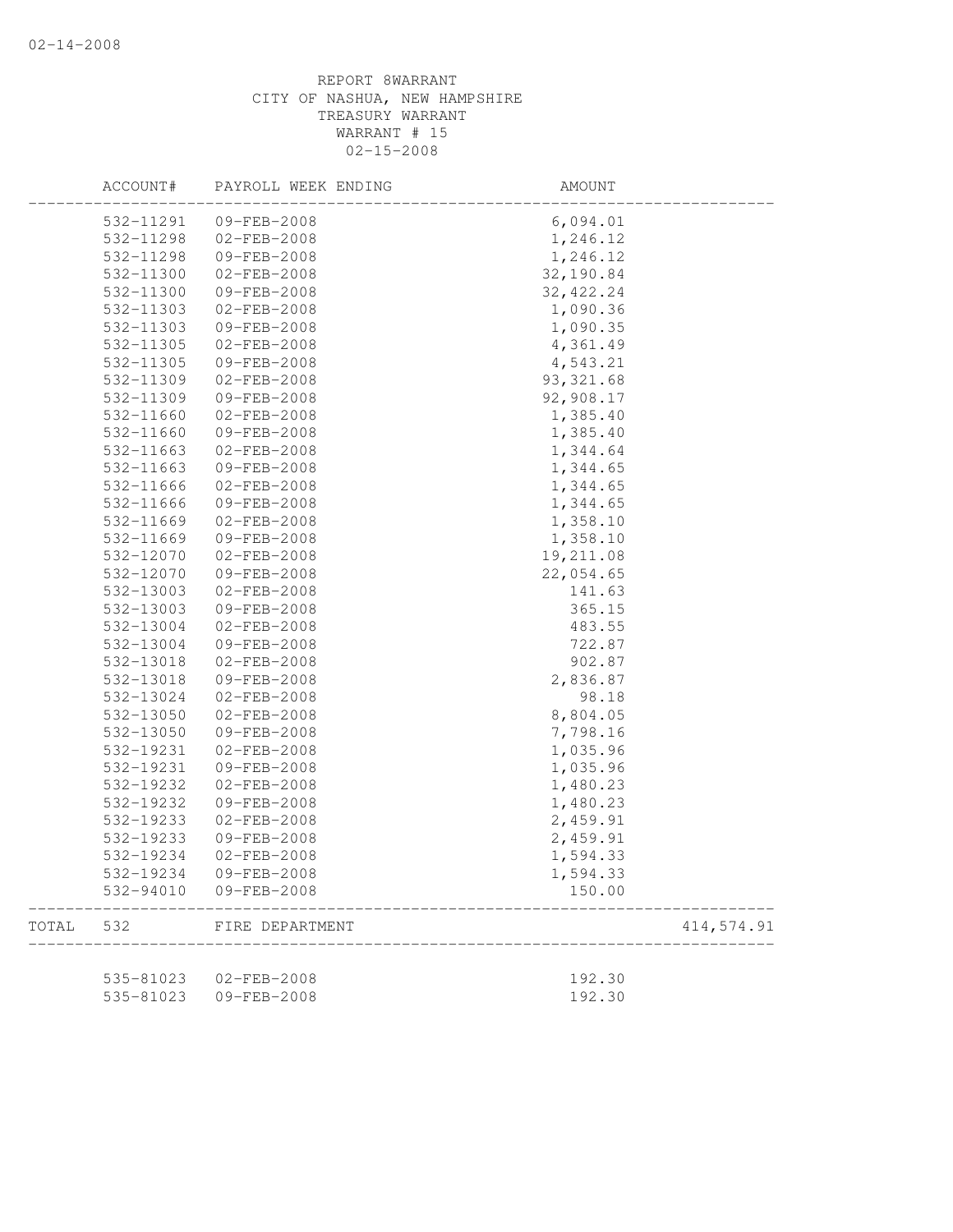|           | ACCOUNT#      | PAYROLL WEEK ENDING                             | <b>AMOUNT</b>                 |           |
|-----------|---------------|-------------------------------------------------|-------------------------------|-----------|
|           |               | TOTAL 535 EMERGENCY MANAGEMENT                  | _____________________________ | 384.60    |
|           |               |                                                 |                               |           |
|           |               | 536-11178 02-FEB-2008                           | 1,324.88                      |           |
|           |               | 536-11178  09-FEB-2008<br>536-13004 02-FEB-2008 | 1,324.88<br>197.42            |           |
|           |               | 536-13004 09-FEB-2008                           | 112.81                        |           |
| TOTAL     | 536           | CITYWIDE COMMUNICATIONS                         | __________                    | 2,959.99  |
|           | 541-11024     | $02 - FEB - 2008$                               | 717.23                        |           |
|           |               | 541-11024 09-FEB-2008                           | 717.23                        |           |
|           |               | 541-11048 02-FEB-2008                           | 902.76                        |           |
|           | 541-11048     | 09-FEB-2008                                     | 902.76                        |           |
|           | 541-11104     | $02 - FEB - 2008$                               | 956.86                        |           |
|           | 541-11104     | 09-FEB-2008                                     | 956.87                        |           |
|           | 541-11240     | $02 - FEB - 2008$                               | 1,831.21                      |           |
|           |               | 541-11240 09-FEB-2008                           | 1,831.21                      |           |
|           |               | 541-11346 02-FEB-2008                           | 435.26                        |           |
|           |               | 541-11346 09-FEB-2008                           | 435.26                        |           |
| TOTAL 541 |               | COMMUNITY SERVICES DIVISION                     |                               | 9,686.65  |
|           |               |                                                 |                               |           |
|           |               | 542-11426 02-FEB-2008                           | 1,286.72                      |           |
|           |               | 542-11426 09-FEB-2008                           | 1,286.72                      |           |
|           |               | 542-11584 02-FEB-2008                           | 3,212.95                      |           |
|           |               | 542-11584 09-FEB-2008                           | 2,422.38                      |           |
|           |               | 542-12044 09-FEB-2008                           | 97.75                         |           |
|           |               | 542-12109 02-FEB-2008                           | 162.00                        |           |
|           | 542-12109     | 09-FEB-2008                                     | 126.00                        |           |
|           |               | 542-12582 02-FEB-2008<br>542-12582 09-FEB-2008  | 818.72<br>818.72              |           |
| TOTAL     | 542           | COMMUNITY HEALTH                                |                               | 10,231.96 |
|           |               | _________                                       |                               |           |
|           | 543-11380     | $02 - FEB - 2008$                               | 886.27                        |           |
|           | 543-11380     | 09-FEB-2008                                     | 886.27                        |           |
|           | 543-11438     | $02 - FEB - 2008$                               | 1,446.40                      |           |
|           | 543-11438     | 09-FEB-2008                                     | 1,446.40                      |           |
|           | 543-11601     | $02 - FEB - 2008$                               | 1,184.60                      |           |
|           | 543-11601     | $09 - FEB - 2008$                               | 1,184.60                      |           |
|           | $543 - 11602$ | $02 - FEB - 2008$                               | 833.86                        |           |
|           | $543 - 11602$ | 09-FEB-2008                                     | 833.86                        |           |
|           | 543-11604     | $02 - FEB - 2008$                               | 1,422.06                      |           |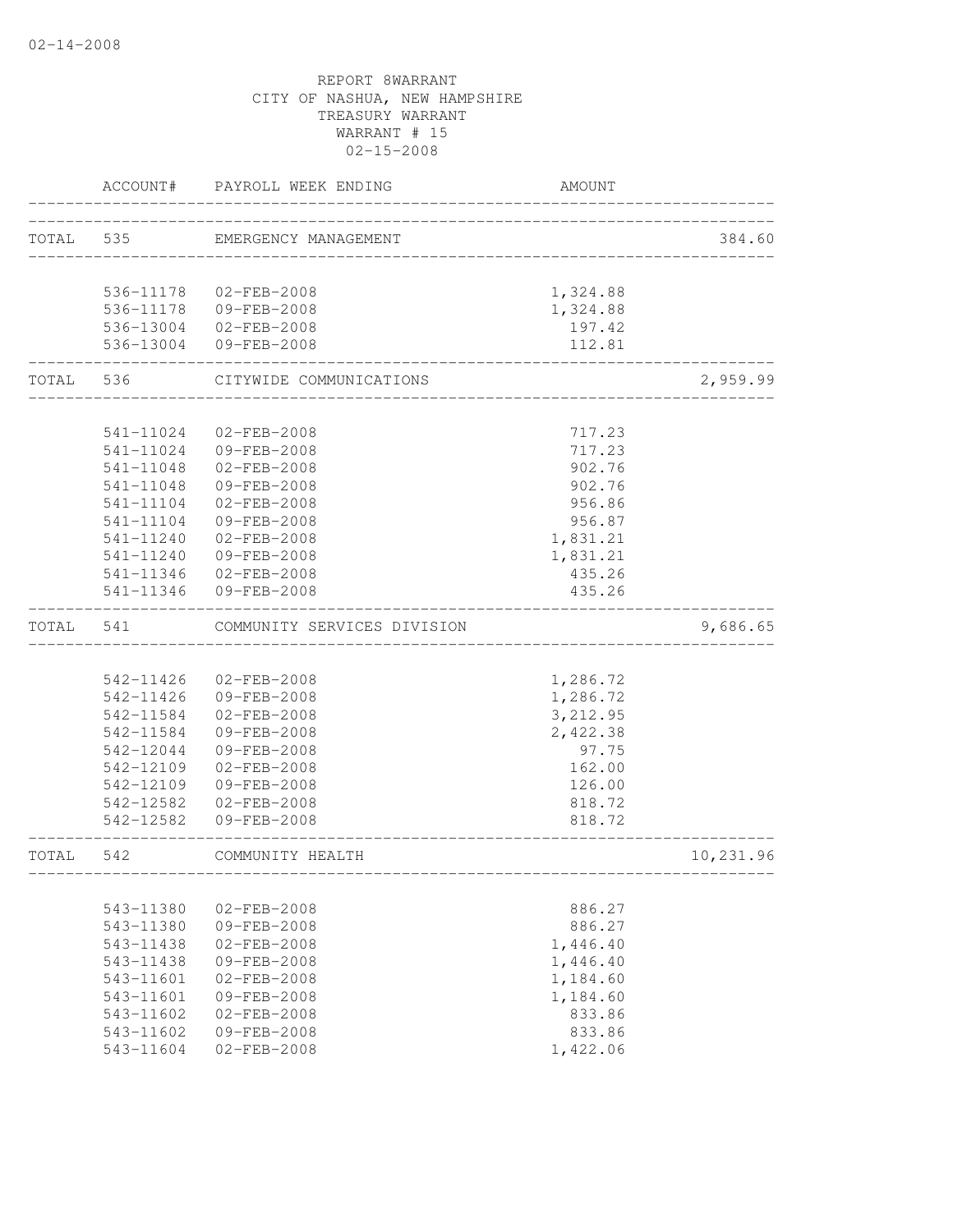|                            | ACCOUNT# PAYROLL WEEK ENDING                                | AMOUNT                              |           |
|----------------------------|-------------------------------------------------------------|-------------------------------------|-----------|
|                            | 543-11604 09-FEB-2008                                       | 1,422.06                            |           |
|                            | 543-11605 02-FEB-2008                                       | 902.76                              |           |
|                            | 543-11605 09-FEB-2008                                       | 902.76                              |           |
|                            | TOTAL 543 ENVIRONMENTAL HEALTH DEPT.                        |                                     | 13,351.90 |
|                            |                                                             |                                     |           |
| 544-11008                  | 02-FEB-2008                                                 | 702.64                              |           |
|                            | 544-11008 09-FEB-2008                                       | 702.64                              |           |
| 544-11099                  | $02 - FEB - 2008$                                           | 2,034.95                            |           |
| 544-11099                  | 09-FEB-2008                                                 | 2,034.96                            |           |
|                            | 544-11112 02-FEB-2008                                       | 798.30                              |           |
| 544-11112                  | 09-FEB-2008                                                 | 798.30                              |           |
| 544-11367                  | 02-FEB-2008                                                 | 786.81                              |           |
| 544-11367                  | 09-FEB-2008                                                 | 786.82                              |           |
| 544-11777                  | $02 - FEB - 2008$                                           | 1,216.69                            |           |
| 544-11777                  | 09-FEB-2008                                                 | 1,216.69                            |           |
|                            | 544-12101 02-FEB-2008                                       | 254.75                              |           |
|                            | 544-12101 09-FEB-2008<br>__________________________________ | 254.75                              |           |
|                            | TOTAL 544 WELFARE ADMINISTRATION                            | ___________________________________ | 11,588.30 |
|                            |                                                             |                                     |           |
|                            | 551-11008 02-FEB-2008                                       | 667.54                              |           |
|                            | 551-11008 09-FEB-2008                                       | 667.54                              |           |
| 551-11028                  | $02 - FEB - 2008$                                           | 570.28                              |           |
| 551-11028                  | 09-FEB-2008                                                 | 570.28                              |           |
| 551-11057                  | 02-FEB-2008                                                 | 847.96                              |           |
| 551-11057                  | 09-FEB-2008                                                 | 847.96                              |           |
| 551-11094                  | 02-FEB-2008                                                 | 288.71                              |           |
| 551-11094                  | 09-FEB-2008                                                 | 288.71                              |           |
| 551-11097                  | 02-FEB-2008                                                 | 1,014.95                            |           |
| 551-11097                  | 09-FEB-2008                                                 | 1,014.94                            |           |
| 551-11208                  | $02 - FEB - 2008$                                           | 762.45                              |           |
| 551-11208                  | 09-FEB-2008                                                 | 762.45                              |           |
| 551-11211                  | 02-FEB-2008                                                 | 450.34                              |           |
| 551-11211                  | 09-FEB-2008                                                 | 450.34                              |           |
| 551-11212                  | 02-FEB-2008                                                 | 1,367.59                            |           |
| 551-11212                  | 09-FEB-2008                                                 | 1,367.59                            |           |
| 551-11249                  | 02-FEB-2008                                                 | 1,602.86                            |           |
| 551-11249                  | 09-FEB-2008                                                 | 1,602.85                            |           |
| 551-11273                  | 02-FEB-2008                                                 | 1,577.44                            |           |
| 551-11273                  | 09-FEB-2008                                                 | 1,577.44                            |           |
| $551 - 11435$              | $02 - FEB - 2008$                                           | 857.86                              |           |
| 551-11435                  | 09-FEB-2008                                                 | 857.86                              |           |
| 551-11462                  | 02-FEB-2008                                                 | 975.54                              |           |
| 551-11462<br>$551 - 11638$ | 09-FEB-2008                                                 | 975.54                              |           |
|                            | $02 - FEB - 2008$                                           | 1,110.43                            |           |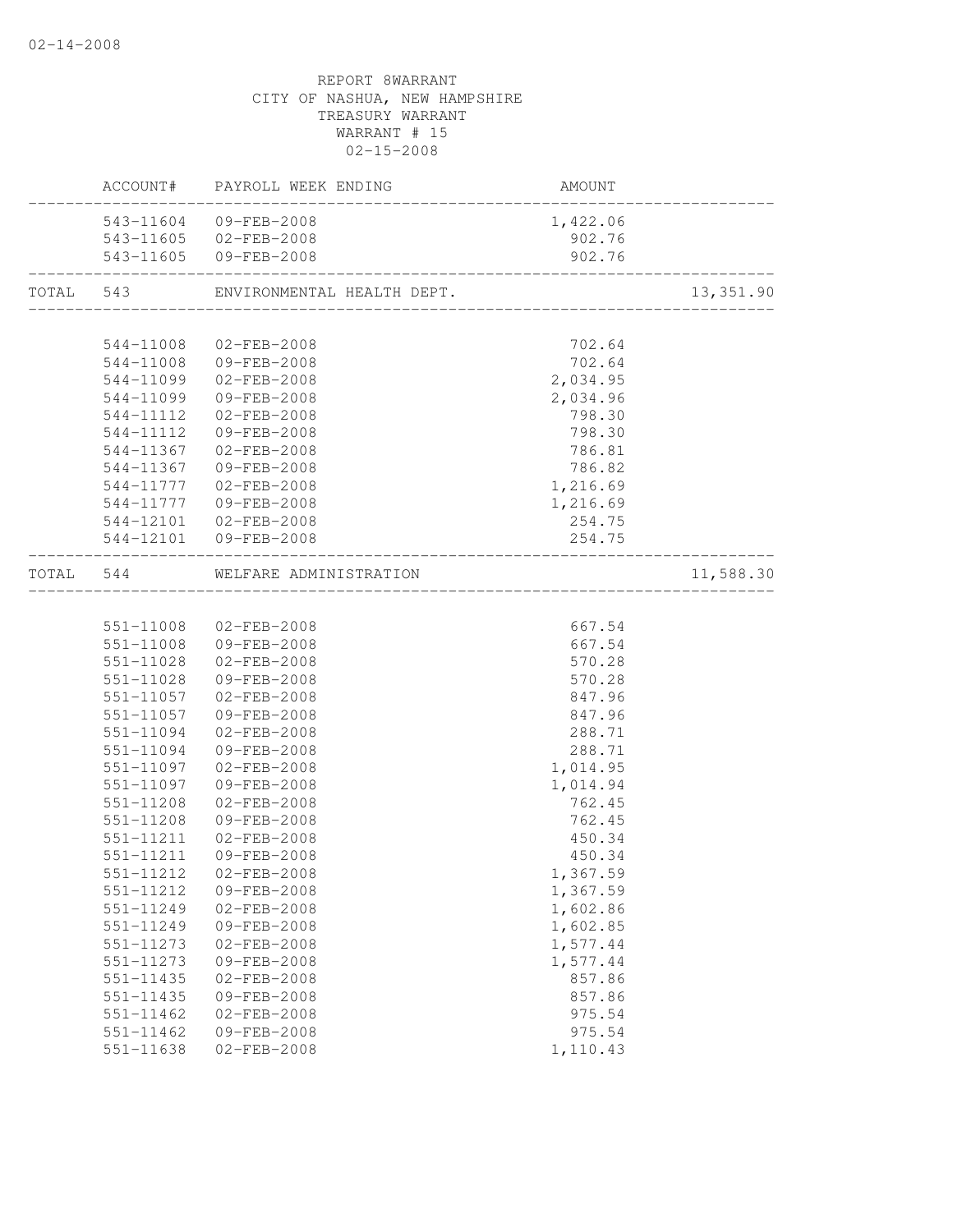|       |           | ACCOUNT# PAYROLL WEEK ENDING                       | AMOUNT   |           |
|-------|-----------|----------------------------------------------------|----------|-----------|
|       |           | 551-11638 09-FEB-2008                              | 1,110.43 |           |
|       |           | $31.80$<br>31.80<br>551-13004 09-FEB-2008          |          |           |
|       |           | TOTAL 551 PUBLIC WORKS DIV & ENGINEERING 24,219.68 |          |           |
|       |           |                                                    |          |           |
|       |           | 552-11077 02-FEB-2008                              | 1,219.71 |           |
|       |           | 552-11077 09-FEB-2008                              | 1,219.71 |           |
|       |           | 552-11087 02-FEB-2008                              | 746.80   |           |
|       | 552-11087 | 09-FEB-2008                                        | 746.80   |           |
|       | 552-11143 | $02 - FEB - 2008$                                  | 784.00   |           |
|       | 552-11143 | 09-FEB-2008                                        | 784.00   |           |
|       | 552-11324 | 02-FEB-2008                                        | 2,926.62 |           |
|       | 552-11324 | 09-FEB-2008                                        | 2,926.62 |           |
|       | 552-11339 | 02-FEB-2008                                        | 2,698.65 |           |
|       |           | 552-11339 09-FEB-2008                              | 2,689.61 |           |
|       | 552-11342 | 02-FEB-2008                                        | 706.00   |           |
|       | 552-11342 | 09-FEB-2008                                        | 708.32   |           |
|       | 552-11343 | $02 - FEB - 2008$                                  | 784.00   |           |
|       | 552-11343 | 09-FEB-2008                                        | 784.00   |           |
|       | 552-11407 | 02-FEB-2008                                        | 4,884.00 |           |
|       | 552-11407 | 09-FEB-2008                                        | 4,884.00 |           |
|       | 552-11492 | 02-FEB-2008                                        | 746.80   |           |
|       | 552-11492 | 09-FEB-2008                                        | 746.80   |           |
|       | 552-11548 | 02-FEB-2008                                        | 992.96   |           |
|       | 552-11548 | 09-FEB-2008                                        | 992.96   |           |
|       | 552-11562 | 02-FEB-2008                                        | 386.17   |           |
|       | 552-11562 | 09-FEB-2008                                        | 386.17   |           |
|       | 552-11580 | 02-FEB-2008                                        | 929.81   |           |
|       | 552-11580 | 09-FEB-2008                                        | 929.81   |           |
|       | 552-11618 | 02-FEB-2008                                        | 615.90   |           |
|       | 552-11618 | 09-FEB-2008                                        | 615.90   |           |
|       | 552-11672 | 02-FEB-2008                                        | 1,364.20 |           |
|       | 552-11672 | 09-FEB-2008                                        | 1,364.20 |           |
|       |           | 552-11750 02-FEB-2008                              | 717.60   |           |
|       | 552-11750 | 09-FEB-2008                                        | 717.60   |           |
|       | 552-13004 | $02 - FEB - 2008$                                  | 397.34   |           |
|       |           | 552-13004 09-FEB-2008                              | 256.06   |           |
|       | 552-13009 | 02-FEB-2008                                        | 2,560.66 |           |
|       | 552-13009 | 09-FEB-2008                                        | 1,950.90 |           |
|       | 552-13067 | 02-FEB-2008                                        | 3,350.33 |           |
|       | 552-13067 | 09-FEB-2008                                        | 4,877.09 |           |
|       | 552-17002 | 09-FEB-2008                                        | 500.00   |           |
|       | 552-59050 | 09-FEB-2008                                        | 1,553.00 |           |
| TOTAL | 552       | PARKS AND RECREATION<br>_____________________      |          | 56,445.10 |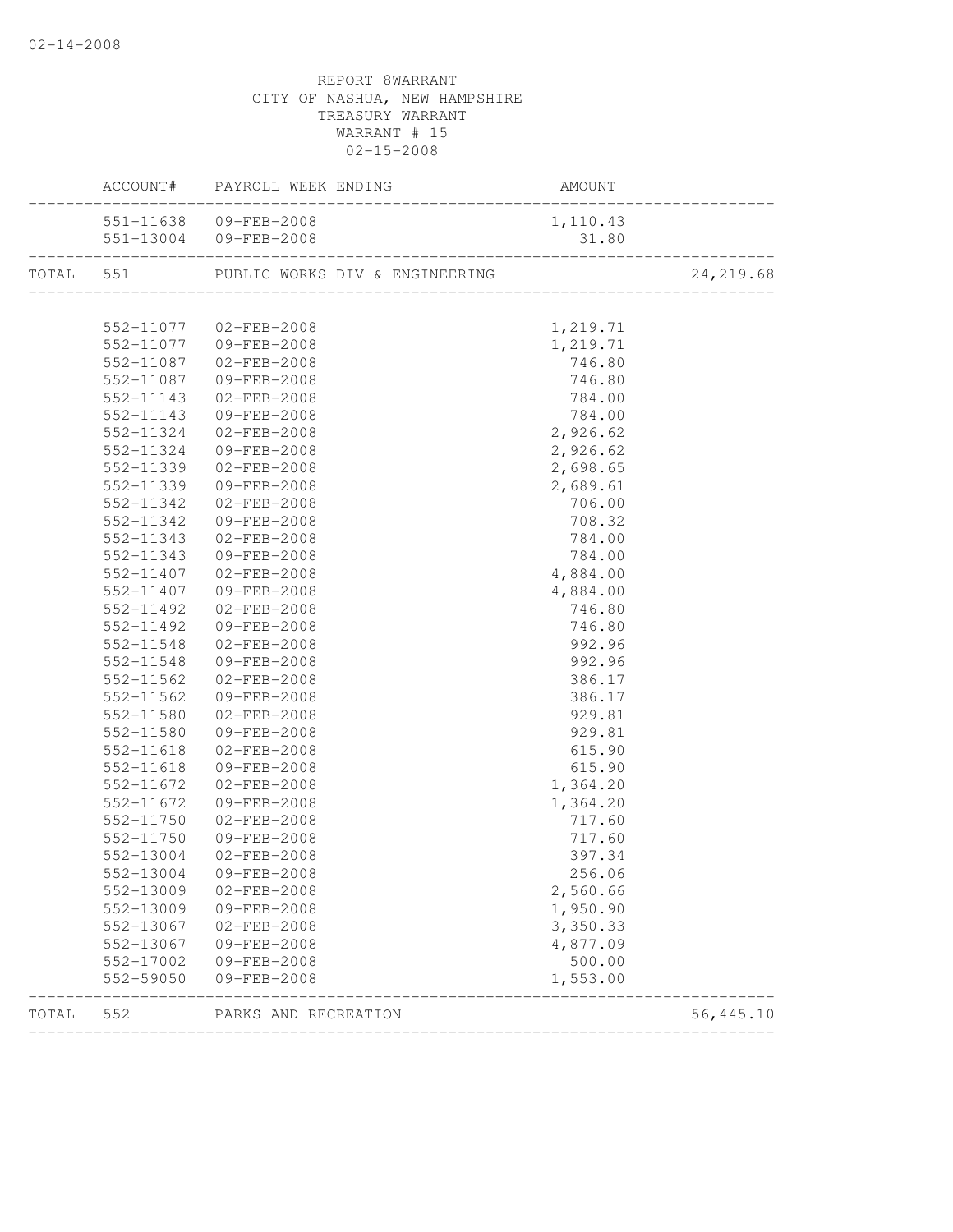|       | ACCOUNT#  | PAYROLL WEEK ENDING | AMOUNT    |            |
|-------|-----------|---------------------|-----------|------------|
|       | 553-11041 | 02-FEB-2008         | 981.62    |            |
|       | 553-11041 | 09-FEB-2008         | 981.61    |            |
|       | 553-11078 | $02 - FEB - 2008$   | 1,328.18  |            |
|       | 553-11078 | 09-FEB-2008         | 1,328.18  |            |
|       | 553-11192 | 02-FEB-2008         | 899.89    |            |
|       | 553-11192 | 09-FEB-2008         | 926.95    |            |
|       | 553-11279 | $02 - FEB - 2008$   | 4,860.41  |            |
|       | 553-11279 | 09-FEB-2008         | 5,473.30  |            |
|       | 553-11327 | 02-FEB-2008         | 3,927.29  |            |
|       | 553-11327 | 09-FEB-2008         | 3,908.45  |            |
|       | 553-11336 | $02 - FEB - 2008$   | 1,047.21  |            |
|       | 553-11336 | 09-FEB-2008         | 1,047.20  |            |
|       | 553-11375 | 02-FEB-2008         | 1,983.58  |            |
|       | 553-11375 | 09-FEB-2008         | 2,017.20  |            |
|       | 553-11465 | 02-FEB-2008         | 2,987.20  |            |
|       | 553-11465 | 09-FEB-2008         | 2,987.20  |            |
|       | 553-11474 | 02-FEB-2008         | 4,208.00  |            |
|       | 553-11474 | 09-FEB-2008         | 4,405.61  |            |
|       | 553-11475 | $02 - FEB - 2008$   | 1,707.20  |            |
|       | 553-11475 | 09-FEB-2008         | 1,702.40  |            |
|       | 553-11630 | $02 - FEB - 2008$   | 1,475.40  |            |
|       | 553-11630 | 09-FEB-2008         | 1,448.60  |            |
|       | 553-11631 | 02-FEB-2008         | 729.60    |            |
|       | 553-11631 | 09-FEB-2008         | 727.20    |            |
|       | 553-11648 | $02 - FEB - 2008$   | 792.60    |            |
|       | 553-11648 | 09-FEB-2008         | 792.60    |            |
|       | 553-11678 | 02-FEB-2008         | 1,575.29  |            |
|       | 553-11678 | 09-FEB-2008         | 1,575.29  |            |
|       | 553-11759 | $02 - FEB - 2008$   | 13,521.60 |            |
|       | 553-11759 | 09-FEB-2008         | 12,942.64 |            |
|       | 553-11771 | $02 - FEB - 2008$   | 1,683.20  |            |
|       | 553-11771 | 09-FEB-2008         | 1,683.20  |            |
|       | 553-12128 | 02-FEB-2008         | 313.74    |            |
|       | 553-12128 | 09-FEB-2008         | 460.90    |            |
|       | 553-13004 | $02 - FEB - 2008$   | 814.71    |            |
|       | 553-13004 | 09-FEB-2008         | 839.05    |            |
|       | 553-13009 | $02 - FEB - 2008$   | 53,846.83 |            |
|       | 553-13009 | 09-FEB-2008         | 40,848.78 |            |
|       | 553-13901 | $02 - FEB - 2008$   | 9,986.98  |            |
|       | 553-13901 | 09-FEB-2008         | 9,595.12  |            |
| TOTAL | 553       | STREET DEPARTMENT   |           | 204,362.01 |
|       |           |                     |           |            |
|       | 555-11024 | $02 - FEB - 2008$   | 725.27    |            |
|       | 555-11024 | 09-FEB-2008         | 725.27    |            |
|       | 555-11058 | $02 - FEB - 2008$   | 929.81    |            |
|       | 555-11058 | 09-FEB-2008         | 929.81    |            |
|       |           |                     |           |            |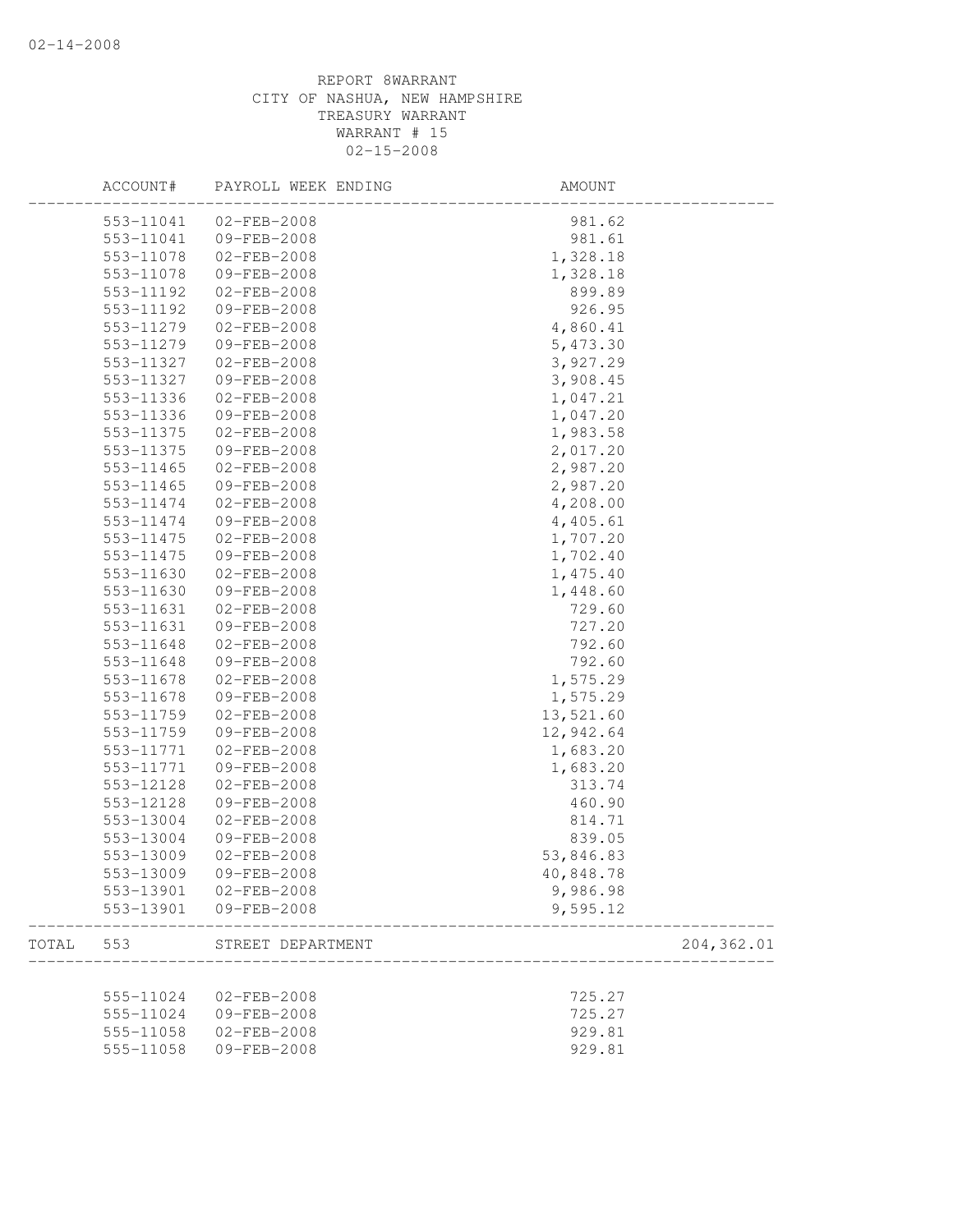|       | ACCOUNT#  | PAYROLL WEEK ENDING   | AMOUNT    |           |
|-------|-----------|-----------------------|-----------|-----------|
|       | 555-11461 | $02 - FEB - 2008$     | 1,404.70  |           |
|       | 555-11461 | 09-FEB-2008           | 1,404.69  |           |
|       | 555-11505 | $02 - FEB - 2008$     | 1, 117.43 |           |
|       | 555-11505 | $09 - FEB - 2008$     | 1, 117.43 |           |
|       | 555-11639 | 02-FEB-2008           | 746.80    |           |
|       | 555-11639 | 09-FEB-2008           | 746.80    |           |
|       | 555-11640 | $02 - FEB - 2008$     | 705.84    |           |
|       | 555-11640 | 09-FEB-2008           | 695.60    |           |
|       | 555-11738 | $02 - FEB - 2008$     | 1,760.00  |           |
|       | 555-11738 | 09-FEB-2008           | 1,760.00  |           |
|       | 555-11745 | $02 - FEB - 2008$     | 738.80    |           |
|       | 555-11745 | 09-FEB-2008           | 738.80    |           |
|       | 555-11746 | 02-FEB-2008           | 1,075.15  |           |
|       | 555-11746 | 09-FEB-2008           | 1,075.15  |           |
|       | 555-13004 | $02 - FEB - 2008$     | 99.00     |           |
| TOTAL | 555       | TRAFFIC DEPARTMENT    |           | 18,496.35 |
|       |           |                       |           |           |
|       | 557-11161 | $02 - FEB - 2008$     | 746.80    |           |
|       | 557-11161 | 09-FEB-2008           | 746.80    |           |
|       | 557-13009 | 02-FEB-2008           | 1,005.16  |           |
|       | 557-13009 | 09-FEB-2008           | 615.25    |           |
| TOTAL | 557       | PARKING LOTS          |           | 3, 114.01 |
|       |           |                       |           |           |
|       | 561-11345 | $02 - FEB - 2008$     | 1,301.50  |           |
|       | 561-11345 | 09-FEB-2008           | 1,301.50  |           |
|       | 561-11651 | $02 - FEB - 2008$     | 811.82    |           |
|       | 561-11651 | 09-FEB-2008           | 811.82    |           |
|       | 561-11658 | $02 - FEB - 2008$     | 985.56    |           |
|       | 561-11658 | 09-FEB-2008           | 985.56    |           |
| TOTAL | 561       | EDGEWOOD CEMETERY     |           | 6, 197.76 |
|       |           | 563-11345 02-FEB-2008 | 1,094.66  |           |
|       | 563-11345 | 09-FEB-2008           | 1,094.67  |           |
|       | 563-11651 | 02-FEB-2008           | 722.90    |           |
|       | 563-11651 | 09-FEB-2008           | 722.90    |           |
|       | 563-11657 | 02-FEB-2008           | 903.15    |           |
|       | 563-11657 | 09-FEB-2008           | 903.15    |           |
| TOTAL | 563       | WOODLAWN CEMETERY     |           | 5,441.43  |

571-11174 02-FEB-2008 838.19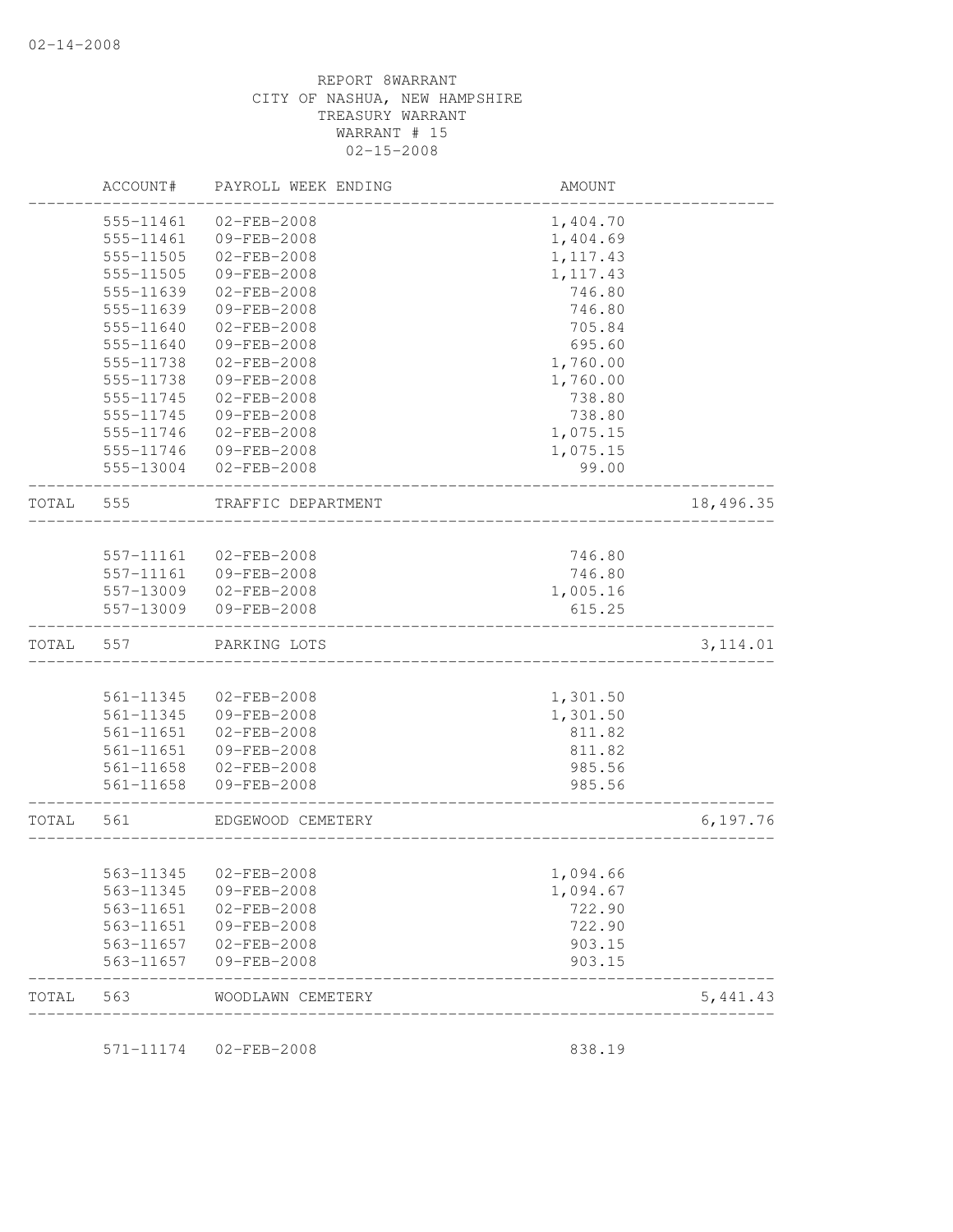|           |           | ACCOUNT# PAYROLL WEEK ENDING | AMOUNT                               |           |
|-----------|-----------|------------------------------|--------------------------------------|-----------|
|           |           | 571-11174 09-FEB-2008        | 838.19                               |           |
|           |           | 571-11237 02-FEB-2008        | 1,885.72                             |           |
|           |           | 571-11237 09-FEB-2008        | 1,885.72                             |           |
| TOTAL 571 |           | COMMUNITY DEVELOPMENT        | ____________________________________ | 5,447.82  |
|           |           |                              |                                      |           |
|           |           | 572-11024 02-FEB-2008        | 609.96                               |           |
|           |           | 572-11024 09-FEB-2008        | 609.96                               |           |
|           |           | 572-11215 02-FEB-2008        | 2,393.50                             |           |
|           | 572-11215 | 09-FEB-2008                  | 2,393.50                             |           |
|           |           | 572-11238 02-FEB-2008        | 812.71                               |           |
|           | 572-11238 | 09-FEB-2008                  | 812.71                               |           |
|           | 572-11450 | 02-FEB-2008                  | 1,622.11                             |           |
|           | 572-11450 | 09-FEB-2008                  | 1,622.11                             |           |
|           | 572-11522 | $02 - FEB - 2008$            | 788.29                               |           |
|           | 572-11522 | 09-FEB-2008                  | 788.29                               |           |
|           | 572-11525 | 02-FEB-2008                  | 972.85                               |           |
|           | 572-11525 | 09-FEB-2008                  | 972.85                               |           |
|           |           | 572-98046 02-FEB-2008        | 100.00                               |           |
|           |           | 572-98046 09-FEB-2008        | 100.00                               |           |
| TOTAL 572 |           | PLANNING DEPARTMENT          |                                      | 14,598.84 |
|           |           |                              |                                      |           |
|           |           | 575-11032 02-FEB-2008        | 676.89                               |           |
|           |           | 575-11032 09-FEB-2008        | 676.89                               |           |
|           | 575-11042 | 02-FEB-2008                  | 1,318.78                             |           |
|           | 575-11042 | 09-FEB-2008                  | 1,318.78                             |           |
|           | 575-11062 | 02-FEB-2008                  | 559.14                               |           |
|           | 575-11062 | 09-FEB-2008                  | 559.14                               |           |
|           | 575-11189 | 02-FEB-2008                  | 981.93                               |           |
|           | 575-11189 | 09-FEB-2008                  | 981.93                               |           |
|           | 575-11246 | $02 - FEB - 2008$            | 1,831.21                             |           |
|           | 575-11246 | 09-FEB-2008                  | 1,831.21                             |           |
|           | 575-11387 | 02-FEB-2008                  | 5,320.90                             |           |
|           | 575-11387 | 09-FEB-2008                  | 5,320.91                             |           |
|           |           | 575-11393 02-FEB-2008        | 3,321.62                             |           |
|           | 575-11393 | $09 - FEB - 2008$            | 3,321.62                             |           |
|           | 575-11400 | $02 - FEB - 2008$            | 7,547.79                             |           |
|           | 575-11400 | 09-FEB-2008                  | 7,550.96                             |           |
|           | 575-11401 | $02 - FEB - 2008$            | 4,595.32                             |           |
|           | 575-11401 | 09-FEB-2008                  | 4,595.33                             |           |
|           | 575-11403 | $02 - FEB - 2008$            | 809.99                               |           |
|           | 575-11403 | 09-FEB-2008                  | 809.98                               |           |
|           | 575-11404 | $02 - FEB - 2008$            | 694.68                               |           |
|           | 575-11404 | $09 - FEB - 2008$            | 694.68                               |           |
|           | 575-11627 | $02 - FEB - 2008$            | 544.61                               |           |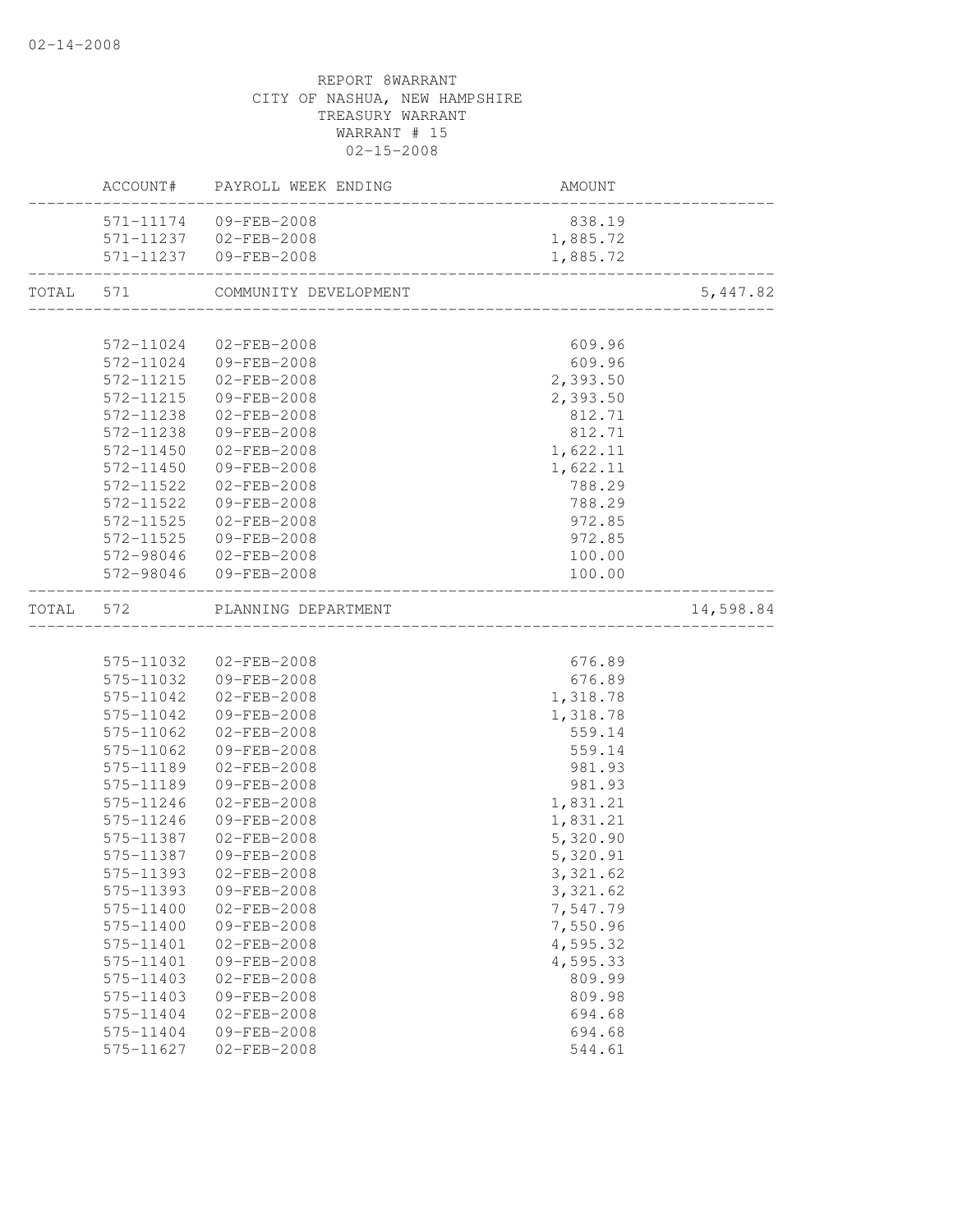|       | ACCOUNT#  | PAYROLL WEEK ENDING | AMOUNT    |             |
|-------|-----------|---------------------|-----------|-------------|
|       | 575-11627 | 09-FEB-2008         | 544.61    |             |
|       | 575-12076 | $02 - FEB - 2008$   | 258.72    |             |
|       | 575-12076 | 09-FEB-2008         | 344.96    |             |
|       | 575-12087 | $02 - FEB - 2008$   | 421.07    |             |
|       | 575-12087 | 09-FEB-2008         | 421.07    |             |
|       | 575-12090 | $02 - FEB - 2008$   | 1,083.28  |             |
|       | 575-12090 | 09-FEB-2008         | 1,083.28  |             |
|       | 575-12114 | $02 - FEB - 2008$   | 1,206.80  |             |
|       | 575-12114 | 09-FEB-2008         | 974.06    |             |
|       | 575-13035 | $02 - FEB - 2008$   | 1,109.59  |             |
|       | 575-13035 | 09-FEB-2008         | 886.02    |             |
| TOTAL | 575       | PUBLIC LIBRARIES    |           | 64, 197. 75 |
|       |           |                     |           |             |
|       | 576-11059 | $02 - FEB - 2008$   | 1,216.70  |             |
|       | 576-11059 | 09-FEB-2008         | 1,216.69  |             |
|       | 576-11138 | $02 - FEB - 2008$   | 619.73    |             |
|       | 576-11138 | 09-FEB-2008         | 619.74    |             |
|       | 576-11139 | $02 - FEB - 2008$   | 221.15    |             |
|       | 576-11139 | 09-FEB-2008         | 235.90    |             |
|       | 576-11221 | 02-FEB-2008         | 1,002.93  |             |
|       | 576-11221 | 09-FEB-2008         | 1,002.92  |             |
|       | 576-11315 | $02 - FEB - 2008$   | 637.36    |             |
|       | 576-11315 | 09-FEB-2008         | 637.36    |             |
|       | 576-11361 | $02 - FEB - 2008$   | 5,082.76  |             |
|       | 576-11361 | 09-FEB-2008         | 5,082.76  |             |
|       | 576-13004 | $02 - FEB - 2008$   | 39.27     |             |
| TOTAL | 576       | BUILDING DEPARTMENT |           | 17,615.27   |
|       |           |                     |           |             |
|       | 577-11163 | $02 - FEB - 2008$   | 914.90    |             |
|       | 577-11163 | 09-FEB-2008         | 914.90    |             |
|       | 577-11183 | $02 - FEB - 2008$   | 1,014.96  |             |
|       | 577-11183 | 09-FEB-2008         | 1,014.95  |             |
| TOTAL | 577       | CODE ENFORCEMENT    |           | 3,859.71    |
|       |           |                     |           |             |
|       | 581-11012 | 09-FEB-2008         | 3,942.31  |             |
|       | 581-11075 | 09-FEB-2008         | 4,076.92  |             |
|       | 581-11081 | 09-FEB-2008         | 2,021.22  |             |
|       | 581-11162 | $02 - FEB - 2008$   | 55,484.00 |             |
|       | 581-11162 | 09-FEB-2008         | 55,485.17 |             |
|       | 581-11204 | $02 - FEB - 2008$   | 11,022.01 |             |
|       | 581-11204 | 09-FEB-2008         | 11,022.00 |             |
|       | 581-11348 | 09-FEB-2008         | 69,140.46 |             |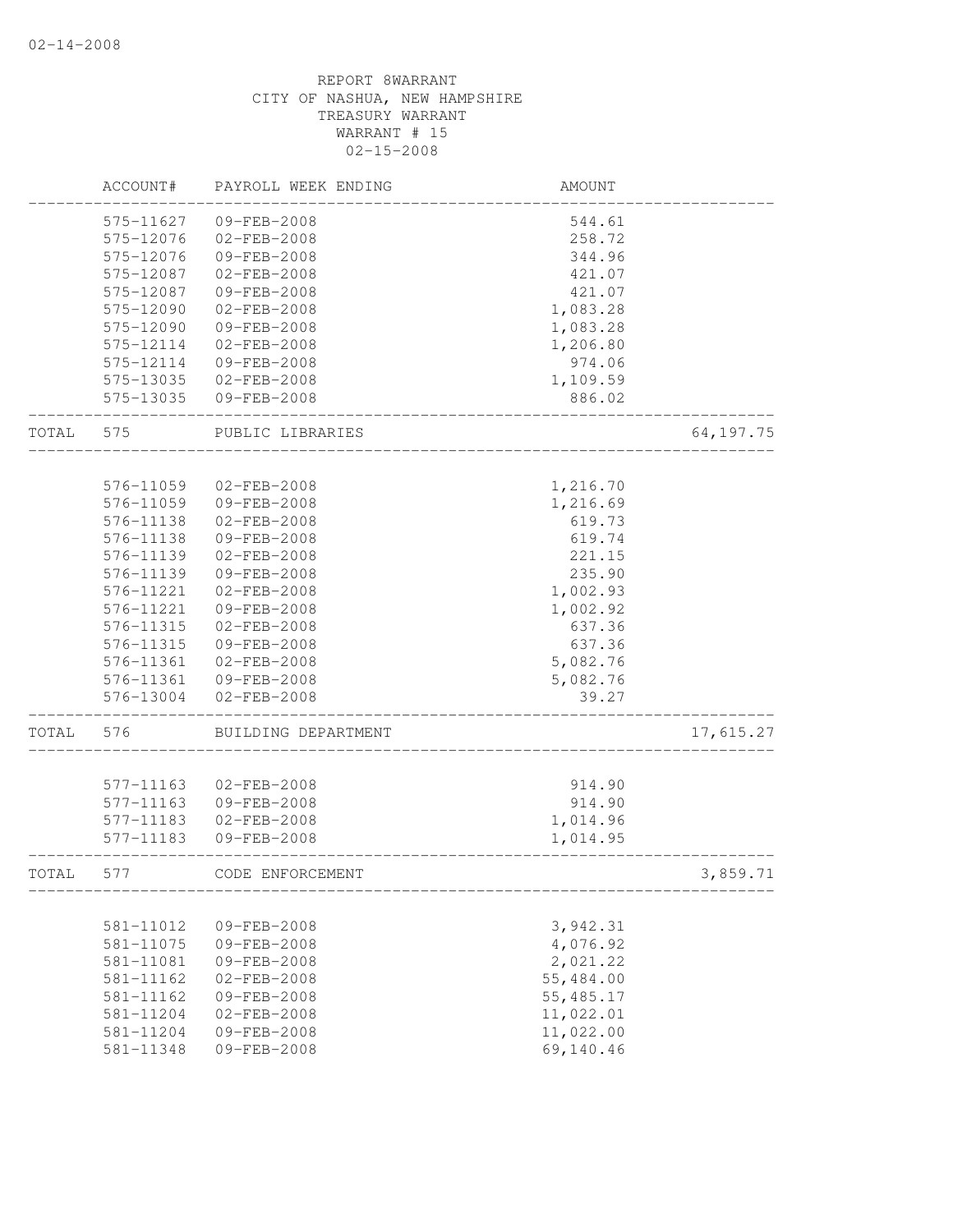| ACCOUNT#  | PAYROLL WEEK ENDING | AMOUNT         |  |
|-----------|---------------------|----------------|--|
| 581-11366 | $02 - FEB - 2008$   | 49, 145. 77    |  |
| 581-11366 | 09-FEB-2008         | 48, 143.87     |  |
| 581-11396 | 09-FEB-2008         | 34,760.77      |  |
| 581-11408 | 02-FEB-2008         | 14,997.77      |  |
| 581-11408 | 09-FEB-2008         | 15,016.39      |  |
| 581-11486 | 09-FEB-2008         | 35, 512.27     |  |
| 581-11515 | 09-FEB-2008         | 2,778.84       |  |
| 581-11570 | 09-FEB-2008         | 56, 376.16     |  |
| 581-11572 | 09-FEB-2008         | 50,051.93      |  |
| 581-11579 | 09-FEB-2008         | 32,406.10      |  |
| 581-11628 | $02 - FEB - 2008$   | 1,215.20       |  |
| 581-11628 | 09-FEB-2008         | 1,215.20       |  |
| 581-11675 | 09-FEB-2008         | 5,769.23       |  |
| 581-11709 | 09-FEB-2008         | 5,727.68       |  |
| 581-11726 | 09-FEB-2008         | 1, 444, 072.61 |  |
| 581-11800 | 09-FEB-2008         | 37,490.13      |  |
| 581-11801 | 09-FEB-2008         | 12,337.45      |  |
| 581-11802 | 09-FEB-2008         | 14,042.31      |  |
| 581-11803 | $02 - FEB - 2008$   | 659.40         |  |
| 581-11803 | 09-FEB-2008         | 13,637.25      |  |
| 581-11804 | 09-FEB-2008         | 14,546.41      |  |
| 581-11805 | 09-FEB-2008         | 22, 157.07     |  |
| 581-11812 | 09-FEB-2008         | 2,086.42       |  |
| 581-11830 | 09-FEB-2008         | 3, 145.85      |  |
| 581-11850 | $02 - FEB - 2008$   | 2,584.05       |  |
| 581-11850 | 09-FEB-2008         | 2,510.23       |  |
| 581-11860 | 09-FEB-2008         | 6,123.47       |  |
| 581-12006 | 09-FEB-2008         | 702.00         |  |
| 581-12021 | 09-FEB-2008         | 1,282.98       |  |
| 581-12060 | $02 - FEB - 2008$   | 2,788.15       |  |
| 581-12060 | 09-FEB-2008         | 2,723.72       |  |
| 581-12078 | 02-FEB-2008         | 150.00         |  |
| 581-12078 | 09-FEB-2008         | 993.75         |  |
| 581-12081 | $09 - FEB - 2008$   | 1,327.02       |  |
| 581-12084 | $02 - FEB - 2008$   | 1,487.50       |  |
| 581-12084 | 09-FEB-2008         | 2,762.50       |  |
| 581-12087 | $02 - FEB - 2008$   | 1,443.92       |  |
| 581-12087 | 09-FEB-2008         | 1,353.42       |  |
| 581-12111 | $02 - FEB - 2008$   | 131,589.86     |  |
| 581-12111 | 09-FEB-2008         | 130,346.08     |  |
| 581-12112 | $02 - FEB - 2008$   | 7,530.25       |  |
| 581-12112 | 09-FEB-2008         | 7,846.96       |  |
| 581-12126 | 02-FEB-2008         | 5,018.08       |  |
| 581-12126 | 09-FEB-2008         | 4,964.98       |  |
| 581-12135 | $02 - FEB - 2008$   | 3,234.42       |  |
| 581-12135 | 09-FEB-2008         | 3,516.31       |  |
| 581-12136 | 02-FEB-2008         | 1,006.27       |  |
| 581-12136 | 09-FEB-2008         | 874.16         |  |
|           |                     |                |  |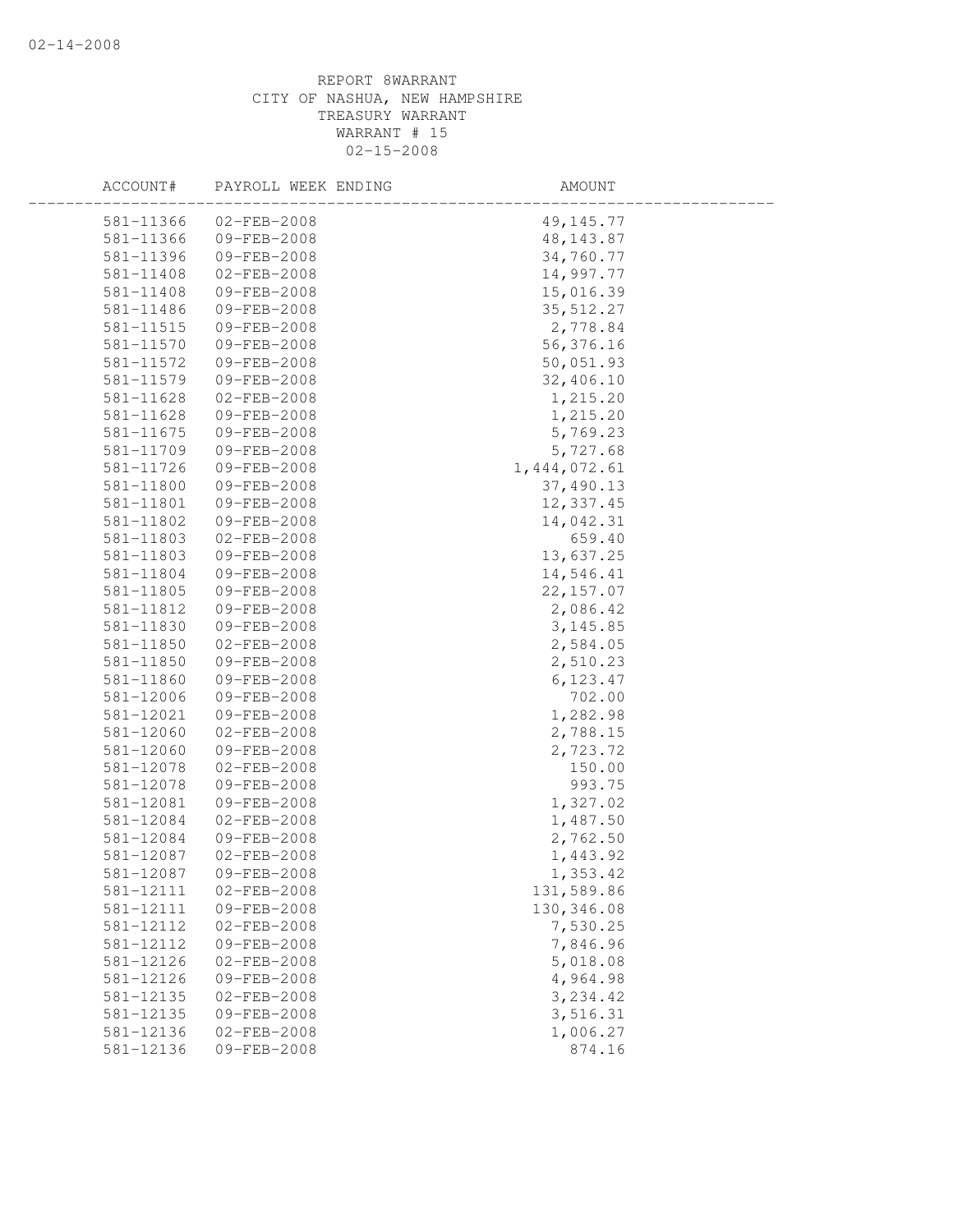|       | ACCOUNT#  | PAYROLL WEEK ENDING   | AMOUNT    |              |
|-------|-----------|-----------------------|-----------|--------------|
|       | 581-12138 | $02 - FEB - 2008$     | 988.35    |              |
|       | 581-12138 | 09-FEB-2008           | 832.61    |              |
|       | 581-12141 | $02 - FEB - 2008$     | 800.00    |              |
|       | 581-12141 | $09 - FEB - 2008$     | 350.00    |              |
|       | 581-12153 | $02 - FEB - 2008$     | 30.00     |              |
|       | 581-12153 | 09-FEB-2008           | 30.00     |              |
|       | 581-12198 | $09 - FEB - 2008$     | 10,983.87 |              |
|       | 581-12201 | $02 - FEB - 2008$     | 22,268.80 |              |
|       | 581-12201 | 09-FEB-2008           | 25,683.87 |              |
|       | 581-13004 | $02 - FEB - 2008$     | 780.00    |              |
|       | 581-13004 | 09-FEB-2008           | 2,910.65  |              |
|       | 581-13021 | $02 - FEB - 2008$     | 3,180.72  |              |
|       | 581-13021 | 09-FEB-2008           | 1,021.68  |              |
|       | 581-13032 | $02 - FEB - 2008$     | 47.92     |              |
|       | 581-13032 | 09-FEB-2008           | 1,564.95  |              |
|       | 581-13120 | $02 - FEB - 2008$     | 5,903.74  |              |
|       | 581-13120 | 09-FEB-2008           | 4,709.11  |              |
|       | 581-13133 | 09-FEB-2008           | 581.25    |              |
|       | 581-13137 | $02 - FEB - 2008$     | 245.00    |              |
|       | 581-13137 | 09-FEB-2008           | 1,138.50  |              |
|       | 581-17004 | $02 - FEB - 2008$     | 750.00    |              |
|       | 581-17004 | 09-FEB-2008           | $-650.00$ |              |
|       | 581-19000 | 09-FEB-2008           | 9,319.83  |              |
|       | 581-19210 | $02 - FEB - 2008$     | 6,346.98  |              |
|       | 581-19210 | 09-FEB-2008           | 33,033.16 |              |
|       | 581-19230 | 09-FEB-2008           | 225.00    |              |
|       | 581-19240 | 09-FEB-2008           | 1,439.81  |              |
| TOTAL | 581       | SCHOOL DEPARTMENT     |           | 2,588,162.05 |
|       |           |                       |           |              |
|       |           | 590-23513 02-FEB-2008 | 1,219.71  |              |
|       | 590-23513 | 09-FEB-2008           | 1,219.71  |              |
| TOTAL | 590       | P/Y OBLIGATIONS       |           | 2,439.42     |
|       |           |                       |           |              |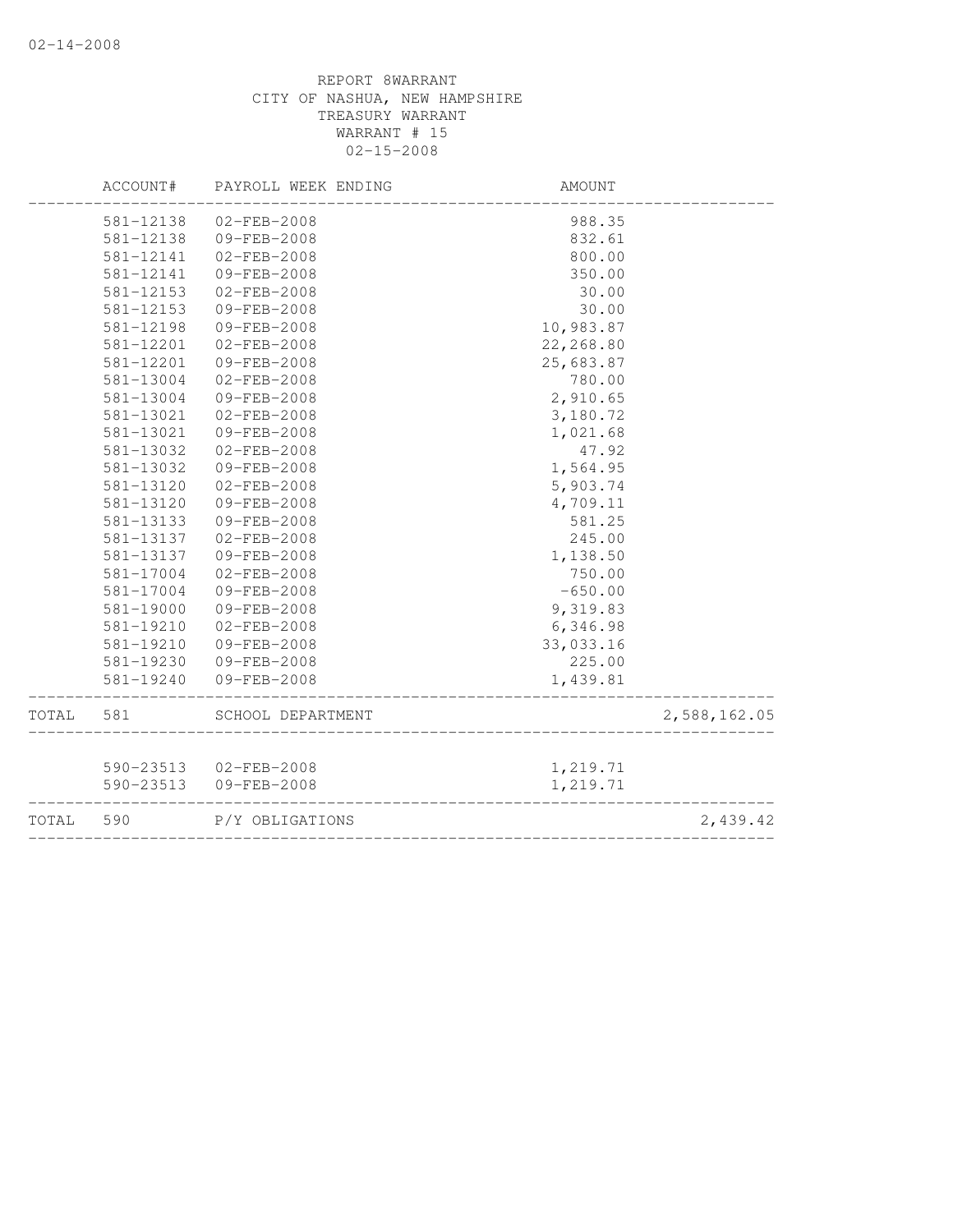|           | ACCOUNT# PAYROLL WEEK ENDING |  |  | AMOUNT |
|-----------|------------------------------|--|--|--------|
| TOTAL 951 |                              |  |  |        |
|           |                              |  |  |        |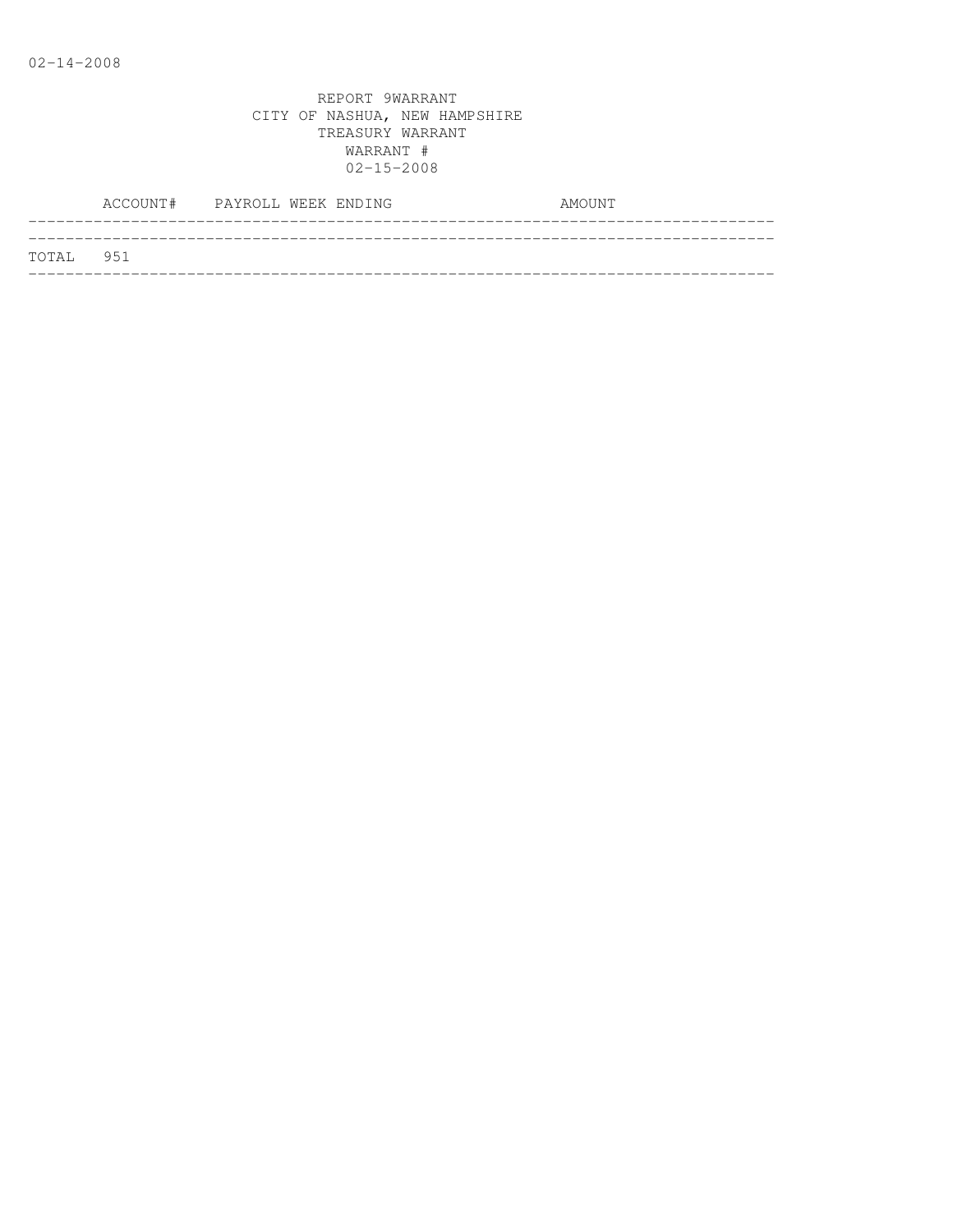| ACCOUNT#  | PAYROLL WEEK ENDING   | AMOUNT   |  |
|-----------|-----------------------|----------|--|
|           | 801-11008 02-FEB-2008 | 554.80   |  |
| 801-11008 | 09-FEB-2008           | 554.81   |  |
| 801-11094 | $02 - FEB - 2008$     | 96.24    |  |
| 801-11094 | 09-FEB-2008           | 96.24    |  |
| 801-11101 | $02 - FEB - 2008$     | 866.40   |  |
| 801-11101 | 09-FEB-2008           | 866.41   |  |
| 801-11193 | $02 - FEB - 2008$     | 943.50   |  |
| 801-11193 | 09-FEB-2008           | 943.50   |  |
| 801-11208 | 02-FEB-2008           | 92.98    |  |
|           | 801-11208 09-FEB-2008 | 92.98    |  |
| 801-11211 | $02 - FEB - 2008$     | 64.34    |  |
| 801-11211 | 09-FEB-2008           | 64.34    |  |
| 801-11222 | 02-FEB-2008           | 199.23   |  |
| 801-11222 | 09-FEB-2008           | 199.23   |  |
| 801-11249 | $02 - FEB - 2008$     | 132.00   |  |
| 801-11249 | 09-FEB-2008           | 132.00   |  |
| 801-11271 | $02 - FEB - 2008$     | 985.14   |  |
| 801-11271 | 09-FEB-2008           | 985.14   |  |
| 801-11276 | 02-FEB-2008           | 2,352.00 |  |
| 801-11276 | 09-FEB-2008           | 2,352.00 |  |
| 801-11383 | 02-FEB-2008           | 838.19   |  |
| 801-11383 | 09-FEB-2008           | 838.19   |  |
| 801-11435 | $02 - FEB - 2008$     | 257.36   |  |
| 801-11435 | 09-FEB-2008           | 257.36   |  |
| 801-11595 | $02 - FEB - 2008$     | 6,694.80 |  |
| 801-11595 | 02-FEB-2008           | 3,525.61 |  |
| 801-11595 | 09-FEB-2008           | 6,678.00 |  |
| 801-11595 | 09-FEB-2008           | 2,226.00 |  |
| 801-11596 | $02 - FEB - 2008$     | 3,136.00 |  |
| 801-11596 | 09-FEB-2008           | 3,136.00 |  |
| 801-11598 | 02-FEB-2008           | 776.80   |  |
| 801-11598 | 09-FEB-2008           | 776.80   |  |
| 801-11599 | $02 - FEB - 2008$     | 1,026.65 |  |
| 801-11599 | $02 - FEB - 2008$     | 1,026.65 |  |
| 801-11599 | 09-FEB-2008           | 1,026.65 |  |
| 801-11599 | 09-FEB-2008           | 821.32   |  |
| 801-11606 | $02 - FEB - 2008$     | 667.96   |  |
| 801-11606 | 09-FEB-2008           | 667.96   |  |
| 801-11647 | $02 - FEB - 2008$     | 1,401.23 |  |
| 801-11647 | 09-FEB-2008           | 1,401.23 |  |
| 801-12128 | $02 - FEB - 2008$     | 273.54   |  |
| 801-12128 | 09-FEB-2008           | 263.52   |  |
| 801-13004 | $02 - FEB - 2008$     | 1,170.50 |  |
| 801-13004 | $02 - FEB - 2008$     | 460.58   |  |
| 801-13004 | $02 - FEB - 2008$     | 55.01    |  |
| 801-13004 | $02 - FEB - 2008$     | 342.99   |  |
| 801-13004 | 09-FEB-2008           | 1,614.78 |  |
| 801-13004 | 09-FEB-2008           | 2,060.69 |  |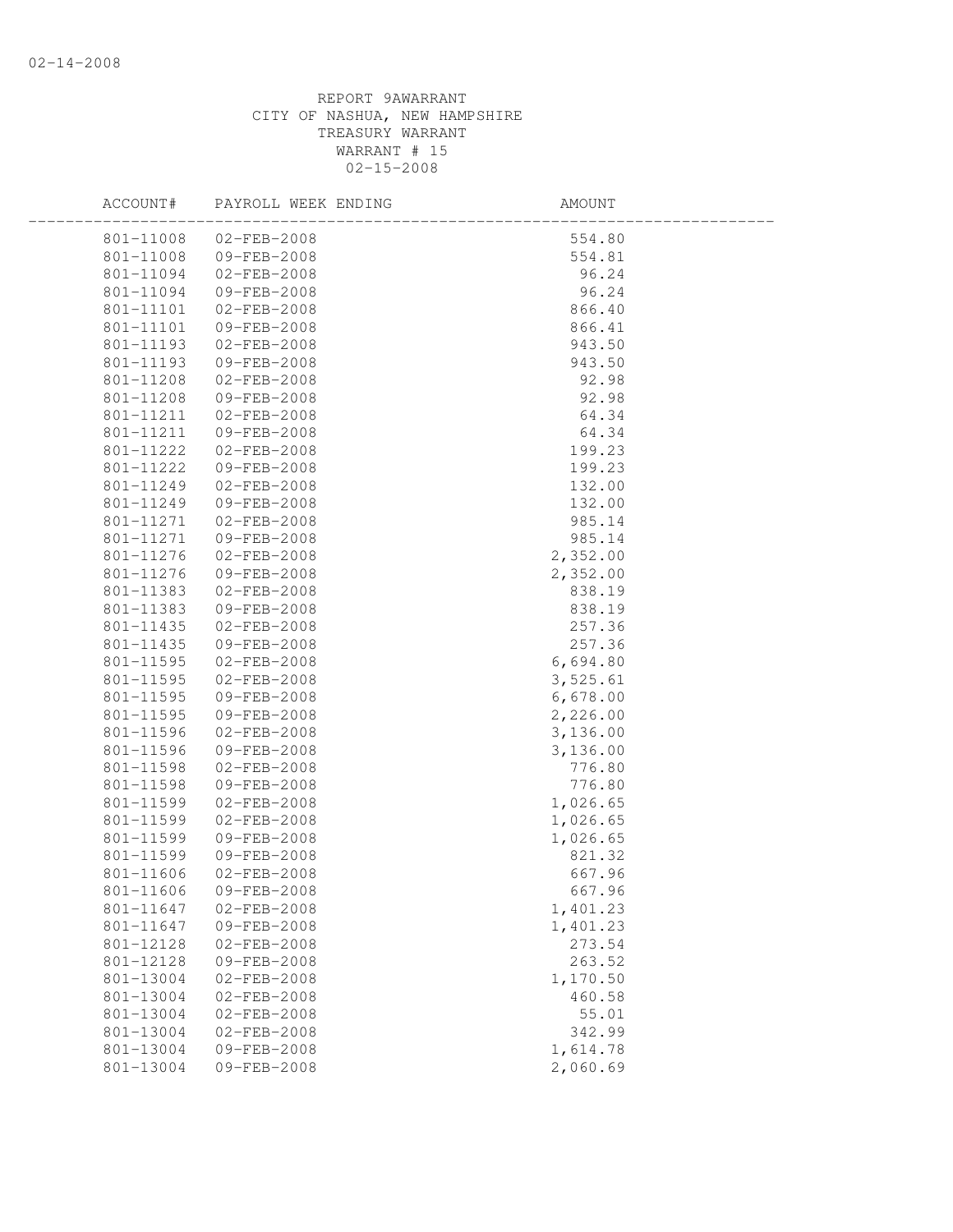|       | ACCOUNT#  | PAYROLL WEEK ENDING   | AMOUNT                 |           |
|-------|-----------|-----------------------|------------------------|-----------|
|       |           | 801-13004 09-FEB-2008 | 35.23                  |           |
|       | 801-59236 | 02-FEB-2008           | 382.62                 |           |
|       | 801-59236 | 09-FEB-2008           | 382.62                 |           |
|       | 801-59237 | 02-FEB-2008           | 360.28                 |           |
|       | 801-59237 | 09-FEB-2008           | 360.28                 |           |
|       | 801-59240 | 02-FEB-2008           | 132.49                 |           |
|       | 801-59240 | 09-FEB-2008           | 132.49<br>----------   |           |
| TOTAL | 801       | SOLID WASTE DISPOSAL  | ______________________ | 57,781.66 |
|       |           |                       |                        |           |
|       | 802-11028 | 02-FEB-2008           | 387.79                 |           |
|       | 802-11028 | 02-FEB-2008           | 182.49                 |           |
|       | 802-11028 | 09-FEB-2008           | 387.79                 |           |
|       | 802-11028 | 09-FEB-2008           | 182.49                 |           |
|       | 802-11064 | 02-FEB-2008           | 132.49                 |           |
|       | 802-11064 | 02-FEB-2008           | 132.49                 |           |
|       | 802-11064 | 09-FEB-2008           | 132.49                 |           |
|       | 802-11064 | 09-FEB-2008           | 132.49                 |           |
|       | 802-11091 | $02 - FEB - 2008$     | 1,044.25               |           |
|       | 802-11091 | 09-FEB-2008           | 1,044.26               |           |
|       | 802-11092 | $02 - FEB - 2008$     | 148.40                 |           |
|       | 802-11092 | 02-FEB-2008           | 574.08                 |           |
|       | 802-11092 | 09-FEB-2008           | 445.20                 |           |
|       | 802-11092 | 09-FEB-2008           | 287.04                 |           |
|       | 802-11094 | 02-FEB-2008           | 288.69                 |           |
|       | 802-11094 | 02-FEB-2008           | 288.71                 |           |
|       | 802-11094 | 09-FEB-2008           | 288.69                 |           |
|       | 802-11094 | 09-FEB-2008           | 288.71                 |           |
|       | 802-11096 | $02 - FEB - 2008$     | 883.98                 |           |
|       | 802-11102 | $02 - FEB - 2008$     | 854.95                 |           |
|       | 802-11102 | 09-FEB-2008           | 854.95                 |           |
|       | 802-11105 | $02 - FEB - 2008$     | 1,004.16               |           |
|       | 802-11105 | 09-FEB-2008           | 987.14                 |           |
|       | 802-11155 | $02 - FEB - 2008$     | 1,039.21               |           |
|       | 802-11155 | 09-FEB-2008           | 1,024.73               |           |
|       | 802-11157 | $02 - FEB - 2008$     | 1,568.00               |           |
|       | 802-11157 | 09-FEB-2008           | 313.60                 |           |
|       | 802-11157 | 09-FEB-2008           | 1,254.40               |           |
|       | 802-11158 | $02 - FEB - 2008$     | 1,683.20               |           |
|       | 802-11158 | 09-FEB-2008           | 168.32                 |           |
|       | 802-11158 | 09-FEB-2008           | 1,514.88               |           |
|       | 802-11208 | $02 - FEB - 2008$     | 37.19                  |           |
|       | 802-11208 | $02 - FEB - 2008$     | 37.19                  |           |
|       | 802-11208 | 09-FEB-2008           | 37.19                  |           |
|       | 802-11208 | 09-FEB-2008           | 37.19                  |           |
|       | 802-11211 | $02 - FEB - 2008$     | 386.02                 |           |
|       | 802-11211 | $02 - FEB - 2008$     | 386.02                 |           |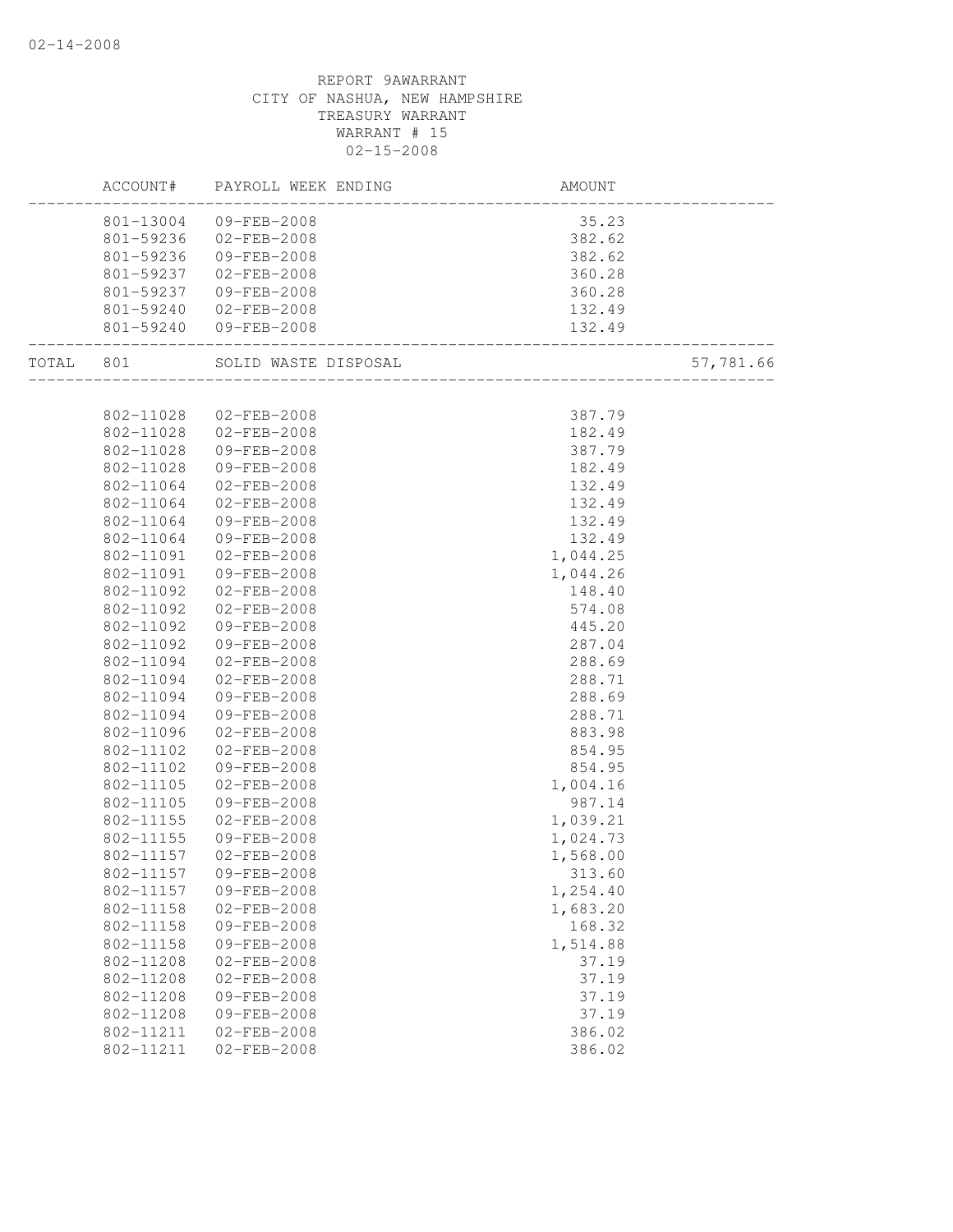| ACCOUNT#  | PAYROLL WEEK ENDING | AMOUNT    |
|-----------|---------------------|-----------|
| 802-11211 | 09-FEB-2008         | 386.02    |
| 802-11211 | 09-FEB-2008         | 386.02    |
| 802-11222 | $02 - FEB - 2008$   | 199.23    |
| 802-11222 | 09-FEB-2008         | 199.23    |
| 802-11249 | 02-FEB-2008         | 75.43     |
| 802-11249 | $02 - FEB - 2008$   | 75.43     |
| 802-11249 | 09-FEB-2008         | 75.43     |
| 802-11249 | 09-FEB-2008         | 75.43     |
| 802-11260 | $02 - FEB - 2008$   | 1,760.00  |
| 802-11260 | 09-FEB-2008         | 1,760.00  |
| 802-11270 | 02-FEB-2008         | 1,023.64  |
| 802-11270 | 09-FEB-2008         | 1,023.64  |
| 802-11330 | $02 - FEB - 2008$   | 209.44    |
| 802-11330 | 09-FEB-2008         | 209.44    |
| 802-11333 | $02 - FEB - 2008$   | 1,006.52  |
| 802-11333 | 09-FEB-2008         | 1,006.52  |
| 802-11435 | $02 - FEB - 2008$   | 428.93    |
| 802-11435 | $02 - FEB - 2008$   | 171.57    |
| 802-11435 | 09-FEB-2008         | 428.93    |
| 802-11435 | 09-FEB-2008         | 171.57    |
| 802-11480 | $02 - FEB - 2008$   | 2,524.80  |
| 802-11480 | 09-FEB-2008         | 2,524.80  |
| 802-11507 | 02-FEB-2008         | 746.80    |
| 802-11507 | 09-FEB-2008         | 690.79    |
| 802-11513 | $02 - FEB - 2008$   | 6,764.80  |
| 802-11513 | 09-FEB-2008         | 6,764.00  |
| 802-11514 | $02 - FEB - 2008$   | 2,692.20  |
| 802-11514 | 09-FEB-2008         | 2,642.40  |
| 802-11681 | $02 - FEB - 2008$   | 297.14    |
| 802-11681 | $02 - FEB - 2008$   | 1,188.55  |
| 802-11681 | 09-FEB-2008         | 297.14    |
| 802-11681 | 09-FEB-2008         | 1,188.55  |
| 802-11693 | $02 - FEB - 2008$   | 1,132.40  |
| 802-11693 | 09-FEB-2008         | 1,132.40  |
| 802-11763 | $02 - FEB - 2008$   | 167.64    |
| 802-11763 | $02 - FEB - 2008$   | 670.55    |
| 802-11763 | 09-FEB-2008         | 167.64    |
| 802-11763 | 09-FEB-2008         | 670.55    |
| 802-11764 | $02 - FEB - 2008$   | 1, 117.43 |
| 802-11764 | 09-FEB-2008         | 1, 117.43 |
| 802-13004 | $02 - FEB - 2008$   | 760.22    |
| 802-13004 | $02 - FEB - 2008$   | 3,105.96  |
| 802-13004 | 09-FEB-2008         | 2,342.65  |
| 802-13004 | 09-FEB-2008         | 2,214.86  |
| 802-59236 | $02 - FEB - 2008$   | 382.61    |
| 802-59236 | $09 - FEB - 2008$   | 382.61    |
| 802-59237 | $02 - FEB - 2008$   | 1,050.57  |
| 802-59237 | 09-FEB-2008         | 1,050.57  |
|           |                     |           |